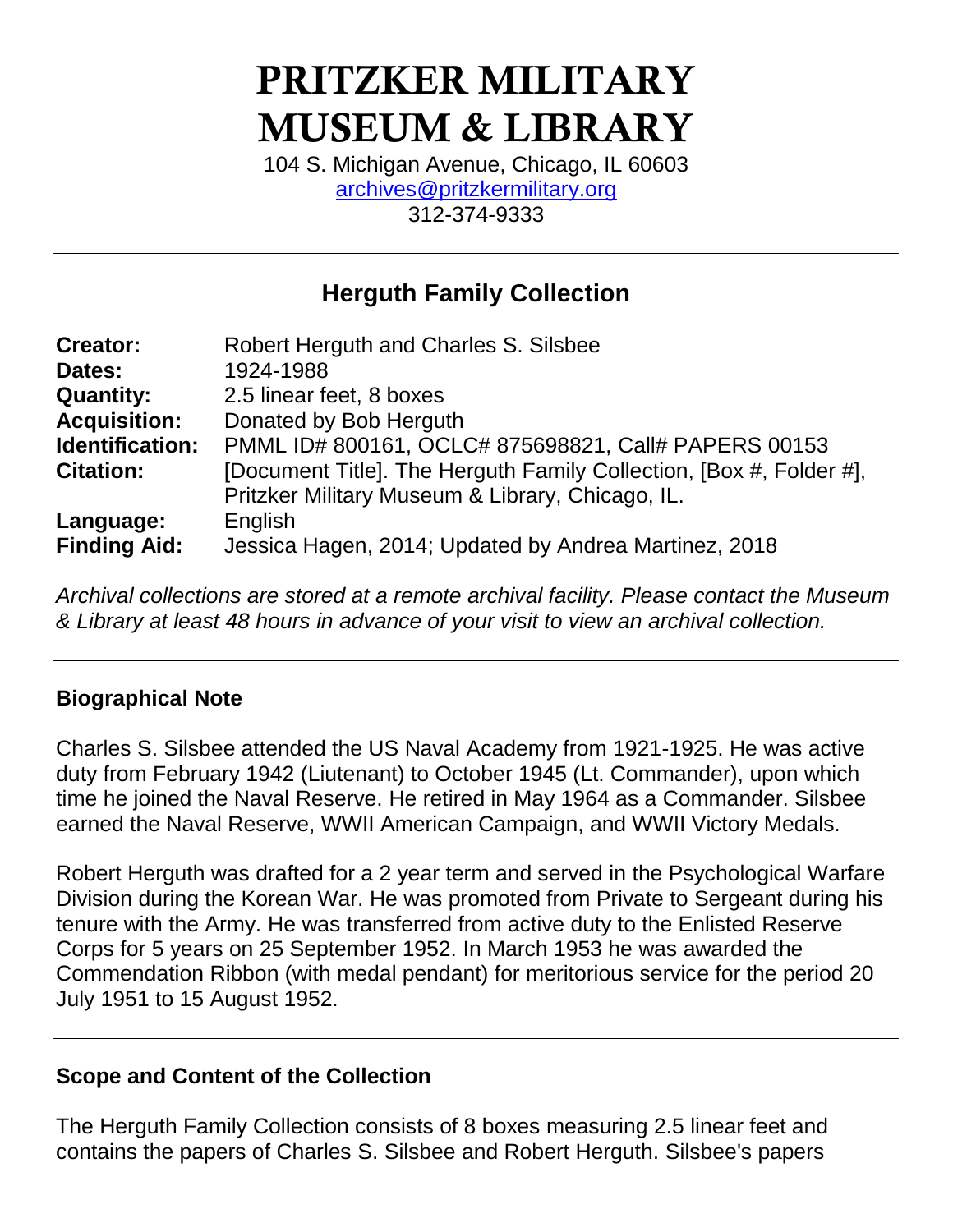include records from the Naval Academy, the USS Idaho, and his time as a reserve officer, in addition to personal files, correspondence, and uniform pieces. Herguth's papers include records from the psychological warfare division, and his journalism work, correspondence, and memorabilia.

#### **Arrangement**

The collection consists of eight series:

#### **Series One: Military Documents, 1926-1988, n.d.**

This series contains materials related to Silsbee and Herguth's military service. Silsbee's records concern his service in the Navy, Naval Academy attendance, and involvement in the USS Idaho Association. Materials include correspondence, memos, letters of recommendation, service and separation records, news clippings, bulletins, war savings bonds applications, war ration stamp booklets, notebooks, Naval Academy alumni directories, and certificates. Herguth's records concern his service in the Army during the Korean War. Materials include correspondence, draft records, identification cards, orders, training manuals, notebooks, newsletters, and leaflets.

# **Series Two: US Military Radio Commentary Scripts, 1951-1952, n.d.**

This series contains materials relating to US Military Radio Commentary, such as scripts from commentaries that were broadcast in the United States, Korea, and China.

## **Series Three: Psychological Operations Leaflets, 1941-1952, n.d.**

This series contains leaflets developed and printed by the Psychological Warfare Division in Korean and Chinese.

#### **Series Four: Publications and Newspaper Clippings Collected and Written by Robert Herguth, 1940-1960, n.d.**

This series contains newspaper clippings and magazine articles.

## **Series Five: Personal Papers, Correspondence, and Memorabilia, 1930-1953, n.d.**

This series contains personal papers and memorabilia of Herguth and Silsbee, including correspondence, letters, telegrams, postcards, stories written by Herguth, insurance documents, identification cards, applications, and holiday cards, and dime books. This series also has a miscellaneous folder containing a notebook, prayers, photo envelopes, notes, booklets, and memos.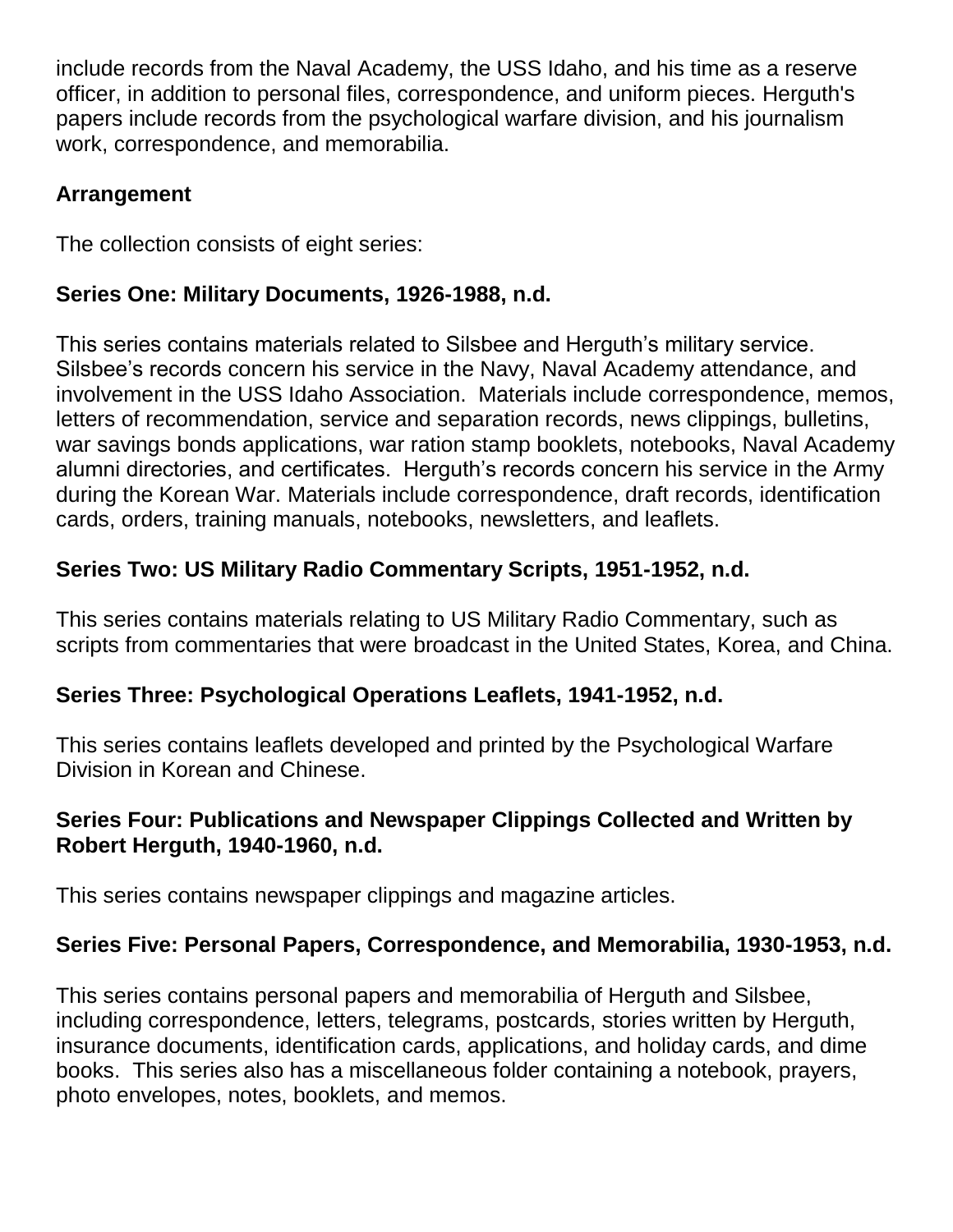#### **Series Six: Photographs and Scrapbook Pages, 1946-1956, n.d.**

This series contains photographs and scrapbook pages including drawings, poems, photographs, and photo negatives.

#### **Series Seven: Scrapbook, US Naval Academy, 1925**

This series contains a scrapbook from Silsbee's time at the Naval Academy, from 1921-1925.

#### **Series Eight: Oversized, 1924-1966, n.d.**

This series contains 2 boxes of oversized items, such as magazine and newspaper articles, certificates, leaflets, ship blueprints, and prints of Navy uniforms.

#### **Rights**

Copyrights held by Robert Herguth, Jr. were transferred to the Pritzker Military Museum & Library. All other rights are held by the author or publisher. Users assume responsibility for following copyright laws as established by US Code Title 17.

#### **Separations**

| Item ID   | Call<br><b>Number</b> | <b>Description</b>                                                                             |
|-----------|-----------------------|------------------------------------------------------------------------------------------------|
| 800161001 |                       | Bicorn, gold bullion epaulettes, and 2 sets of every day<br>shoulder boards in black metal box |
| 800161002 |                       | Navy issued black wool bridge coat                                                             |
| 800161003 |                       | Korea era green army jacket, ripped neck and shoulder                                          |
| 800161004 |                       | Green Ike jacket with Fifth Army (Army North) patch on<br>left shoulder                        |
| 800161005 |                       | <b>US Army Garrison Cap</b>                                                                    |
| 800161006 |                       | Navy issued wool swallow tail coat                                                             |
| 800161007 |                       | Navy issued wool overcoat                                                                      |
| 800161008 |                       | Ship's clock, gift to Charles S. Silsbee                                                       |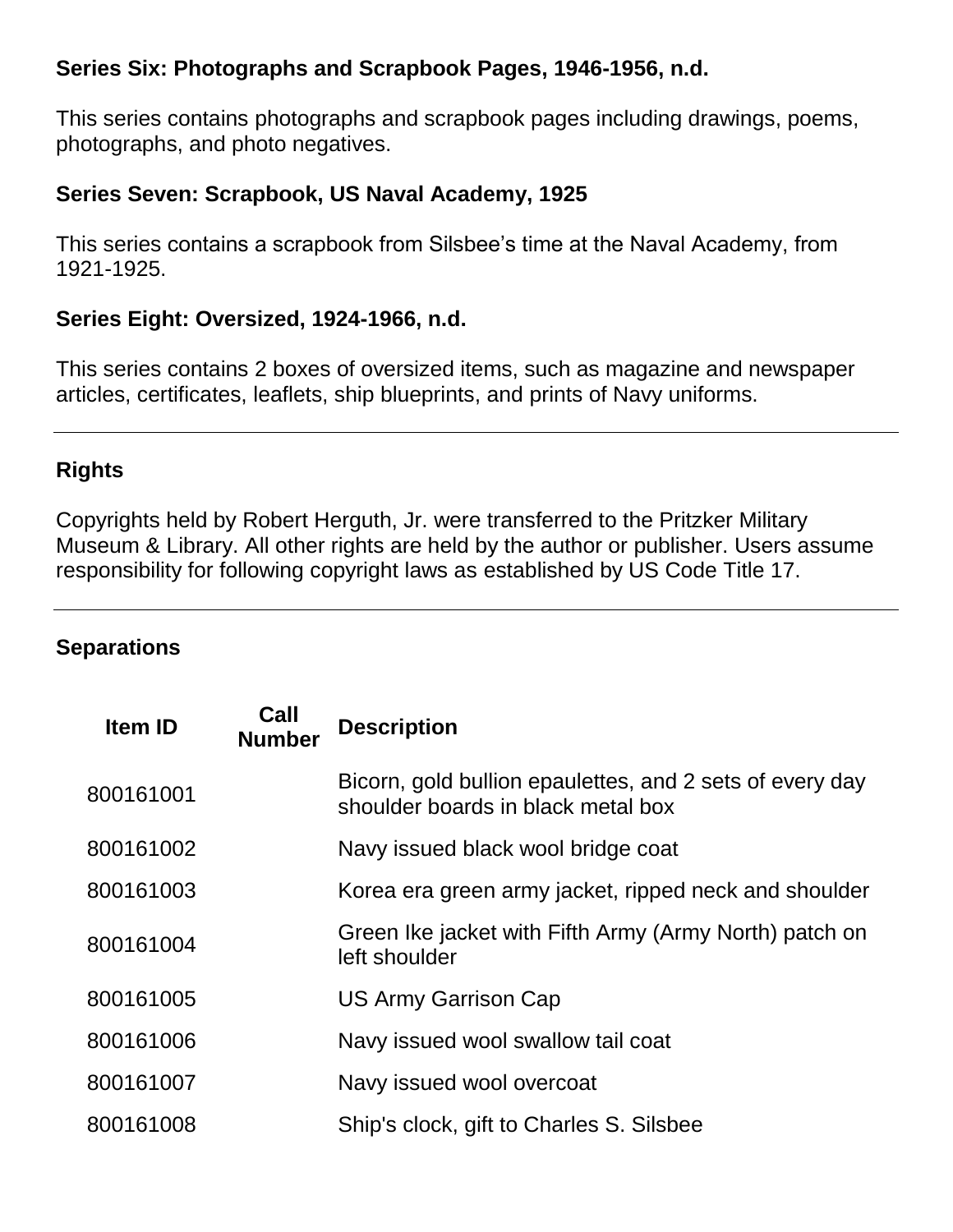| 800161009 | Plaque for USNA class of 1925, crest with Tecumseh                                             |
|-----------|------------------------------------------------------------------------------------------------|
| 800161010 | Alumni Association plaque, Century Club member                                                 |
| 800161011 | Pocket square, navy blue with USNA crest pattern                                               |
| 800161012 | 2 fabric scraps, navy blue with USNA crest pattern                                             |
| 800161013 | <b>Folded American flag</b>                                                                    |
| 800161014 | Navy officer sword in scabbard, 1920s                                                          |
| 800161015 | USNA footlocker, 1921-1925                                                                     |
| 800161016 | Patch of USNA crest with pins                                                                  |
| 800161017 | Ribbon rack of Naval Reserve Ribbon, WWII American<br>Campaign Ribbon, and WWII Victory Ribbon |
| 800161018 | <b>Naval Reserve Medal</b>                                                                     |
| 800161019 | Bowtie, navy blue with USNA crest pattern                                                      |
| 800161020 | Tie, navy blue with USNA crest pattern                                                         |
| 800161021 | Navy blue wool garrison cap                                                                    |
| 800161022 | WWII Army Aircorps Overseas garrison cap                                                       |
| 800161023 | Green Army tie                                                                                 |
| 800161024 | flat billed embroidered hat                                                                    |
| 800161025 | Navy and gold tie pin                                                                          |
| 800161026 | triangular scale ruler                                                                         |
| 800161027 | triangular scale ruler                                                                         |
| 800161028 | Desk nameplate "Lieutenant Commander C. S. Silsbee<br><b>U.S.N.R."</b>                         |
| 800161029 | letter opener in the shape of a sword                                                          |
| 800161030 | nameplate "C. S. Silsbee"                                                                      |
| 800161031 | 5 inch engineering slide rule in orange case                                                   |
| 800161032 | 10 inch K&E Polyphase engineering slide rule in black<br>case                                  |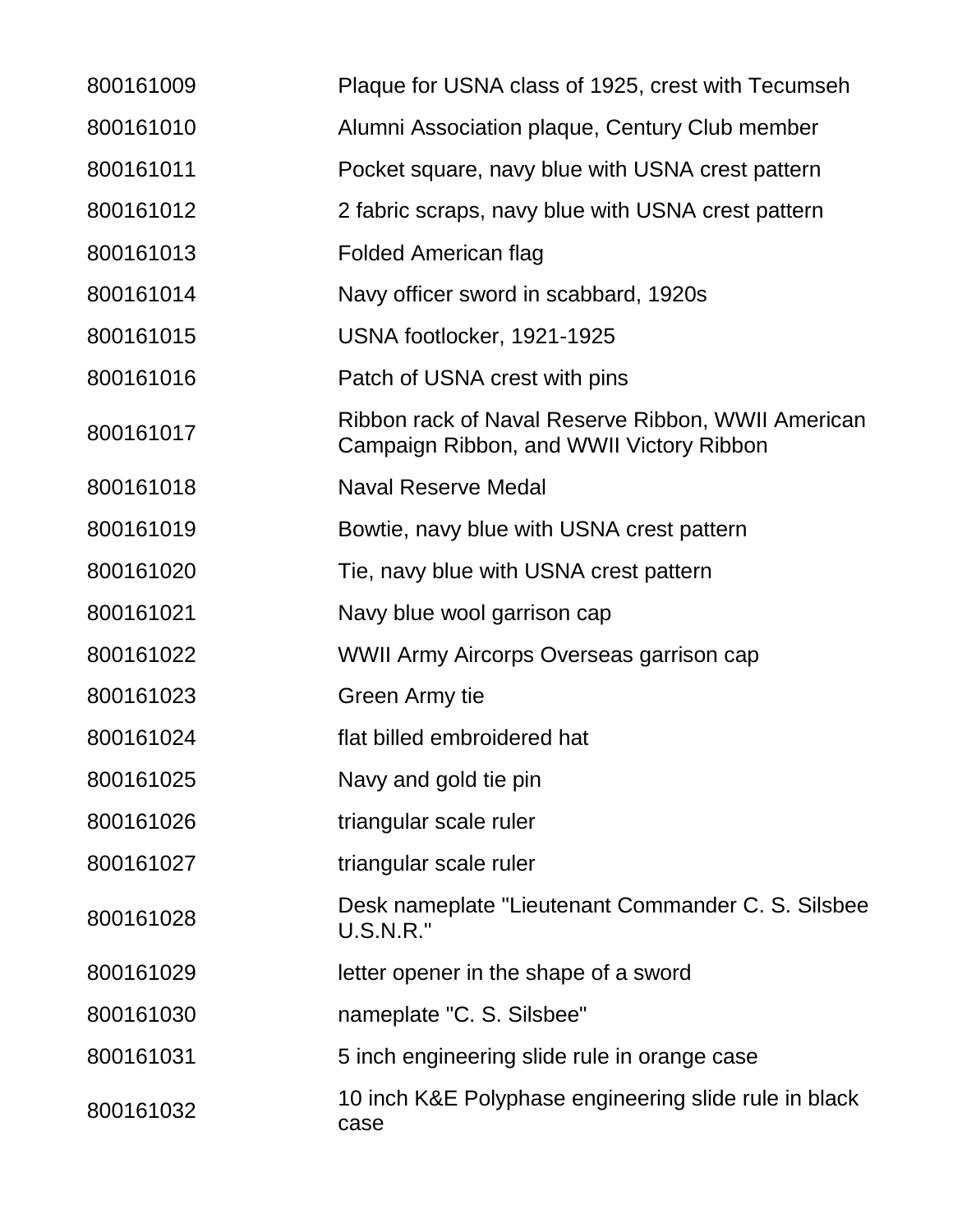| 800161033 | metal engineering drafting tool                                                                         |
|-----------|---------------------------------------------------------------------------------------------------------|
| 800161034 | metal engineering drafting tool                                                                         |
| 800161035 | packet of 5 leads and 1 erasers                                                                         |
|           | <b>Rare Periodicals:</b>                                                                                |
| 800161036 | United States Naval Academy 1964-1965 Catalogue of<br>Information. US Government Printing Office: 1964. |
| 800161037 | China Monthly Review. Vol. 123, No. 7. Shanghai: China<br>Monthly Review Publishing Company, July 1952. |
|           | Maps:                                                                                                   |
| 800161038 | Map of China with Japan and Korea                                                                       |
|           | Posters:                                                                                                |
| 800161039 | Columbia Gives to her Son the Accolade of the New<br><b>Chivalry of Humanity</b>                        |
| 800161040 | Charles S. Silsbee's Neptune Certificate                                                                |
|           | Photos:                                                                                                 |
| 800161041 | <b>Bill Herguth?</b>                                                                                    |
| 800161042 | Charles S. Silsbee professional photograph                                                              |
|           |                                                                                                         |

# **Key Subjects**

#### **Names**

Robert Herguth Charles S. Silsbee

# **Subjects**

Korean War, 1950-1953. Korean War, 1950-1953--Propaganda. Korean War, 1950-1953--Psychological aspects. United States. Army.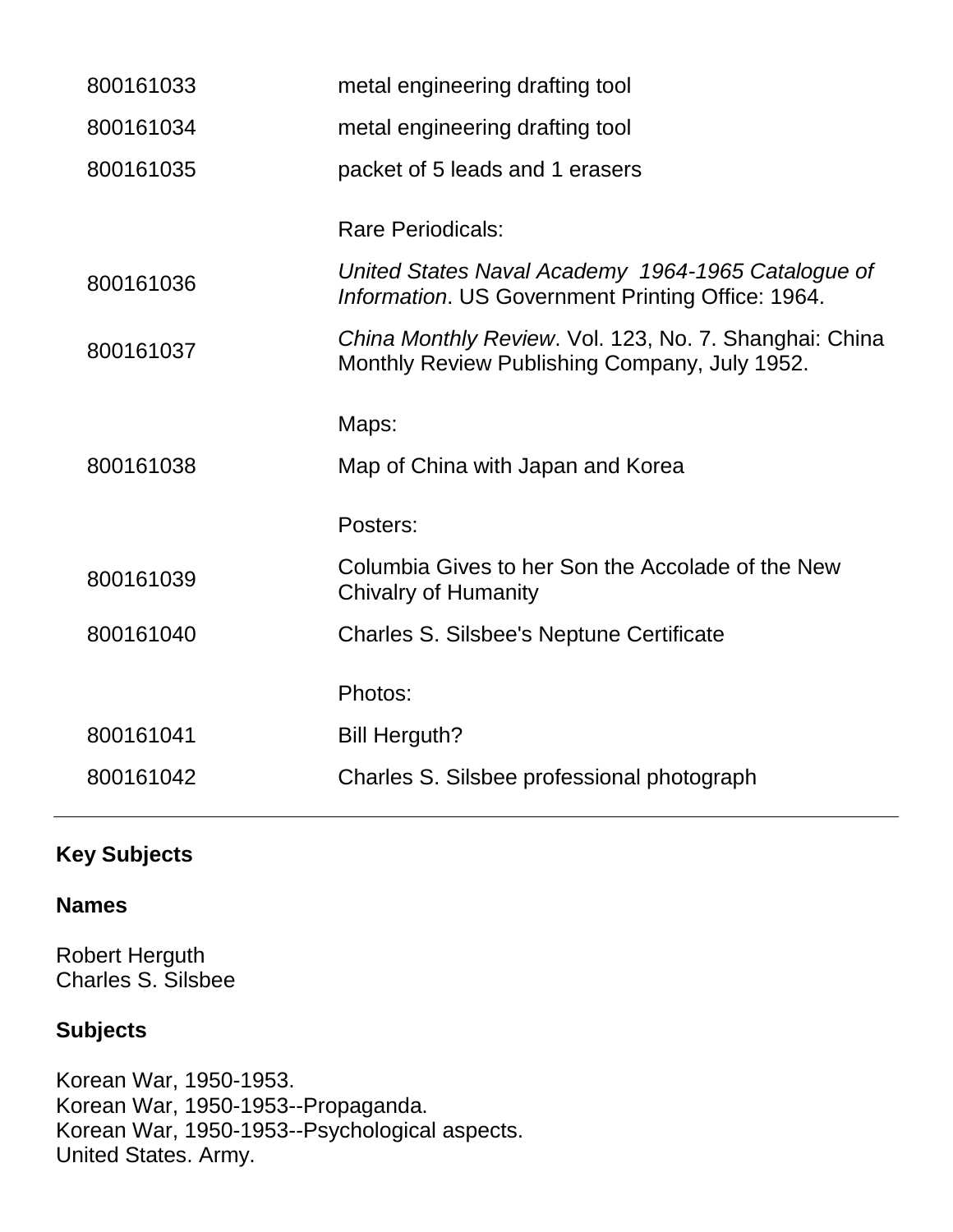#### **Container List**

| Box | <b>Folder</b> | Item ID#  | <b>Title</b>                                                                                       | <b>Dates</b>    |
|-----|---------------|-----------|----------------------------------------------------------------------------------------------------|-----------------|
|     |               |           | <b>Series 1: Military Documents</b>                                                                |                 |
| 1   | 1             |           | United States Navy File, Charles S.<br><b>Silsbee</b>                                              | 1941-1946, n.d. |
|     |               | 800161043 | Navy Department: Instructions for<br><b>Completing Questionaire for Reserve</b><br><b>Officers</b> | 30-Apr-41       |
|     |               | 800161044 | Correspondence from EMC to Mr.<br>Carr regarding Charles Silsbee return<br>to Navy                 | 9-Feb-42        |
|     |               | 800161045 | Application for Commission in U.S.<br><b>Naval Reserve</b>                                         | 11-Feb-42       |
|     |               | 800161046 | Dearborn Chemical Company,<br>Answers to Application for<br>Commission                             | 11-Feb-42       |
|     |               | 800161047 | Information and Instructions for<br><b>Visitors to Naval Reserve</b><br><b>Headquarters</b>        | 11-Feb-42       |
|     |               | 800161048 | "Statement as to whether or notfiled<br>application for reserve commission"                        | 11-Feb-42       |
|     |               | 800161049 | Correspondence to Commander W.A.<br><b>Brooks from Charles S. Silsbee</b>                          | 11-Feb-42       |
|     |               | 800161050 | Correspondence to Mr. Harry Crosby<br>from Charles S. Silsbee                                      | 11-Feb-42       |
|     |               | 800161051 | Correspondence to Mr. Don Jones<br>from Charles S. Silsbee                                         | 11-Feb-42       |
|     |               | 800161052 | Correspondence to Mr. Clayton F.<br>Jennings from Charles S. Silsbee                               | 11-Feb-42       |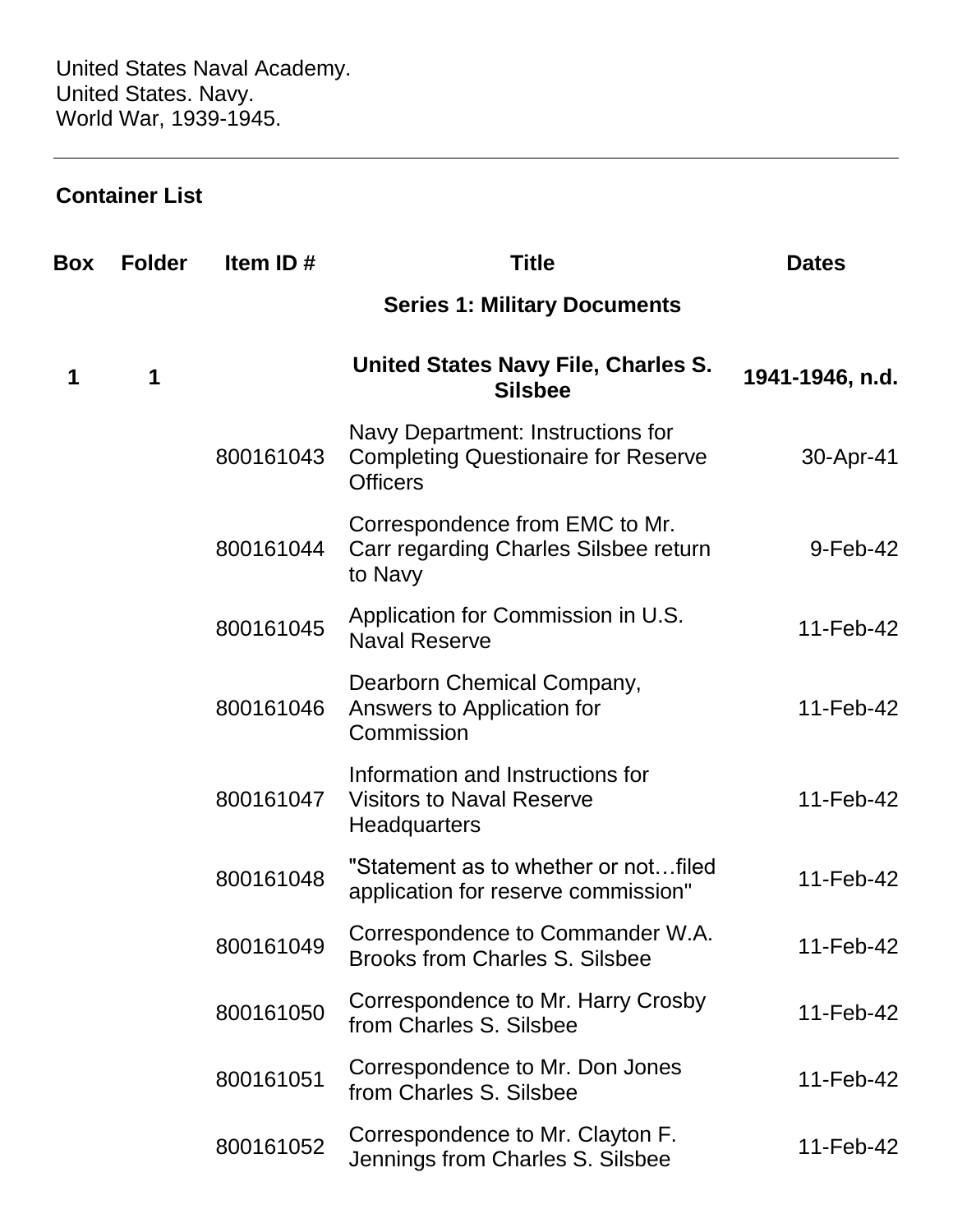| 800161053 | Correspondence to Mrs. F.<br>Whetstone from Charles S. Silsbee                         | 11-Feb-42 |
|-----------|----------------------------------------------------------------------------------------|-----------|
| 800161054 | Letter of Recommendation from Mr.<br>D.F. Jones                                        | 13-Feb-42 |
| 800161055 | Correspondence to Charles S.<br>Silsbee from Don Jones                                 | 13-Feb-42 |
| 800161056 | Correspondence to Charles S.<br>Silsbee from Clayton F. Jennings                       | 13-Feb-42 |
| 800161057 | Letter of Recommendation from<br>Clayton F. Jennings                                   | 13-Feb-42 |
| 800161058 | Letter of Recommendation from H.A.<br>Crosby                                           | 16-Feb-42 |
| 800161059 | Correspondence to Charles S.<br>Silsbee from H.A. Crosby                               | 16-Feb-42 |
| 800161060 | Correspondence to Lieutenant H.B.<br>Atkinson from Charles S. Silsbee                  | 19-Feb-42 |
| 800161061 | Correspondence to Charles S.<br>Silsbee from Lieutenant C.J.<br>Sullickson             | 21-Feb-42 |
| 800161062 | Correspondence to Mr. Harry Crosby<br>from Charles S. Silsbee                          | 21-Feb-42 |
| 800161063 | Correspondence to Mr. Clayton F.<br>Jennings from Charles S. Silsbee                   | 21-Feb-42 |
| 800161064 | Correspondence to Mr. Don Jones<br>from Charles S. Silsbee                             | 21-Feb-42 |
| 800161065 | Correspondence to Charles S.<br>Silsbee from Commander B.N. Ward                       | 21-Feb-42 |
| 800161066 | Correspondence between Captain H.<br><b>Gordon Donald and Commander</b><br>W.A. Brooks | 25-Feb-42 |
| 800161067 | Correspondence to Charles S.<br>Silsbee from Commander W.A.<br><b>Brooks</b>           | 26-Feb-42 |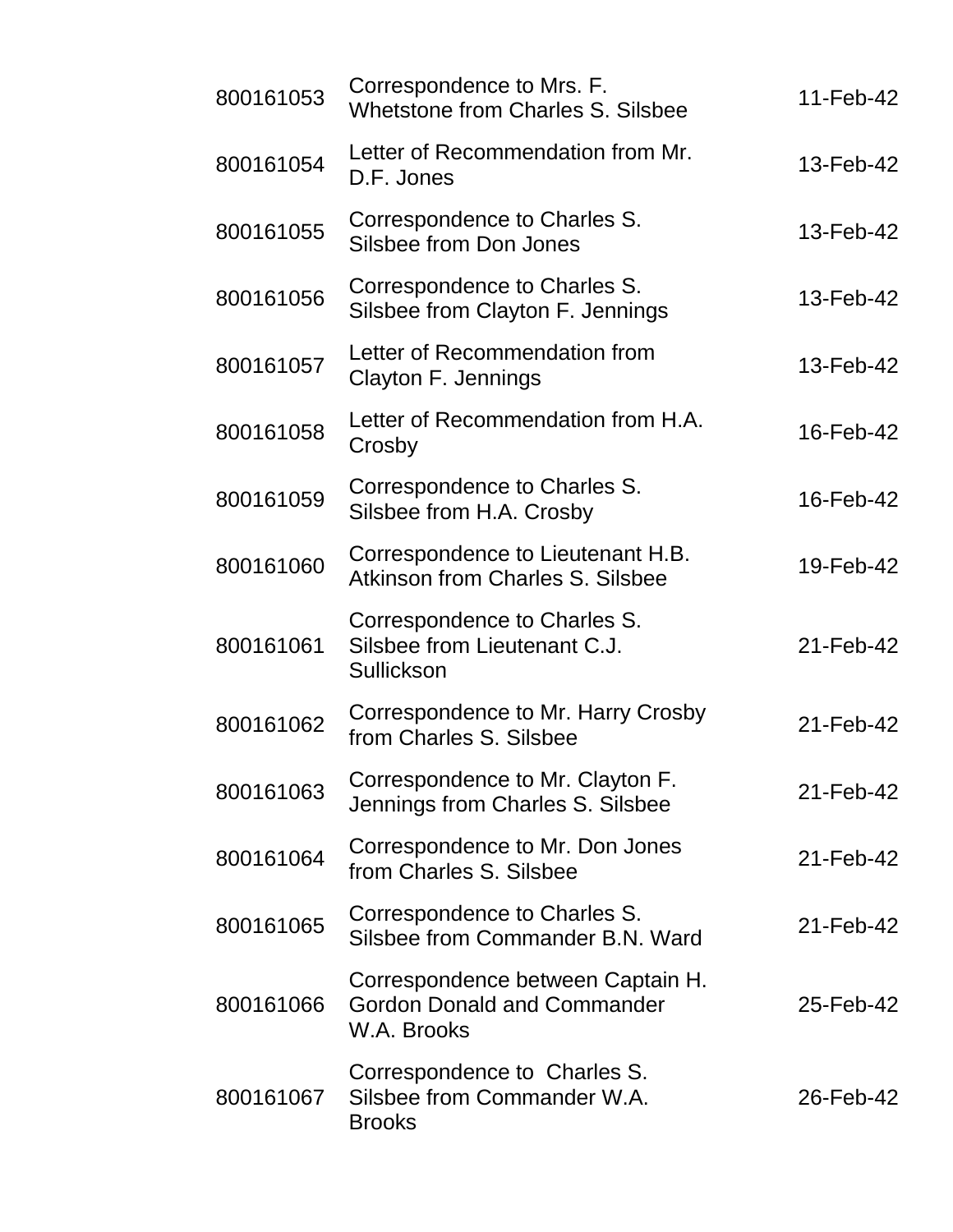| 800161068 | Letter of Recommendation from E.M.<br>Converse                                                                               | 27-Feb-42   |
|-----------|------------------------------------------------------------------------------------------------------------------------------|-------------|
| 800161069 | Correspondence to Commander B.N.<br>Ward from Charles S. Silsbee                                                             | 2-Mar-42    |
| 800161070 | Correspondence to Commander W.A.<br><b>Brooks from Charles S. Silsbee</b>                                                    | 3-Mar-42    |
| 800161071 | Correspondence to Mr. E.M.<br><b>Converse from Charles S. Silsbee</b>                                                        | 3-Mar-42    |
| 800161072 | Memorandum, Notice of Acceptance<br>into Reserves from Commander B.N.<br>Ward                                                | $6$ -Mar-42 |
| 800161073 | Memorandum, Subject: Waiver of<br>physical defect for appointment as Lt.<br>Commander                                        | 14-Mar-42   |
| 800161074 | Correspondence to Benny from<br>Commander W.A. Brooks regarding<br>Silsbee's rating                                          | 17-Mar-42   |
| 800161075 | Memorandum, Subject: Waiver of<br>physical defect for appointment as<br>Lieutenant                                           | 17-Mar-42   |
| 800161076 | Correspondence to Charles S.<br>Silsbee from Commander B.N. Ward                                                             | 19-Mar-42   |
| 800161077 | Correspondence to Lieutenant<br>Charles S. Silsbee, Subject:<br><b>Appointment in United States Naval</b><br><b>Reserves</b> | 19-Mar-42   |
| 800161078 | <b>Appointment in Naval Reserve</b>                                                                                          | 19-Mar-42   |
| 800161079 | Correspondence to Commander B.N.<br>Ward from Charles S. Silsbee                                                             | 20-Mar-42   |
| 800161080 | Memorandum to CONREPSUP<br><b>Baltimore from CONREPSUP Norfolk</b>                                                           | $3-Apr-42$  |
| 800161081 | Correspondence to Leiutenant<br>Silsbee, Subject: Active duty with pay<br>and allowances (2 copies)                          | 3-Apr-42    |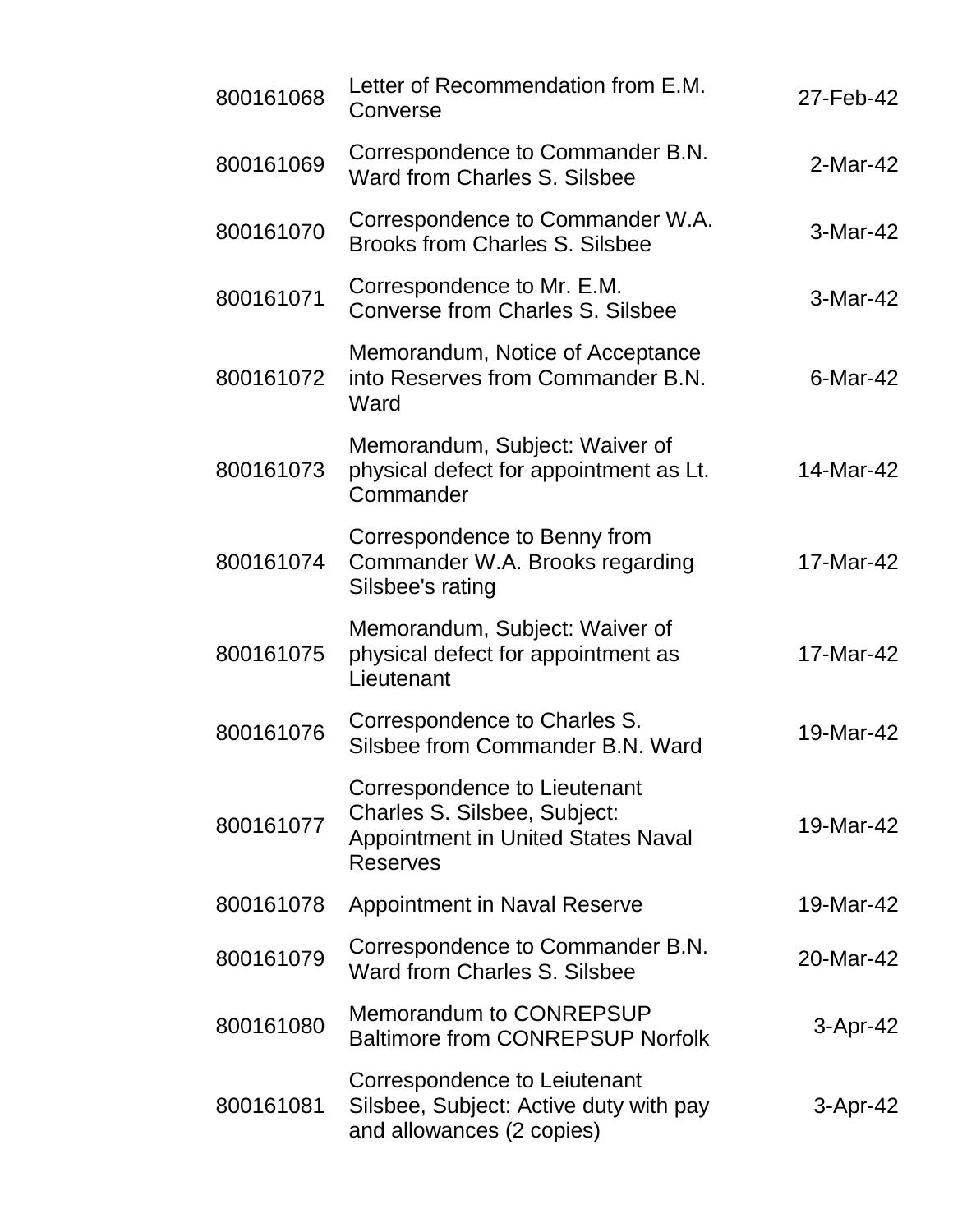| 800161082 | Correspondence to Lieutenant<br>Silsbee, Subject: Commission in U.S.<br><b>Naval Reserve</b>                                          | 18-Apr-42    |
|-----------|---------------------------------------------------------------------------------------------------------------------------------------|--------------|
| 800161083 | <b>Report of Physical Examination</b>                                                                                                 | 23-Apr-42    |
| 800161084 | Third Endorsement, to Lieutenant<br><b>Silsbee from Medical Officer</b>                                                               | 23-Apr-42    |
| 800161085 | <b>Second and Third Endorsements</b>                                                                                                  | 23-Apr-42    |
| 800161086 | Affidavit for service in U.S. Naval<br>Reserve                                                                                        | 23-Apr-42    |
| 800161087 | Memorandum to Commandant<br>Norfolk Navy Yard regarding<br>Lieutenant Silsbee reported for duty                                       | 30-Apr-42    |
| 800161088 | Correspondence to All Officers and<br><b>Enlisted Men of Naval Reserves,</b><br>regarding Selective Service Act of<br>1940            | 30-Apr-42    |
| 800161089 | Correspondence to Commander W.A.<br><b>Brooks from Charles S. Silsbee</b><br>regarding appointment as Lieutenant<br>Commander         | 15-May-42    |
| 800161090 | Correspondence to The Chief of<br><b>Naval Presonnel regarding</b><br>recommendation of promotion of<br>Lieutenant Silsbee (2 Copies) | 4-Jun-42     |
| 800161091 | Correspondence to Rear Admiral A.H.<br>Van Keuren regarding Letter of<br>Recommendation                                               | $8 - Jun-42$ |
| 800161092 | Correspondence to Lieutenant<br>Silsbee from Rear Admiral A.H. Van<br>Keuran                                                          | 12-Jun-42    |
| 800161093 | Correspondence to Captain Baker<br>regarding Silsbee promotion to<br>Lieutenant Commander, from B.N.<br>Ward                          | 16-Jun-42    |
| 800161094 | Correspondence to Commander B.N.<br><b>Ward from Captain Baker</b>                                                                    | 19-Jun-42    |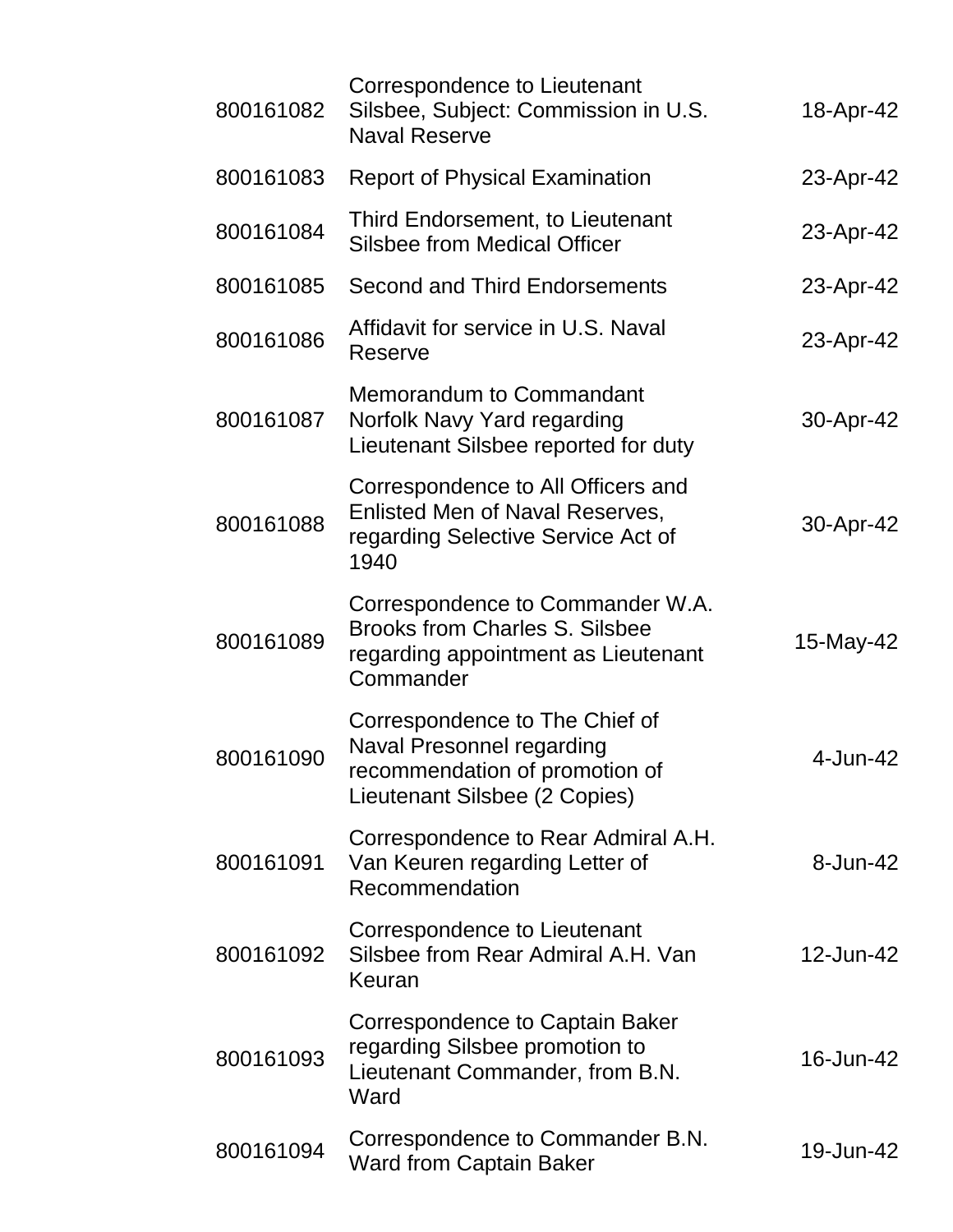| 800161095 | Correspondence to Lieutenant<br>Commander Silsbee, Subject:<br><b>Appointment for temporary Service (2)</b><br>Copies)               | 10-Jul-42 |
|-----------|--------------------------------------------------------------------------------------------------------------------------------------|-----------|
| 800161096 | Correspondence from The Chief of<br>Naval Personnel, Subject: Silsbee<br>temporary appointment to Lieutanent<br>Commander (2 Copies) | 13-Jul-42 |
| 800161097 | Correspondence to Lieutenant<br>Silsbee regarding temporary<br>appointment paper work (2 notes)                                      | 15-Jul-42 |
| 800161098 | Correspondence to Rear Admiral A.H.<br>Van Keuren                                                                                    | 22-Jul-42 |
| 800161099 | Correspondence to Commander<br>Ward from C.S. Silsbee regarding<br>change in "spot" appointment                                      | 6-Nov-42  |
| 800161100 | Memorandum to Captain Ward<br>reagrding assistance in changing<br>status                                                             | 19-Mar-43 |
| 800161101 | Correspondance to Chief of Naval<br>Personnel from Captain B.N. Ward                                                                 | 24-Mar-43 |
| 800161102 | Correspondence from The Chief of<br>Naval Personnel, Subject:<br>Recommendation for change in status<br>of Silsbee (2 Copies)        | 14-Apr-43 |
| 800161103 | Correspondence to Commander F.P.<br>Williams regarding assistance in<br>Silsbee change of status (2 Copies)                          | 10-May-43 |
| 800161104 | Memorandum to Captain Ward<br>reagrding change in status                                                                             | 19-Jun-43 |
| 800161105 | Correspondence to the Chief of Naval<br>Personnel, Subject: Recommndation<br>for change in status (2 Copies)                         | 7-Jul-43  |
| 800161106 | Correspondence to BuPers from<br>Captain B.N. Ward, Subject:<br>Recommendation for change in status                                  | 21-Jul-43 |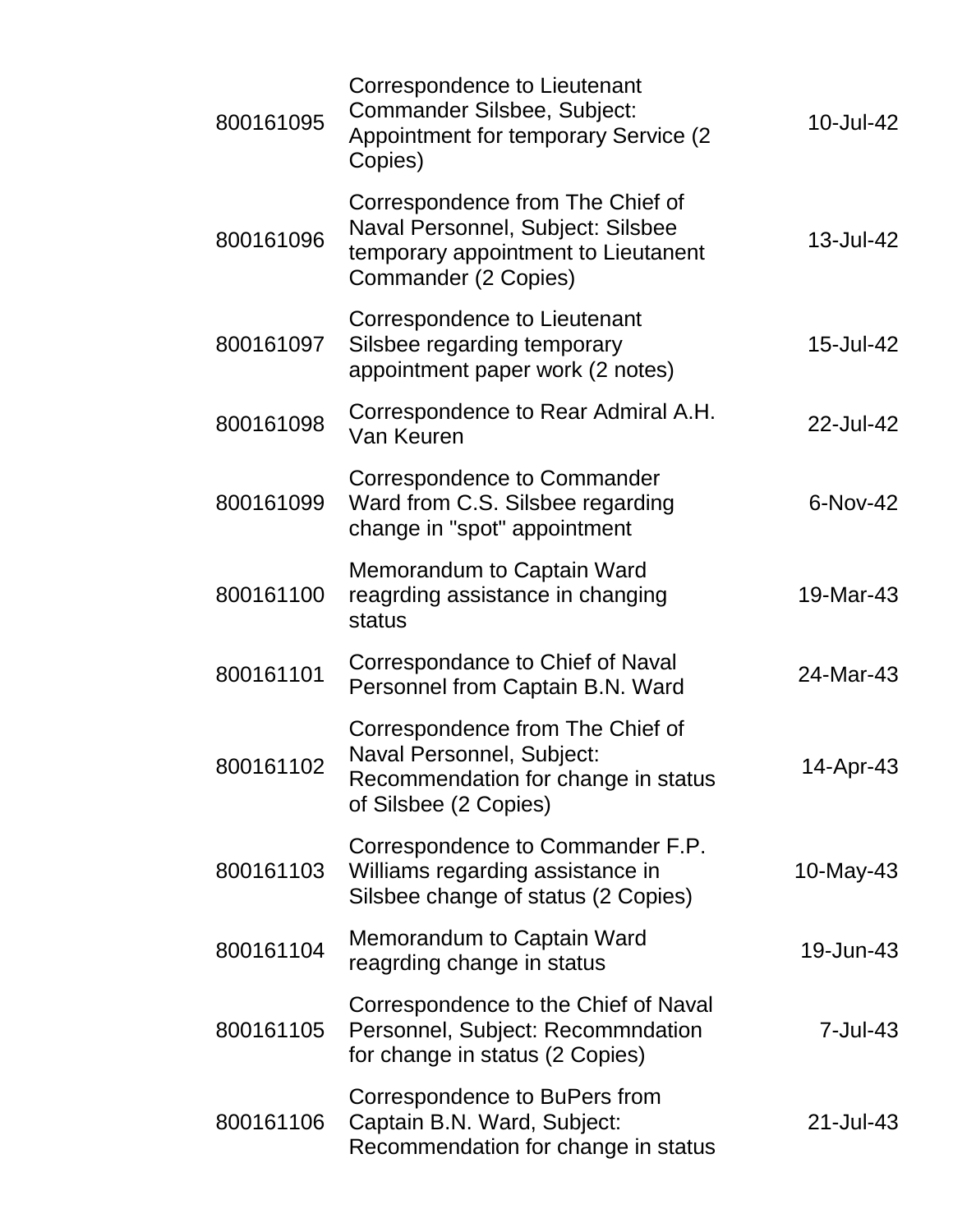| 800161107 | Correspondence to Bureau of Naval<br><b>Personnel from Rear Admiral Felix</b><br>Gygax, Subject: Recommendation for<br>change in status      | 25-Jul-43 |
|-----------|----------------------------------------------------------------------------------------------------------------------------------------------|-----------|
| 800161108 | Correspondence to Lieutenant<br><b>Commander Silsbee from Bureau of</b><br>Naval Personnell, Subject:<br>Recommendation for change in status | 12-Aug-43 |
| 800161109 | Deferred Basegram                                                                                                                            | 7-Jan-44  |
| 800161110 | Correspondence to All Siction Heads<br>and All Nacy Technical Inspectors                                                                     | 29-Apr-44 |
| 800161111 | Captain Ward, notes as requested                                                                                                             | 29-Dec-44 |
| 800161112 | <b>Correspondence to Captain Samuel</b><br>Latimer from Captain B.N. Ward,<br>regarding advice on Silsbee<br>promotion                       | 16-Jan-45 |
| 800161113 | <b>Note to Charles Silsbee</b>                                                                                                               | 19-Jan-44 |
| 800161114 | Correspondence to Benny (Captain<br>Ward) from Captain S.E. Latimer<br>regarding Silsbee change of "spot"                                    | 31-Jan-45 |
| 800161115 | Correspondence to Captain John A.<br>Waters from Captain B.N. Ward<br>regarding promotion of Silsbee                                         | 13-Feb-45 |
| 800161116 | Correspondence to Benny (Captain<br>Ward) from Captain J.A. Waters<br>regarding promotion of Silsbee                                         | 28-Feb-45 |
| 800161117 | Correspondence to Bureau of Naval<br>Personnel from Captain B.N. Ward,<br><b>Subject: Promotion of Silsbee</b>                               | 7-May-45  |
| 800161118 | Correspondence to Captain B.G.<br>Lowery, regarding Letter of<br><b>Recommendation for Silsbee</b><br>promotion                              | 7-May-45  |
| 800161119 | Correspondence to The Chief of<br>Naval Personnel, Subject:<br>Recommndation for promotion of                                                | 14-May-45 |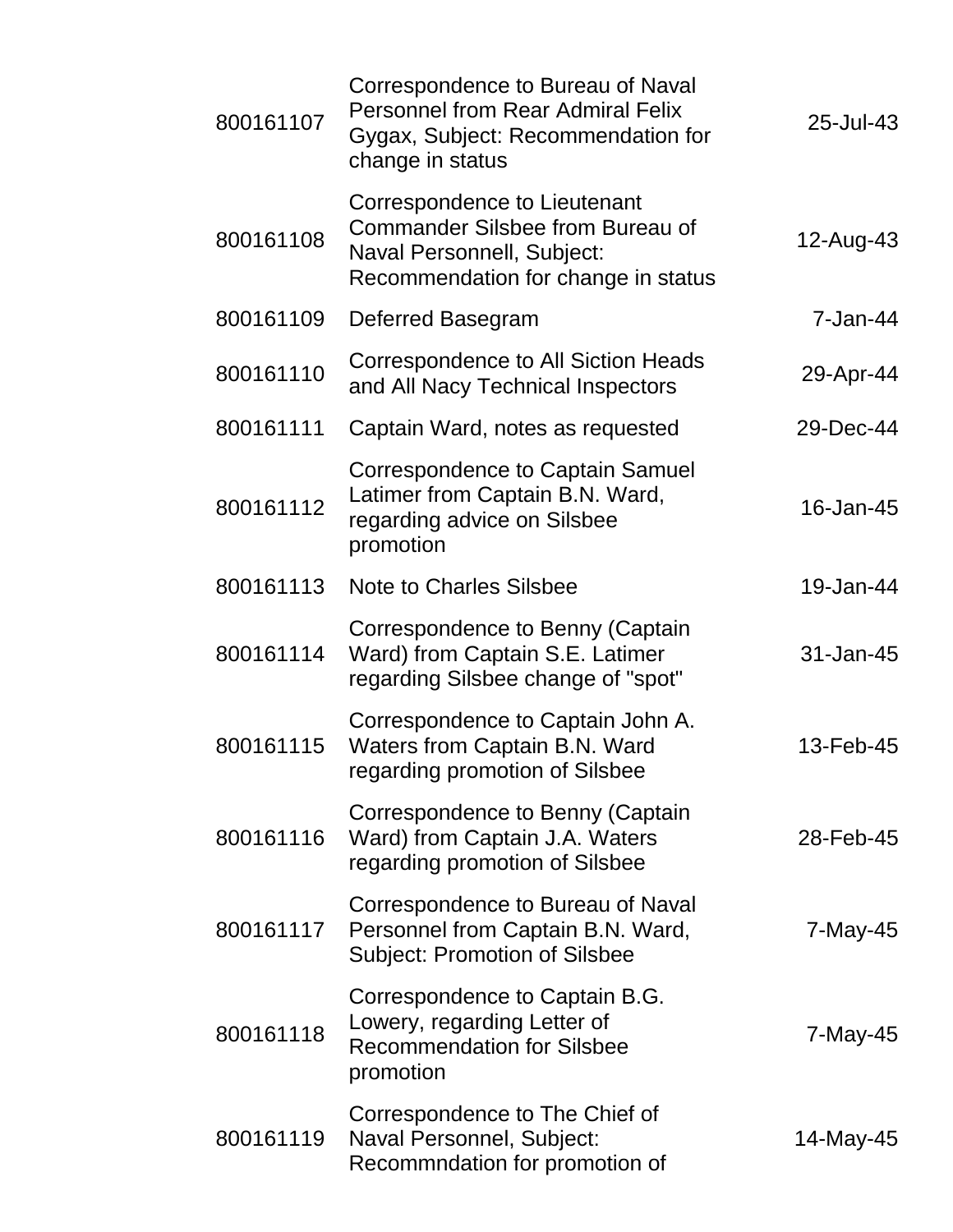Silsbee

| 800161120 | Correspondence to AstIndMan,<br>Baltimore, Subject: Recommendation<br>for promotion to Commander                           | 25-May-45   |
|-----------|----------------------------------------------------------------------------------------------------------------------------|-------------|
| 800161121 | Correspondence to Mr. W.J.<br><b>McKenna</b>                                                                               | $3-Sep-45$  |
| 800161122 | Memorandum 11-45, Subject:<br><b>NATIONAL SECURITY</b>                                                                     | 24-Sep-45   |
| 800161123 | Correspondence to Bureau of Naval<br>Personnel from Silsbee regarding<br>request to postpone release (2)<br>Copies)        | 4-Sep-45    |
| 800161124 | Correspondence to Silsbee from<br>ComFive, Subject: Release from<br>Active Duty (2 Copies)                                 | 26-Sep-45   |
| 800161125 | Correspondence to Bob regarding<br>promtion to Commander                                                                   | $9$ -Oct-45 |
| 800161126 | <b>Correspondence to Charles Silsbee</b><br>regarding promotion to Commander                                               | 20-Oct-45   |
| 800161127 | Memorandum to Commander Murphy<br>from Charles Silsbee                                                                     | 26-Oct-45   |
| 800161128 | U.S. Naval Personnel Seperation<br><b>Center: Endorsement</b>                                                              | 31-Oct-45   |
| 800161129 | <b>Report of Compliance Orders</b>                                                                                         | 31-Oct-45   |
| 800161130 | Correspondence from Commandant<br><b>FIFTH Naval District, Subject:</b><br><b>TRANSFER OF RECORDS</b>                      | 31-Dec-46   |
| 800161131 | <b>Insurance Data</b>                                                                                                      | n.d.        |
| 800161132 | U.S. Naval Personnel Seperation<br><b>Center: Instuctions for Officers Upon</b><br><b>Expiration Dateof Terminal Leave</b> | n.d.        |
| 800161133 | Notice of Separation from the U.S.<br><b>Naval Service</b>                                                                 | n.d.        |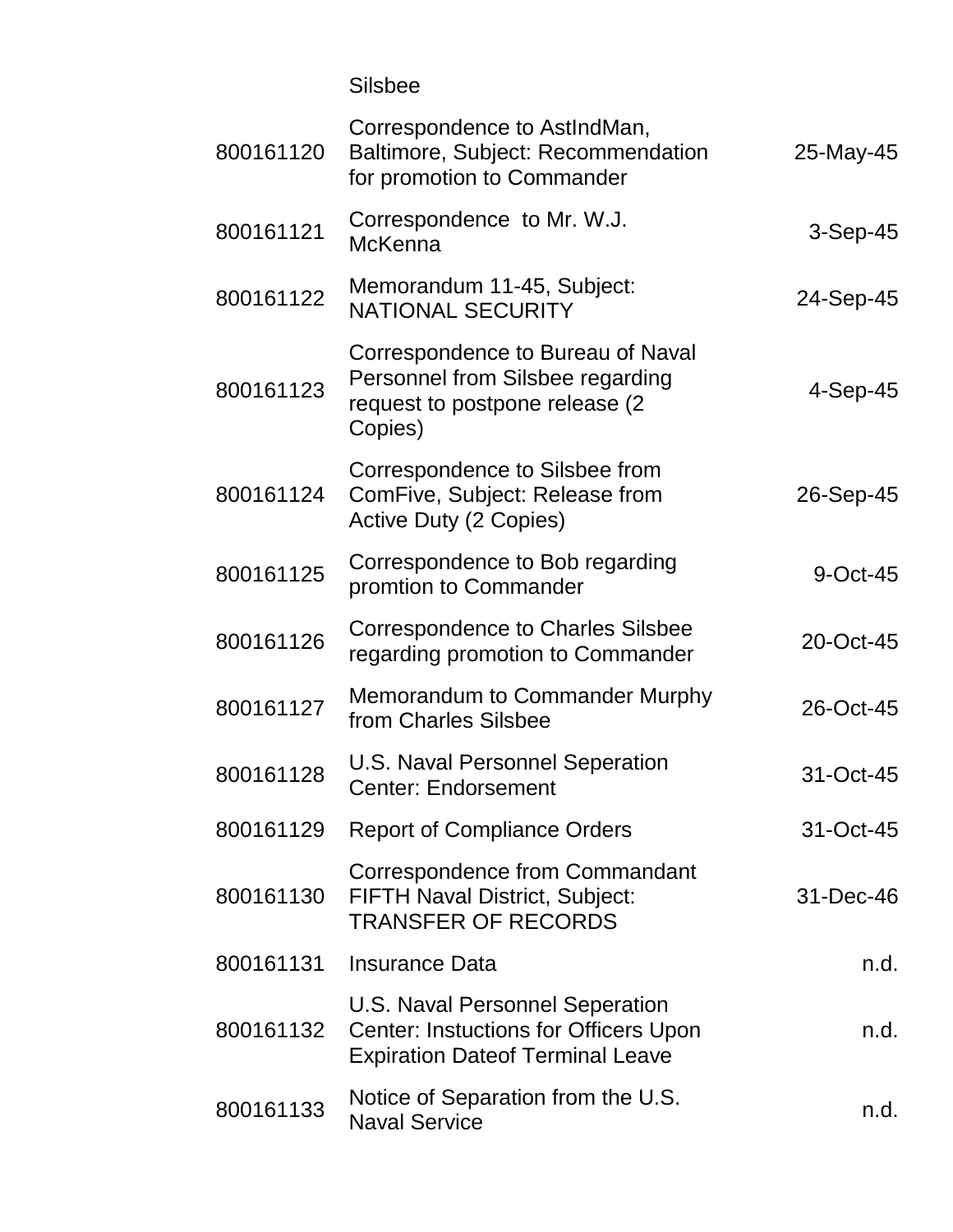|   | 800161134 | Memorandum: The Records of the<br><b>Bureau</b>                                                                           | n.d.       |
|---|-----------|---------------------------------------------------------------------------------------------------------------------------|------------|
|   | 800161135 | History of the USS Idaho                                                                                                  | n.d.       |
|   | 800161136 | Application for Commission in U.S.<br>Naval Reserve (blank)                                                               | n.d.       |
|   | 800161137 | Notice of War Saving Bonds stopped                                                                                        | n.d.       |
|   | 800161138 | <b>Personal Note: Extracts from Two</b><br><b>Recent Fitness Reports</b>                                                  | n.d.       |
|   | 800161139 | <b>Identification Discharge Certificate</b>                                                                               | n.d.       |
|   | 800161140 | pamphlet, Reserve Officers of the<br><b>Naval Services</b>                                                                | n.d.       |
|   | 800161141 | Letter of Recoginition                                                                                                    | n.d.       |
|   | 800161142 | <b>File Cover</b>                                                                                                         | n.d.       |
| 2 |           | <b>Personal File, Charles S. Silsbee</b>                                                                                  | 1942-1944  |
|   | 800161143 | Correspondence to All Activities,<br>Subject: Free Mail Privilege, First-<br><b>Class Letter Mail</b>                     | 23-May-42  |
|   | 800161144 | Correspondence to Captain Leighton<br>from Geo. Rappleeyea regarding<br><b>Richard B. Powell</b>                          | $1-Jun-42$ |
|   | 800161145 | Correspondence to All Fifth Naval<br><b>District Activities, Subject: Naval</b><br><b>Reserve Officers - Promotion of</b> | 18-Jun-42  |
|   | 800161146 | Correspondence to Lt. Comdr.<br><b>Charles Silsbee, Subject:</b><br>Appointment for temproray service (2)<br>Copies)      | 10-Jul-42  |
|   | 800161147 | Correspondence to Comm. Ward<br>regarding Air Raid Warning Driving<br>Permit                                              | 27-Jul-42  |
|   | 800161148 | Correspondence to Assistant to<br>Industrial Manager, Subject: Lt.<br>Comdr. Charles Silsbee temporary                    | 4-Aug-42   |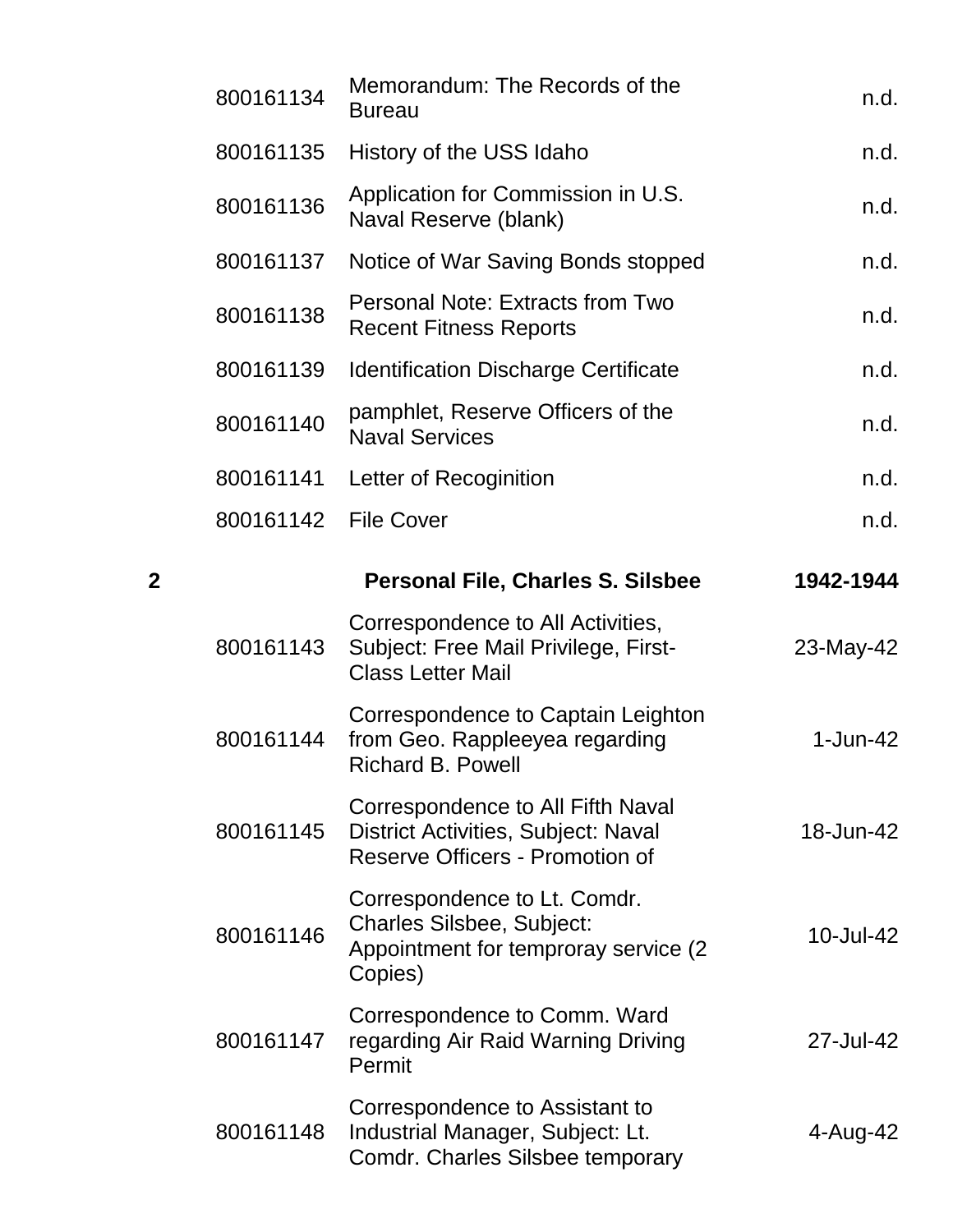|           | service in Naval Reserves                                                                                                                 |             |
|-----------|-------------------------------------------------------------------------------------------------------------------------------------------|-------------|
| 800161149 | Correspondence to Lt. Comdr.<br><b>Charles Silsbee, Subject:</b><br>Vaccinations                                                          | 5-Aug-42    |
| 800161150 | Memorandum to: Gasoline Ration<br><b>Board</b>                                                                                            | $3-Sep-42$  |
| 800161151 | Correspondence to All Naval<br>Personnel, Subject: Beneficary slips -<br>Report of                                                        | 11-Sep-42   |
| 800161152 | <b>Custody Receipt from Supply Officer</b><br>for Coat and Hat                                                                            | 16-Oct-42   |
| 800161153 | Correspondence to Assistant to<br>Industrial Manager, Subject: Officers'<br><b>Annual Physical Examination</b>                            | 21-Oct-42   |
| 800161154 | Correspondence to All Officers,<br>Subkect BuPers (Bureau of<br>Personnel) Letter, Lesson in Naval<br>Leadership                          | 31-Oct-42   |
| 800161155 | Corresondence to Comm Ward<br>regarding requesting a change in<br>"spot" and $E-V(S)$ changed to DE-<br>V(S)                              | 14-Nov-42   |
| 800161156 | Correspondence to All Naval<br>Personnel, Subject: Hospital Facilities<br>other than Naval - Avalability of                               | 14-Nov-42   |
| 800161157 | Memorandum to ALNAV 256 from<br><b>SECNAV, Deferred Basegram</b><br>regarding movement of dependents                                      | $2$ -Dec-42 |
| 800161158 | Negative copy of memorandum<br>regarding movements of dependents                                                                          | $4-Dec-42$  |
| 800161159 | Memorandum to ALNAV 268 from<br><b>SECNAV, Basegram Deferred</b><br>regarding payment during and after<br>the war for all naval personnel | 12-Dec-42   |
| 800161160 | Memorandum to ALNAV 285 from<br><b>SECNAV, Deferred Basegram</b>                                                                          | 29-Dec-42   |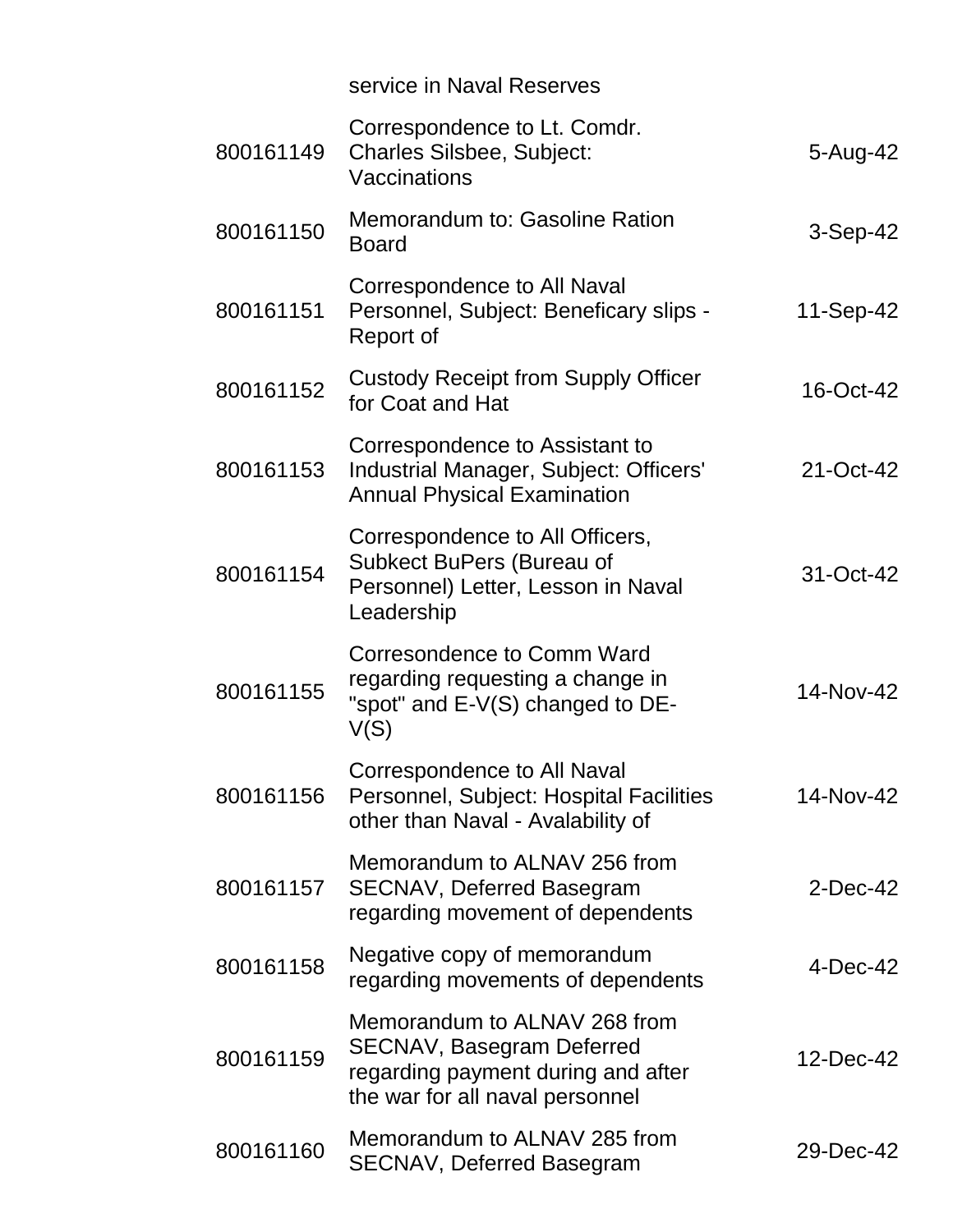|           | regarding Victory Tax                                                                                                          |                |
|-----------|--------------------------------------------------------------------------------------------------------------------------------|----------------|
| 800161161 | Memorandum to ALNAV 283, 284,<br>285 from SECNAV regarding Victory<br>Tax, Malarious medication, and<br>dependents             | 30-Dec-42      |
| 800161162 | Memorandum to ALNAV 1, 2 from<br>SECNAV regarding reimbursement of<br>personal property and allotments                         | $7 - Jan-43$   |
| 800161163 | Memorandum to ALNAV 3, 4, 5 from<br><b>SECNAV</b> regarding aviationm<br>positions, temporary service, and<br>official travel  | 10-Jan-43      |
| 800161164 | Correspondence to Lt. Comdr.<br><b>Charles Silsbee, Subject: Temporary</b><br><b>Additional Duty (2 Copies)</b>                | 16-Jan-43      |
| 800161165 | Correspondence to Lt. Comdr.<br><b>Charles Silsbee, Subject: Temporary</b><br><b>Additional Duty (2 Copies)</b>                | 18-Jan-43      |
| 800161166 | Teletype Message Official Dispatch<br>regarding dispath orders requested<br>for Lieutenant Commander Charles<br><b>Silsbee</b> | 28-Jan-43      |
|           | Correspondence to Lt. Comdr.<br>800161167 Charles Silsbee, Subject: Temporary<br><b>Additional Duty (2 Copies)</b>             | 28-Jan-43      |
| 800161168 | Correspondenct to Lt. Comdr.<br><b>Charles Silsbee, Subject: Temporary</b><br><b>Additional Duty</b>                           | $5 - Feb - 43$ |
| 800161169 | Memorandum Subject; Victory Tax                                                                                                | $6$ -Feb-43    |
| 800161170 | Correspondence to Lt. Comdr<br><b>Charles Silsbee, Subject: Temporary</b><br><b>Additional Duty</b>                            | $8$ -Feb-43    |
| 800161171 | Memorandum to Lt. Comdr. C.R.<br>Khoury, from Lt. Comdr. C.S. Silsbee<br>regarding trip to Dravo Corporation (2)<br>Copies)    | $8$ -Feb-43    |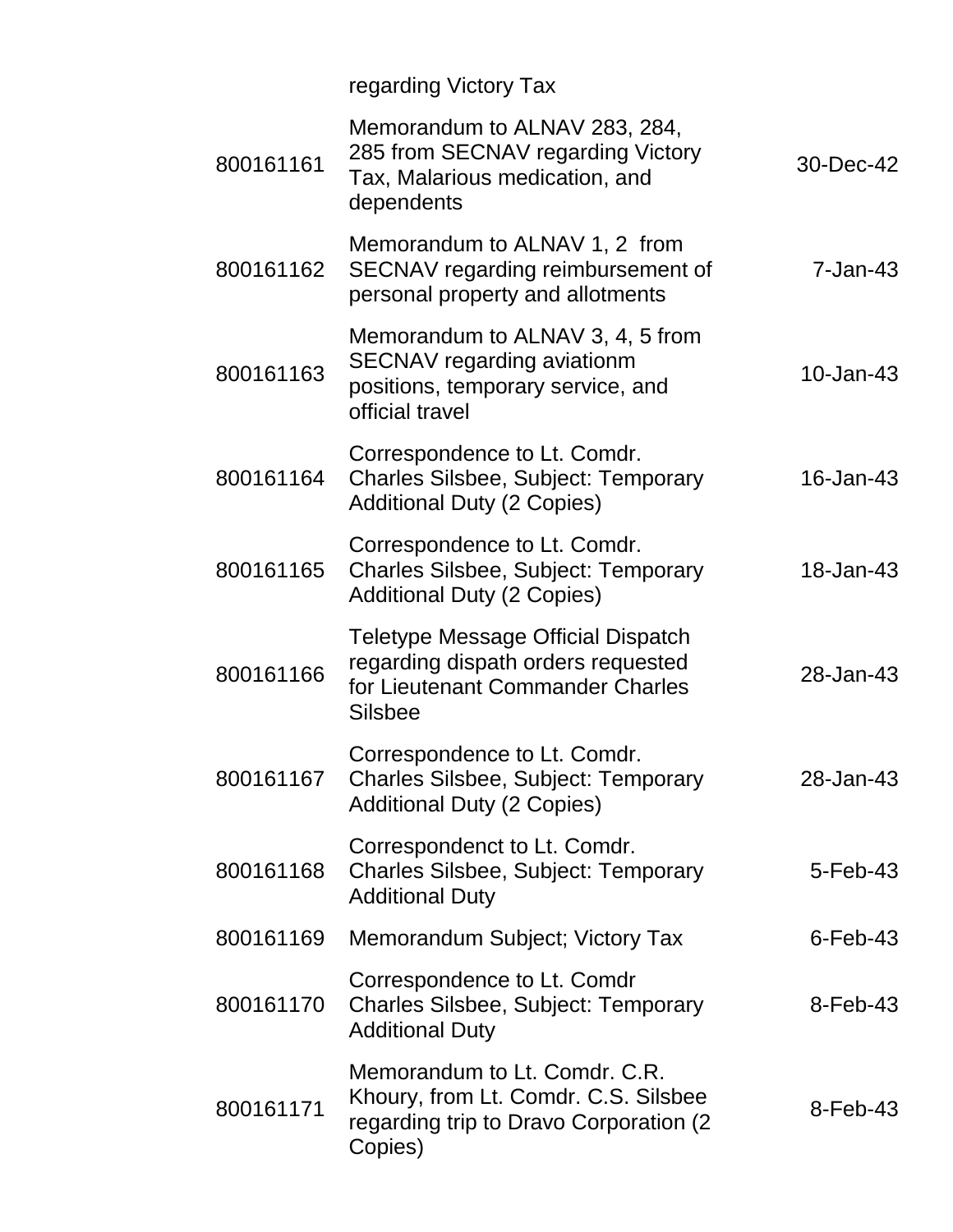|           | 800161172 Mileage Vouchers                                                                                                           | 19-Feb-43   |
|-----------|--------------------------------------------------------------------------------------------------------------------------------------|-------------|
| 800161173 | Correspondence to All Naval and<br>Civilian Personnal, Subject: Use of<br><b>Private Automobiles for Essential</b><br>Transportation | 25-Mar-43   |
| 800161174 | Memorandum to All Naval Activities in<br>Baltimore Area, Subject: Medical and<br><b>Dental Treatment for Naval Personnel</b>         | 25-Mar-43   |
| 800161175 | Correspondence to Lt. Comdr. W.K.<br>Thompson regarding Richard B.<br>Powell (2 Copies)                                              | $3-Apr-43$  |
| 800161176 | Memorandum Subject: Hospitalization<br>of dependents of personnel in Naval<br>Hostpitals, financial requirements for                 | 5-Apr-43    |
| 800161177 | <b>Assistant Industrial Manager's Order</b><br>No. 7/43, Subject: Garrison Caps -<br>Wearing of                                      | 15-Apr-43   |
| 800161178 | Press and Radio script from Navy<br>Deparment regarding change in Navy<br>uniform color and design                                   | 16-Apr-43   |
| 800161179 | Memorandum, Subject: Officers'<br><b>Working Uniform - Changes in</b>                                                                | 25-Apr-43   |
| 800161180 | Memorandum, Subject: Transfer of<br><b>Patients for Hospitilzation</b>                                                               | $6$ -May-43 |
| 800161181 | Memorandum, Subject: Taxation                                                                                                        | 11-May-43   |
| 800161182 | Correspondence to Lt. Comdr. W.K.<br>Thompson thank you letter                                                                       | 20-May-43   |
| 800161183 | Correspondence to The Chief Naval<br>Personnel, Subject: Statement of<br>Service - Request for                                       | 21-May-43   |
| 800161184 | Memorandum to All Officers, Subject:<br><b>Authority to Administer Oaths</b>                                                         | 25-May-43   |
| 800161185 | Correspondence to Lt. Comdr.<br>Charles Silsbee from John M.<br>McLeod                                                               | $6$ -Jun-43 |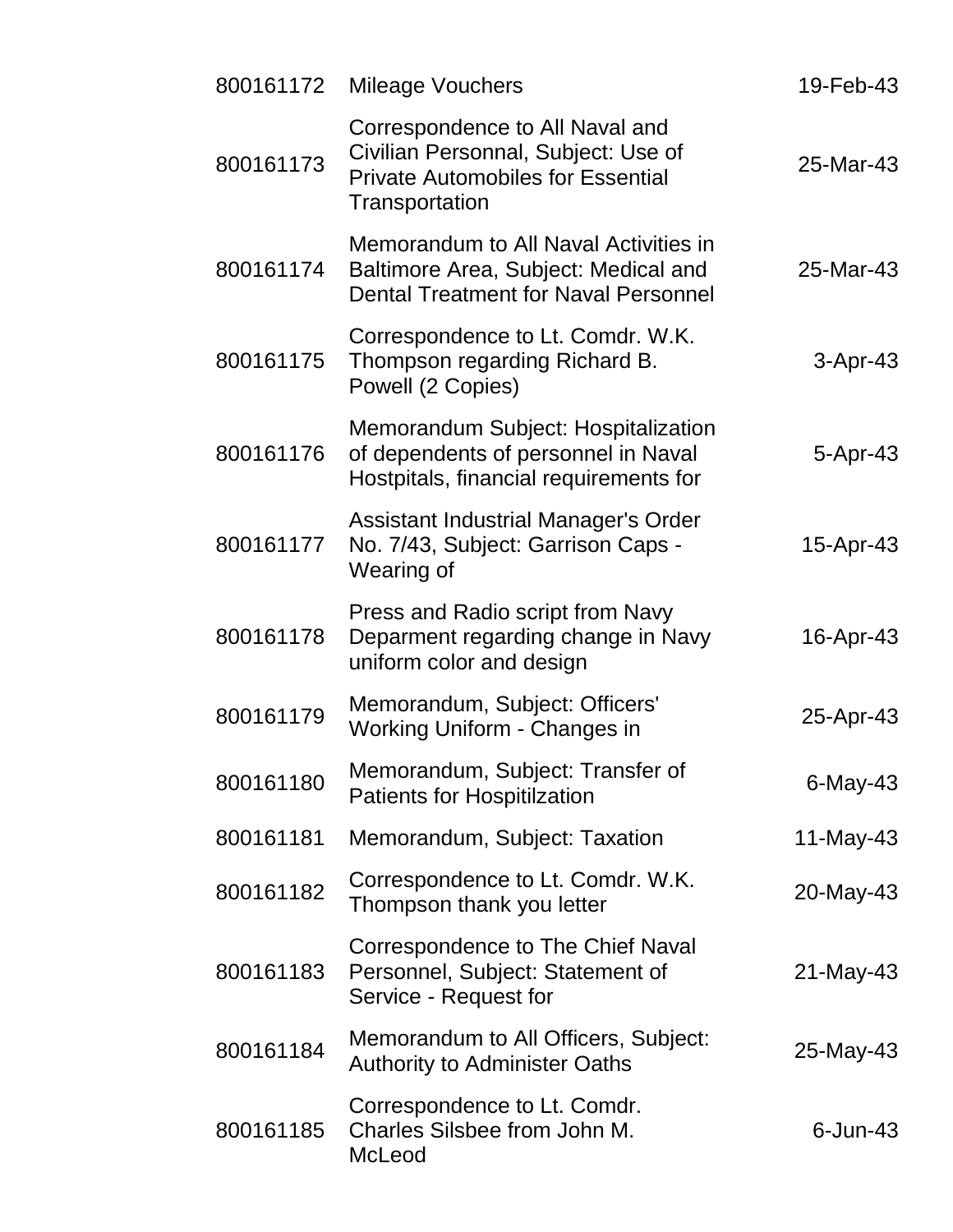| 800161186 | Correspondence to Mr. Joe G. Wood<br>from Charles Silsbee regarding<br>removal from Cleveland Propeller<br>Club   | 7-Jun-43     |
|-----------|-------------------------------------------------------------------------------------------------------------------|--------------|
| 800161187 | Correspondence to Lt. Comdr.<br><b>Charles Silsbee, Subject: Statement</b><br>of Service of                       | $7 - Jun-43$ |
| 800161188 | Correspondence to Lt. Comdr.<br>Charles Silsbee, Subject: Fogey -<br>Request of                                   | 9-Jun-43     |
| 800161189 | Memorandum to Captain Ward from<br><b>Charles Silsbee regarding procedures</b><br>for changing "spot"             | 19-Jun-43    |
| 800161190 | Correspondence to John McLeod<br>from Captain B.N. Ward regarding<br>health and return to duty list               | 25-Jun-43    |
| 800161191 | Negative copy of correspondence to<br>Lt. Comdr. Charles Silsbee, Subject:<br>Recommendation for change in status | 12-Aug-43    |
| 800161192 |                                                                                                                   | $10-Sep-43$  |
| 800161193 | Correspondence to Lt. Comdr.<br>Charles Silsbee, Subject: Temporary<br>Additional Duty, Philadelphia              | 13-Sep-43    |
| 800161194 | Correspondence to Lt. Comdr.<br><b>Charles Silsbee, Subject: Temporary</b><br>Additional Duty, Philadelphia       | 15-Sep-43    |
| 800161195 | Assistant Industrial Manager's Order<br>No. 17/43, Subject: Tardiness in<br><b>Arrival at Office</b>              | 17-Sep-43    |
| 800161196 | Mileage Voucher: Baltimore, MD to<br>Philadelphia, PN                                                             | 18-Sep-43    |
| 800161197 | Assistant Industrial Manager's Notice<br>No. 24/43, Subject: Lieutenant T.S.<br>Brown - Change of Duty            | 21-Sep-43    |
| 800161198 | Correspondence to Lt. Comdr.<br><b>Charles Silsbee, Subject: Temporary</b>                                        | 22-Sep-43    |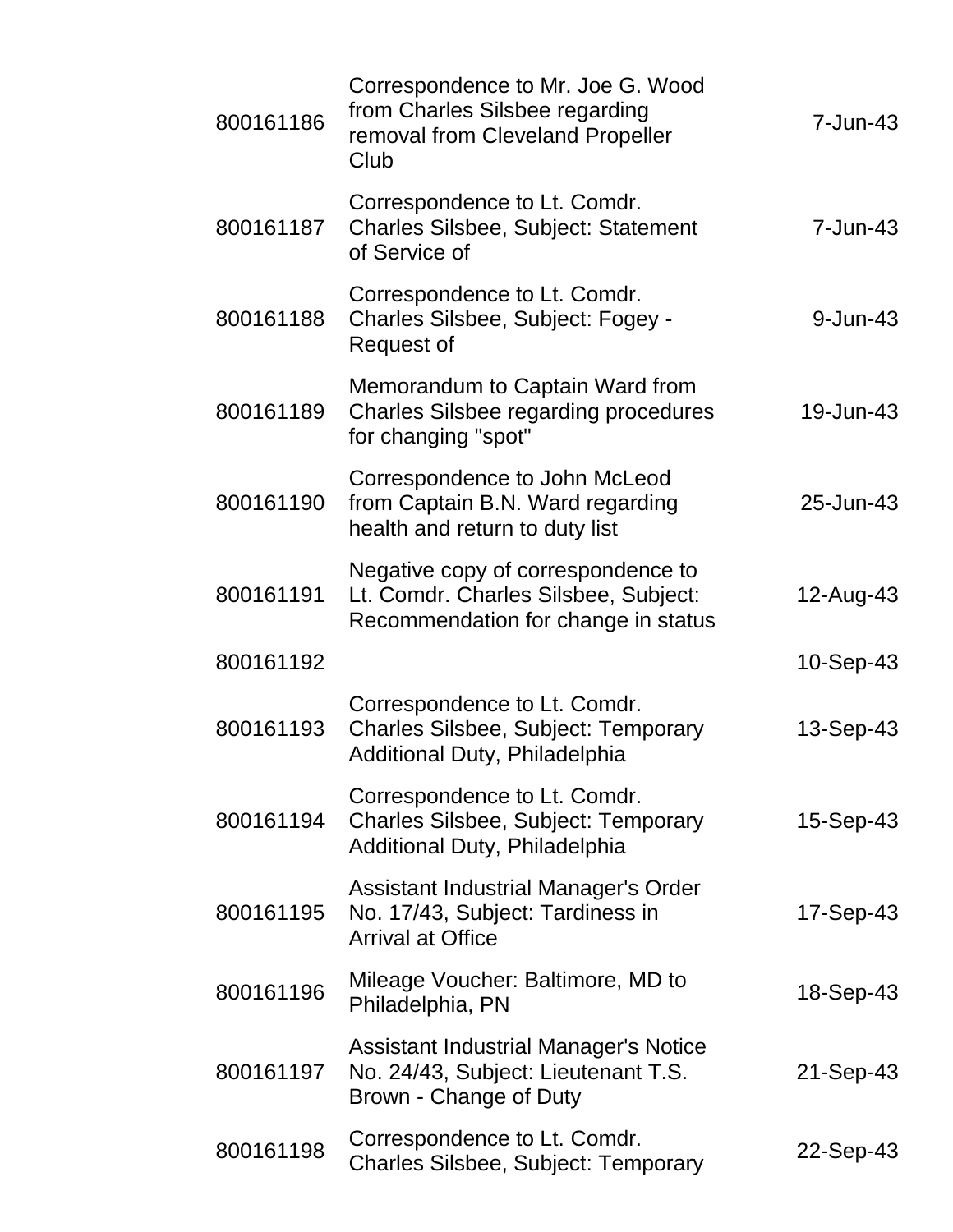|           | Additional Duty, Chickasaw, AL                                                                                               |              |
|-----------|------------------------------------------------------------------------------------------------------------------------------|--------------|
| 800161199 | Correspondence to Lt. Comdr.<br><b>Charles Silsbee, Subject: Temporary</b><br>Additional Duty, Chickasaw, AL                 | 24-Sep-43    |
| 800161200 | Memorandum to Assitant Industrial<br>Manager, Baltimore from Captain<br><b>Baker</b>                                         | 30-Sep-43    |
| 800161201 | Mileage Voucher: Baltimore, MD to<br>Mobile, AL                                                                              | $7-Oct-43$   |
| 800161202 | Memorandum for All Officers,<br>Subject: "Discipline"                                                                        | 13-Oct-43    |
| 800161203 | Report of Leave of Absence (2)<br>Copies)                                                                                    | 19-Oct-43    |
| 800161204 | Memorandum to Mr. W.D. Sullivan<br>from C.S. Silsbee regarding Navy<br>football tickets                                      | 26-Oct-43    |
| 800161205 | Commandant's Memorandum No.<br>62/43, Subject: Military Courtesy and<br>The Proper Wearing of the Naval<br>Uniform           | 19-Nov-43    |
| 800161206 | <b>Renewal of Supplemental Gasoline</b><br>Ration form with notes                                                            | 12-Dec-43    |
| 800161207 | Memorandum to ALNAV 5 from<br><b>SECNAV regading Special Fitness</b><br>Reports                                              | $6$ -Jan-44  |
| 800161208 | Personal notes                                                                                                               | $7 - Jan-44$ |
| 800161209 | Commandant's Memorandum No.<br>6/44, Subject: Misconduct of Officers<br>- Physcial Examination for Suspected<br>Intoxication | 28-Jan-44    |
| 800161210 | Memorandum, Subject: Fitness<br>Reports                                                                                      | $2$ -Feb-44  |
| 800161211 | Memorandum fro All Officers,<br><b>Subject: Commissioned Naval</b><br><b>Officers' Club</b>                                  | 9-Feb-44     |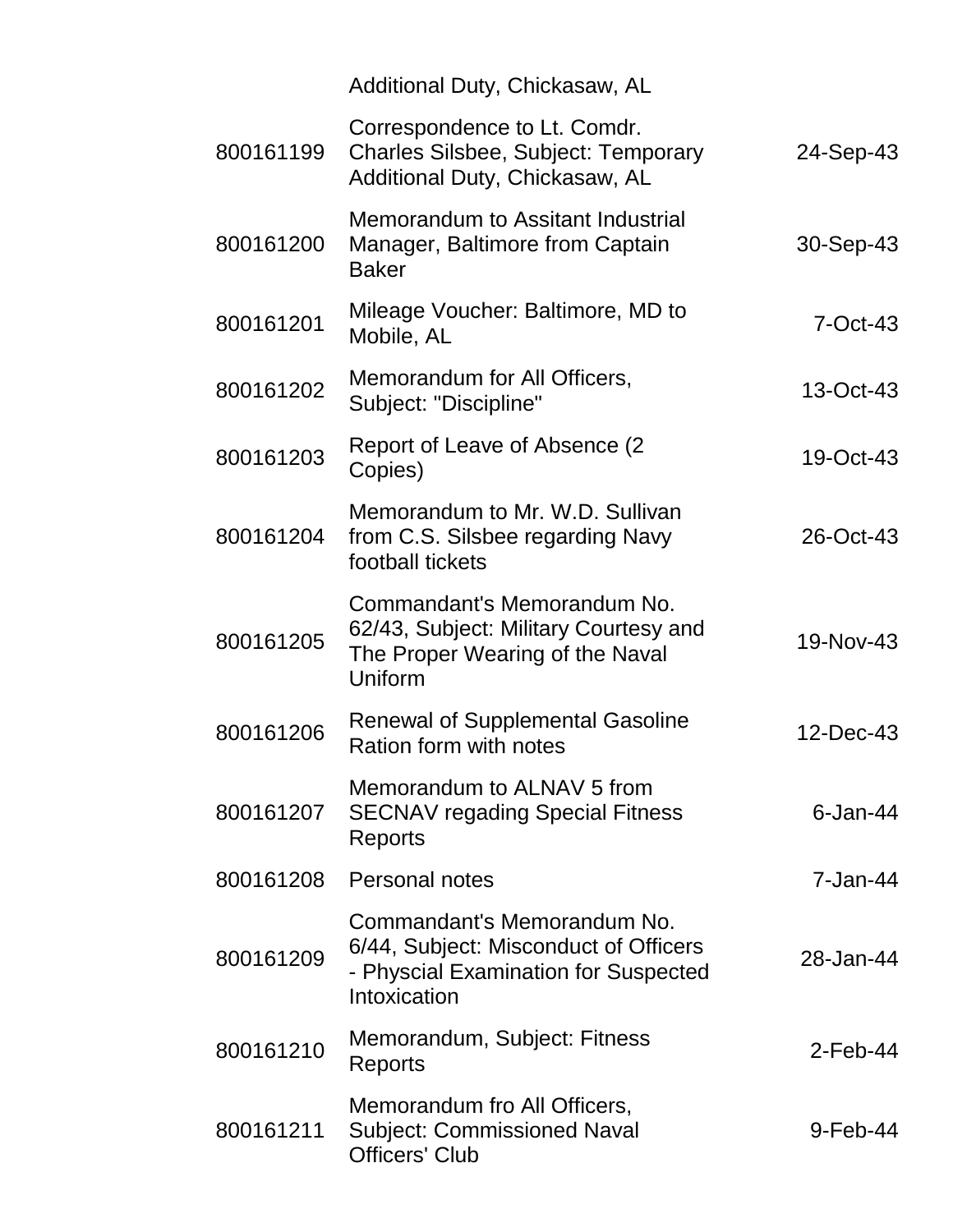|   | 800161212 | Commandant's Memorandum 6/44,<br>Subject: Military Appearance and<br><b>Bearing of Officers</b>                                            | 9-Feb-44        |
|---|-----------|--------------------------------------------------------------------------------------------------------------------------------------------|-----------------|
|   | 800161213 | Correspondence to Mr. L. Morton<br>Morley regarding Brown Instrument<br>Company's 1944 Bill Eddy calendar                                  | 10-Feb-44       |
|   | 800161214 | <b>Miscellanious list</b>                                                                                                                  | 3-Mar-44        |
|   | 800161215 | Memoradum to Lt. Comdr. Charles S.<br>Silsbee regarding preference for duty                                                                | 21-Mar-44       |
| 3 |           | <b>Personal File, Charles S. Silsbee</b>                                                                                                   | 1944-1945, n.d. |
|   | 800161216 | Application for War Savings Bonds,<br><b>Series E</b>                                                                                      | 20-Mar-44       |
|   | 800161217 | Memorandum, to Plant Transporation<br>Committees                                                                                           | 20-Mar-44       |
|   | 800161218 | Correspondence to All Navy and<br>Civilian Personnel, Subject: Gasoline<br>- Conservation of                                               | 24-Mar-44       |
|   | 800161219 | Correspondence to All Naval<br>Personnel, Subject: Summer Uniform<br>of the Day                                                            | 3-Apr-44        |
|   | 800161220 | Application for War Savings Bonds,<br><b>Series E</b>                                                                                      | 3-Apr-44        |
|   | 800161221 | Memorandum, Subject: Application<br>from Officers for Submarine Training                                                                   | $6 -$ Apr $-44$ |
|   | 800161222 | Correspondence to All Officer<br>Personnel, Baltimore Repair and<br>Conversion Branch, Subject: BuShips<br>policy on transfers of officers | $6$ -Apr-44     |
|   | 800161223 | Memorandum, Subject: Physical<br><b>Examination for Officers Assigned</b>                                                                  | $6 - Apr - 44$  |
|   | 800161224 | Correspondence to BuPers from Lt.<br>Comdr. C.S. Silsbee, Subject:<br><b>Supplement to Fitness Reports</b>                                 | 8-Apr-44        |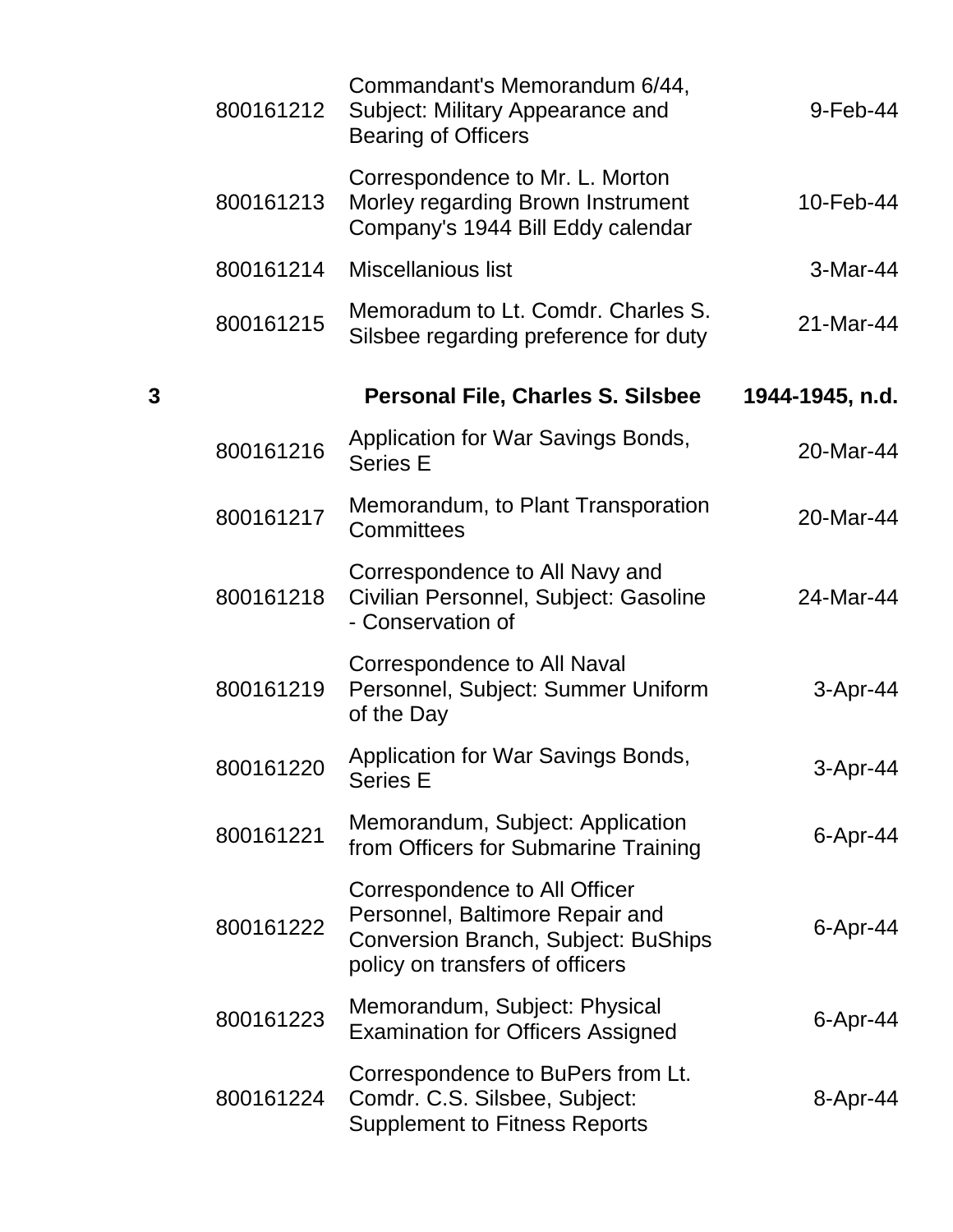| 800161225 | Correspondence to Charles S.<br>Silsbee regarding letter S66-(1)(459)<br>of 15 April 1944                                               | 17-Apr-44   |
|-----------|-----------------------------------------------------------------------------------------------------------------------------------------|-------------|
| 800161226 | <b>Temporary Appointment and</b><br><b>Promotion: Physical Examination</b>                                                              | $1-May-44$  |
| 800161227 | Memorandum to: Captain Ward,<br>Regarding bond raffles                                                                                  | 11-May-44   |
| 800161228 | Correspondence to US Coast Guard<br>Officers Club, Subject: Application for<br>Membership in US Coast Guard<br><b>Officer's Club</b>    | 16-May-44   |
| 800161229 | <b>Officer's Club Reciept</b>                                                                                                           | 19-May-44   |
| 800161230 | Correspondence to Lt. Cmdr. C.S.<br>Silsbee, Subject: Application for<br>membership in the US Coast Guard<br><b>Yard Officers' Club</b> | 25-May-44   |
| 800161231 | Correspondence to All Naval<br>Personnel, Subject: Servicemen's<br><b>Voting Law</b>                                                    | 12-Jun-44   |
| 800161232 | Application for War Savings Bonds,<br>Series E: One piece for \$75                                                                      | 5-Jul-44    |
| 800161233 | Application for War Savings Bonds,<br>Series E: One piece for \$18.75                                                                   | $5$ -Jul-44 |
| 800161234 | Correspondence to All Officers,<br>Subject: Officer Personnel - Changes<br>in Rank, Classifcation, etc.                                 | 14-Jul-44   |
| 800161235 | Memorandum to All Naval Personnel,<br>Subject: Emergency Illness -<br>Procedure for                                                     | 22-Jul-44   |
| 800161236 | Memorandum to All Naval Personnel,<br>Subject: Leave, Request for                                                                       | 26-Jul-44   |
| 800161237 | Memorandum to All Naval Personnel,<br>Subject: Laundry, Handling of                                                                     | 27-Jul-44   |
| 800161238 | <b>Officer's Club Reciept</b>                                                                                                           | 31-Jul-44   |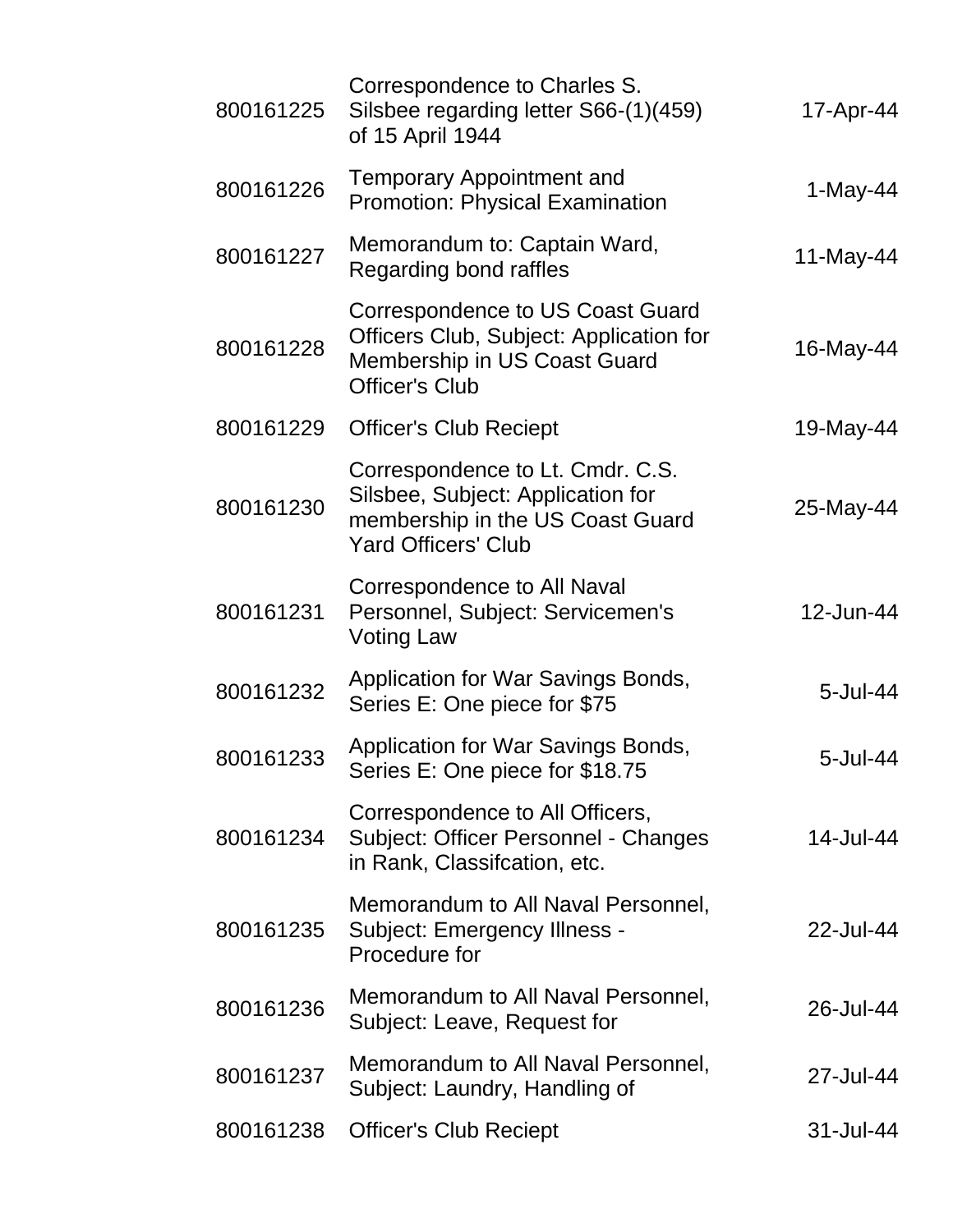| 800161239 | <b>Correspondence to Schuyler</b><br>regarding 1925 Naval Academy<br>Alumni Luncheon                                                  | 17-Aug-44   |
|-----------|---------------------------------------------------------------------------------------------------------------------------------------|-------------|
| 800161240 | Correspondence to Assistant to<br><b>Industrial Manager, Subject: Fort</b><br><b>McHenry Clothing Locker</b>                          | 25-Aug-44   |
| 800161241 | Correspondence to Lt. Comdr.<br>Charles S. Silsbee, Subject:<br><b>Temporary Duty</b>                                                 | 29-Sep-44   |
| 800161242 | Correspondence to Lt. Comdr.<br>Charles S. Silsbee, Subject:<br><b>Temporary Additional Duty</b>                                      | $3$ -Oct-44 |
| 800161243 | Correspondence to Charles S.<br>Silsbee regarding Bureau of Ships<br>Manual                                                           | 12-Oct-44   |
| 800161244 | Memorandum regarding bowling<br>league with list of team captains                                                                     | 16-Oct-44   |
| 800161245 | Mileage Voucher for trip from<br>Baltimore, MD to Norfolk, VA                                                                         | 19-Oct-44   |
| 800161246 | Application for War Savings Bong,<br>Series E: One piece for \$18.75                                                                  | 19-Oct-44   |
| 800161247 | Correspondence to Rem regarding<br><b>Bureau of Ships Manuel</b>                                                                      | 19-Oct-44   |
| 800161248 | Receipt for registered letter sent from<br>Baltimore, MD                                                                              | $9-Nov-44$  |
| 800161249 | Memorandum to All Reserve Officers,<br>Subject: Reclassification of all<br><b>Reserve Commissioned and Warrant</b><br><b>Officers</b> | 24-Oct-44   |
| 800161250 | Memorandum to Lt. Comdr. Charles<br>S. Silsbee, Subject: Reclassification                                                             | 14-Nov-44   |
| 800161251 | Application for War Savings Bonds,<br>Series E: One piece for \$37.50                                                                 | 9-Dec-44    |
| 800161252 | Memorandum to All Hands, regarding<br>Christmas                                                                                       | 23-Dec-44   |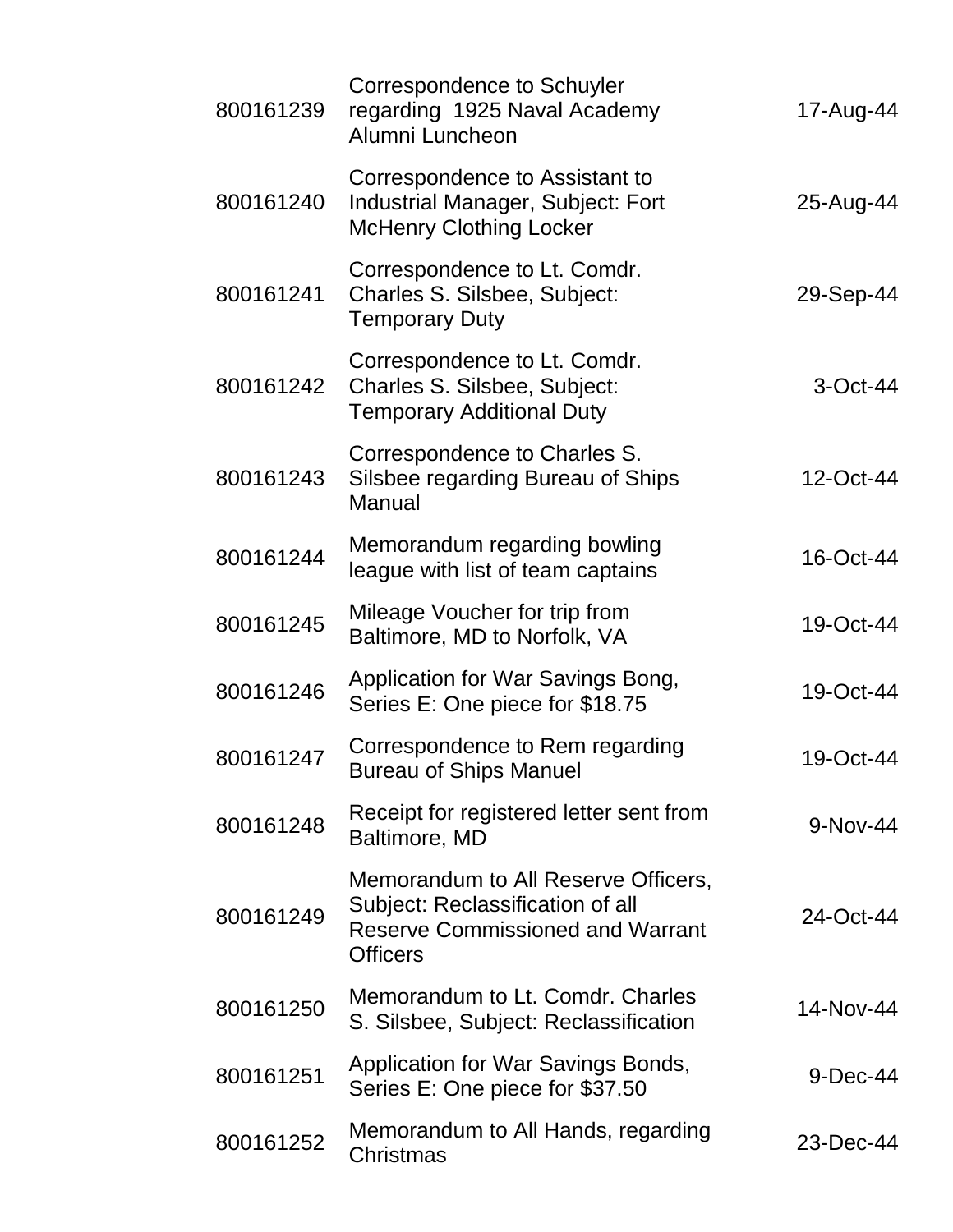| 800161253 | Correspondence to Lt. Comdr.<br>Charles S. Silsbee regarding work<br>opportunities with Bureau of Ships (2)<br>Copies)                                          | 29-Dec-44   |
|-----------|-----------------------------------------------------------------------------------------------------------------------------------------------------------------|-------------|
| 800161254 | Class of 1925 in Washington and<br><b>Vicinity roster</b>                                                                                                       | $1$ -Jan-45 |
| 800161255 | Correspondence to Bill thanking for<br>assistance in Planning Section and<br>relationship with Bethlehem-Key<br><b>Highway Yard</b>                             | $1$ -Jan-45 |
| 800161256 | Correspondence to Activities<br>Indicated on Distribution List, Subject:<br><b>Special Gasonline Leave Rations</b>                                              | 18-Jan-45   |
| 800161257 | Memorandum to MBa, Subject:<br><b>Official Telephone Calls -</b><br>Reimbursement for                                                                           | 18-Jan-45   |
| 800161258 | Memorandum to MBb and MBb,<br><b>Subject Official Telephone Calls -</b><br>Reimbursement for                                                                    | 23-Jan-45   |
| 800161259 | Correspondence to Brown Instrument<br>Company thanking them for placing<br>on mailing list                                                                      | 26-Jan-45   |
| 800161260 | Clothing Issue Slip, cash sale                                                                                                                                  | 26-Jan-45   |
| 800161261 | <b>Officer's Club Reciept</b>                                                                                                                                   | 26-Jan-45   |
| 800161262 | Memorandum to Duty Officers and<br><b>Telephone Operations, Subject: Toll</b><br>Calls by Lt Comdr. Charles S. Silsbee<br>- Authorization to Accept Charges for | 26-Jan-45   |
| 800161263 | <b>Officer's Club Reciept</b>                                                                                                                                   | 31-Jan-45   |
| 800161264 | Memorandum, Subject: Officer's<br><b>Qualification Record Jacket</b>                                                                                            | $1-Feb-45$  |
| 800161265 | Memorandum, Subject: Lt. Comdr.<br>Charles S. Silsbee and promotions of<br>others officers                                                                      | $8$ -Feb-45 |
| 800161266 | Appluication for War Savings Bonds,                                                                                                                             | $8$ -Feb-45 |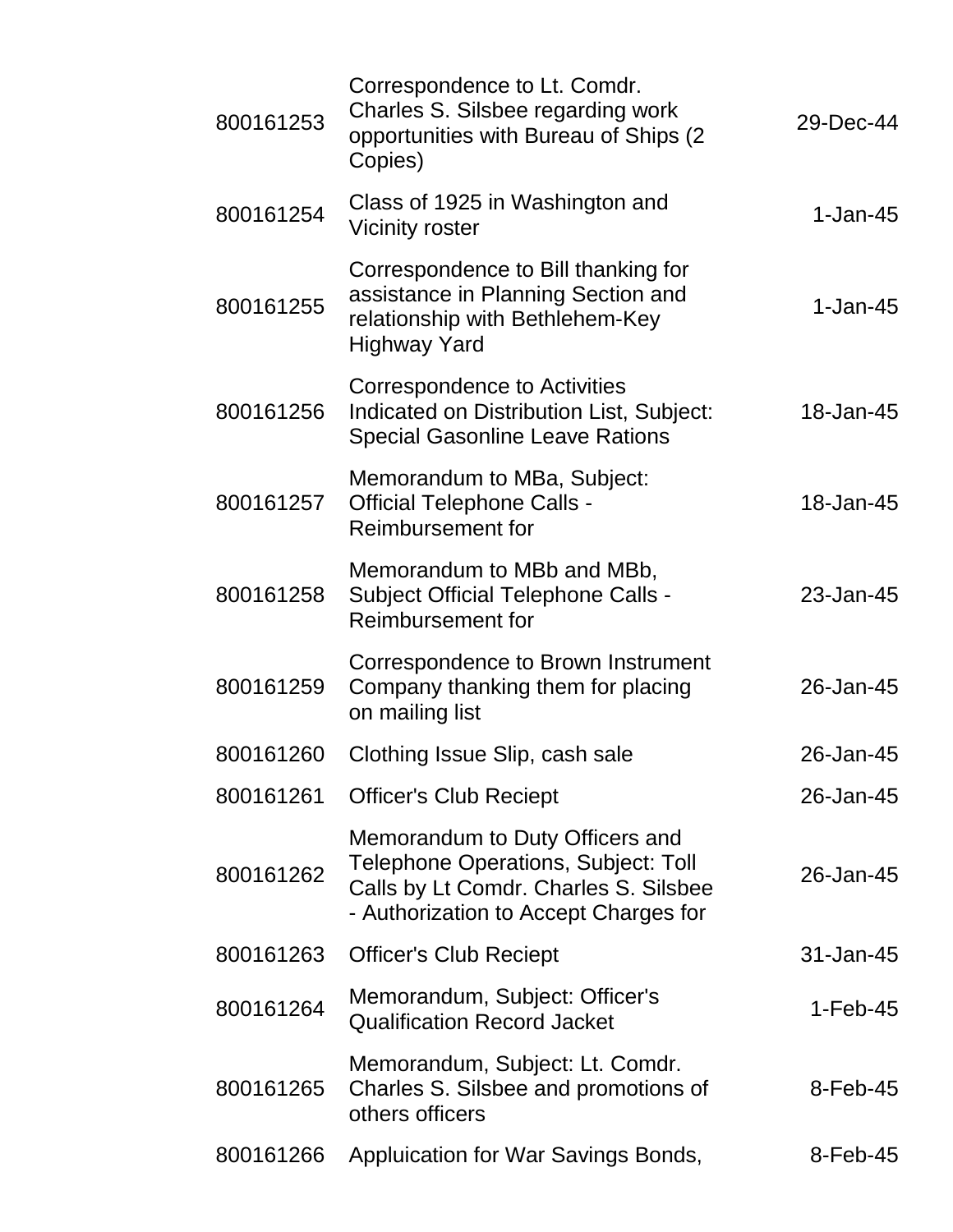|                | Series E: One piece for \$75                                                                                     |           |
|----------------|------------------------------------------------------------------------------------------------------------------|-----------|
| 13-Feb-45      | Correspondence to Captain John<br>Waters, regarding promotion of<br>Charles S. Silsbee (2 Copies)                | 800161267 |
| 23-Feb-45      | Application for War Savings Bonds,<br>Series E: One piece for \$37.50                                            | 800161268 |
| 16-Mar-45      | Receipt for Carl J. Doederlein & Co.<br>Jewelry                                                                  | 800161269 |
| 23-Mar-45      | Correspondence to Assistant to<br>Industrial Manager, Subject: Leave of<br><b>Absence Request</b>                | 800161270 |
| 23-Mar-45      | Memorandum, Subject: Registration<br>Cards                                                                       | 800161271 |
| $7 - Apr - 45$ | Guidelines and prodcedures<br>regarding "spot" appointments                                                      | 800161272 |
| 18-Apr-45      | Correspondence to Lt. Comdr.<br>Charles S. Silsbee, Subject:<br><b>Temporary Duty Orders</b>                     | 800161273 |
| 19-Apr-45      | Correspondence to Lt. Comdr.<br><b>Charles S. Silsbee, Subject Temorary</b><br><b>Additional Duty (2 Copies)</b> | 800161274 |
| 19-Apr-45      | <b>Certified Travel Statement</b>                                                                                | 800161275 |
| 20-Apr-45      | Memorandum to Lt. Comdr. Charles<br>S. Silsbee regarding return to regular<br>duty (2 Copies)                    | 800161276 |
| 25-Apr-45      | Voucer for Per Diem and/or<br>Reimbursement of Expenses to<br><b>Official Travel</b>                             | 800161277 |
| n.d.           | File Folder with index card of<br>vaccinations schedules                                                         | 800161278 |
| 1945, n.d.     | <b>Personal File, Charles S. Silsbee</b>                                                                         | 4         |
| 10-May-45      | The Class of 1925 in Washington and<br><b>Vicinity roster</b>                                                    | 800161279 |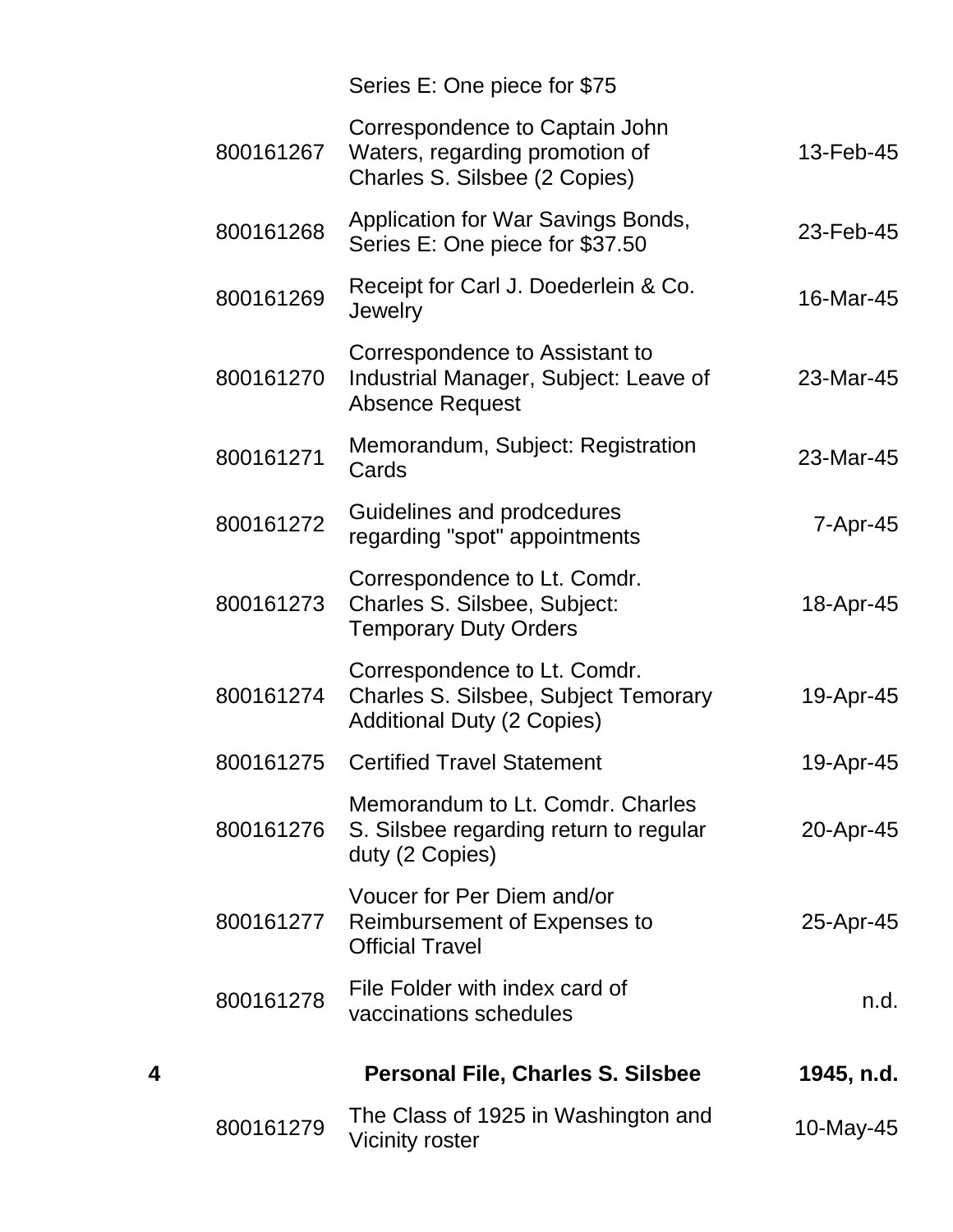| 800161280 | pay Bullock personal note                                                                                                                                               | 14-May-45   |
|-----------|-------------------------------------------------------------------------------------------------------------------------------------------------------------------------|-------------|
| 800161281 | Instructions for Bowling with attached<br>bowling averages                                                                                                              | 15-May-45   |
| 800161282 | <b>Officer's Club Receipt</b>                                                                                                                                           | 22-May-45   |
| 800161283 | <b>Officer's Club Receipt</b>                                                                                                                                           | $6$ -Jun-45 |
| 800161284 | Class of 1925 in Washington and<br><b>Vicinity roster</b>                                                                                                               | 8-Jun-45    |
| 800161285 | Newsclipping "Problems of Our Naval<br>Reserve" (2 Copies)                                                                                                              | 11-Jun-45   |
| 800161286 | Circular Letter to All Naval, Marine<br><b>Corps and Coast Guard Activities</b><br>Concerned, Subject: Statement of<br>Navy Department's policy reharding<br>extension  | 14-Jun-45   |
| 800161287 | Application for War Savings Bonds,<br>Series E: One piece for \$18.75                                                                                                   | 23-Jun-45   |
| 800161288 | Assistant to The Industrial Manager's<br>Oders No. 18/45 to All Officers and<br>Civilian Supervisors, Subject: Navy<br><b>Department Policy Veteran's</b><br>Preference | 26-Jun-45   |
| 800161289 | Navy Department Bullentin: Fatal<br>Accident Incurred in Ballast Tank of<br>Submarine                                                                                   | 30-Jun-45   |
| 800161290 | Application for War Savings Bonds,<br>Series E: One piece for \$18.75                                                                                                   | 7-Jul-45    |
| 800161291 | Correspondence to Frank regarding<br>machinary                                                                                                                          | 11-Jul-45   |
| 800161292 | Correspondence to Bill regarding<br><b>Morgantown Victory pictures</b>                                                                                                  | 18-Jul-45   |
| 800161293 | Correspondence to All Activities on<br>Distribution List, Subject: National<br>Service Life Insurance                                                                   | 21-Jul-45   |
| 800161294 | Memorandum to ALNAV 168 from                                                                                                                                            | 26-Jul-45   |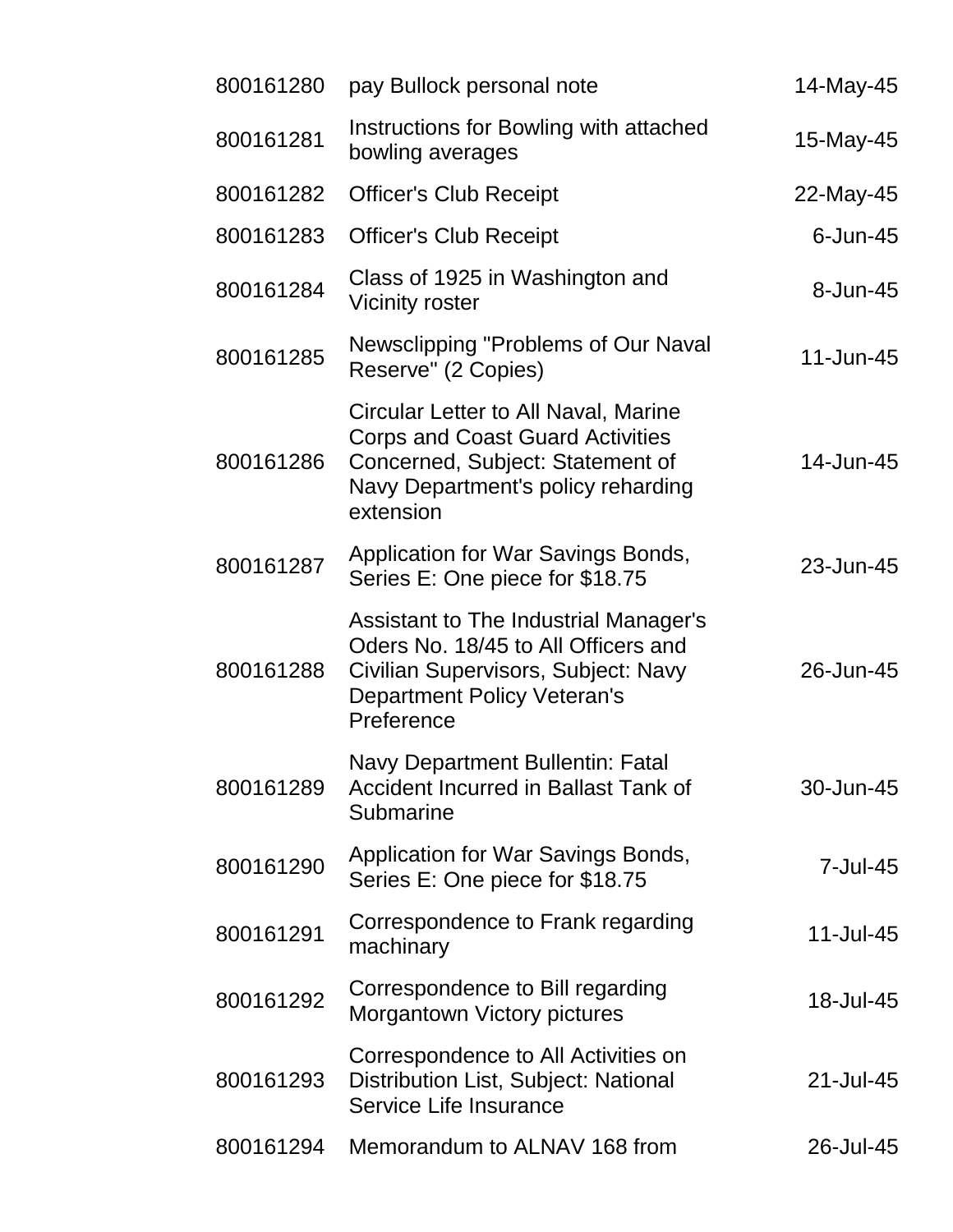|           | SECNAV regarding demobilization                                                                                                                               |           |
|-----------|---------------------------------------------------------------------------------------------------------------------------------------------------------------|-----------|
| 800161295 | Memorandum to ALSTACON from<br>SECNAV regarding revised gasoline<br>rations upon seperation                                                                   | 27-Jul-45 |
| 800161296 | Memorandum to All Officers, Subject:<br>Voluntary applications for release<br>from duty                                                                       | 7-Aug-45  |
| 800161297 | Memorandum ALNAV 193, 194, 195<br>from SECNAV regarding Navy<br><b>Material Distribution Policy and</b><br>Procedure in anticipation of Japanese<br>surrendur | 14-Aug-45 |
| 800161298 | Memorandum ALNAV 197, 198, 199,<br>200, 201 from SECNAV regarding<br>updating service records and<br>demobilization                                           | 15-Aug-45 |
| 800161299 | Memorandum to ALNAVSTA from<br><b>SECNAB</b> regarding appreciation<br>towards Navy's shore establishment<br>in war                                           | 15-Aug-45 |
| 800161300 | <b>Assistant Industrial Manager's</b><br>Memorandum No. 32/45, Subject:<br>Conclusion of the war against Japan                                                | 15-Aug-45 |
| 800161301 | <b>Assistant Industrial Manager's</b><br>Memorandum No. 33/45, Subject:<br><b>ALNAV 196 - Release to Inactive</b><br>Duty or Discharge                        | 17-Aug-45 |
| 800161302 | <b>Assistant Industrial Manager's</b><br>Memorandum No. 34/45, Subject:<br>Reserve Officers - transfer to regular<br><b>Navy</b>                              | 18-Aug-45 |
| 800161303 | Memorandum to ALSTACON from<br>SECNAV regarding rationing of<br>cigarettes, cigars, and smoking<br>tobacco                                                    | 21-Aug-45 |
| 800161304 | Memorandum to ALSTACOn from<br>ASTSECNAV regarding gasoline                                                                                                   | 21-Aug-45 |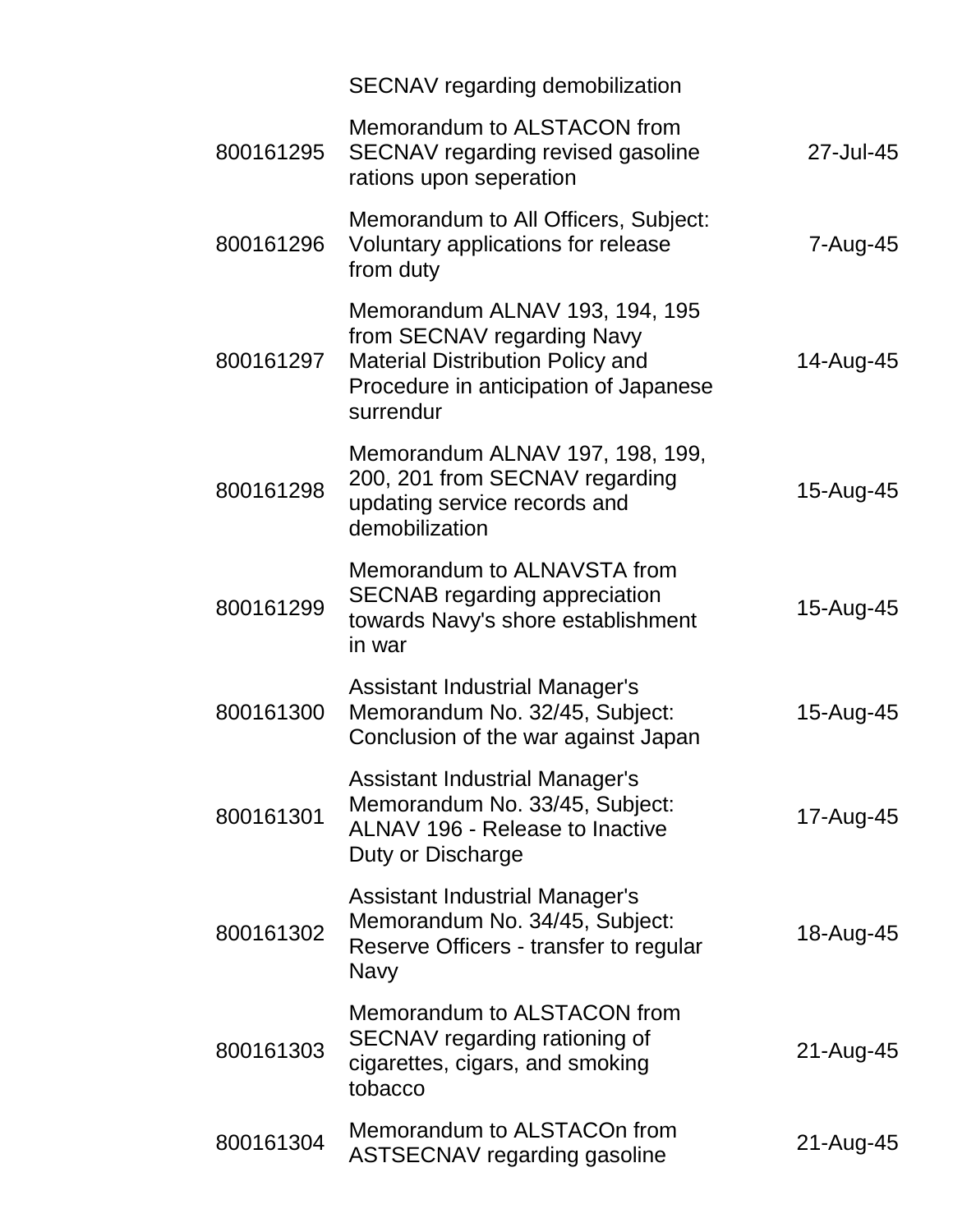|           | rationing and OPA regulations                                                                                                                                                 |           |
|-----------|-------------------------------------------------------------------------------------------------------------------------------------------------------------------------------|-----------|
| 800161305 | <b>Assistant Industrial Manager's</b><br>Memorandum No. 36/45, Subject:<br><b>Reserve Officers - Eligibility</b><br>Requirement s for transfer to Regular<br><b>Navy</b>      | 21-Aug-45 |
| 800161306 | Assistant Industrial Manager's<br>Memorandum No. 37/45, Subject:<br><b>ALNAV 205 - Amendments to ALNAV</b><br>196                                                             | 21-Aug-45 |
| 800161307 | <b>Assistant Industrial Manager's</b><br>Memorandum No. 38/45, Subject:<br>Establishment of Boards to effect<br>transfer of reserve and temporary<br>offciers to regular Navy | 21-Aug-45 |
| 800161308 | <b>Assistant Industrial Manager's</b><br>Memorandum No. 39/45, Subject:<br>Addition to ALNAV 196                                                                              | 22-Aug-45 |
| 800161309 | <b>Assistant Industrial Manager's</b><br>Memorandum No. 42/45, Subject:<br>ALNAV 213 Addendum to ALNAV<br>196(Transfer of Naval Reserve<br><b>Aviators to Regular Navy</b>    | 24-Aug-45 |
| 800161310 | <b>Assistant Industrial Manager's</b><br>Memorandum No. 43/45, Subject:<br>ALNAV 214 Appointment of reserve<br>and temporary officers to Supply<br>Corps                      | 25-Aug-45 |
| 800161311 | <b>Assistant Industrial Manager's</b><br>Memorandum No. 44/45, Subject:<br>Non-work days desingated as<br>holidays                                                            | 25-Aug-45 |
| 800161312 | <b>Assistant Industrial Manager's</b><br>Memorandum No. 45/45, Subject:<br><b>Training Courses - Discontinuation of</b>                                                       | 28-Aug-45 |
| 800161313 | <b>Assistant Industrial Manager's</b><br>Memorandum No. 46/45, Subject:<br><b>Enlisted Personnel - Reports on</b>                                                             | 27-Aug-45 |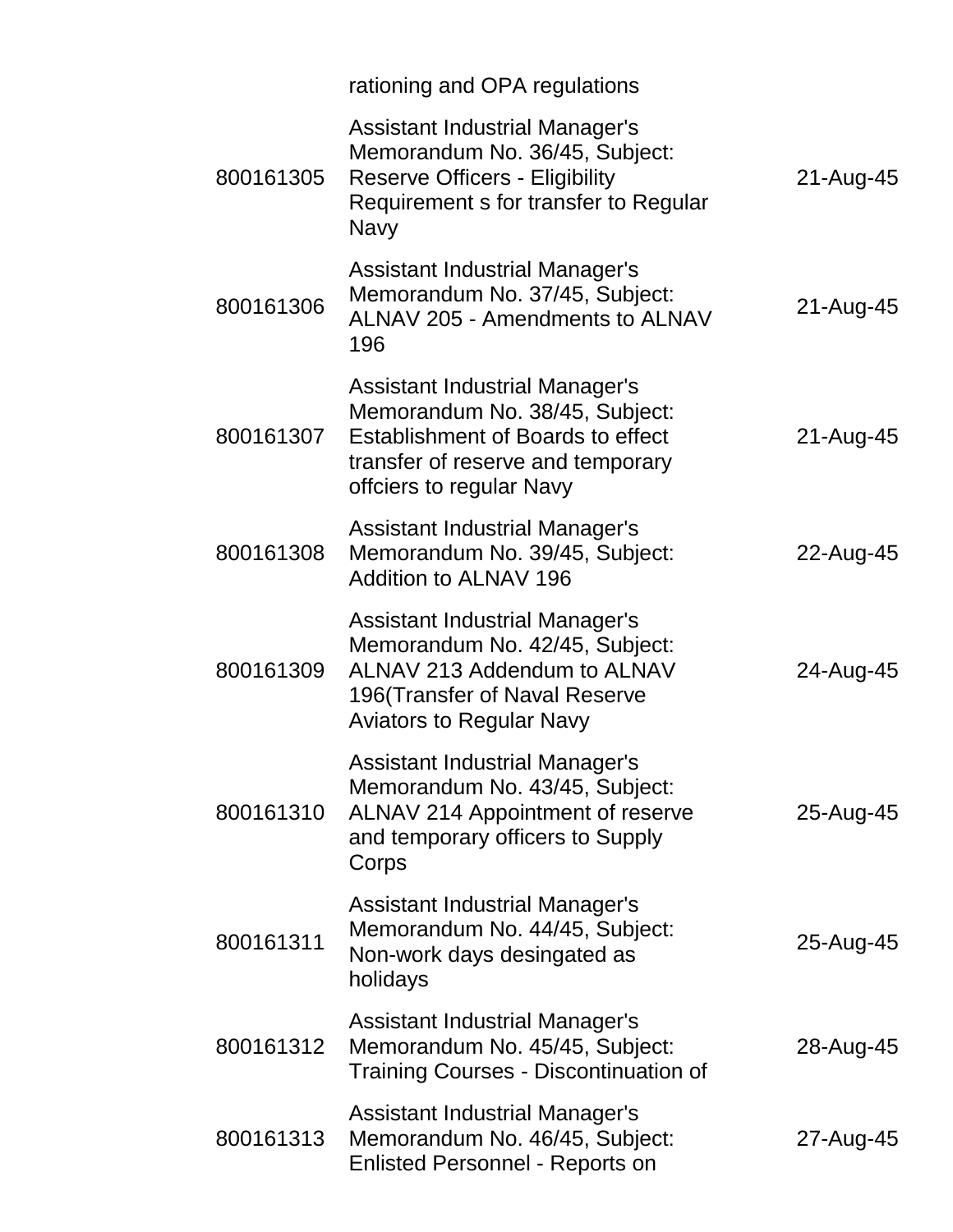| 800161314 | <b>Assistant Industrial Manager's</b><br>Memorandum No. 47/45, Subject:<br>Instructions regarding travel and<br>transportation of dependents and<br>household effects - upon release or<br>retirement from active duty | 27-Aug-45 |
|-----------|------------------------------------------------------------------------------------------------------------------------------------------------------------------------------------------------------------------------|-----------|
| 800161315 | <b>Assistant Industrial Manager's</b><br>Memorandum No. 49/45, Subject:<br>Appointments of officers Under the<br>present Temporary Promotion Law                                                                       | 27-Aug-45 |
| 800161316 | <b>Assistant Industrial Manager's</b><br>Memorandum No. 50/45, Subject:<br>Transfer of AVN, AL, A2 Officers and<br>NROTC Graduates to the Regular<br>Navy                                                              | 27-Aug-45 |
| 800161317 | <b>Assistant Industrial Manager's</b><br>Memorandum No. 51/45, Subject:<br>Application from Officers regular Navy<br>desiring engineering duty                                                                         | 27-Aug-45 |
| 800161318 | <b>Assistant Industrial Manager's</b><br>Memorandum No. 52/45, Subject:<br>Rights and benefits dur those in<br>service of the Navy and Desirability<br>for retention of same                                           | 27-Aug-45 |
| 800161319 | <b>Assistant Industrial Manager's</b><br>Memorandum No. 48/45, Subject:<br>Discontinuance of Bond A Quarter<br><b>Allotments</b>                                                                                       | 27-Aug-45 |
| 800161320 | Assistant Industrial Manager's<br>Memorandum No. 54/45, Subject:<br>Reduction of work shift in Nabal Field<br>Activities to adminsitration work week<br>of 40 hrs.                                                     | 28-Aug-45 |
| 800161321 | Assistant Industrial Manager's<br>Memorandum No. 53/45, Subject:<br>Retention of Officers in excess of 120<br>days                                                                                                     | 28-Aug-45 |
| 800161322 | Commandant's Order 31/45, Subject:                                                                                                                                                                                     | 30-Aug-45 |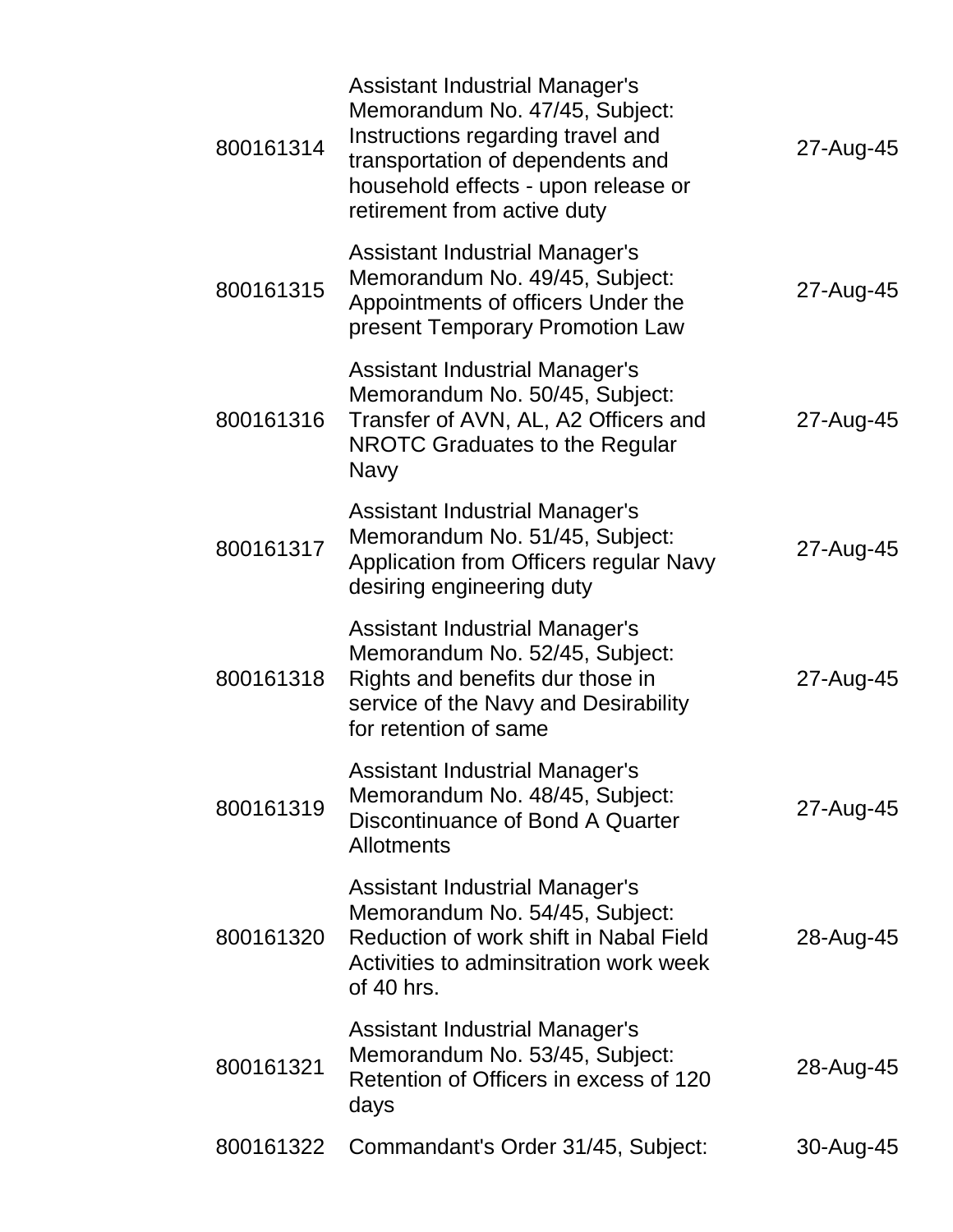Holidays

| 800161323 | <b>Assistant Industrial Manager's</b><br>Memorandum No. 55/45, Subject:<br>Discontinuance of all Allotments<br><b>Covering War Risk Rate</b>                                      | 31-Aug-45  |
|-----------|-----------------------------------------------------------------------------------------------------------------------------------------------------------------------------------|------------|
| 800161324 | <b>Assistant Industrial Manager's</b><br>Memorandum No. 56/45, Subject:<br>Spot Appiontments and<br>Reappointments - Amendment of<br>clause                                       | 31-Aug-45  |
| 800161325 | Assistant Industrial Manager's<br>Memorandum No. 57/45, Subject:<br><b>Release of Personnel Meeting</b><br><b>Required Point Scores</b>                                           | 31-Aug-45  |
| 800161326 | <b>Assistant Industrial Manager's</b><br>Memorandum No. 58/45, Subject:<br>Distribution of test Forms in Lieu of<br>Two years of College Work                                     | 31-Aug-45  |
| 800161327 | <b>Assistant Industrial Manager's</b><br>Memorandum Nr. 61/45, Subject:<br><b>Naval Personnel Demobilization -</b><br><b>Plans and Procedures</b>                                 | $4-Sep-45$ |
| 800161328 | <b>Assistant Industrial Manager's</b><br>Memorandum No. 63/45, Subject:<br>Promotions of Lieutenants Junior<br>Grade and Ensigns whose dates of<br>rank 2 Mar 1944 to 15 Mar 1944 | $4-Sep-45$ |
| 800161329 | <b>Assistant Industrial Manager's</b><br>Memorandum No. 64/45, Subject:<br>Discontinuance of censorship of<br>personal mail and telcommunications                                 | $4-Sep-45$ |
| 800161330 | <b>Assistant Industrial Manager's</b><br>Memorandum No. 62/45, Subject:<br><b>Authorization for Naval Personnel to</b><br>Wear Civilian Clothing when Off Duty                    | 4-Sep-45   |
| 800161331 | <b>Assistant Industrial Manager's</b><br>Memorandum No. 65/45, Subject:<br>Cancellation of ALNAV 236-45                                                                           | 6-Sep-45   |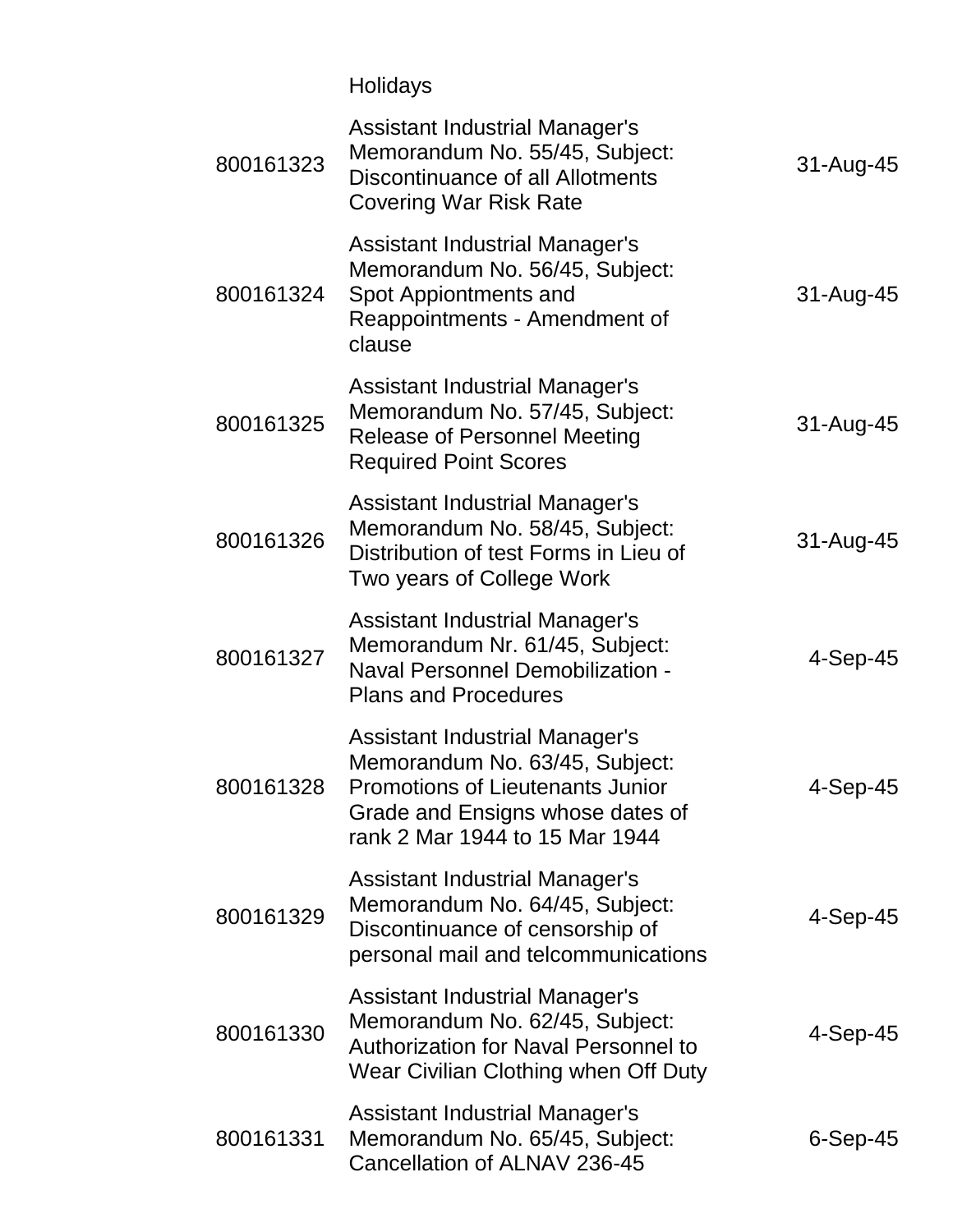| 800161332 | <b>Assistant Industrial Manager's</b><br>Memorandum No. 66/45, Subject:<br>Continuance of Bond Program in<br>Navy - Entire Personnel                                       | $6-Sep-45$ |
|-----------|----------------------------------------------------------------------------------------------------------------------------------------------------------------------------|------------|
| 800161333 | Correspondence to AstIndMan,<br>Baltimore, Subject: Permission to<br>Leave the Vicinity                                                                                    | $6-Sep-45$ |
| 800161334 | <b>Assistant Industrial Manager's</b><br>Memorandum 67/45, Subject:<br>Instructions for Officers of the Naval<br>Reserve holding a temporary rank<br>when in Inactive Duty | 10-Sep-45  |
| 800161335 | <b>Assistant Industrial Manager's</b><br>Memorandum 68/45, Subject:<br><b>Procedure for Release of Reserve</b><br><b>Officers</b>                                          | 10-Sep-45  |
| 800161336 | <b>Assistant Industrial Manager's</b><br>Memorandum 69/45, Subject: Victory<br>War Loan Drive - 29 Oct - 8 Dec                                                             | 10-Sep-45  |
| 800161337 | <b>Assistant Industrial Manager's</b><br>Memorandum 70/45, Subject: Naval<br>Censor Stamp - Disposal of                                                                    | 10-Sep-45  |
| 800161338 | <b>Assistant Industrial Manager's</b><br>Memorandum 71/45, Subject:<br>Difficulty in Procurement of Items of<br><b>Wearing Apparel in Civilan Martkets</b>                 | 10-Sep-45  |
| 800161339 | <b>Assistant Industrial Manager's</b><br>Memorandum 72/45, Subject: Naval<br>Personnel Demobilization - Plans and<br><b>Procedures</b>                                     | 10-Sep-45  |
| 800161340 | Assistant Industrial Manager's<br>Memorandum 73/45, Subject:<br>Responsibilities that are carried with<br>each discharge or release                                        | 13-Sep-45  |
| 800161341 | <b>Assistant Industrial Manager's</b><br>Memorandum 74/45, Subject:<br>Importance of public understanding of<br>the Navy's Personnel Demobilization                        | 13-Sep-45  |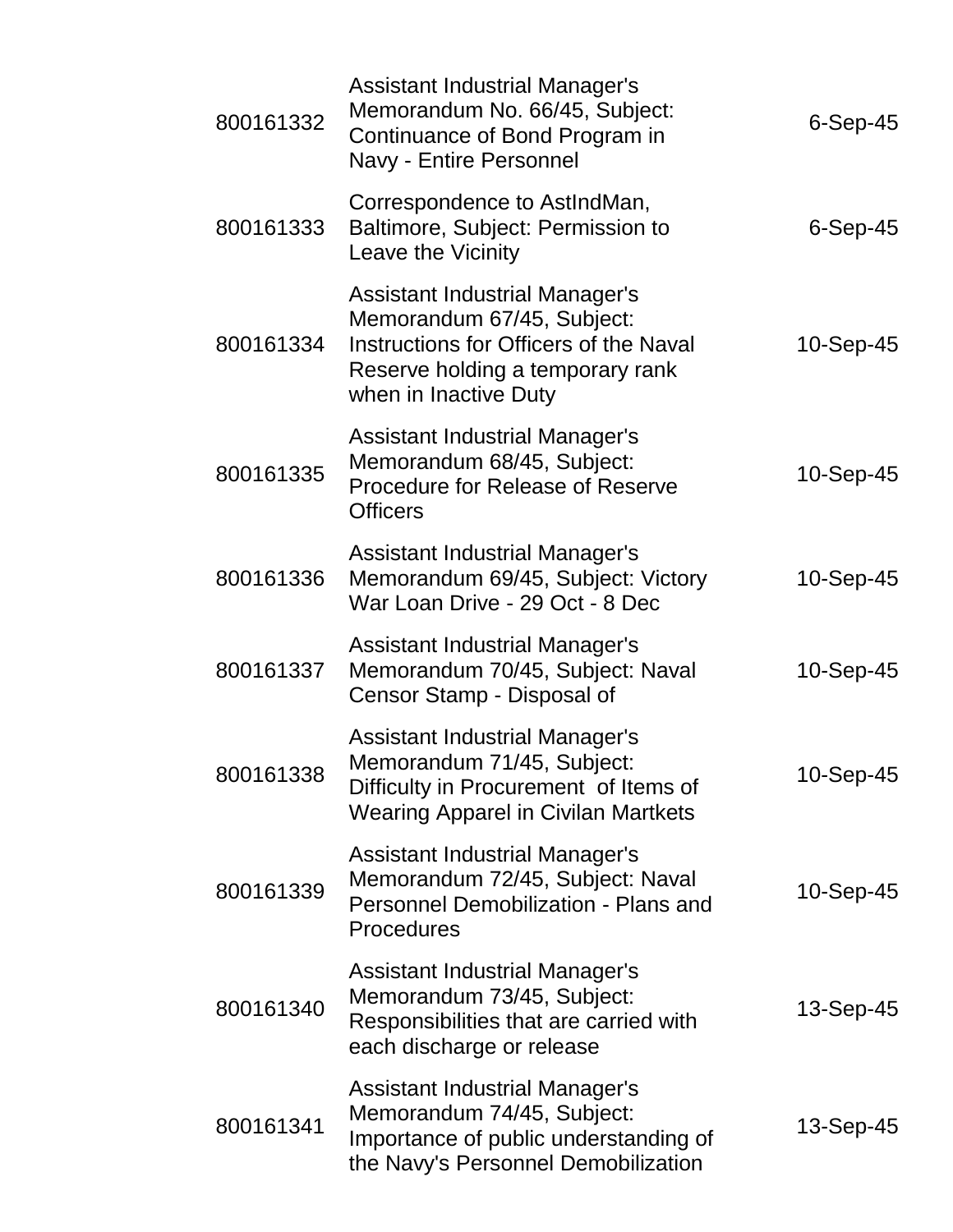# Operation

| 800161342 | <b>Assistant Industrial Manager's</b><br>Memorandum 75/45, Subject: Right of<br><b>Reserve and Temporary Officers</b><br>Applying for Appointment in Regular<br><b>Nacvy</b> | 14-Sep-45   |
|-----------|------------------------------------------------------------------------------------------------------------------------------------------------------------------------------|-------------|
| 800161343 | Commandant's Instrcution No. 53/45,<br><b>Subject: Fall Uniform</b>                                                                                                          | 18-Sep-45   |
| 800161344 | <b>Assistant Industrial Manager's</b><br>Memorandum 76/45, Subject:<br>Authorization of transportation upon<br>release from active duty                                      | 19-Sep-45   |
| 800161345 | <b>Assistant Industrial Manager's</b><br>Memorandum 78/45, Subject:<br><b>Shipment of Household Effects</b>                                                                  | 20-Sep-45   |
| 800161346 | <b>Assistant Industrial Manager's</b><br>Memorandum 79/45, Subject:<br>Correction of ALNAV 256-45 Right to<br>balance accumulated leave                                      | 21-Sep-45   |
| 800161347 | <b>Assistant Industrial Manager's</b><br>Memorandum 80/45, Subject: On<br><b>Transfer to Regular Navy - Some</b><br>Provisions                                               | 24-Sep-45   |
| 800161348 | Distribution List, First to Thirtenth<br><b>Naval District</b>                                                                                                               | 25-Sep-45   |
| 800161349 | Assistant Industrial Manager's<br>Memorandum 81/45, Subject:<br>Demobilization - Certificate of<br>demobilization factors                                                    | 28-Sep-45   |
| 800161350 | Certificate of Demobilization Factors -<br><b>ALNAV 295-45</b>                                                                                                               | $1-Oct-45$  |
| 800161351 | Assistant Industrial Manager's<br>Memorandum 84/45, Subject:<br>Amendment to ALNAV 252-45 -<br><b>Demobilization Personnel</b>                                               | $2$ -Oct-45 |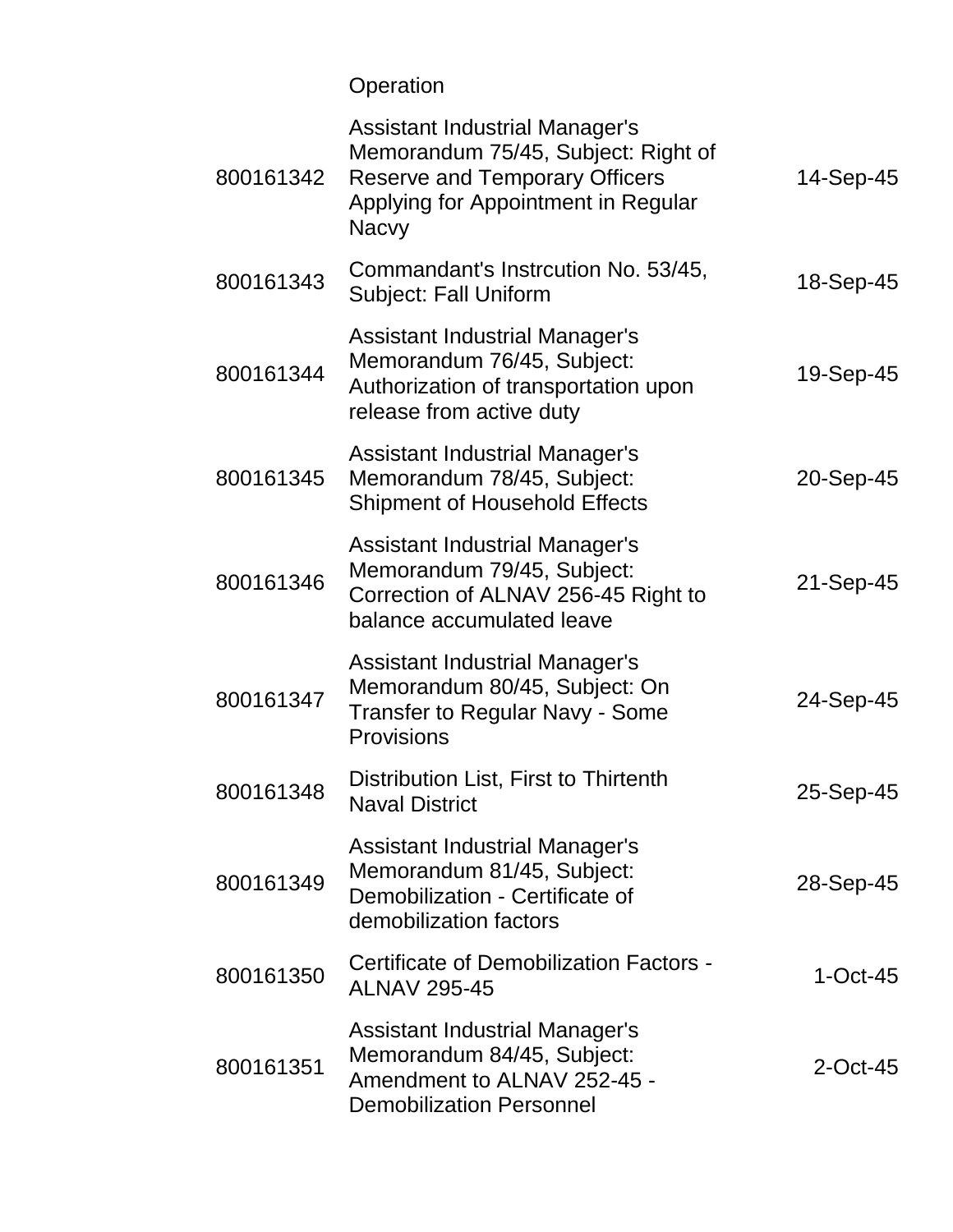| 800161352 | <b>Assistant Industrial Manager's</b><br>Memorandum 85/45, Subject:<br><b>Educational Benefits as Provided by</b><br>the GI Bill of Rights  | $3$ -Oct-45 |
|-----------|---------------------------------------------------------------------------------------------------------------------------------------------|-------------|
| 800161353 | <b>Assistant Industrial Manager's</b><br>Memorandum 86/45, Subject:<br><b>Postwar Naval Reserve Organization</b>                            | $3$ -Oct-45 |
| 800161354 | Assistant Industrial Manager's Order<br>24/45, Subject: Reduction in Funds<br>for Telephone Services                                        | 4-Oct-45    |
| 800161355 | <b>Assistant Industrial Manager's</b><br>Memorandum 87/45, Subject:<br><b>Demobilization factors</b>                                        | 8-Oct-45    |
| 800161356 | Memorandum, Subject: Tire rationing,<br>Procedures for                                                                                      | 11-Oct-45   |
| 800161357 | <b>Officer's Club Receipt</b>                                                                                                               | 15-Oct-45   |
| 800161358 | <b>Assistant Industrial Manager's</b><br>Memorandum 89/45, Subject:<br>Release to Inactive Duty According to<br><b>Critical Point Score</b> | 17-Oct-45   |
| 800161359 | <b>Assistant Industrial Manager's</b><br>Memorandum 90/45, Subject:<br><b>Instructions for Promotion</b>                                    | 17-Oct-45   |
| 800161360 | Commandant's Safety Order No.<br>12/45, Subject: English Antifouling<br>Paint - Precautions to be taken while<br>removing                   | 17-Oct-45   |
| 800161361 | Assistant Industrial Manager's Order<br>No. 25/45, Subject: Telephone<br>Service - Restriction in use of                                    | 24-Oct-45   |
| 800161362 | Assistant Industrial Manager's<br>Memorandum 92/45, Subject:<br><b>Authorization to wear American</b><br>Campaign Ribbon                    | 25-Oct-45   |
| 800161363 | Assistant Industrial Manager's<br>Memorandum 93/45, Subject:                                                                                | 25-Oct-45   |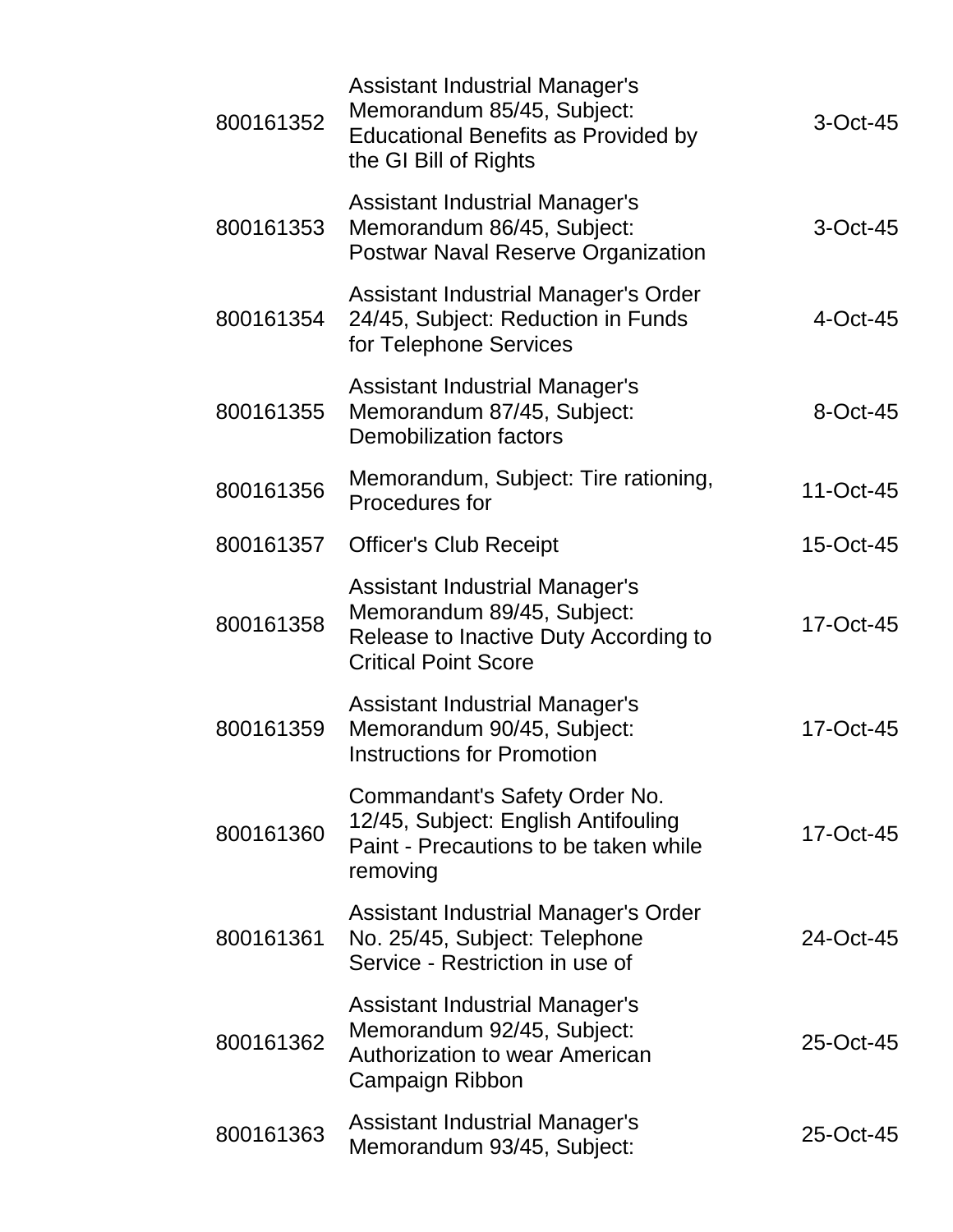|   |           | Awarding of World War II Victory<br>Medal                                                                                               |                |
|---|-----------|-----------------------------------------------------------------------------------------------------------------------------------------|----------------|
|   | 800161364 | <b>Assistant Industial Manager's</b><br>Memorandum 94/45, Subject: Dury in<br><b>Connection Editorial Art Circulation</b><br>Production | 25-Oct-45      |
|   | 800161365 | Correspondence to Lt. Comdr. C.S.<br>Silsbee from Warren Viessman<br>regarding oil fired ranges for Costa<br>Rica hospital project      | 25-Oct-45      |
|   | 800161366 | Assistant Industrial Manager's Order,<br>Subject: Hours of Work - Change in                                                             | 26-Oct-45      |
|   | 800161367 | Correspondence to Lt. Comdr.<br>Charles Silsbee, Subject: American<br>Campaign Ribbon, Authorization to<br>Wear                         | 26-Oct-45      |
|   | 800161368 | Correspondence to Lt. D.K. Bowers<br>from C.S. Silsbee, Letter of<br>Recommendation                                                     | 29-Oct-45      |
|   | 800161369 | Correspondence to Mr. Viessman<br>from C.S. Silsbee regarding<br>dissolution of planning committee and<br>oil burners                   | 30-Oct-45      |
|   | 800161370 | <b>Envelope used for Offical Records</b>                                                                                                | n.d.           |
|   | 800161371 | Certificate of Domain of The Golden<br>Dragon                                                                                           | n.d.           |
| 5 |           | <b>United States Naval Academy,</b><br><b>Charles S. Silsbee</b>                                                                        | 1940           |
|   | 800161372 | Letter regarding awarding of Bachelor<br>of Science degree certification to<br><b>Charles S. Silsbee</b>                                | $2$ -Jan-40    |
| 6 |           | <b>USS Idaho Association</b>                                                                                                            | 1962, n.d.     |
|   | 800161373 | Correspondence to Comdr. Charles<br>Silsbee thanking him for joing the                                                                  | $8-$ Sep $-62$ |

**5**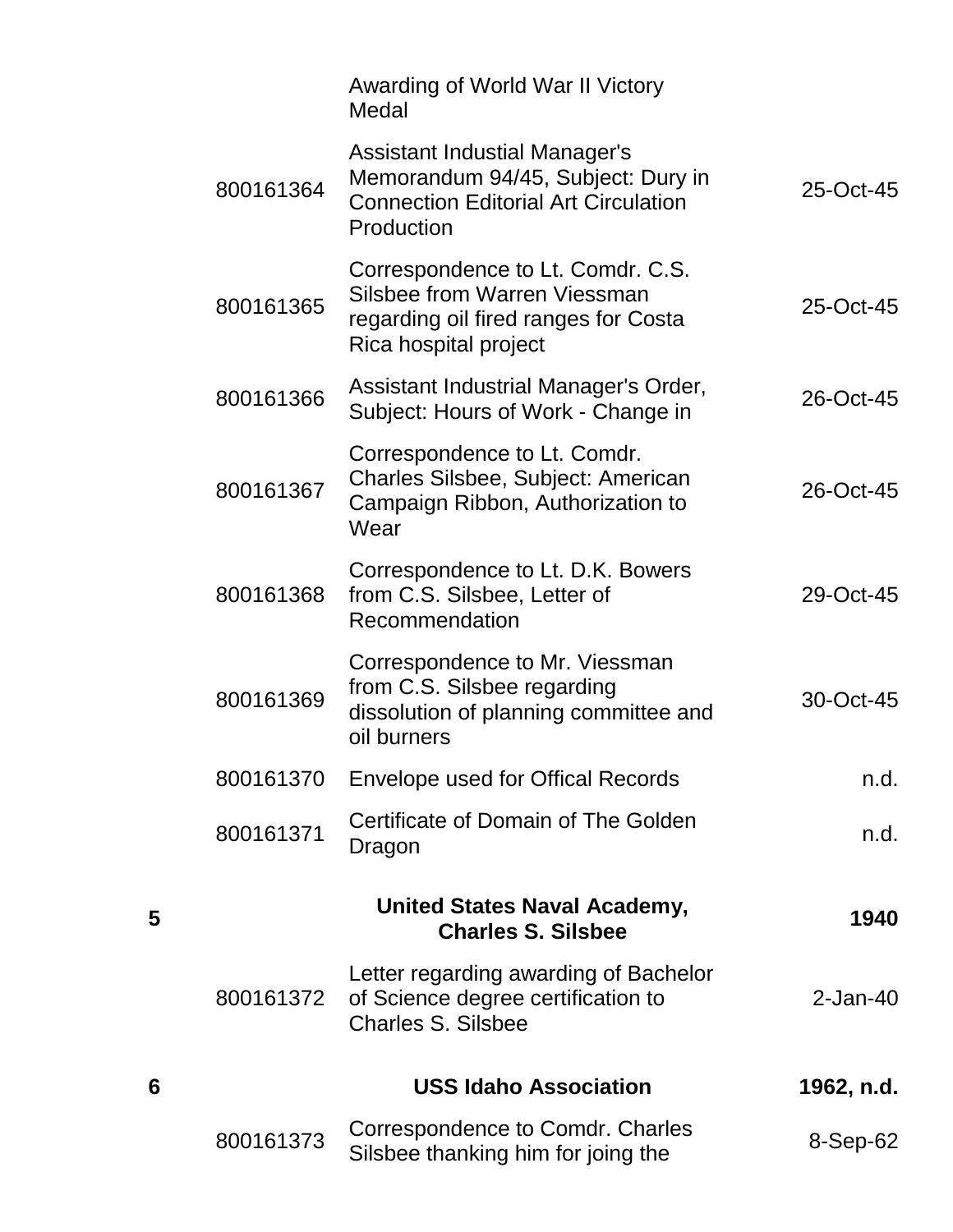|                |           | <b>USS Idaho Association</b>                                      |                  |
|----------------|-----------|-------------------------------------------------------------------|------------------|
|                | 800161374 | <b>USS Idaho Association 5th Annual</b><br><b>Reunion Program</b> | 22-Jul-62        |
|                | 800161375 | Membership Card USS Idaho<br>Association                          | n.d.             |
| $\overline{7}$ |           | <b>United States War Ration Stamp</b><br><b>Booklets</b>          | n.d.             |
|                | 800161376 | United States of America War Ration<br><b>Book One</b>            | n.d.             |
|                | 800161377 | War Ration Book No. 3 Charles S.<br><b>Silsbee</b>                | n.d.             |
|                | 800161378 | War Ration Book No. 3 Margaret<br><b>Silsbee</b>                  | n.d.             |
|                | 800161379 | War Ration Book No. 3 Rose Flynn<br><b>Silsbee</b>                | n.d.             |
|                | 800161380 | War Ration Book No. 4 Margaret A.<br><b>Silsbee</b>               | n.d.             |
| 8              |           | <b>Notebook, Charles S. Silsbee</b>                               | 1943-1944        |
|                | 800161381 | Notebook of Charles S. Silsbee, Data<br>on Arrivals and Shipments | 1943-1944        |
| 9              |           | <b>Navy Ensign, Charles S. Silsbee</b>                            | 1926             |
|                | 800161382 | Correspondence to Charles S.<br>Silsbee regarding Navy Ensign     | $1-Feb-26$       |
|                | 800161383 | Certificate of appointment of Navy<br>Ensign                      | $1-Feb-26$       |
|                | 800161384 | Menu from ceremony presenting<br>Navy Ensign                      | $3-May-26$       |
| 10             |           | <b>Certificates, Charles S. Silsbee</b>                           | 1964, 1975, n.d. |
|                | 800161385 | Certificate of Retirement from the                                | $1-May-64$       |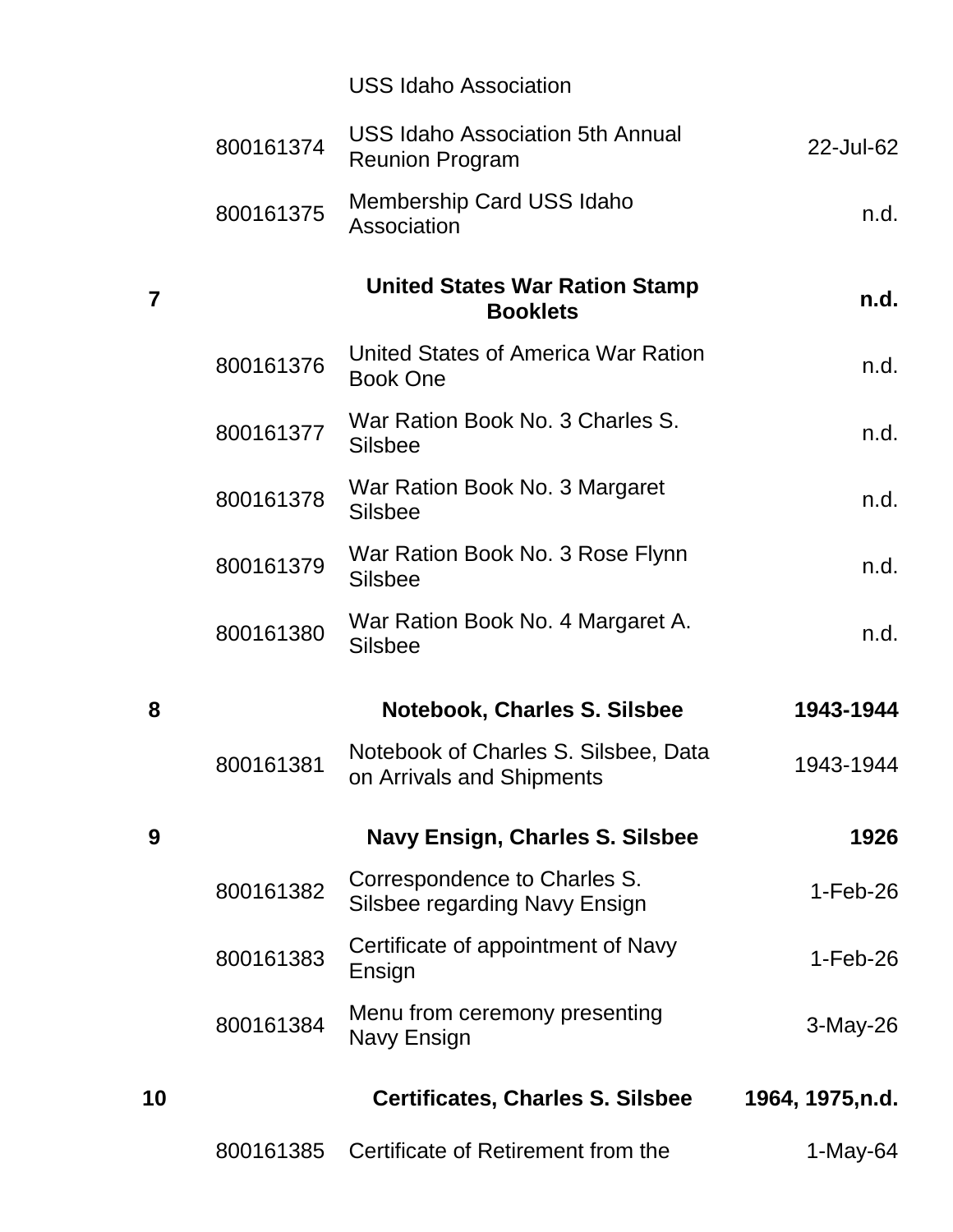|    |           | Armed Forces of the United State of<br>American                                                                                                        |                                    |
|----|-----------|--------------------------------------------------------------------------------------------------------------------------------------------------------|------------------------------------|
|    | 800161386 | <b>Commemoration Certificate of Golden</b><br>Anniversary from U.S. Naval<br>Academy and Alumni Association                                            | 24-May-75                          |
|    | 800161387 | Life Membership to the U.S. Naval<br><b>Academy Alumni Association</b>                                                                                 | n.d.                               |
| 11 |           | <b>U.S. Naval Academy Alumni</b><br><b>Directories</b>                                                                                                 | 1934, 1955,<br>1960, 1970,<br>1988 |
|    | 800161388 | <b>The Quiverette</b>                                                                                                                                  | $1-Apr-34$                         |
|    | 800161389 | <b>30th Quiver Directory</b>                                                                                                                           | 20-Jul-55                          |
|    | 800161390 | <b>35th Quiver Directory</b>                                                                                                                           | 13-May-60                          |
|    | 800161391 | 45th Interim Quiver Directory                                                                                                                          | 14-Aug-70                          |
|    | 800161392 | U.S. Naval Academy Alumni<br>Association, Chicago Chapter, Alumni<br><b>Directory</b>                                                                  | 1-Jul-88                           |
| 1  |           | <b>Official Military Documents, Robert</b><br><b>Herguth</b>                                                                                           | 1944, 1950-<br>1955, n.d.          |
|    | 800161393 | Selective Service System, Certificate<br>of Fitness: Rejected by Armed Forces                                                                          | 8-May-44                           |
|    | 800161394 | <b>Notice of Classification</b>                                                                                                                        | 15-May-44                          |
|    | 800161395 | Indentification Card - Army of the<br><b>United States</b>                                                                                             | 2-Oct-50                           |
|    | 800161396 | Withholding Statement - 1950                                                                                                                           | 8-Nov-50                           |
|    | 800161397 | Correspondence to Commanding<br>Officer of Fort Custer, Michiga,<br>Subject: Assignment of Filler<br><b>Personnel After Six-Week Basic</b><br>Training | 1950                               |
|    | 800161398 | Envelope from U.S. Treasury<br>Department Office of Collector of                                                                                       | 9-Jan-51                           |

**2 1**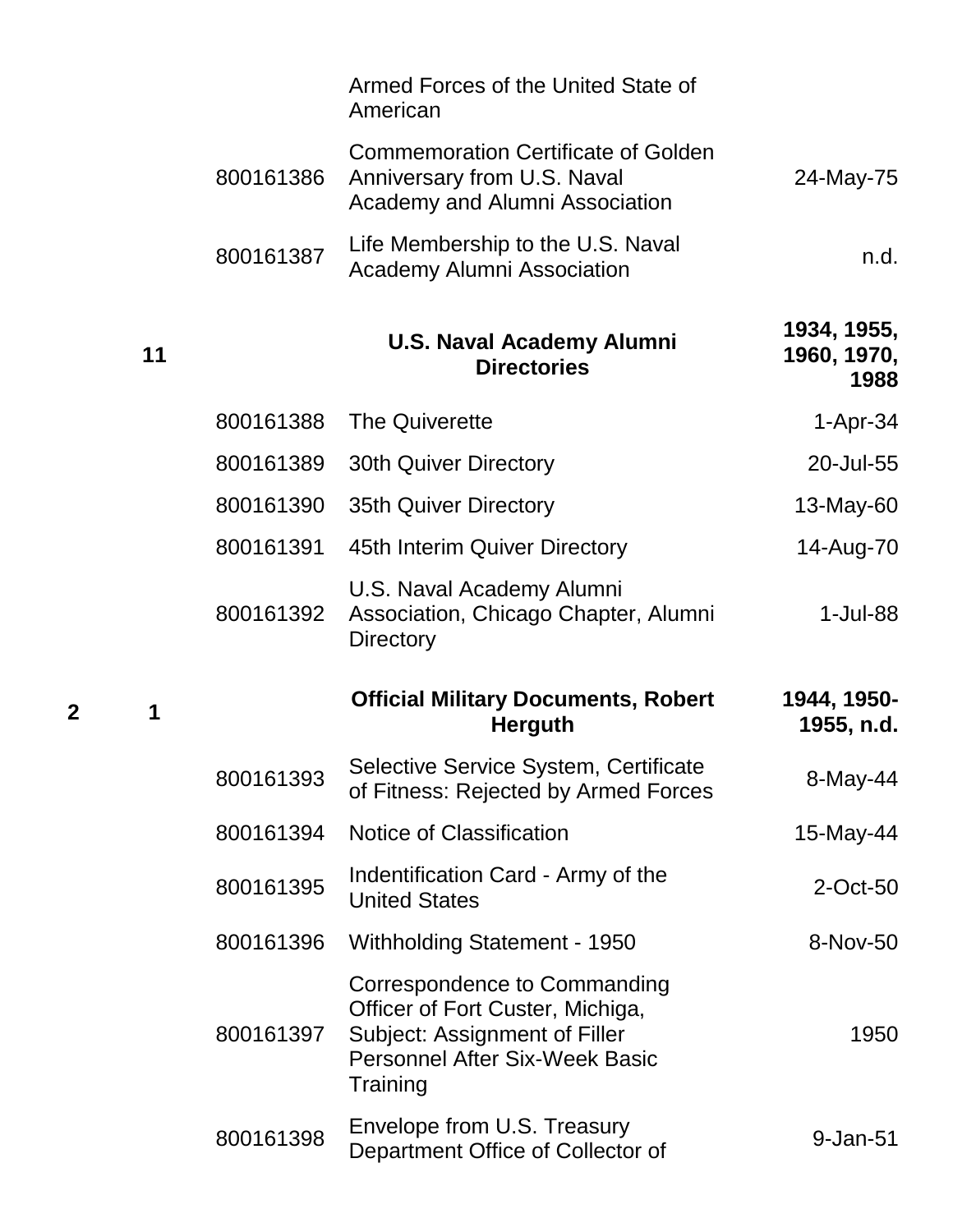|           | <b>Internal Revenue</b>                                                                                                                    |           |
|-----------|--------------------------------------------------------------------------------------------------------------------------------------------|-----------|
| 800161399 | United States Army Meal Ticket (2)<br>Copies)                                                                                              | 18-Jan-51 |
| 800161400 | <b>War Department - Transportation</b><br>Corps, Government Request for<br><b>Transportation Memorandum</b>                                | 24-Jan-51 |
| 800161401 | U.S. Individual Income Tax Return<br>Calendar Year 1950                                                                                    | 24-Jan-51 |
| 800161402 | Correspondence to Rober J. Herguth,<br><b>Subject: Training in Military Justice</b><br><b>Matters</b>                                      | 20-Feb-51 |
| 800161403 | <b>Allotment Authorization to Start or</b><br><b>Stop Allotments</b>                                                                       | 31-May-51 |
| 800161404 | Correspondence and certificate for<br>completion of Army Education<br>Program                                                              | 13-Feb-52 |
| 800161405 | <b>Armed Forces Liberty Pass</b>                                                                                                           | 12-Mar-52 |
| 800161406 | Correspondence to Commanding<br>Officer, 1st Radio Broadcasting &<br>Leaflet Group, Subject: Request for<br>Leave to Hong Kong and Formosa | 21-May-52 |
| 800161407 | <b>Memorandum to All Radio Writers</b><br><b>Subject: Length of Scripts</b>                                                                | 23-May-52 |
| 800161408 | Special Orders No. 45 Sgt. Robert<br>Herguth days of Leave starting 3-Jul-<br>52 (2 Copies)                                                | 14-Jun-52 |
| 800161409 | Special Orders No. 70 Enlisted<br>Members assigned to 1 Radio<br><b>Broadcasting and Leaflet Group</b><br>8239th Army Unit (2 Copies)      | 22-Jul-52 |
| 800161410 | Letter Order No. 3-151, Subject:<br><b>Ordinary Leave (2 Copies)</b>                                                                       | 16-Aug-52 |
| 800161411 | Memorandum from Army Separation<br>Center 5022 ASU, Subject: Personnel<br><b>Clothing Items</b>                                            | 23-Sep-52 |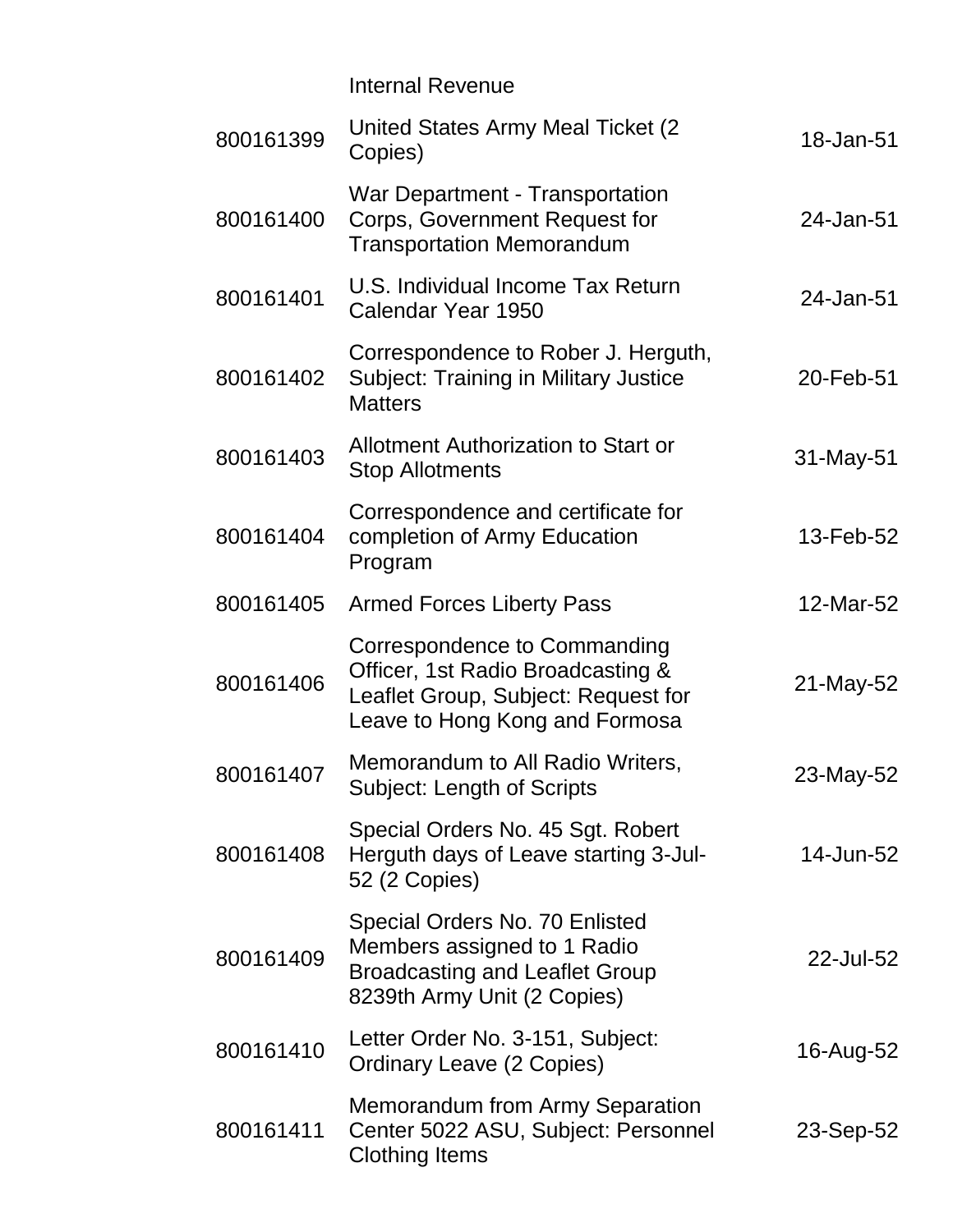| 800161412 | <b>Memorandum from Army Separation</b><br>Center 5022 ASU, Subject: Transfer<br>to Reserve Component (2 Copies)                              | 24-Sep-52    |
|-----------|----------------------------------------------------------------------------------------------------------------------------------------------|--------------|
| 800161413 | Special Orders No. 221, Accrued<br>Leave (2 Copies)                                                                                          | 24-Sep-52    |
| 800161414 | <b>Organized Reserve Corps, Enlisted</b><br><b>Reserve Corps Qualification and</b><br><b>Availability Questionnaire</b>                      | 24-Sep-52    |
| 800161415 | Report of Separation from the Armed<br><b>Forces of the United States</b>                                                                    | 19-Nov-52    |
| 800161416 | General Orders No. 159 Awarding<br><b>Commendation Ribbon with Metal</b><br>Pendant to Robert Herguth (2 Copies)                             | $1-Dec-52$   |
| 800161417 | Subject: Orders, Basic and<br><b>Supplemental Data for Distribution</b><br>List                                                              | 22-Jan-53    |
| 800161418 | Correspondence to Sgt. Robert<br>Herguth, Subject: Information<br>Pertaining to Army Reserve Matters                                         | $4$ -Feb-53  |
| 800161419 | Correspondence to Mr. Robery<br>Herguth regarding military ceremony<br>for awarding of Commendation<br><b>Ribbon with Metal Pendant</b>      | 4-Mar-53     |
| 800161420 | Correspondence to Chief Military Pay<br>Divison regarding discrepancies in<br>furlough compinsation                                          | 12-Mar-53    |
| 800161421 | Correspondence to Mr. Robert<br>Herguth regarding decline of<br>ceremony for awarding of<br><b>Commendation Ribbon with Meral</b><br>Pendant | 19-Mar-53    |
| 800161422 | Correspondence to Robert Herguth<br>regading Veterans Administration<br><b>Dental Treatment</b>                                              | $13$ -Apr-53 |
| 800161423 | Correspondence to Robert Herguth<br>regarding Veterans Administration                                                                        | $3 - Jun-53$ |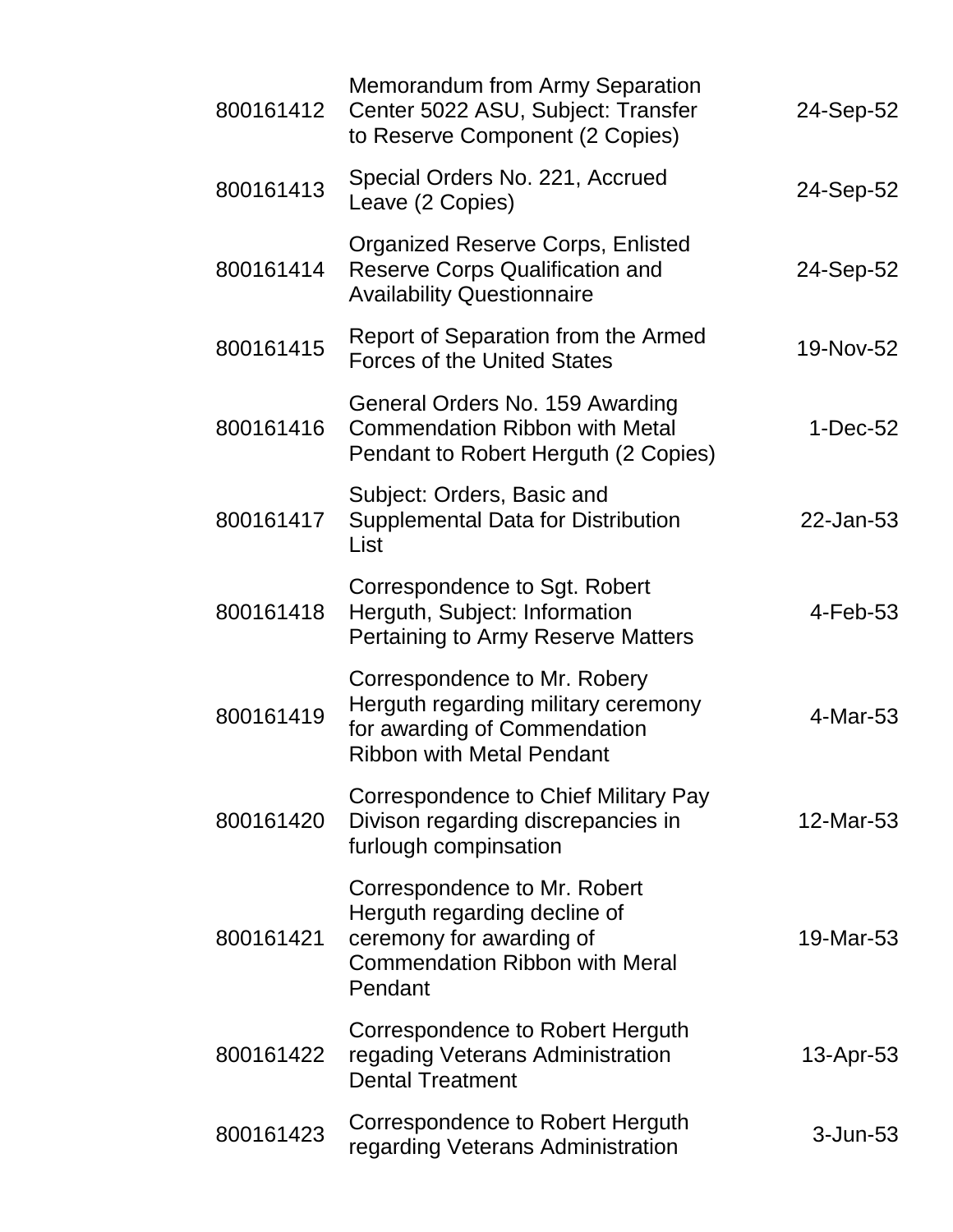|           | <b>National Service Life Insurance</b><br>account                                                                                            |                 |
|-----------|----------------------------------------------------------------------------------------------------------------------------------------------|-----------------|
| 800161424 | <b>Public Voucher for Purchases and</b><br>Services other than Personal                                                                      | $10$ -Jun- $53$ |
| 800161425 | Correspondence to Robert Herguth<br>regarding over payment of<br>reimbursement by General<br><b>Accounting Office</b>                        | 17-Feb-54       |
| 800161426 | Corresponce AMMRU 326, Subject:<br><b>Army Reserve Qualifications Records</b><br>Plan                                                        | 8-Dec-54        |
| 800161427 | <b>War Department Finance</b><br>Department, Receipt for<br><b>Miscellaneous Collections</b>                                                 | 4-Mar-54        |
| 800161428 | Correspondence to Headquarters<br>Sixth Army Presidio of San Francisco<br>regarding Herguth's move from the<br>Sixth Army to Fifth Army area | 13-Mar-55       |
| 800161429 | Special Orders No. 87, Change in<br>permenant address                                                                                        | 4-May-55        |
| 800161430 | Special Orders No. 133, Releaved<br>from Det A, 6122 USAR                                                                                    | 8-Jul-55        |
| 800161431 | <b>Postcard from Headquarters Sixth</b><br>Army regarding noticification of<br>change in address                                             | 25-Aug-54       |
| 800161432 | <b>Postcard from Southern California</b><br>Sub-District, Annual or Terminal<br><b>Statement of Retirement Point</b>                         | 29-Apr-54       |
| 800161433 | Army Reserve Qualification and<br><b>Availability Questionnaire</b>                                                                          | 27-Sep-55       |
| 800161434 | Envelope to Sgt. Robert Herguth from<br>Commanding Officer, 56th Machine<br><b>Records Unit</b>                                              | n.d.            |
| 800161435 | Personal Note " Regional Office 2030<br>W Taylor St. Taylor 9-2800"                                                                          | n.d.            |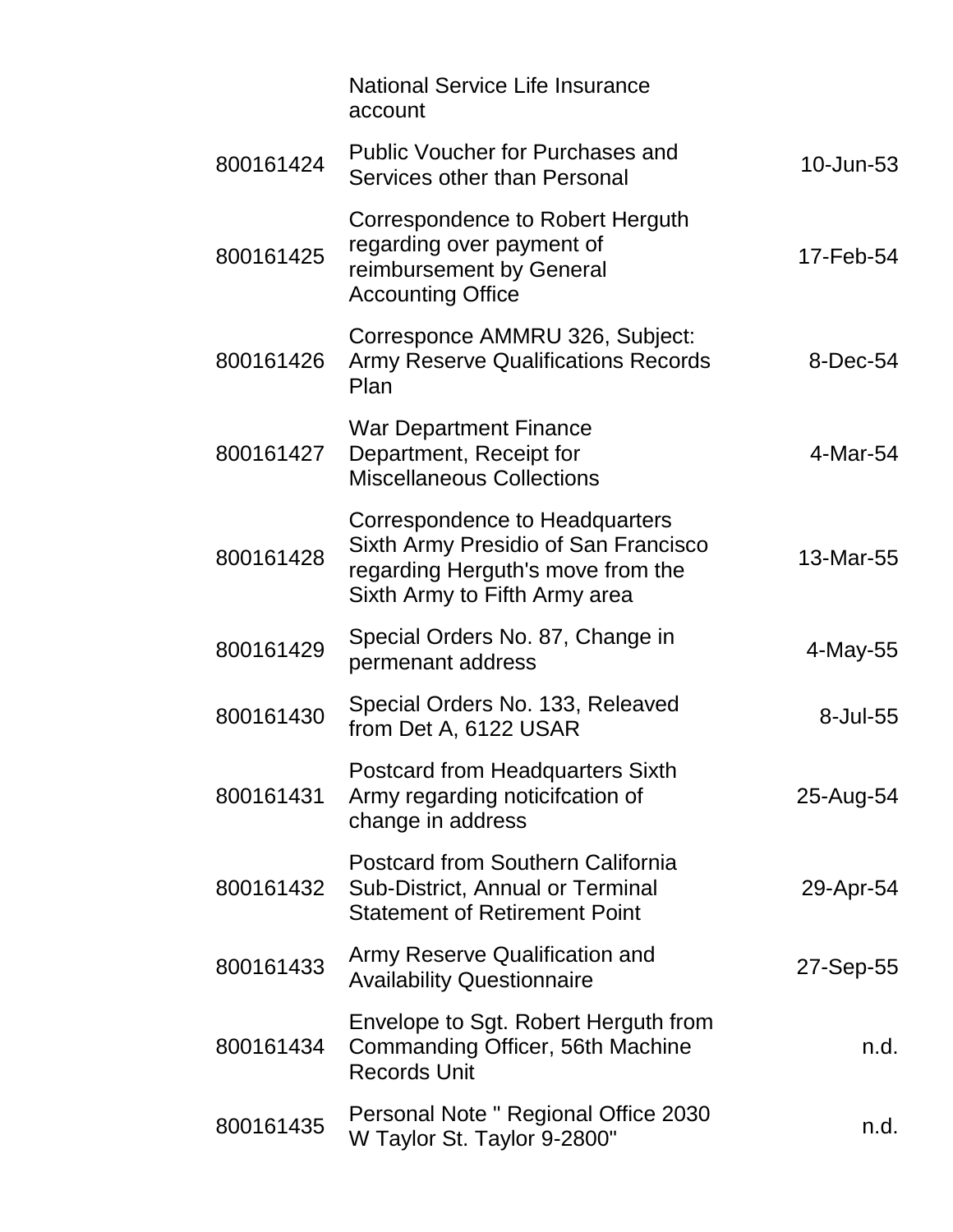| 800161436 | <b>Blank Application for Program of</b><br><b>Education and Training from Veterans</b><br><b>Administration (2 Copies)</b>              | n.d. |
|-----------|-----------------------------------------------------------------------------------------------------------------------------------------|------|
| 800161437 | <b>Citation for the Commendation</b><br><b>Ribbon Metal</b>                                                                             | n.d. |
| 800161438 | Correspondence to John W. Elwood,<br>Director Radio Free Asia                                                                           | n.d. |
| 800161439 | Pamphelet: After Separation What?                                                                                                       | n.d. |
| 800161440 | Personal Note "From Army"                                                                                                               | n.d. |
| 800161441 | Resume of the Veterans<br>Readjustment Assistance Act of 1952                                                                           | n.d. |
| 800161442 | Separation Center 5022 ASU, Articles<br>of Clothing procured                                                                            | n.d. |
| 800161443 | Important Notice to Policyholders of<br><b>Unites States Government Life</b><br><b>Insurance and National Service Life</b><br>Insurance | n.d. |
| 800161444 | International Certificate of Inoculation<br>and Vaccination, as approved by the<br><b>World Health Organization</b>                     | n.d. |
| 800161445 | Instuctions to Member of the<br><b>Organized Reserve Corps</b>                                                                          | n.d. |
| 800161446 | <b>MISG/FE MESS Pass</b>                                                                                                                | n.d. |
| 800161447 | ORO Working Paper, FEC PsyWar:<br>Radio - Summary, Discussion,<br>Recommendations                                                       | n.d. |
| 800161448 | The Pullman Company Passenger<br><b>Ticker</b>                                                                                          | n.d. |
| 800161449 | List of travel and pay per day traveled                                                                                                 | n.d. |
| 800161450 | Intrepratation of Personality Test<br>Scores By Fred McKinney,<br><b>Psychologist Student Health Services</b>                           | n.d. |
| 800161451 | Map of American Consulate General                                                                                                       | n.d. |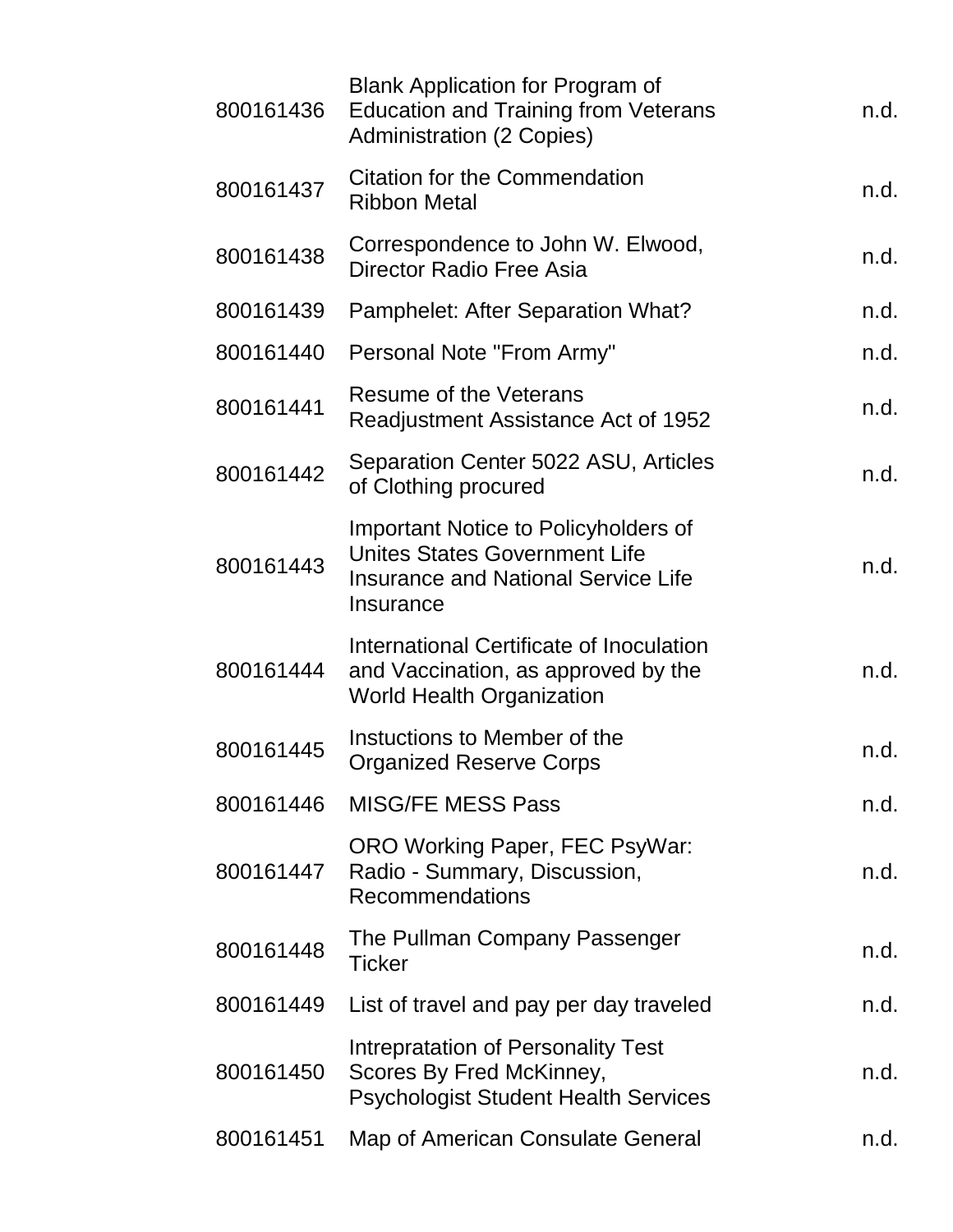|                |           | in Hong Kong                                                                                                                                  |            |
|----------------|-----------|-----------------------------------------------------------------------------------------------------------------------------------------------|------------|
|                | 800161452 | Application for Aviation Cadet (Air<br>Crew) Training                                                                                         | n.d.       |
| $\overline{2}$ |           | <b>Psychological Operations Training</b><br><b>Material</b>                                                                                   | 1951, n.d. |
|                | 800161453 | <b>Headquarters 1st Radio Broadcasting</b><br>and Leaflet Group Unit Training<br>Progeram Phase II Psychological<br>Warfare                   | 1951       |
|                | 800161454 | I-6500: Importance of Captured<br><b>Documents</b>                                                                                            | n.d.       |
|                | 800161455 | I-6530: Captured Materiel                                                                                                                     | n.d.       |
|                | 800161456 | I-2207: Technical Intelligence                                                                                                                | n.d.       |
|                | 800161457 | I-6506: Handling of Documents                                                                                                                 | n.d.       |
|                |           |                                                                                                                                               |            |
| 3              |           | <b>Notebooks, Robert Herguth</b>                                                                                                              | 1951, n.d. |
|                | 800161458 | Notebooks "H7861" contains notes on<br>Soviet Military organization, Psychwar<br>Organization and tactics, and drafts of<br>PsychOps material | 1951       |
|                | 800161459 | Notebooks "Chart of Brief Forms"<br>drafts of PsychOps material, methods<br>and techniques for Radio<br>commentary                            | n.d.       |
|                | 800161460 | Notebook "The Spiral Sight Saver"<br>notes on propaganda radio<br>commentary, notes on source<br>material                                     | n.d.       |
| 4              |           | <b>Proper Gander, 1st Radio</b><br><b>Broadcasting and Leaflet Group</b>                                                                      | 1951, n.d. |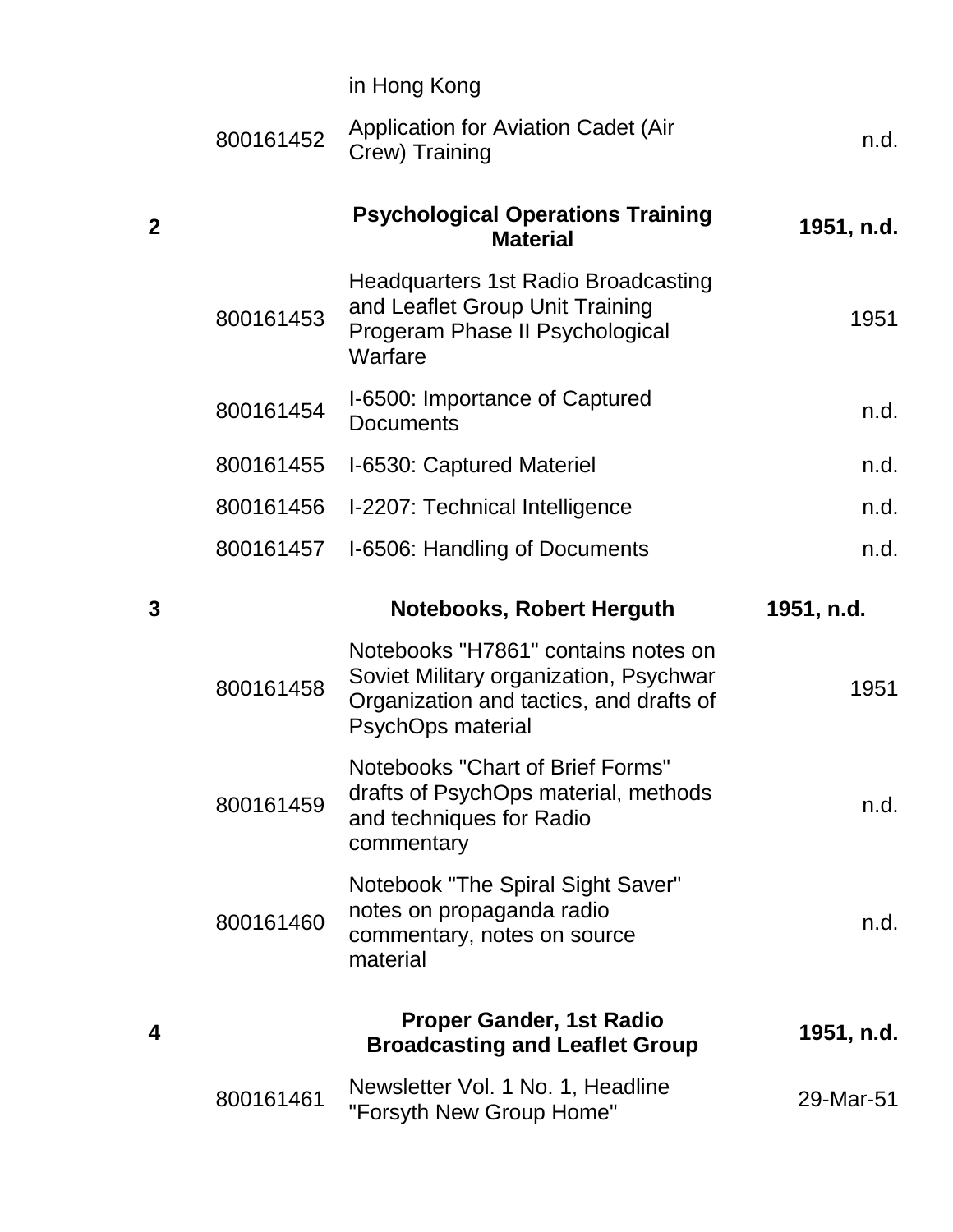|   | 800161462 | Newsletter Vol. 1 No. 3, Headline<br>"Intelligence Psywar Next Class<br>Subjects"                                                    | 5-Apr-51  |
|---|-----------|--------------------------------------------------------------------------------------------------------------------------------------|-----------|
|   | 800161463 | Newsletter Vol. 1 No. 5 note "Margin"<br>too far out"                                                                                | 19-Apr-51 |
|   | 800161464 | Newsletter Vol. 1 No. 6, Headline "62-<br>Girls-62"                                                                                  | 26-Apr-51 |
|   | 800161465 | Newsletter Vol. 1 No. 9                                                                                                              | 17-May-51 |
|   | 800161466 | Newsletter Vol. 1 No. 10                                                                                                             | 24-May-51 |
|   | 800161467 | Newsletter Vol. 1 No. 12                                                                                                             | 8-Jun-51  |
|   | 800161468 | Newsletter Vol. 1 No. 13, Headline<br>"See Japan First"                                                                              | 19-Sep-51 |
|   | 800161469 | Newsletter Vol. 1 No. 28                                                                                                             | 21-Nov-51 |
|   | 800161470 | French Writing, Proper Gander<br>printed on reverse side                                                                             | n.d.      |
| 5 |           | <b>Miscellaneous Military Documents</b>                                                                                              | n.d.      |
|   |           | <b>Correspondence to Assistant</b>                                                                                                   |           |
|   | 800161471 | Industrial Manager, Subject: To<br>Leave the vicinity - Request for                                                                  | n.d.      |
|   | 800161472 | Illustration of Authorized Insigne for<br><b>US Naval Forces</b>                                                                     | n.d.      |
|   | 800161473 | Thad Hackett: Cartoon Illustrates note<br>"Chas says this is the why the war ir<br>being won in the planning section" (2)<br>Copies) | n.d.      |
|   | 800161474 | 1945 Certificate of Membership, The<br><b>American National Red Cross</b>                                                            | n.d.      |
|   | 800161475 | Personal Note: "Back Ligament<br>injury"                                                                                             | n.d.      |
|   | 800161476 | <b>Window Decal: American Red Cross</b><br>flag "1945"                                                                               | n.d.      |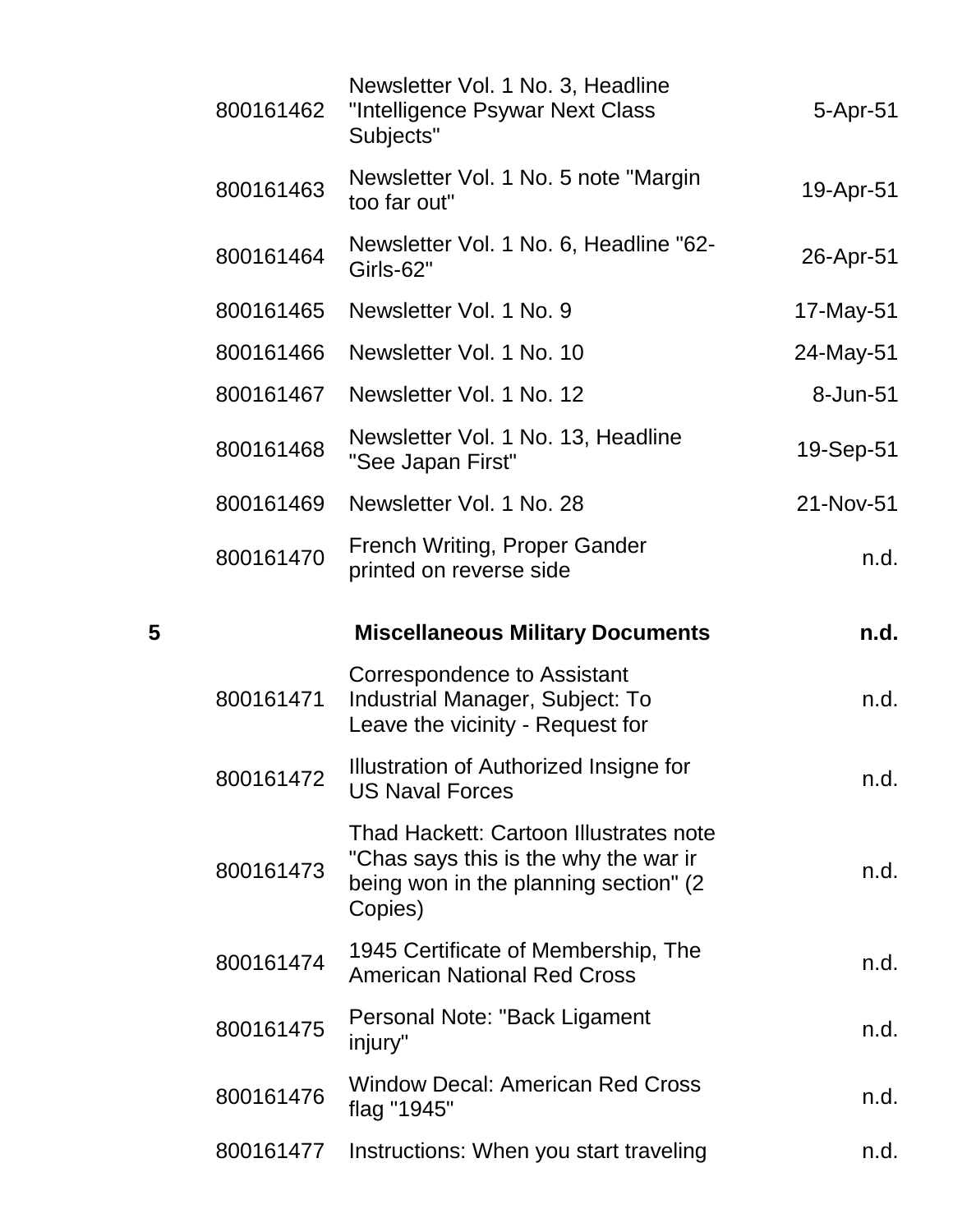|           | on these orders                                                                                                                         |            |
|-----------|-----------------------------------------------------------------------------------------------------------------------------------------|------------|
| 800161478 | <b>Instructions for Completing Officer's</b><br><b>Qualification Record Jacket with</b><br><b>Officer's Qualification Questionnaire</b> | n.d.       |
| 800161479 | <b>Physical Examination notes, CAS File</b><br>No is 59404                                                                              | n.d.       |
| 800161480 | Assistant Industrial Manager Memo<br>No. 9/44, Instructions for Preparing<br>Returns for Members of the Armed<br>Force                  | n.d.       |
| 800161481 | War and Cimmunity Fund of<br><b>Baltimore Donation Receipt Stub,</b><br><b>Subscriber Charles S. Silsbee</b>                            | n.d.       |
| 800161482 | <b>Blank Application for National Service</b><br>Life Insurance                                                                         | n.d.       |
|           | <b>Series 2: United States Military</b>                                                                                                 |            |
|           | <b>Radio Commentary Scripts</b>                                                                                                         |            |
|           | <b>United States Military Radio</b><br><b>Commentary: United States</b>                                                                 | 1951, n.d. |
| 800161483 | KJCK, Junction City, Kansas,<br>regarding KJCK founding and mission                                                                     | 23-Apr-51  |
| 800161484 | KPR5C, Topeka, Kansas, regarding<br>the Menninger Foundation a mental<br>health laboratory                                              | n.d.       |
| 800161485 | KPR44, Sports, New York, regarding<br>the Kentucky Derby and horse Uncle<br><b>Miltie</b>                                               | n.d.       |
| 800161486 | <b>KPR45, United Press War Analysis</b>                                                                                                 | n.d.       |
| 800161487 | KPR1BC, regarding the Menninger<br>Foundation's 10 year anniversary                                                                     | n.d.       |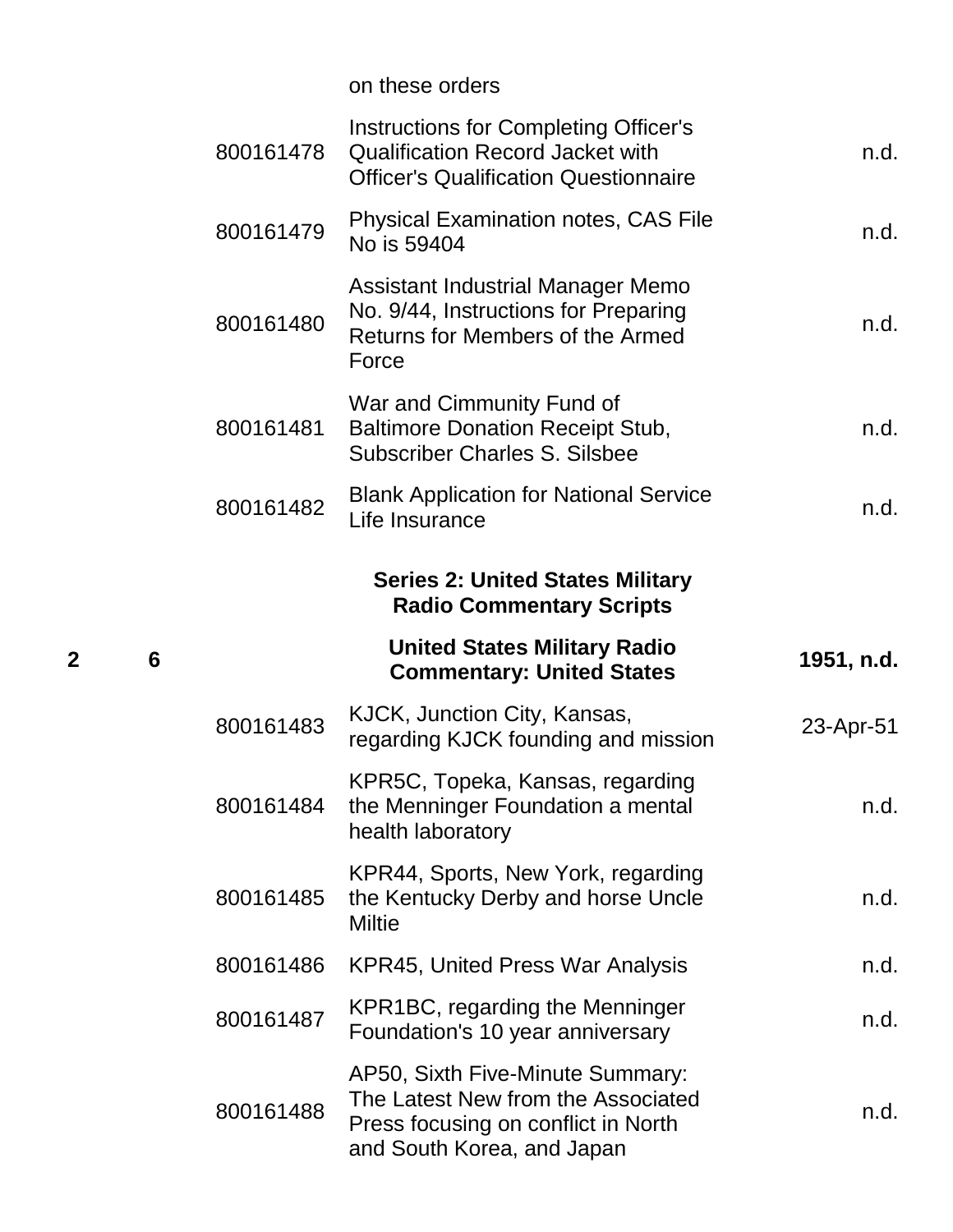| 800161489               | Joint Mission 6, 3-minute radio<br>newscast regarding liberation of Ming<br>Tang                                                                                               | n.d.            |
|-------------------------|--------------------------------------------------------------------------------------------------------------------------------------------------------------------------------|-----------------|
| $\overline{\mathbf{7}}$ | <b>United States Military Radio</b><br><b>Commentary: Korea</b>                                                                                                                | 1951-1952, n.d. |
| 800161490               | Korean Newscast, "Here are the<br>headlines in today's new-Still no<br>official word from Kaesong<br><b>Communist Delegation on resumption</b><br>of armistice talks"          | 30-Aug-51       |
| 800161491               | Korean Newscast, "Here are today's<br>headlines - For 23rd straight day,<br>reds refuse to reopen armistice<br>negotiations                                                    | 15-Sep-51       |
| 800161492               | Korean News Commentary, "The<br><b>Second Chance"</b>                                                                                                                          | 23-Sep-51       |
| 800161493               | Korean News Commentary, "Free<br>World Stands Ready" (2 Copies)                                                                                                                | 27-Aug-51       |
| 800161494               | Korean Newscast, "Now, here are<br>today's headlines in the news:<br>General Ridgeway willing to reopen<br>Korea armistice negotiatios but<br>rejects communist bombing charge | 29-Aug-51       |
| 800161495               | Korean Newscast, "Here are<br>Tonight's headlines: No Progess<br>Reported at Ban Mun Jom as<br><b>Communist Liason Officers insist</b><br>onNeutral Zone"                      | 15-Oct-51       |
| 800161496               | Korean Newscast, "Here are<br>Tonight's headlines: No Agreement<br>yet at Panmunjom: Reds ask UN to<br>give up hard won positions"                                             | 29-Oct-51       |
| 800161497               | Korean Newscast, "First - Here are<br>Tonight's top news headlines: Little<br>progress at Panmunjom today - Reds<br>reject UNC working draft proposal for<br>POW exchange      | 29-Jan-52       |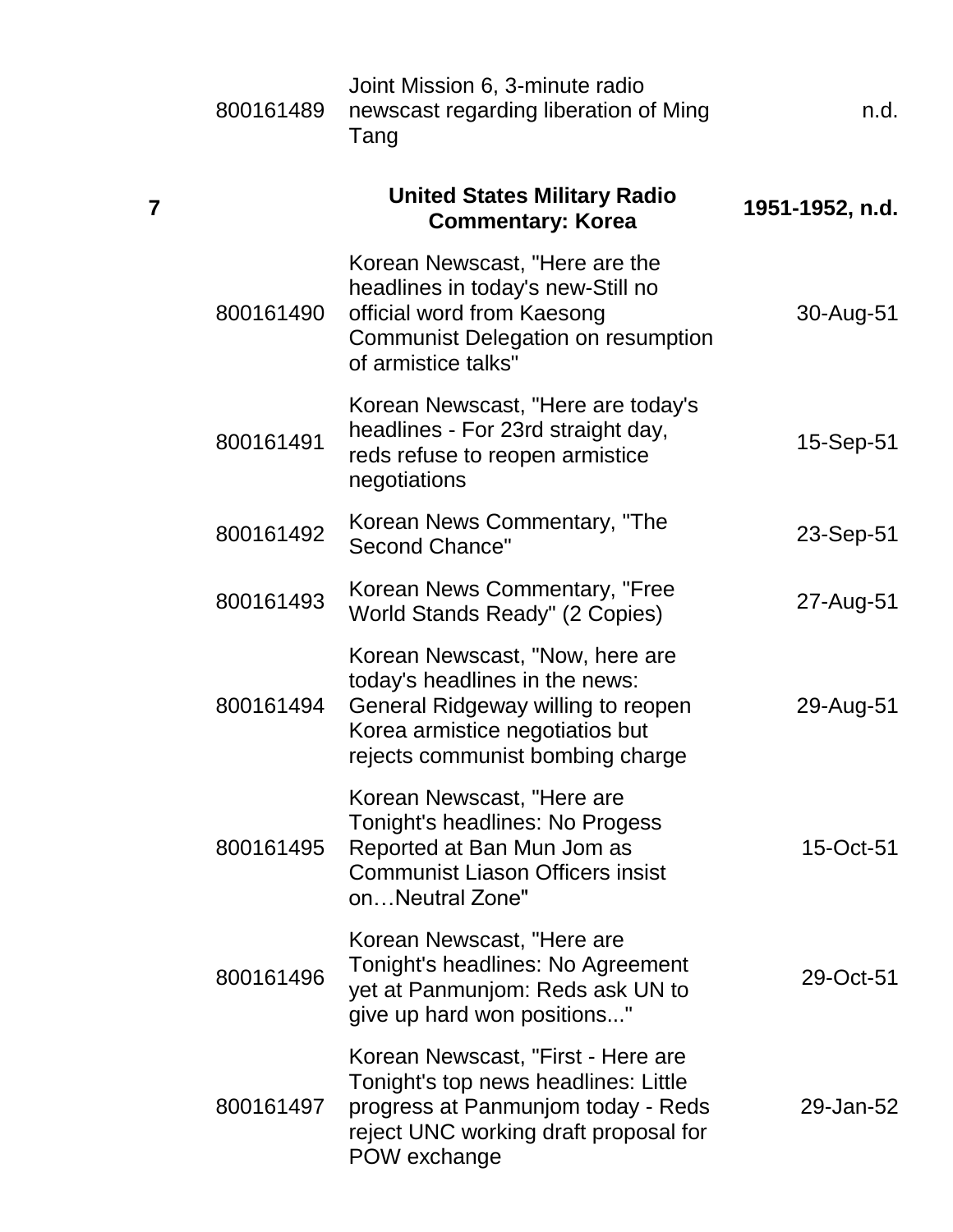| 1-Jul-52       | Korean Commentary for Broadcast,<br>"Return of the 27,000"                                                 | 800161498 |
|----------------|------------------------------------------------------------------------------------------------------------|-----------|
| n.d.           | Korean NK aircasts Plan Concord<br>targeted at Soldiers of North Korean<br><b>Army and Korean Citizens</b> | 800161499 |
| 1951           | <b>United States Military Radio</b><br><b>Commentary: China</b>                                            |           |
| $4$ -Jan- $51$ | <b>Chinese Exploitation Commentary for</b><br>Broadcast, "Two Fliers - Ten Years"                          | 800161500 |
| 5-Jan-51       | <b>Chinese Exploitation Commentary for</b><br>Broadcast, "Canton Curtain Call"                             | 800161501 |
| 7-Jan-51       | <b>Chinese Exploitation Commentary for</b><br>Broadcast, " The Shadow-Army"                                | 800161502 |
| 9-Jan-51       | <b>Chinese Exploitation Commentary for</b><br>Broadcast, "Quotation Marxmanship"                           | 800161503 |
| 10-Jan-51      | <b>Chinese Exploitation Commentary for</b><br>Broadcast, "China's New Master"                              | 800161504 |
| 15-Jan-51      | <b>Chinese Exploitation Commentary for</b><br>Broadcast, "The Five Tigers Fail Out"                        | 800161505 |
| 16-Jan-51      | <b>Chinese Exploitation Commentary for</b><br>Broadcast, "The Fifth Freedom" (2<br>Copies)                 | 800161506 |
| 21-Jan-51      | <b>Chinese Exploitation Commentary for</b><br>Broadcast, "Lam Swee flees the Red<br>Jungle"                | 800161507 |
| 22-Jan-51      | News Commentary Chinese based<br>on: Information Bulletin 62, "Two<br>Kyths"                               | 800161508 |
| 30-Jun-51      | Commentary, "Crops and Bond drive<br>in North Korea"                                                       | 800161509 |
| $3$ -Jul- $51$ | Commentary, "Peace"                                                                                        | 800161510 |
| 9-Jul-51       | Commentary, "Six Continents for One<br>Freedom"                                                            | 800161511 |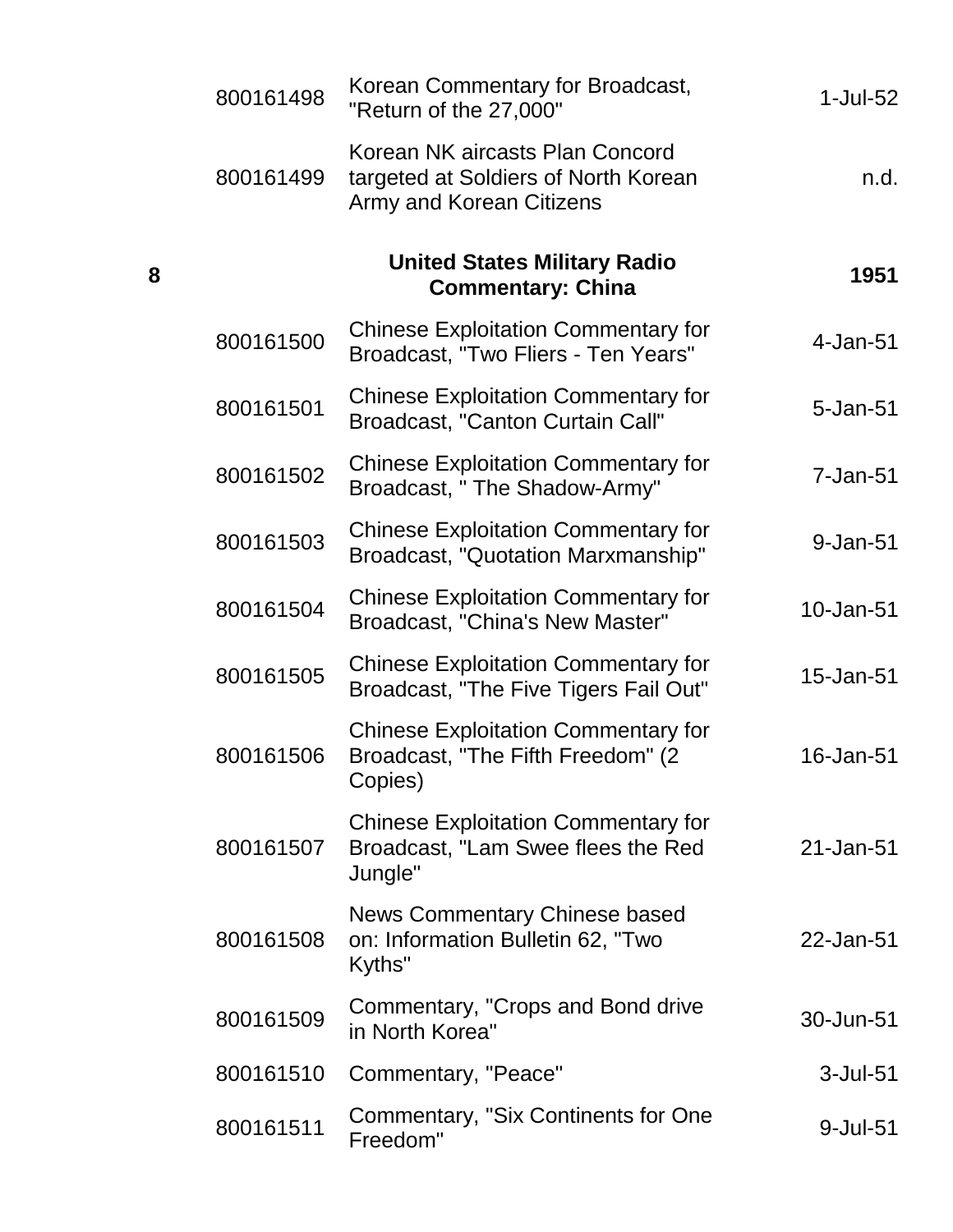| 800161512 | <b>News Commentary, "Proletariat Poet</b><br>or Else"                                                 | 12-Jul-51   |
|-----------|-------------------------------------------------------------------------------------------------------|-------------|
| 800161513 | Commentary, "there will be Peace, If"                                                                 | 16-Jul-51   |
| 800161514 | News Commentary, on "Free New for<br>a Free World"                                                    | 17-Jul-51   |
| 800161515 | <b>Commentary, "Six Million New Lives"</b>                                                            | 19-Jul-51   |
| 800161516 | Commentary, "The Country that<br>saved itself"                                                        | 20-Jul-51   |
| 800161517 | Commentary, "The Bear that changes<br>the Needles"                                                    | 23-Jul-51   |
| 800161518 | Commentary, Title NA, commentary<br>on "history must not repeat itself in<br>Korea"                   | 24-Jul-51   |
| 800161519 | News Commentary, "The Guarantee<br>of Democracy"                                                      | 25-Jul-51   |
| 800161520 | Commentary, "The Old Home Town"                                                                       | 26-Jul-51   |
| 800161521 | Commentary, "Soviet Role, its aid and<br>support of The War"                                          | 31-Jul-51   |
| 800161522 | Commentary, "Guaranteed Peace for<br>Korea. Are the Reds really sincere"                              | $2$ -Aug-51 |
| 800161523 | Chinese News Commentary, "What is<br>good faith?"                                                     | 5-Aug-51    |
| 800161524 | <b>Chinese Commentary, "The Downfall</b><br>of Yuan Kai-Li"                                           | $6$ -Aug-51 |
| 800161525 | Chinese News Commentary, on<br>relations between China and<br><b>Communist rule in Moscow</b>         | 9-Aug-51    |
| 800161526 | Commentary on numbers killed in<br>Korean war thus far and United<br><b>Nations treatment of POWs</b> | $9-Au$ g-51 |
| 800161527 | Chinese News Commentary, on<br>decreasing population of Communist<br>Korea                            | 12-Aug-51   |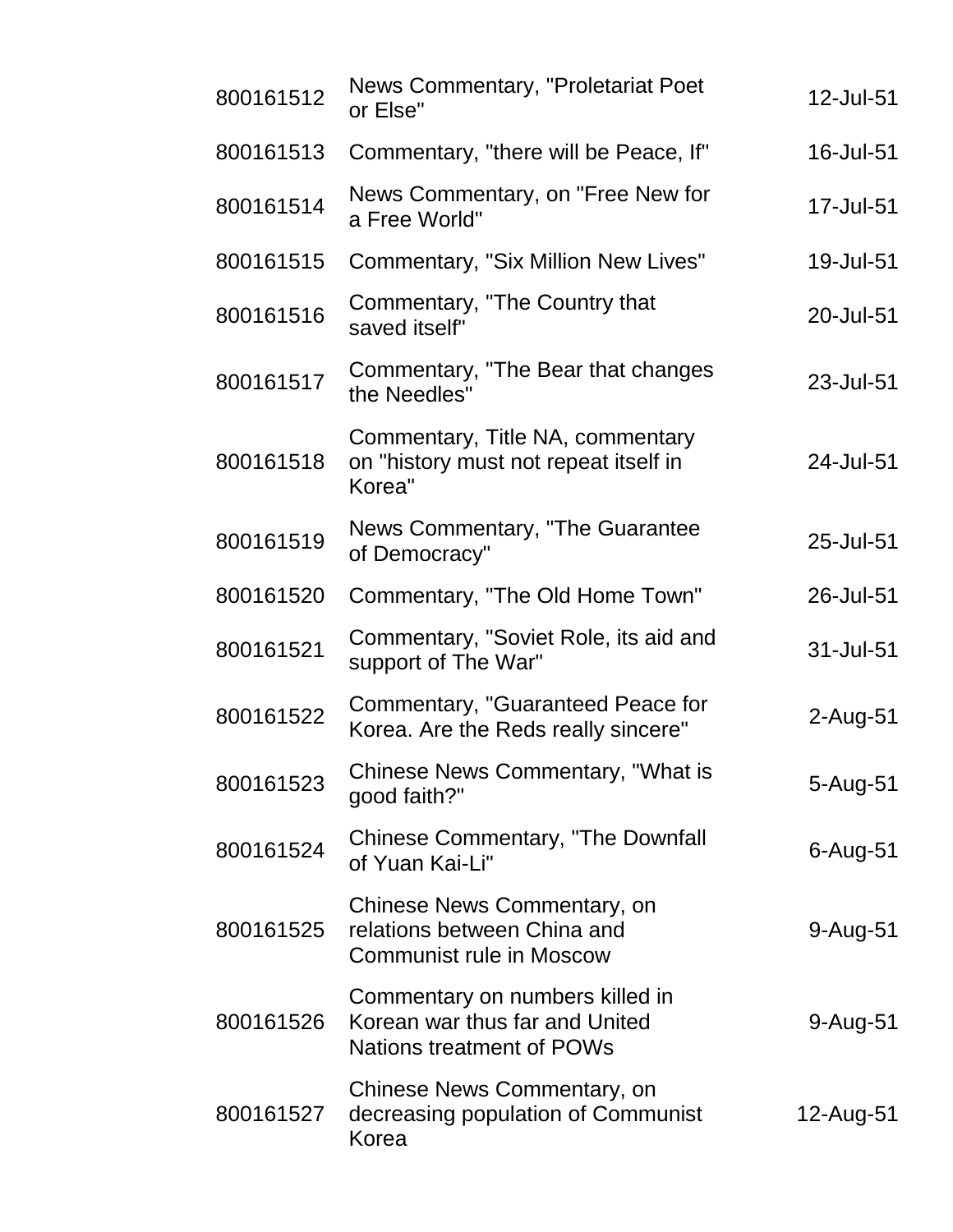| 800161528 | Chinese News Commentary, on on-<br>going armistice talks in Kaesong  | 13-Aug-51  |
|-----------|----------------------------------------------------------------------|------------|
| 800161529 | Chinese News Commentary, on<br><b>General Ridgeway</b>               | 15-Aug-51  |
| 800161530 | Chinese News Commentary, "How to<br>keep the flood out"              | 17-Aug-51  |
| 800161531 | <b>Chinese News Commentary, "Does</b><br>Peace grow nearer?"         | 19-Aug-51  |
| 800161532 | Chinese News Commentary, "The<br>Kaesorg Incident"                   | 21-Aug-51  |
| 800161533 | Chinese News Commentary, "The<br>Sucker play for China"              | 22-Aug-51  |
| 800161534 | <b>Chinese New Commentary, "The</b><br><b>Chance is Still There"</b> | 24-Aug-51  |
| 800161535 | <b>Chinese News Commentary,</b><br>"Ridgewat Stands Firm"            | 25-Aug-51  |
| 800161536 | Chinese Commentary, "Here's where<br>you take over"                  | 26-Aug-51  |
| 800161537 | Chinese Commentary, "The Ethiopian<br>is here"                       | 29-Aug-51  |
| 800161538 | <b>Chinese Commentary, "The Five</b><br>Year Plan"                   | 29-Aug-51  |
| 800161539 | Chinese Commentary, "Lights,<br>Camera, Action"                      | 30-Aug-51  |
| 800161540 | Chinese News Commentary, "Who<br>wins in the Factory"                | 21-Aug-51  |
| 800161541 | Chinese Exploitation Commentary, "A<br>Marine explains Korea"        | $1-Sep-51$ |
| 800161542 | Chinese News Commentary, "Who's<br>nervous?"                         | 3-Sep-51   |
| 800161543 | <b>Chinese Exploitation Commentary,</b><br>"52 years to go"          | 5-Sep-51   |
| 800161544 | <b>Chinese Exploitation Commentary,</b>                              | 6-Sep-51   |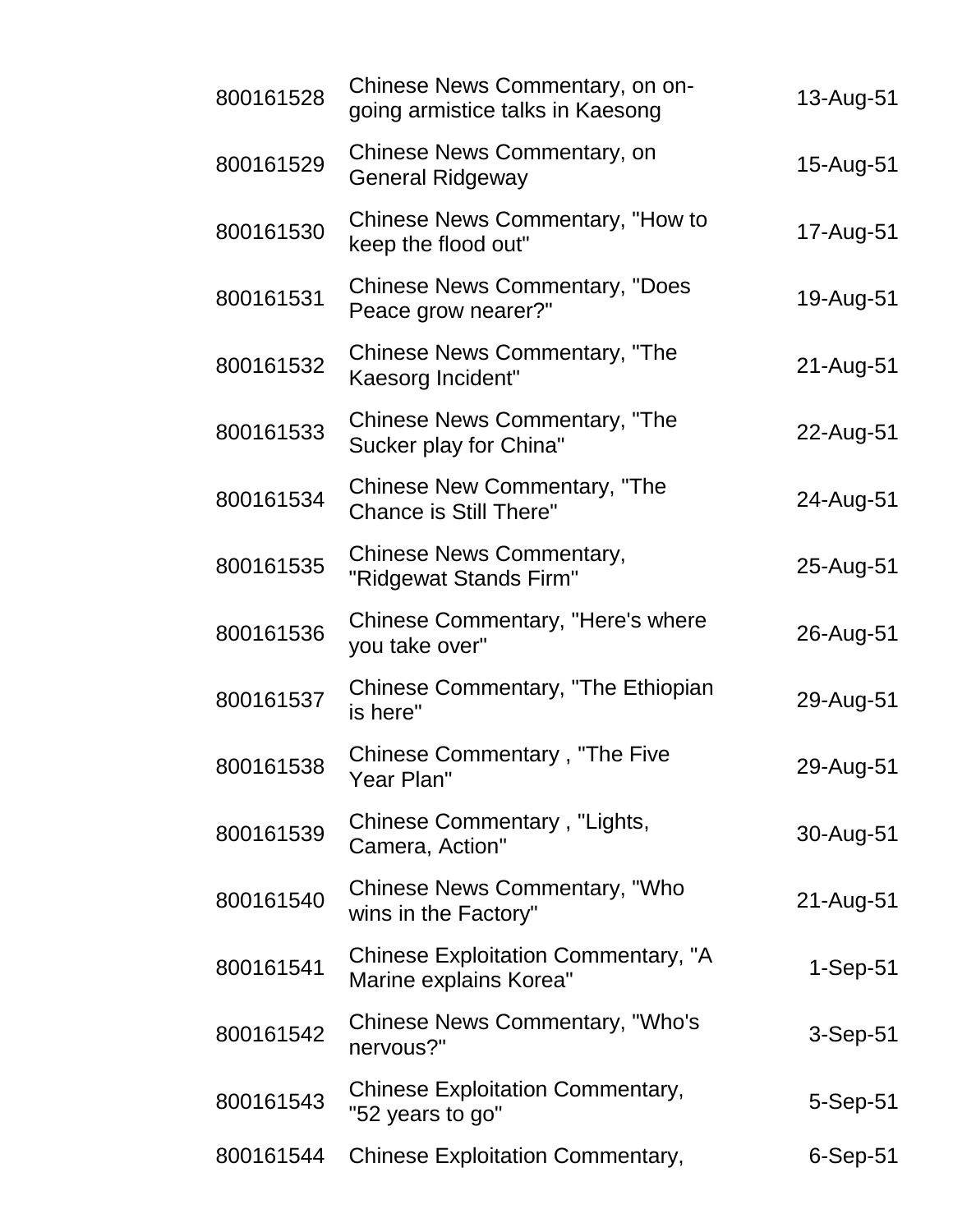"Chen's Big Change"

| 800161545 | Chinese News Commentary, "Can the<br>Reds take a dare?"                           | $7-Sep-51$           |
|-----------|-----------------------------------------------------------------------------------|----------------------|
| 800161546 | <b>Chinese News Commentary, "Trygve</b><br>lie-and you"                           | 8-Sep-51             |
| 800161547 | Chinese Commentary, "The<br><b>Banishment of Tiger Balm"</b>                      | 9-Sep-51             |
| 800161548 | Chinese News Commentary, "Why<br>Henric fled the Reds"                            | 10-Sep-51            |
| 800161549 | <b>Chinese Exploitation Commentary,</b><br>"The Reds invade the moon"             | 11-Sep-51            |
| 800161550 | <b>Chinese Exploitation Commentary,</b><br>"The Boom/Bust in Ching-The-<br>Cheng" | 13-Sep-51            |
| 800161551 | <b>Chinese Exploitation Commentary,</b><br>"He knew the answers"                  | 14-Sep-51            |
| 800161552 | <b>Chinese News Commentary, "Where</b><br>you purged today?"                      | 17-Sep-51            |
| 800161553 | <b>Chinese Exploitation Commentary,</b><br>"Low Level of Soviet Culture"          | 18-Sep-51            |
| 800161554 | <b>Chinese News Commentary, "Hill</b><br>743"                                     | 19-Sep-51            |
|           | <b>United States Military Radio</b><br><b>Commentary: China</b>                   | 1951                 |
| 800161555 | <b>Chinese Exploitation Commentary,</b><br>"The Clique of Freedom"                | 21-Sep-51            |
| 800161556 | Memo to Herguth from Lt. Y.                                                       | Sept 22 (no<br>year) |
| 800161557 | <b>Chinese Exploitation Commentary,</b><br>"The Great Purge"                      | 22-Sep-51            |
| 800161558 | <b>Chinese News Commentary, "The</b><br><b>Second Chance"</b>                     | 23-Sep-51            |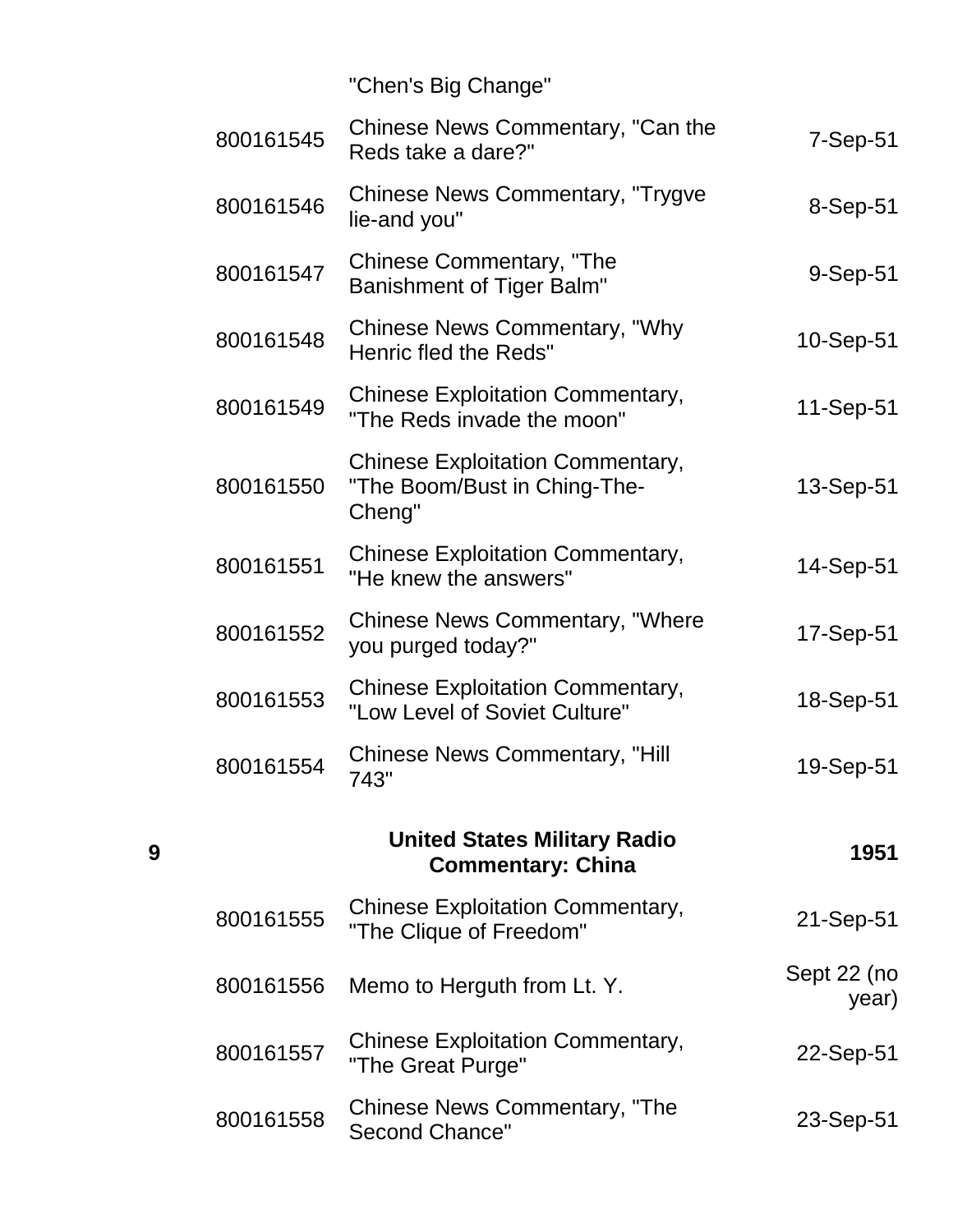| 800161559 | Chinese News Commentary,<br>"Gentlemen, The Ethiopian"                                                     | 24-Sep-51   |
|-----------|------------------------------------------------------------------------------------------------------------|-------------|
| 800161560 | <b>Chinese Exploitation Commentary,</b><br>U.N. Aims                                                       | 25-Sep-51   |
| 800161561 | <b>Chinese Exploitation Commentary,</b><br>"Low Level of Soviet Culture"                                   | 27-Sep-51   |
| 800161562 | <b>Chinese Exploitation Commentary,</b><br>"The Day the Reds Don't Celebrate"                              | 28-Sep-51   |
| 800161563 | <b>Chinese Exploitation Commentary,</b><br>"One Way to Bleed to Death"                                     | $1-Oct-51$  |
| 800161564 | <b>Chinese Exploitation Commentary,</b><br>"What Could the Reds Say?"                                      | $2$ -Oct-51 |
| 800161565 | <b>Chinese Exploitation Commentary,</b><br>"The Little Man Who's Always There"                             | 4-Oct-51    |
| 800161566 | <b>Chinese Exploitation Commentary,</b><br>"China, the United Nations, and You"                            | $6$ -Oct-51 |
| 800161567 | <b>Chinese Exploitation Commentary,</b><br>"The Brain-Washing"                                             | 8-Oct-51    |
| 800161568 | <b>Chinese Exploitation Commentary,</b><br>"Tomorrow Never Comes"                                          | 10-Oct-51   |
| 800161569 | <b>Chinese Exploitation Commentary,</b><br>"China's Biggest Export"                                        | 11-Oct-51   |
| 800161570 | <b>Chinese Exploitation Commentary,</b><br>"The Bowl of Rice You Didn't Get"                               | 15-Oct-15   |
| 800161571 | <b>Chinese Exploitation Commentary,</b><br>"The Dirt Mine the Reds Dug"                                    | 16-Oct-51   |
| 800161572 | <b>Chinese Exploitation Commentary,</b><br>"The Man Who Couldn't Believe<br>Himself"                       | 17-Oct-51   |
| 800161573 | <b>Chinese Exploitation Commentary,</b><br>"The Sa Kwas Who Put a Country"<br><b>Back Together Wrong."</b> | 18-Oct-51   |
| 800161574 | <b>Chinese Exploitation Commentary,</b>                                                                    | 19-Oct-51   |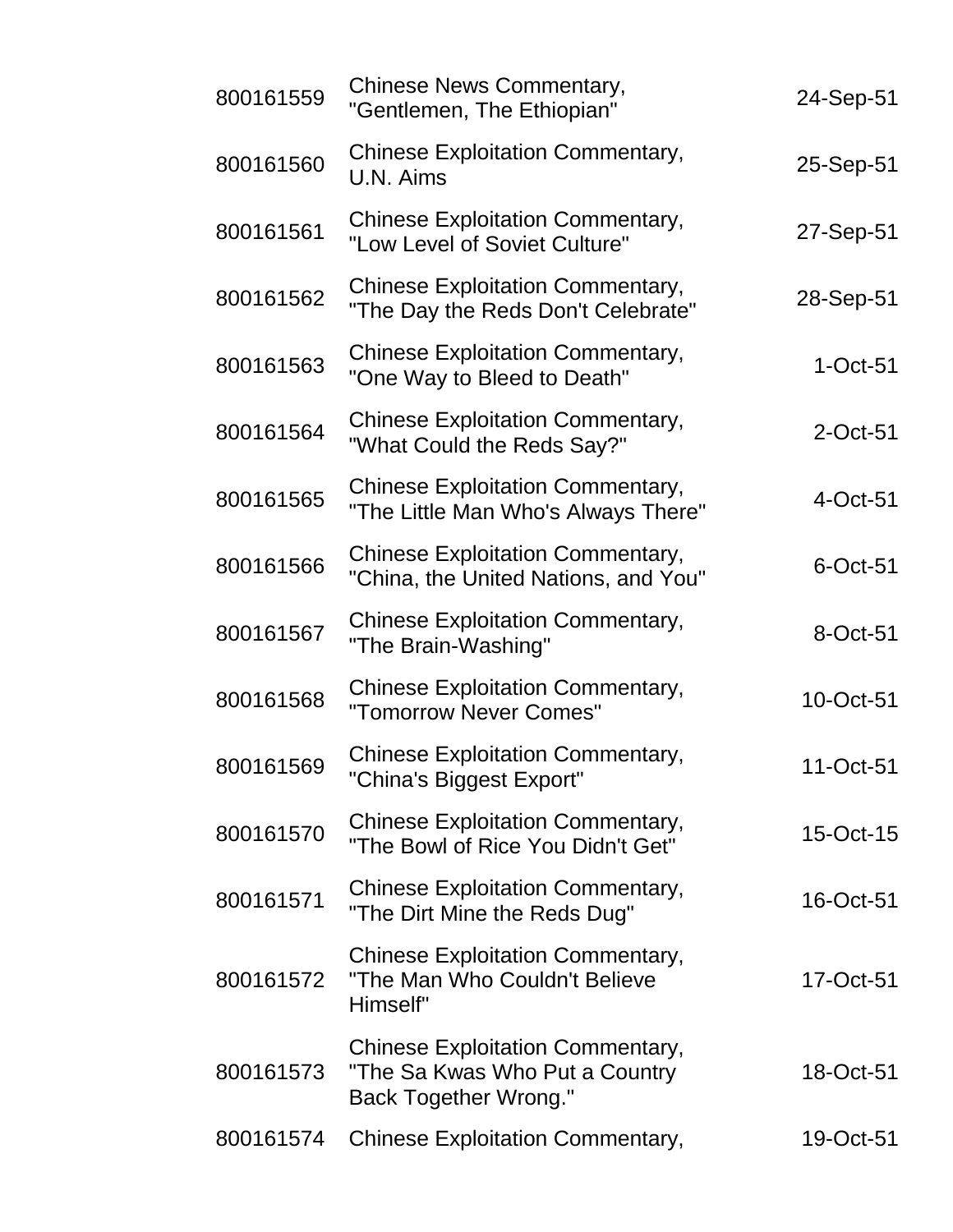|           | "Two Sides, Two Celebrations"                                                               |           |
|-----------|---------------------------------------------------------------------------------------------|-----------|
| 800161575 | <b>Chinese Exploitation Commentary,</b><br>"You and the Man You Fight"                      | 22-Oct-51 |
| 800161576 | Spot Commercials for the United<br><b>Nations Command</b>                                   | 22-Oct-51 |
| 800161577 | <b>Chinese Exploitation Commentary,</b><br>"How the Reds 'Protected' the<br>Kazaks"         | 23-Oct-51 |
| 800161578 | Chinese News Commentary, "They"<br>had a Second Thought"                                    | 29-Oct-51 |
| 800161579 | <b>Chinese Commentary: "Put Them All</b><br>Together, They Spell Murder"                    | 2-Nov-51  |
| 800161580 | <b>Chinese Exploitation Commentary,</b><br>"To the Last CCF Soldier Who'll Die<br>in Korea" | 3-Nov-51  |
| 800161581 | <b>Chinese Exploitation Commentary,</b><br>"When Thieves Fall Out"                          | 7-Nov-51  |
| 800161582 | <b>Exploitation Commentary, "The</b><br>Ordeal of Kim Won Kyu"                              | 9-Nov-51  |
| 800161583 | Chinese Commentary, "Why the Reds<br>Thought Kim Was a Spy"                                 | 10-Nov-51 |
| 800161584 | <b>Chinese Exploitation Commentary,</b><br>"Two Enemies Who Fight For<br>Democracy"         | 12-Nov-51 |
| 800161585 | <b>Chinese Commentary, "What</b><br>Happens After the War"                                  | 13-Nov-51 |
| 800161586 | <b>Chinese Exploitation Commentary,</b><br>"Number One Ko Ijen Chun"                        | 15-Nov-51 |
| 800161587 | <b>Chinese Exploitation Commentary,</b><br>"Everyone's Fight"                               | 16-Nov-51 |
| 800161588 | <b>Chinese Exploitation Commentary,</b><br>"Stanislaus' Slip-Up"                            | 17-Nov-51 |
| 800161589 | Korean Newscast from 1st Radio                                                              | 17-Nov-51 |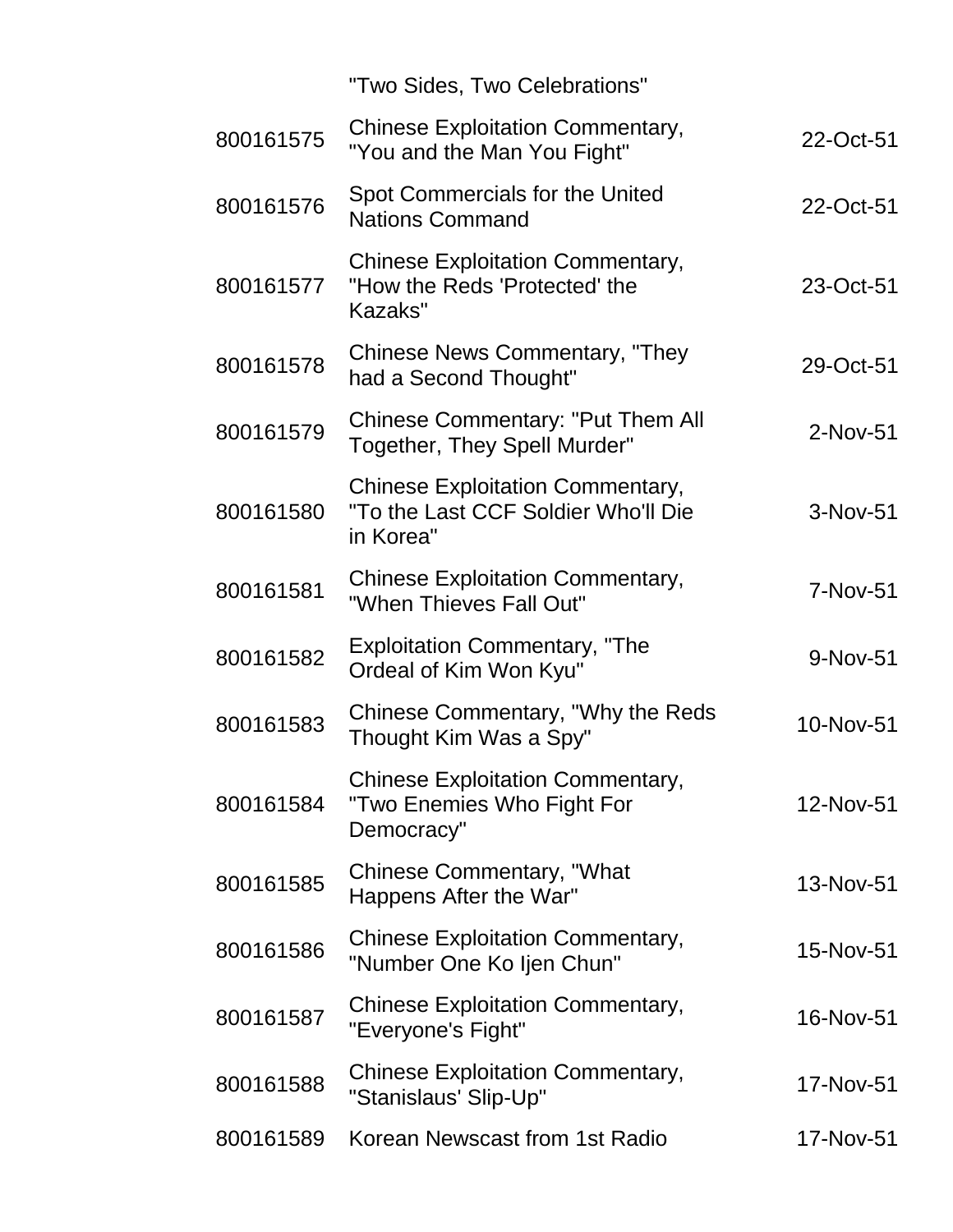|           | <b>Broadcasting and Leaflet Group</b>                                                       |            |
|-----------|---------------------------------------------------------------------------------------------|------------|
| 800161590 | <b>Chinese Exploitation Commentary,</b><br>"The Return of Carbine 408821"                   | 19-Nov-51  |
| 800161591 | <b>Chinese Exploitation Commentary,</b><br>"The Two Great Walls of China"                   | 20-Nov-51  |
| 800161592 | <b>Chinese Exploitation Commentary,</b><br>"The Guy Who Got Lost"                           | 21-Nov-51  |
| 800161593 | <b>Chinese Exploitation Commentary,</b><br>"Letter from Home"                               | 26-Nov-51  |
| 800161594 | <b>Chinese Exploitation Commentary,</b><br>"No Runs, No Hits, All Errors"                   | 27-Nov-51  |
| 800161595 | <b>Chinese Exploitation Commentary,</b><br>"The Dream"                                      | 29-Nov-51  |
| 800161596 | <b>Chinese Exploitation Commentary,</b><br>"To the Last CCF Soldier Who'll Die<br>in Korea" | 30-Nov-51  |
| 800161597 | <b>Chinese Exploitation Commentary,</b><br>"Can The Reds Kill God?"                         | 3-Dec-51   |
| 800161598 | <b>Chinese Exploitation Commentary,</b><br>"He Couldn't Win For Losing"                     | $4-Dec-51$ |
| 800161599 | <b>Chinese Exploitation Commentary,</b><br>"The One Hair From Nine Oxen"                    | 6-Dec-51   |
| 800161600 | <b>Chinese Exploitation Commentary,</b><br>"The Comrade Who Tried Too Hard"                 | 10-Dec-51  |
| 800161601 | <b>Chinese Exploitation Commentary,</b><br>"Why Shanghai Needles the Reds"                  | 11-Dec-51  |
| 800161602 | <b>Chinese Exploitation Commentary,</b><br>"Face on the Cutting Room Floor"                 | 12-Dec-51  |
| 800161603 | <b>Chinese Exploitation Commentary,</b><br>"The Way to Dusty Death"                         | 19-Dec-51  |
| 800161604 | CCF and K                                                                                   | 15-Dec-51  |
| 800161605 | <b>Chinese Exploitation Commentary,</b><br>"Greece Had Communists Too"                      | 19-Dec-51  |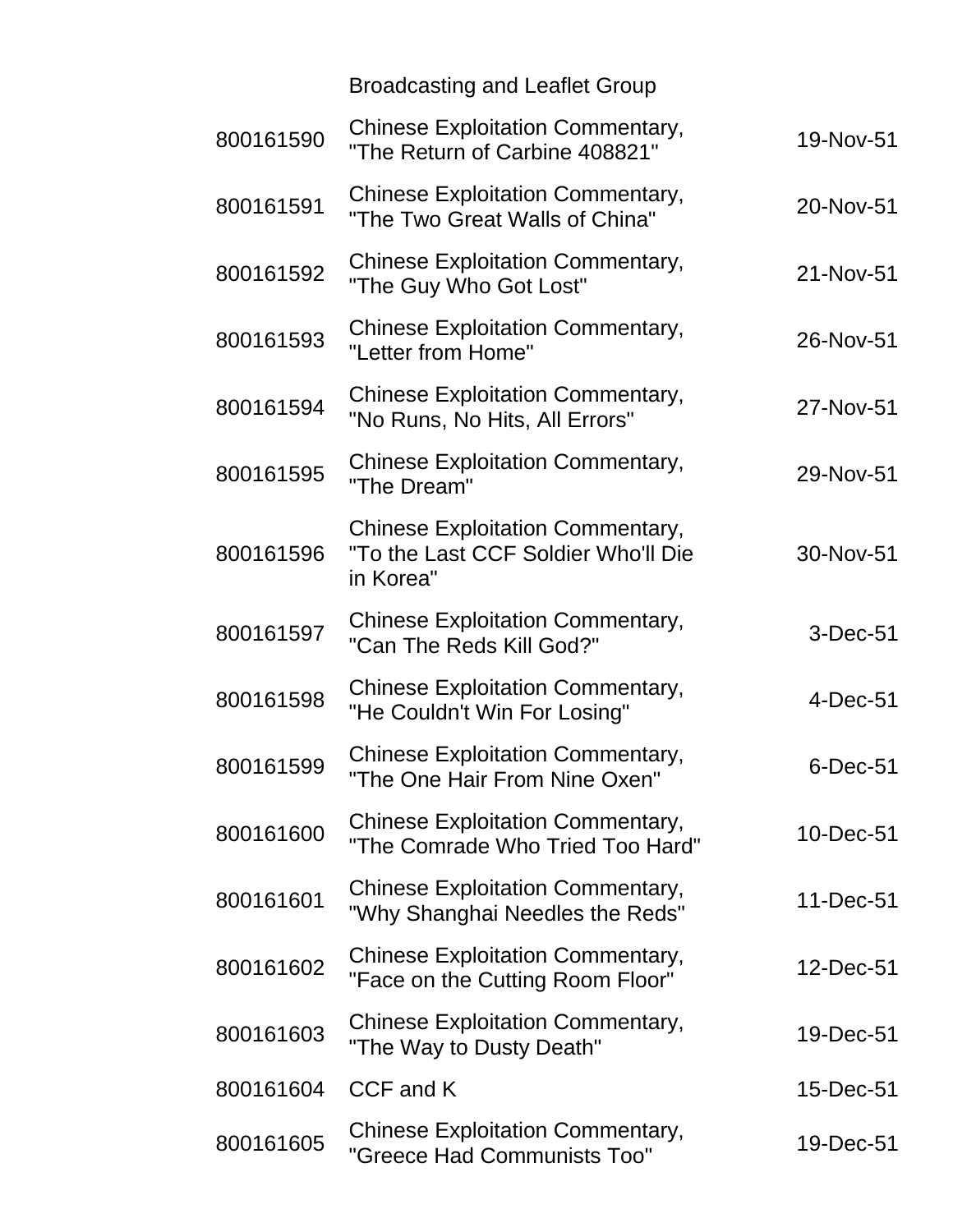| 800161606 | <b>Chinese Exploitation Commentary,</b><br>"Virginia Lee Helps Korea"                         | 20-Dec-51  |
|-----------|-----------------------------------------------------------------------------------------------|------------|
| 800161607 | <b>Chinese Exploitation Commentary,</b><br>"Thirty for Lin Shao-Tong"                         | 22-Dec-51  |
| 800161608 | <b>Chinese Exploitation Commentary,</b><br>"All the Dead Were Strangers"                      | 24-Dec-51  |
| 800161609 | <b>Chinese Exploitation Commentary,</b><br>"One For the Children"                             | 26-Dec-51  |
| 800161610 | <b>Chinese Exploitation Commentary,</b><br>"Father Tennien's Story"                           | 28-Dec-51  |
| 800161611 | <b>Chinese Exploitation Commentary,</b><br>"China's Greatest Painter"                         | 29-Dec-51  |
| 800161612 | <b>Chinese Exploitation Commentary,</b><br>"Welcome, First Radio"                             | 31-Dec-51  |
|           | <b>United State Military Radio</b><br><b>Commentary: China</b>                                | 1952, n.d. |
| 800161613 | <b>Chinese Exploitation Commentary for</b><br>Broadcast, "Two Red Heros"                      | 18-Jan-52  |
| 800161614 | <b>Chinese Exploitation Commentary for</b><br>Broadcast, "As Chao Lay Dying"                  | 24-Jan-52  |
| 800161615 | <b>Chinese Exploitation Commentary for</b><br>Broadcast, " Case of the Crossed<br>Communists" | 25-Jan-52  |
| 800161616 | <b>Chinese Exploitation Commentary for</b>                                                    |            |
|           | Broadcast, " Right Schools -- Wrong<br><b>Education"</b>                                      | 29-Jan-52  |
| 800161617 | <b>Chinese Exploitation Commentary for</b><br>Broadcast, "Canton Letter, Page<br>Two"         | 1-Feb-52   |
| 800161618 | <b>Chinese Exploitation Commentary for</b><br>Broadcast, "The Big and The Small"              | 4-Feb-52   |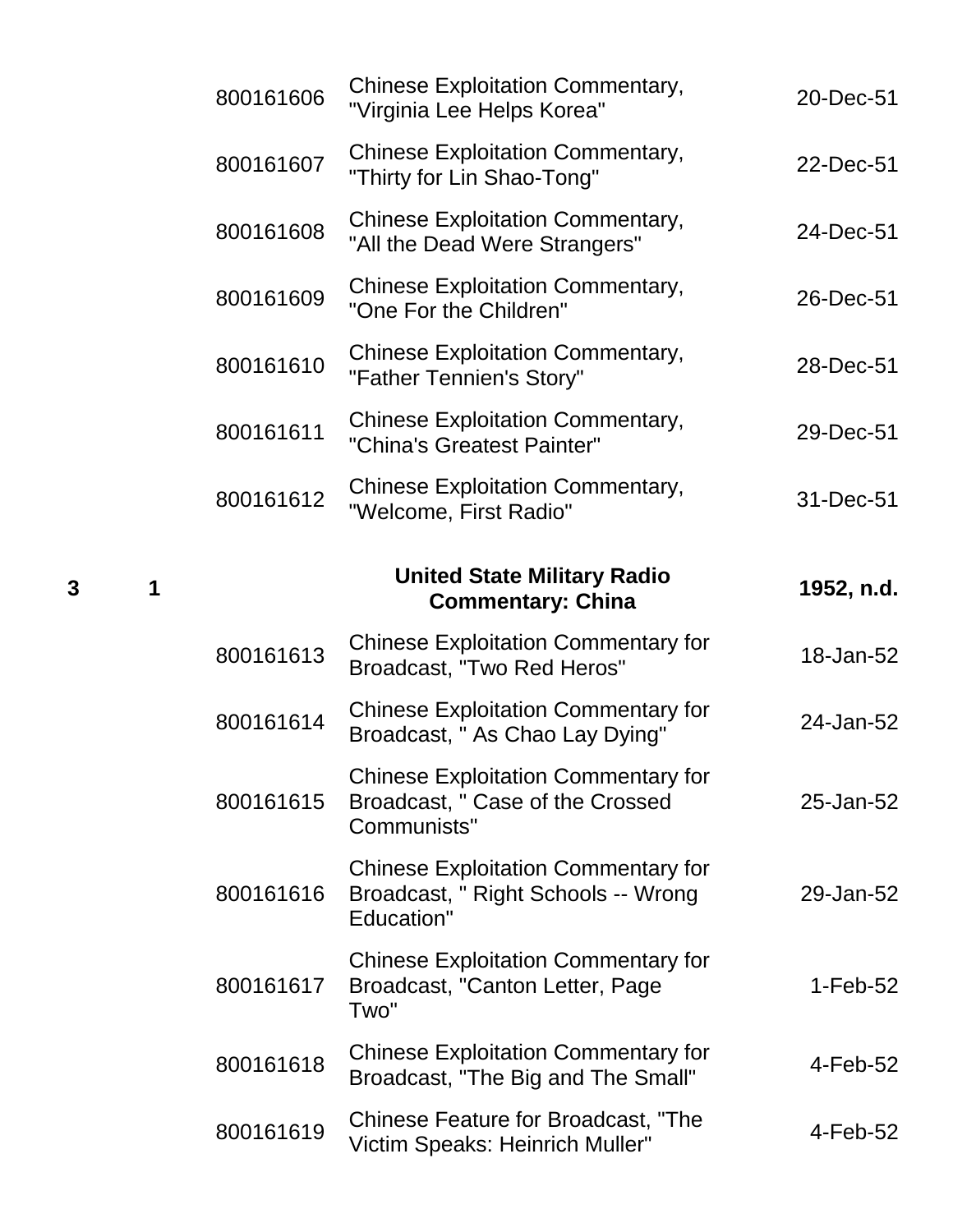| 800161620 | <b>Chinese Feature for Broadcast, "The</b><br>Victim Speaks: Endre"                                          | $6$ -Feb-52 |
|-----------|--------------------------------------------------------------------------------------------------------------|-------------|
| 800161621 | <b>Chinese Exploitation Commentary for</b><br>Broadcast, "The Seven-Freedom<br>Dream"                        | $6$ -Feb-52 |
| 800161622 | <b>Chinese New Commentary for</b><br>Broadcast, " The Freedom Ship"                                          | $6$ -Feb-52 |
| 800161623 | <b>Chinese Exploitation Commentary for</b><br>Broadcast, " Flying Tigers, Then and<br>Now"                   | 8-Feb-52    |
| 800161624 | <b>Chinese Exploitation Commentary for</b><br>Broadcast, "Point Four"                                        | 11-Feb-52   |
| 800161625 | <b>Chinese Feature for Broadcast, "The</b><br>Victim Speaks: Uldumdschi<br>Akuginow"                         | 12-Feb-52   |
| 800161626 | Writer, Herguth for Broadcast,<br>"Yesterday and Tomorrow"                                                   | 13-Feb-52   |
| 800161627 | <b>Chinese Exploitation Commentary for</b><br>Broadcast, "Shanghai Letter-Page<br>One" Feature on Shanghai   | 14-Feb-52   |
| 800161628 | <b>Chinese Exploitation Commentary for</b><br>Broadcast, "Shanghai Letter-Page<br>Two" Feature on Shanghai   | 15-Feb-52   |
| 800161629 | <b>Chinese Exploitation Commentary for</b><br>Broadcast, "Shanghai Letter-Page<br>Three" Feature on Shanghai | 16-Feb-52   |
| 800161630 | Chinese Feature for Broadcast, "The<br>Victim Speaks: Hsiao Ying secretary<br>of Mao Tse-tung"               | 18-Feb-52   |
| 800161631 | <b>Chinese Exploitation Commentary for</b><br>Broadcast, "Shanghai Letter-Page<br>Four" Feature on Shanghai  | 20-Feb-52   |
| 800161632 | <b>Chinese Exploitation Commentary for</b><br>Broadcast, "The Winner, Democracy"                             | 21-Feb-52   |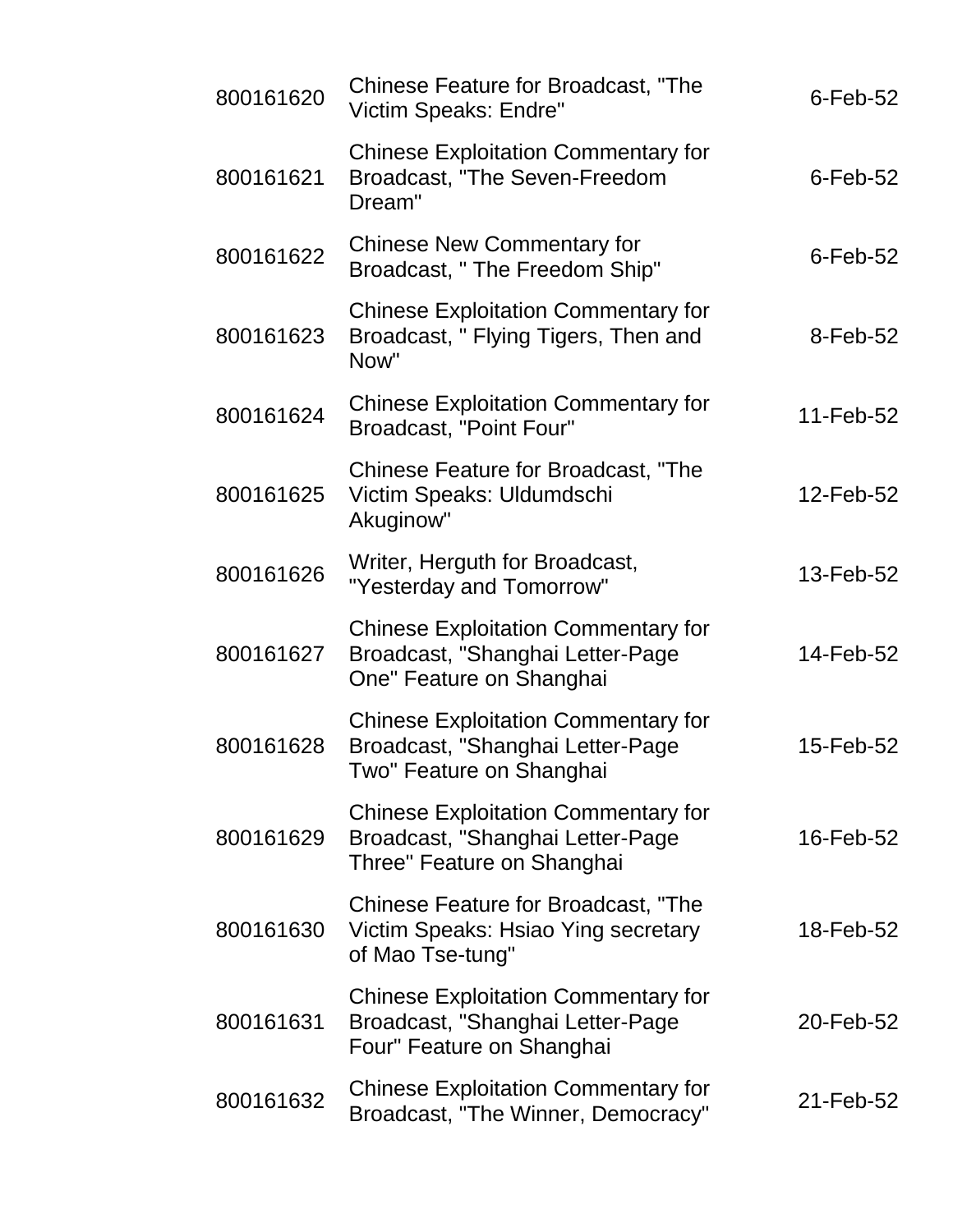| 800161633 | <b>Chinese Exploitation Commentary for</b><br>Broadcast, "Do the Reds want Peace"                                                                                        | 23-Feb-52 |
|-----------|--------------------------------------------------------------------------------------------------------------------------------------------------------------------------|-----------|
| 800161634 | Chinese Feature for Broadcast, "The<br>Victim Speaks: Czeslaw Milosz"                                                                                                    | 25-Feb-52 |
| 800161635 | <b>Chinese Feature for Broadcast, Title</b><br>NA, Announcer "In Hainhsiang Haien<br>of Honan provines, the Communists<br>are having a little tiff with the<br>peasents" | 27-Feb-52 |
| 800161636 | <b>Chinese Exploitation Commentary for</b><br>Broadcast, "Peking Letter, Page One"<br><b>Featured city Peiping</b>                                                       | 27-Feb-52 |
| 800161637 | <b>Chinese Exploitation Commentary for</b><br>Broadcast, Peiping Letter, Page Two"<br><b>Featured city Peiping</b>                                                       | 28-Feb-52 |
| 800161638 | <b>Chinese Exploitation Commentary for</b><br>Broadcast, "And then there was one"                                                                                        | 29-Feb-52 |
| 800161639 | <b>Chinese Exploitation Commentary for</b><br>Broadcast, "The Pien Shi Fa and The<br>Peasent"                                                                            | 3-Mar-52  |
| 800161640 | <b>Chinese Exploitation Commentary for</b><br>Broadcast, "How to Hamstring a Red"                                                                                        | 7-Mar-52  |
| 800161641 | <b>Chinese Exploitation Commentary for</b><br>Broadcast, "Three Jokers in the New<br>Democracy"                                                                          | 7-Mar-52  |
| 800161642 | <b>Chinese Exploitation Commentary for</b><br>Broadcast, "The Education of Little<br>Plum"                                                                               | 8-Mar-52  |
| 800161643 | Chinese Feature for Broadcast, "The<br>Victim Speaks: Heta Fischer"                                                                                                      | 10-Mar-52 |
| 800161644 | <b>Chinese New Commentary for</b><br>Broadcast, "The Purge and the<br>Pattern" (2 Copies)                                                                                | 11-Mar-52 |
| 800161645 | <b>Chinese Feature for Broadcast,</b><br>"Fighting United Nations #1" Feature<br><b>India's Sixtieth Field Ambulances unit</b>                                           | 12-Mar-52 |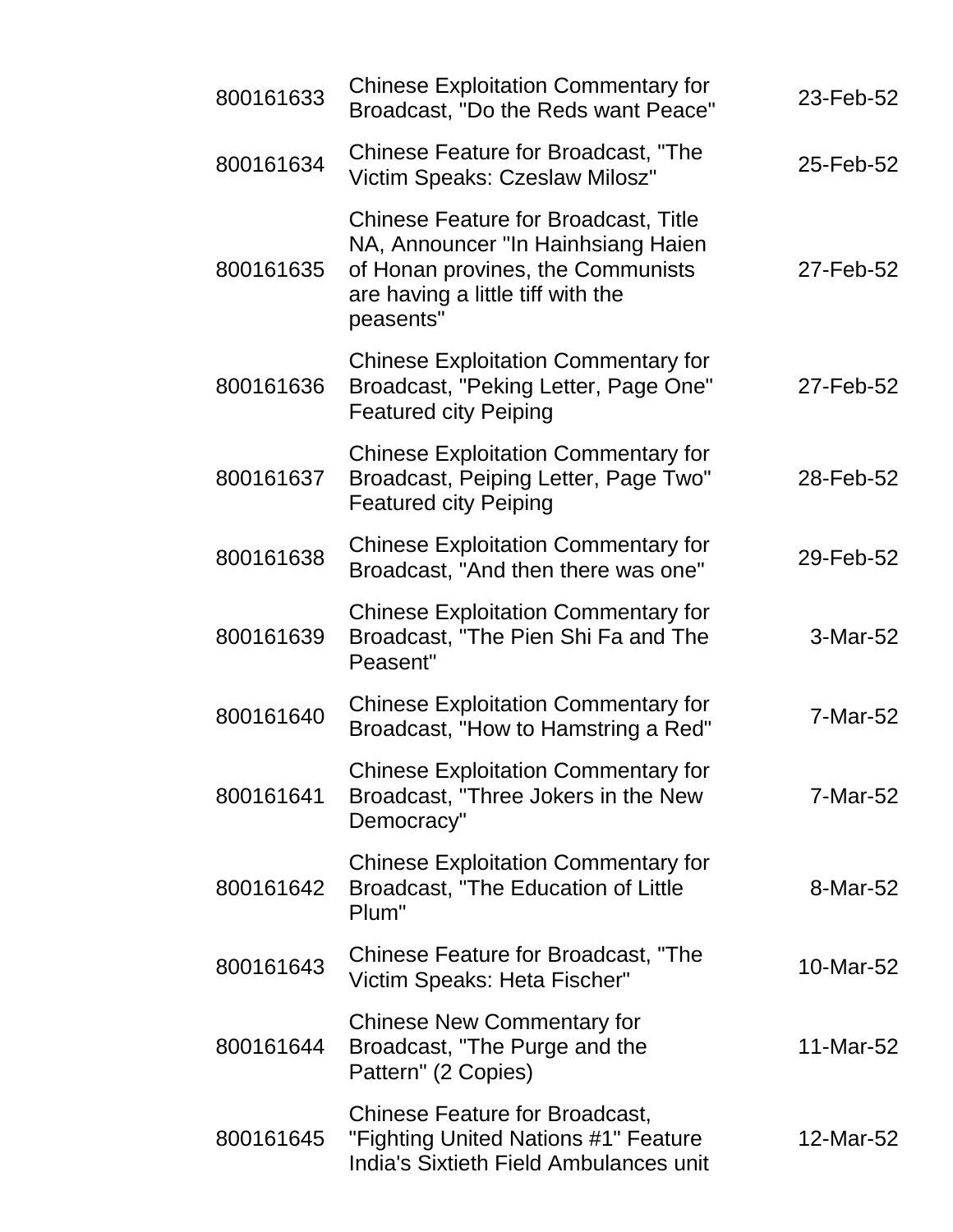| 800161646 | <b>Chinese Feature for Broadcast,</b><br>"Fighting United Nations #2" Feature<br><b>Thailand's Tiger Battalion</b>              | 13-Mar-52 |
|-----------|---------------------------------------------------------------------------------------------------------------------------------|-----------|
| 800161647 | <b>Chinese Feature for Broadcast,</b><br>"Fighting United Nations #3" Feature<br><b>The Colombia Battalion</b>                  | 13-Mar-52 |
| 800161648 | Chinese Feature for Broadcast, "The<br><b>Fighting United Nations #5" Feature</b><br><b>Ethopian Battalion</b>                  | 14-Mar-52 |
| 800161649 | <b>Chinese Feature for Broadcast,</b><br>"Fighting United Nations #5" Feature<br>the soldiers of the Philippines (2)<br>Copies) | 16-Mar-52 |
| 800161650 | <b>Chinese Feature for Broadcast,</b><br>"Fighting United Nations #6" Feature<br>the Greek Battalion                            | 17-Mar-52 |
| 800161651 | Chinese Feature for Broadcast, "The<br>Victim Speaks: Kussa In"                                                                 | 18-Mar-52 |
| 800161652 | <b>Chinese Feature for Broadcast, "Dear</b><br>Diary" excerpts from diary of killed<br><b>CCF battalion staff officer</b>       | 20-Mar-52 |
| 800161653 | <b>Chinese Feature for Broadcast,</b><br>"Peking P.S. #1" Feature on Peiping<br>(2 Copies)                                      | 22-Mar-52 |
| 800161654 | Chinese Feature for Broadcast, "The<br>Victim Speaks: Chang Kuo-Liang"                                                          | 24-Mar-52 |
| 800161655 | <b>Chinese Exploitation Commentary for</b><br>Broadcast, "Peiping P.S. #2" Feature<br>on Peiping                                | 24-Mar-52 |
| 800161656 | <b>Chinese Exploitation Commentary for</b><br>Broadcast, "The Eight-Ball" regarding<br>"germ warfare" and epidemics             | 26-Mar-52 |
| 800161657 | <b>Chinese Exploitation Commentary for</b><br>Broadcast, "The Feast of March"<br>32nd"                                          | 27-Mar-52 |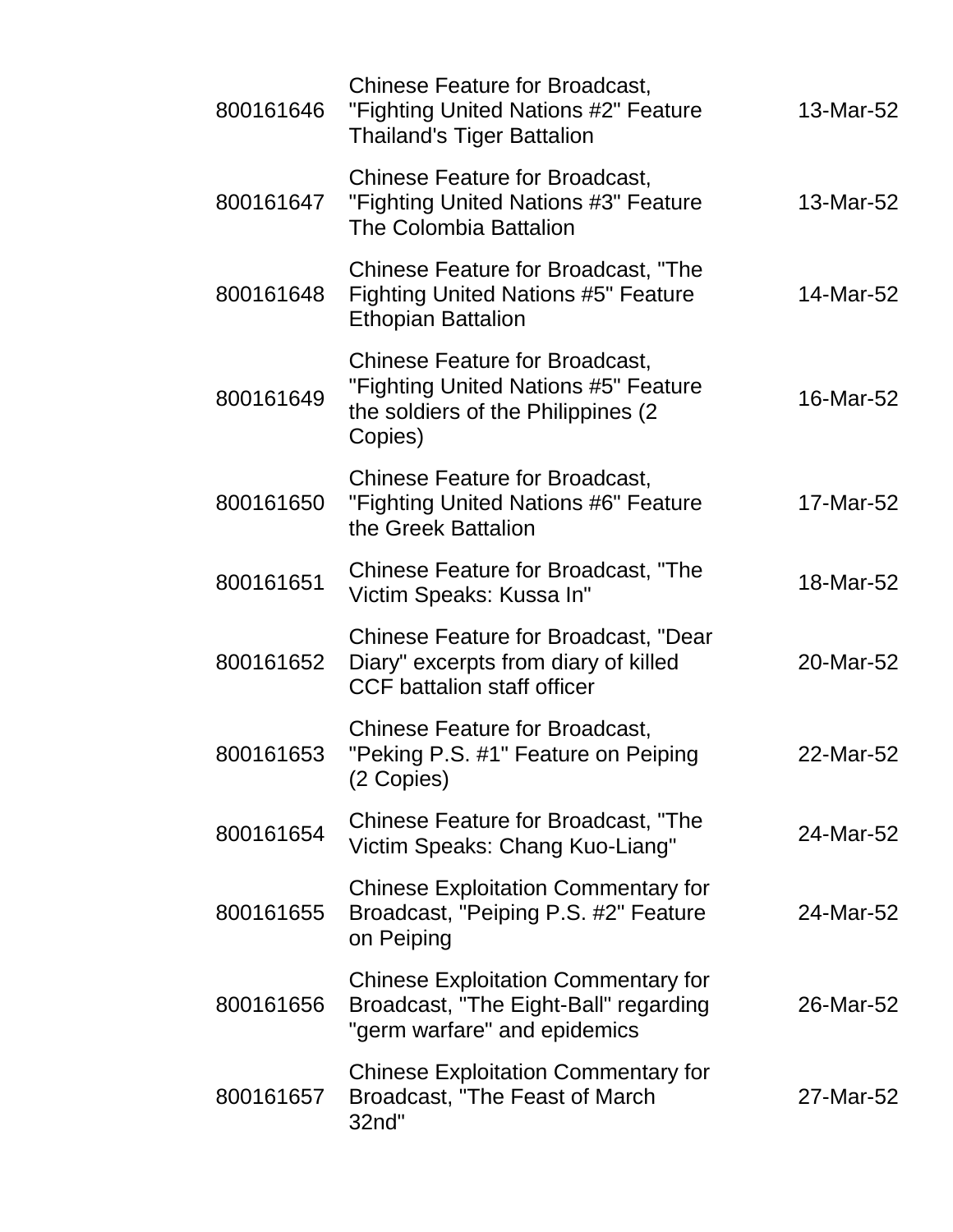| 800161658 | <b>Chinese Feature for Broadcast,</b><br>"Fighting United Nations #7" Feature<br><b>Turkish Brigade (2 Copies)</b> | 28-Mar-52   |
|-----------|--------------------------------------------------------------------------------------------------------------------|-------------|
| 800161659 | <b>Chinese Feature for Broadcast,</b><br>"Fighting United Nations #9" Feature<br>the Republic of Korea (2 Copies)  | 31-Mar-52   |
| 800161660 | <b>Chinese Exploitation Commentary,</b><br>"The Vital Flaw"                                                        | n.d.        |
| 800161661 | <b>Chinese Exploitation Commentary for</b><br>Broadcast, "The Thief that steals<br><b>China's Treasure"</b>        | n.d.        |
| 800161662 | <b>Chinese Exploitation Commentary for</b><br>Broadcast, "And then there were<br>none"                             | n.d.        |
| 800161663 | <b>Chinese Commentary for Broadcast,</b><br>"The Conjuror Who Steals a Country"                                    | n.d.        |
| 800161664 | <b>Chinese News Commentary for</b><br>Broadcast, "The Shaft"                                                       | n.d.        |
| 800161665 | <b>Chinese Exploitation Commentary for</b><br>Broadcast, "Why Chao Hi-Chu<br>Surrendered"                          | n.d.        |
| 800161666 | <b>Chinese Exploitation Commentary for</b><br>Broadcast, "Disorder in the Court"                                   | n.d.        |
| 800161667 | <b>Chinese Exploitation Commentary for</b><br>Broadcast, "One for the Children"                                    | n.d.        |
|           | <b>United States Military Radio</b><br><b>Commentary: China</b>                                                    | 1952        |
| 800161668 | Chinese Feature for Broadcast, "The<br>Victim Speaks: Elinor Lipper"                                               | $1-Apr-52$  |
| 800161669 | <b>Chinese Feature for Broadcast,</b><br>"Fighting United Nations #8" Feature<br><b>Swedish Red Cross hospital</b> | $1-Apr-52$  |
| 800161670 | Chinese Feature for Broadcast, "The<br><b>Plot that Failed"</b>                                                    | $2$ -Apr-52 |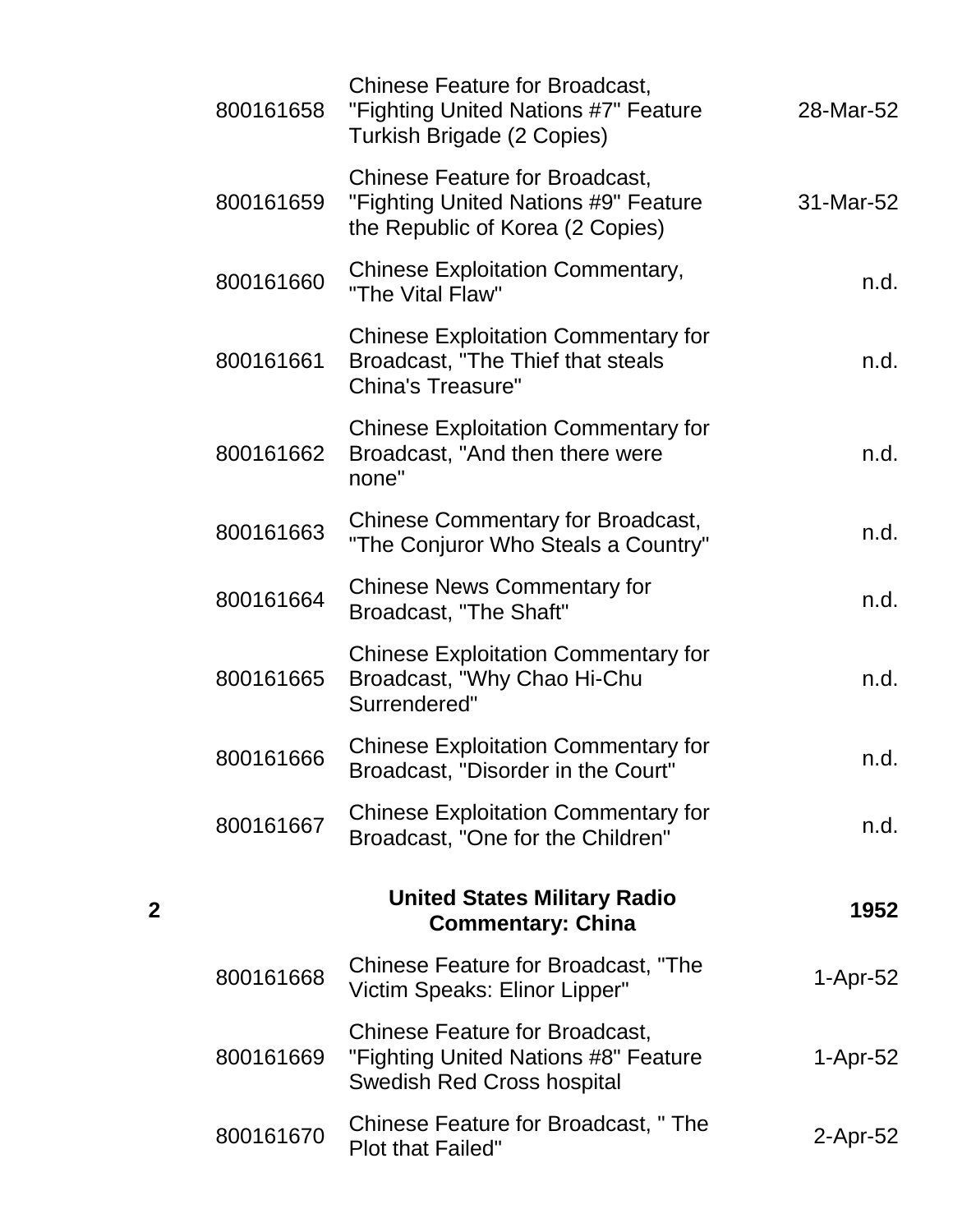| 800161671 | <b>Chinese Feature for Broadcast,</b><br>"Fighting United Nations #11" Feature<br>Belgian battalion of the United<br>Nations army | 3-Apr-52  |
|-----------|-----------------------------------------------------------------------------------------------------------------------------------|-----------|
| 800161672 | <b>Chinese Feature for Broadcast,</b><br>"Fighting United Nations #12" Feature<br>Danish hospital ship "Jutlandia"                | 4-Apr-52  |
| 800161673 | <b>Chinese Feature for Broadcast,</b><br>"Fighting United Nations #10" Feature<br>United States of America (2 Copies)             | 7-Apr-52  |
| 800161674 | <b>Chinese Feature for Broadcast, "The</b><br>Victim Speaks: Ion Tonescu" (2)<br>Copies)                                          | 8-Apr-52  |
| 800161675 | <b>Chinese Exploitation Commentary for</b><br>Broadcast, "Nanning Letter" Feature<br>on Kwangsi                                   | 10-Apr-52 |
| 800161676 | <b>Chinese Exploitation Commentary for</b><br>Broadcast, "The River of Golden<br>Sand" (2 Copies)                                 | 12-Apr-52 |
| 800161677 | Chinese Feature for Broadcast, "The<br>Victim Speaks: Kososhki Velko" (2)<br>Copies)                                              | 14-Apr-52 |
| 800161678 | <b>Chinese Feature for Broadcast, "The</b><br>Victim Speak: Yoon-Sook Mo" (2<br>Copies)                                           | 16-Apr-52 |
| 800161679 | <b>Chinese Exploitation Commentary for</b><br>Broadcast, "Hate Misbehavin'"                                                       | 19-Apr-52 |
| 800161680 | <b>Chinese Exploitation Commentary for</b><br>Broadcast, "Shanghai Letter #1"<br>Feature on Shanghai (2 Copies)                   | 25-Apr-52 |
| 800161681 | <b>Chinese Feature for Broadcast, "The</b><br>Victim Speaks: Valentin" (2 Copies)                                                 | 26-Apr-52 |
| 800161682 | <b>Chinese Exploitation Commentary for</b><br>Broadcast, "Shanghai Letter, Page<br>Two" Feature on Shanghai (2 Copies)            | 26-Apr-52 |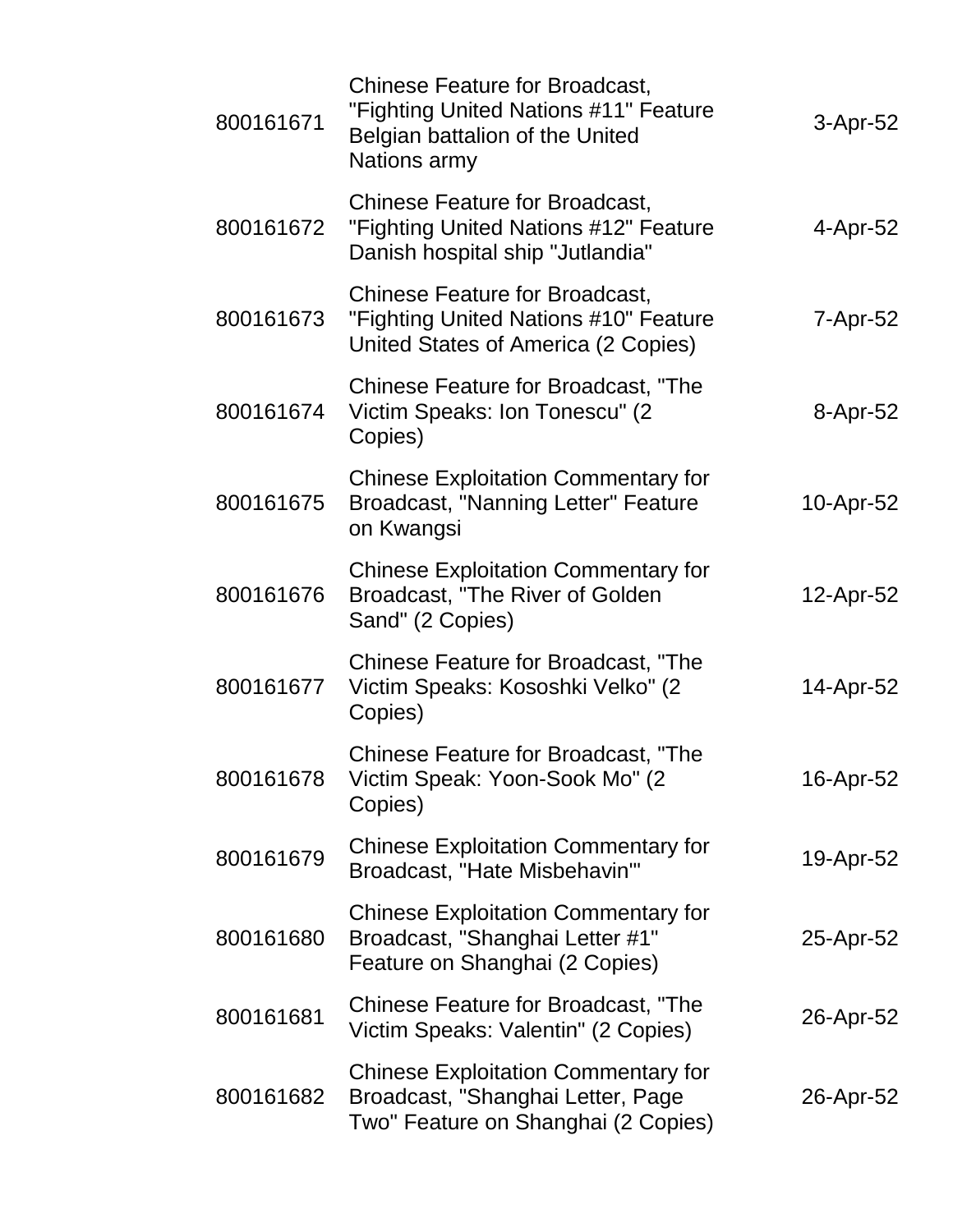| 800161683 | <b>Chinese Exploitation Commentary for</b><br>Broadcast, "The Red and the Little<br><b>White Lies"</b>               | 29-Apr-52   |
|-----------|----------------------------------------------------------------------------------------------------------------------|-------------|
| 800161684 | <b>Chinese Exploitation Commentary for</b><br>Broadcast, "May Day in the<br>Philippines" (2 Copies)                  | 1-May-52    |
| 800161685 | <b>Chinese Feature for Broadcast,</b><br>"Victim Speaks: Ching Po" (2 Copies)                                        | 3-May-52    |
| 800161686 | Chinese Feature for Broadcast, "The<br>Men who rule Red China #1"                                                    | $6$ -May-52 |
| 800161687 | <b>Chinese Feature for Broadcast, "Mark</b><br>Clark's one-two punch"                                                | 7-May-52    |
| 800161688 | <b>Chinese Feature for Broadcast, "The</b><br>Victim Speaks: Vladimir Sviridov" (2)<br>Copies)                       | 12-May-52   |
| 800161689 | <b>Chinese Feature for Broadcast, "The</b><br>Man who writes to himself" (2)<br>Copies)                              | 14-May-52   |
| 800161690 | Chinese Briefdom for Broadcast,<br>"Katyn Forest Massacre"                                                           | 15-May-52   |
| 800161691 | <b>Chinese Feature for Broadcast, "The</b><br>Victim Speaks: 'El Campesino' or 'The<br>Peasant' in Spain" (2 Copies) | 17-May-52   |
| 800161692 | Chinese Excom for Broadcast, "<br>Mother of 150 Million"                                                             | 19-May-52   |
| 800161693 | Chinese Briefdom for Broadcast, "The<br>Willing POW's"                                                               | 20-May-52   |
| 800161694 | <b>Chinese Newscom for Broadcast,</b><br>"Point of no returns" (2 Copies)                                            | 20-May-52   |
| 800161695 | Chinese Feature for Broadcast, "The<br><b>Country Pastry Show"</b>                                                   | 23-May-52   |
| 800161696 | Chinese Feature for Broadcast, "The<br>Victim Speak: Cassimir Blebel" (2)<br>Copies)                                 | 26-May-52   |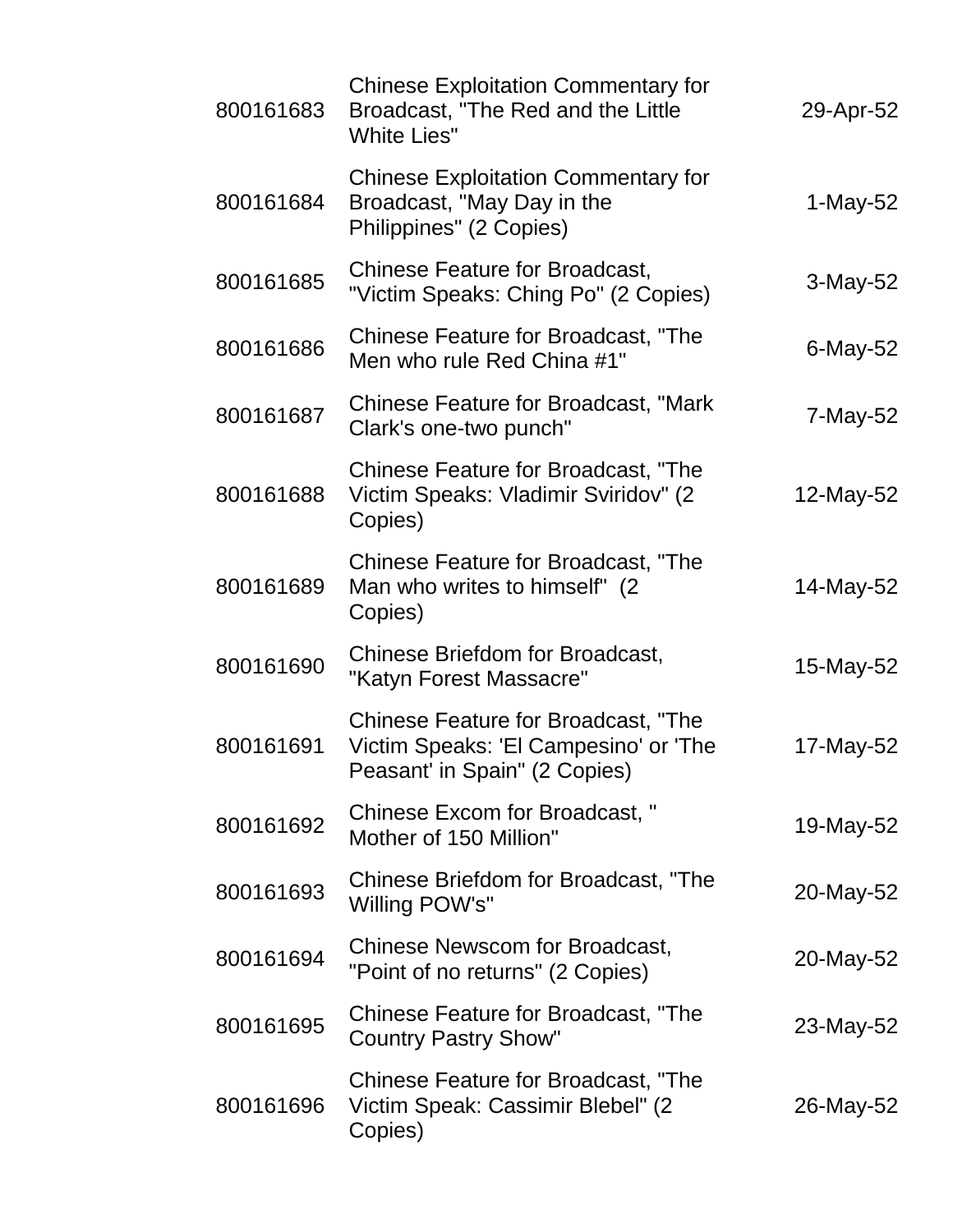| 27-May-52      | Chinese Feature for Broadcast, "What<br>Sita Ram Goel Wrote"                                 | 800161697      |
|----------------|----------------------------------------------------------------------------------------------|----------------|
| 1952           | <b>United States Military Radio</b><br><b>Commentary: China</b>                              |                |
| $2$ -Jun-52    | <b>Chinese Feature for Broadcast,</b><br>"Victim Speaks: Wang Se-Ho" (2)<br>Copies)          | 800161698<br>3 |
| $6$ -Jun- $52$ | Chinese Feature for Broadcast, "Men<br>who rule Red China #2" (2 Copies)                     | 800161699      |
| $6$ -Jun- $52$ | Chinese Feature for Broadcast,<br>"Workers' Paradise, Mukden<br>Subdivision"                 | 800161700      |
| 9-Jun-52       | <b>Chinese Feature for Broadcast,</b><br>"Victim Speaks: Chang Chen-mou" (2)<br>Copies)      | 800161701      |
| 12-Jun-52      | <b>Chinese Feature for Broadcast,</b><br>"Country Pastry Show" (2 Copies)                    | 800161702      |
| 13-Jun-52      | <b>Chinese Feature for Broadcast,</b><br>"Country Pastry Show #8" (2 Copies)                 | 800161703      |
| 14-Jun-52      | Chinese Feature for Broadcast, "In<br>the Corner" (2 Copies)                                 | 800161704      |
| 14-Jun-52      | <b>Chinese Feature for Broadcast,</b><br>"Country Pastry #9)                                 | 800161705      |
| 16-Jun-52      | <b>Chinese Feature for Broadcast, "The</b><br>Victim Speaks: Hahn Joon Myung" (2)<br>Copies) | 800161706      |
| 17-Jun-52      | <b>Chinese Feature for Broadcast, "The</b><br>Victim Speaks: Hahn Joon Myung"                | 800161707      |
| 17-Jun-52      | <b>Chinese News Commentary for</b><br>Broadcast, " Czech and Double-<br>Check"               | 800161708      |
| 18-Jun-52      | <b>Chinese Feature Commentary, "The</b><br>men who rule Red China #3"                        | 800161709      |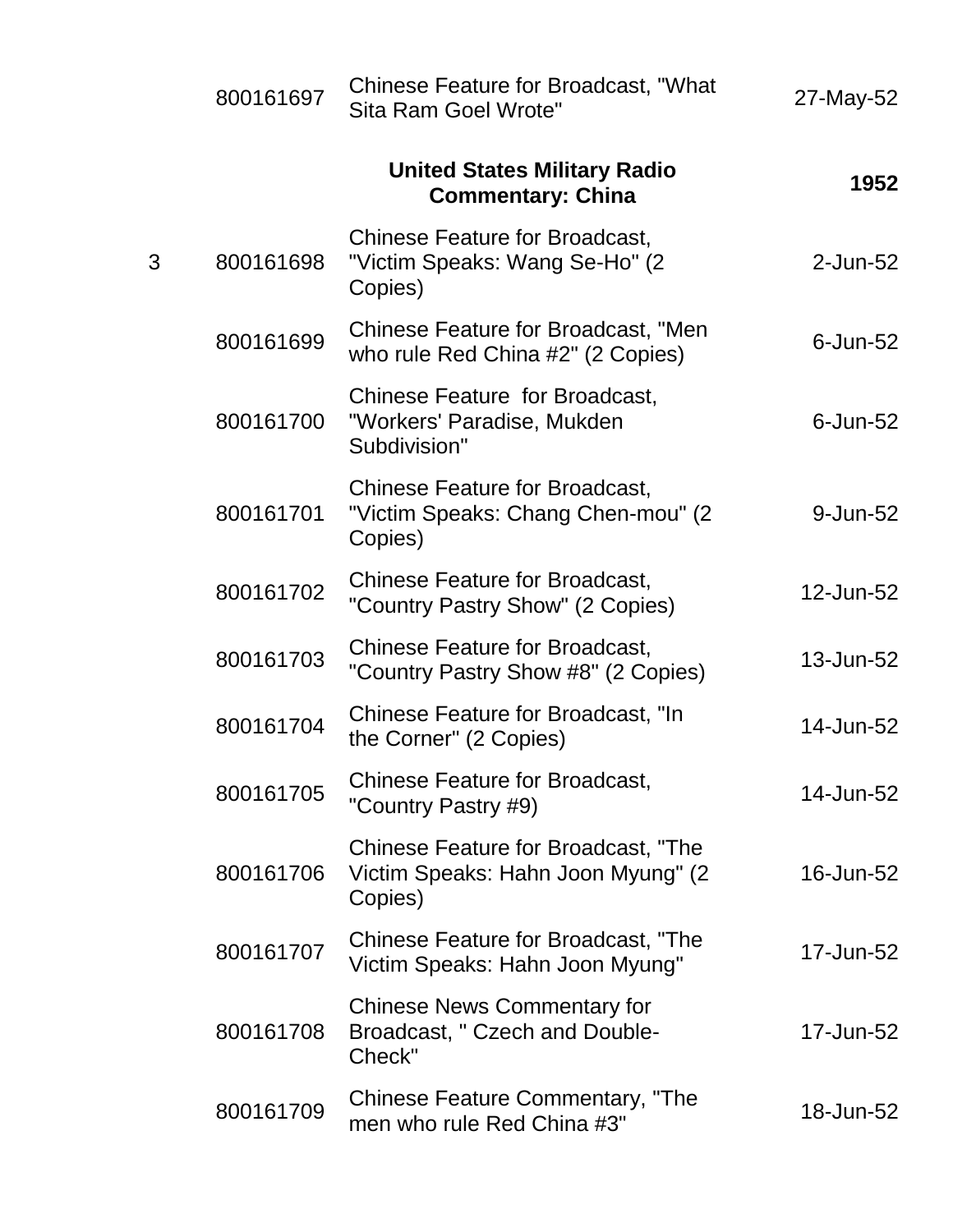| 800161710 | Chinese Newscom for Broadcast,<br>"What Next?"                                                         | 19-Jun-52 |
|-----------|--------------------------------------------------------------------------------------------------------|-----------|
| 800161711 | <b>Chinese Feature for Broadcast, "Men</b><br>who rule red China #4" (2 Copies)                        | 19-Jun-52 |
| 800161712 | <b>Chinese Feature for Broadcast, "The</b><br>men who rule Red China #3" (2)<br>Copies)                | 20-Jun-52 |
| 800161713 | Chinese Briefcom for Broadcast,<br>"Bentre beats the Reds" (2 Copies)                                  | 20-Jun-52 |
| 800161714 | <b>Chinese Feature for Broadcast, "Men</b><br>who rule Red China #5" (2 Copies)                        | 20-Jun-52 |
| 800161715 | <b>Chinese Feature for Broadcast, "The</b><br>Victim Speaks: Communist Germany"<br>(2 Copies)          | 23-Jun-52 |
| 800161716 | Chinese Feature for Broadcast, "The<br>Victim Speaks: Zeman" (2 Copies)                                | 23-Jun-52 |
| 800161717 | <b>Chinese Feature, "The Victim</b><br>Speaks: Anonymous, former head of<br>Russian satellite country" | 24-Jun-52 |
| 800161718 | Chinese Newscom for Broadcast, "<br><b>Forecast: Leaflet Showers"</b>                                  | 26-Jun-52 |
| 800161719 | Chinese/Korean Briefcom for<br>Broadcast, "The Dove of Peace"                                          | 27-Jun-52 |
| 800161720 | <b>Chinese Exploitation Commentary for</b><br>Broadcast, "Murder in Compound X"                        | 28-Jun-52 |
| 800161721 | <b>Chinese Feature for Broadcast,</b><br>"Victim Speaks: Father Alfeo Emaldi"<br>(2 Copies)            | 30-Jun-52 |
| 800161722 | <b>Chinese Feature for Broadcast, "The</b><br>History of VR"                                           | 30-Jun-52 |
| 800161723 | <b>Chinese Feature for Broadcast,</b><br>"Victim Speaks: Vincas"                                       | 21-Jul-52 |
| 800161724 | <b>Chinese Feature for Broadcast, "The</b><br>Patriotic Bag"                                           | 22-Jul-52 |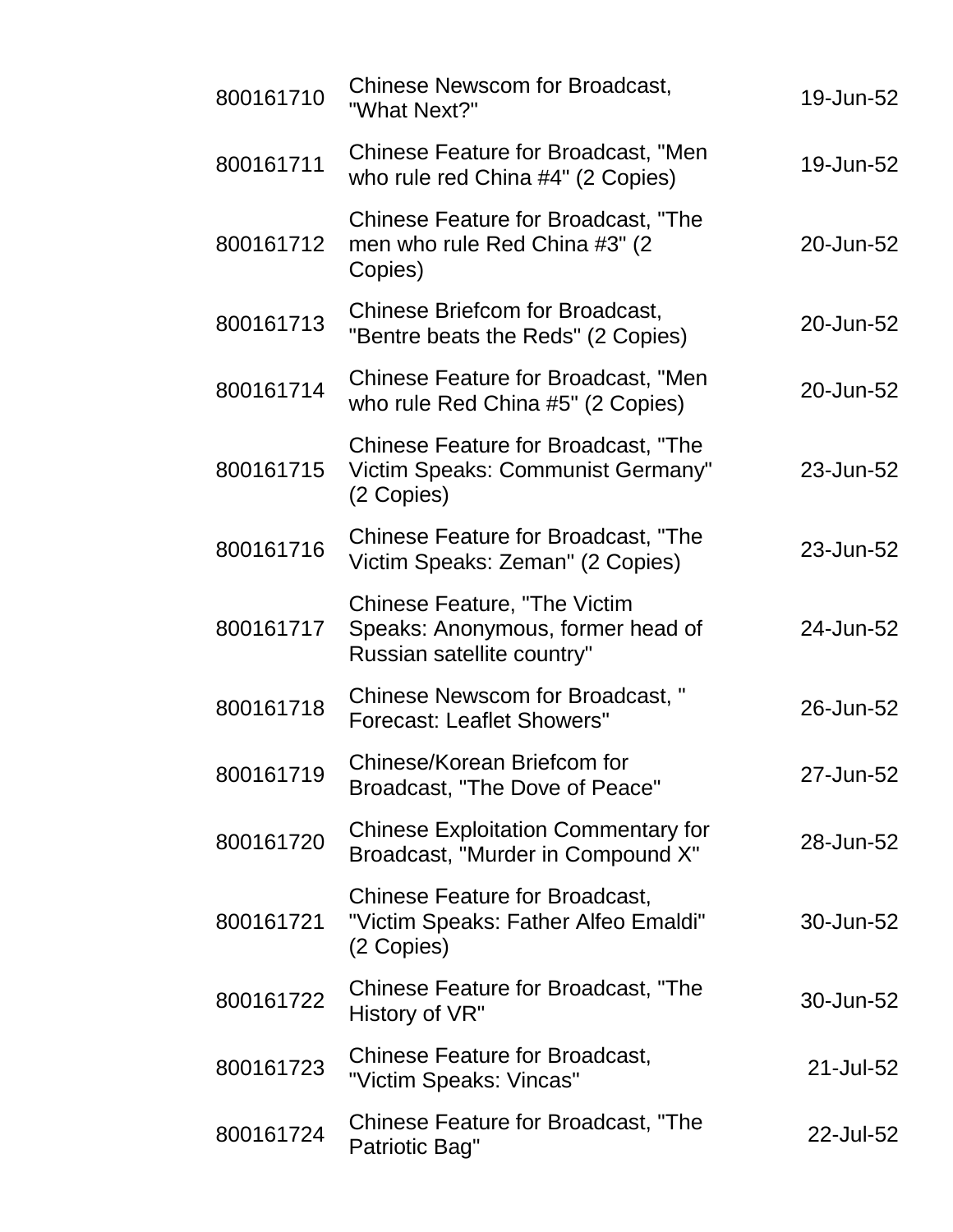| 22-Jul-52  | <b>Chinese Feature for Broadcast,</b><br>"Country Pastry"                                      | 800161725 |
|------------|------------------------------------------------------------------------------------------------|-----------|
| 23-Jul-52  | Chinese Briefcom for Broadcast, "Is<br>anybody listening?"                                     | 800161726 |
| n.d.       | <b>United States Military Radio</b><br><b>Commentary: Miscellaneous</b>                        |           |
| $27 - Jun$ | "Responsibility for the War"<br>Commentary                                                     | 800161727 |
| Jun        | Commentary "Why Reds Agree to<br><b>Armistice Talks"</b>                                       | 800161728 |
| n.d.       | <b>Commentary regarding United Nation</b><br>and North Korean Communist party<br>negotiations  | 800161729 |
| n.d.       | Annoucement regarding the Thrid<br>Anniversary of the war over the<br><b>Republic of Korea</b> | 800161730 |
| n.d.       | Forecast, Leaflet Showers,<br>commentary from Political Officer Wu<br>of CCF                   | 800161731 |
| n.d.       | Commentary on population in China<br>and Asia                                                  | 800161732 |
| n.d.       | Clark Message, commentary on<br>Republic of Korea after two years of<br>war                    | 800161733 |
| n.d.       | Commentary directed at Chinese<br>soldiers, comparing Korean citizens<br>to Ethiopian citizens | 800161734 |
|            | <b>Series 3: Psychological Operations</b><br><b>Leaflets</b>                                   |           |
| 1951       | <b>Psychological Warfare Section</b><br><b>Leaflets: China and North Korea</b>                 |           |
| 15-Jul-51  | PWS, GHQ, FEC Intra-Office<br>Routing, Chinese & Korean News                                   | 800161735 |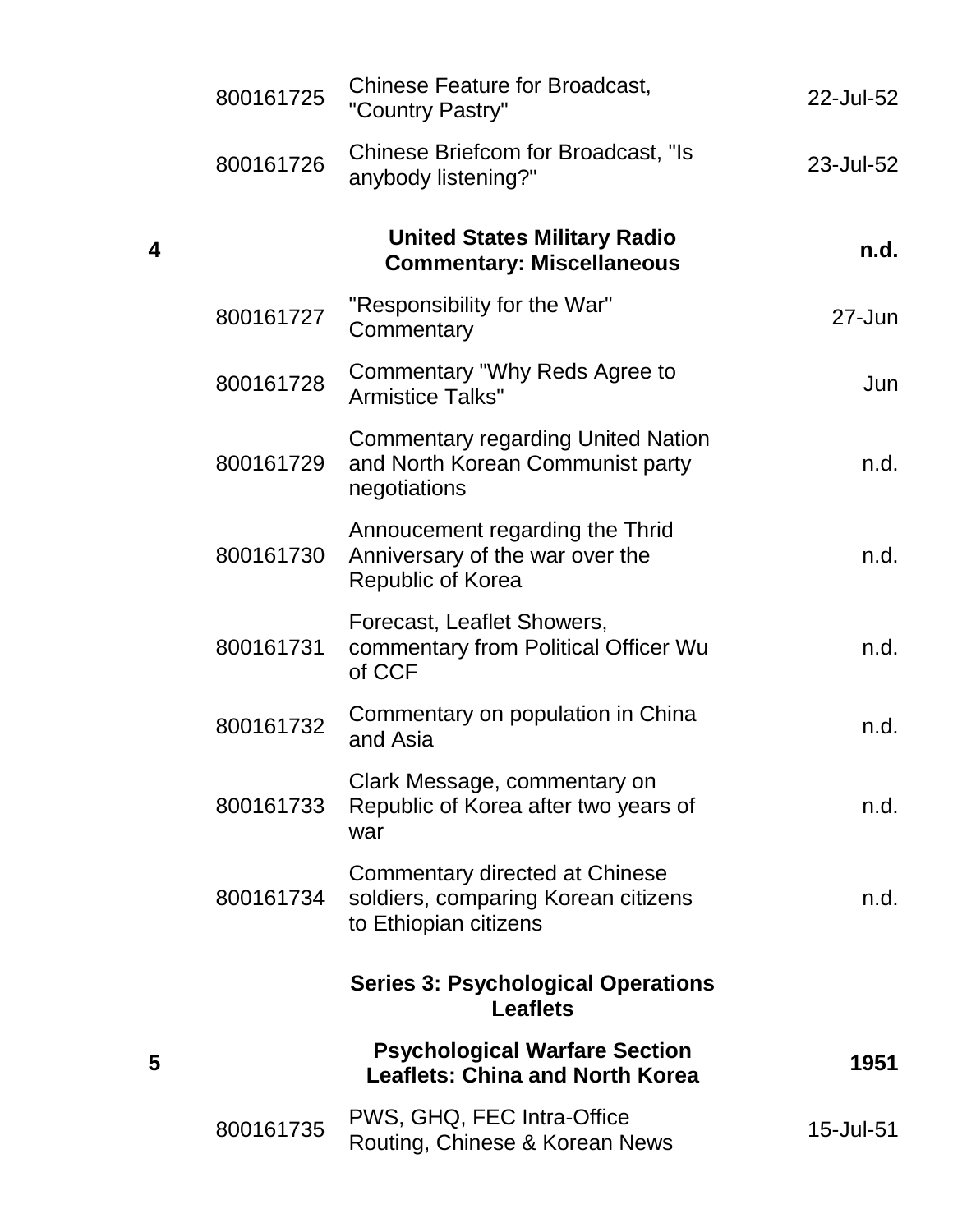|           | Shut, from Pfc. Herguth to Mr.<br>Spalding                                                                        |            |
|-----------|-------------------------------------------------------------------------------------------------------------------|------------|
| 800161736 | PWS, GHQ, FEC Intra-Office<br>Routing, Korean and Chinese News<br>Leaflet, from Pfc. R. Herguth                   | 23-Jul-51  |
| 800161737 | Intra-Office Buckslip, "Weekly News<br>Digest"                                                                    | 10-Aug-51  |
| 800161738 | News leaflets with note, "Herguth--<br>These are the leaflets dropped on<br>Wednesday 29 Aug. 1951 Lt.<br>Haynes" | 29-Aug-51  |
| 800161739 | Leaflet, Divisive Bomb Warning<br>aimed at North Korean Civilians                                                 | 24-Nov-51  |
| 800161740 | Leaflet instructing Chinese soldiers<br>how to surrender                                                          | 24-Nov-51  |
| 800161741 | Weekly News Sheet, "Free World<br>Weekly Digest - Issue No. 40"                                                   | 30-Nov-51  |
| 800161742 | Leaflet instructing Chinese soldiers<br>how to surrender                                                          | 24-Nov-51  |
| 800161743 | Farmer-Hero Leaflet featuring photo<br>of a typical farmer                                                        | 24-Nov-51  |
| 800161744 | Leaflet, Divisive Bomb Warning<br>aimed at North Korean Civilians                                                 | 24-Nov-51  |
| 800161745 | Leaflet, The Story of an Escape                                                                                   | 30-Nov-51  |
| 800161746 | Leaflet, The Story of an Escape                                                                                   | 30-Nov-51  |
| 800161747 | <b>Official United Nations Safe Conduct</b><br>Pass, written in Korean, Chinese, and<br>English                   | $3-Dec-51$ |
| 800161748 | <b>Official United Nations Safe Conduct</b><br>Pass, written in Korean, Chinese, and<br>English                   | $3-Dec-51$ |
| 800161749 | Leaflet, "The UN and Its Aims in<br>Korea -- No. 1: Peace"                                                        | 5-Nov-51   |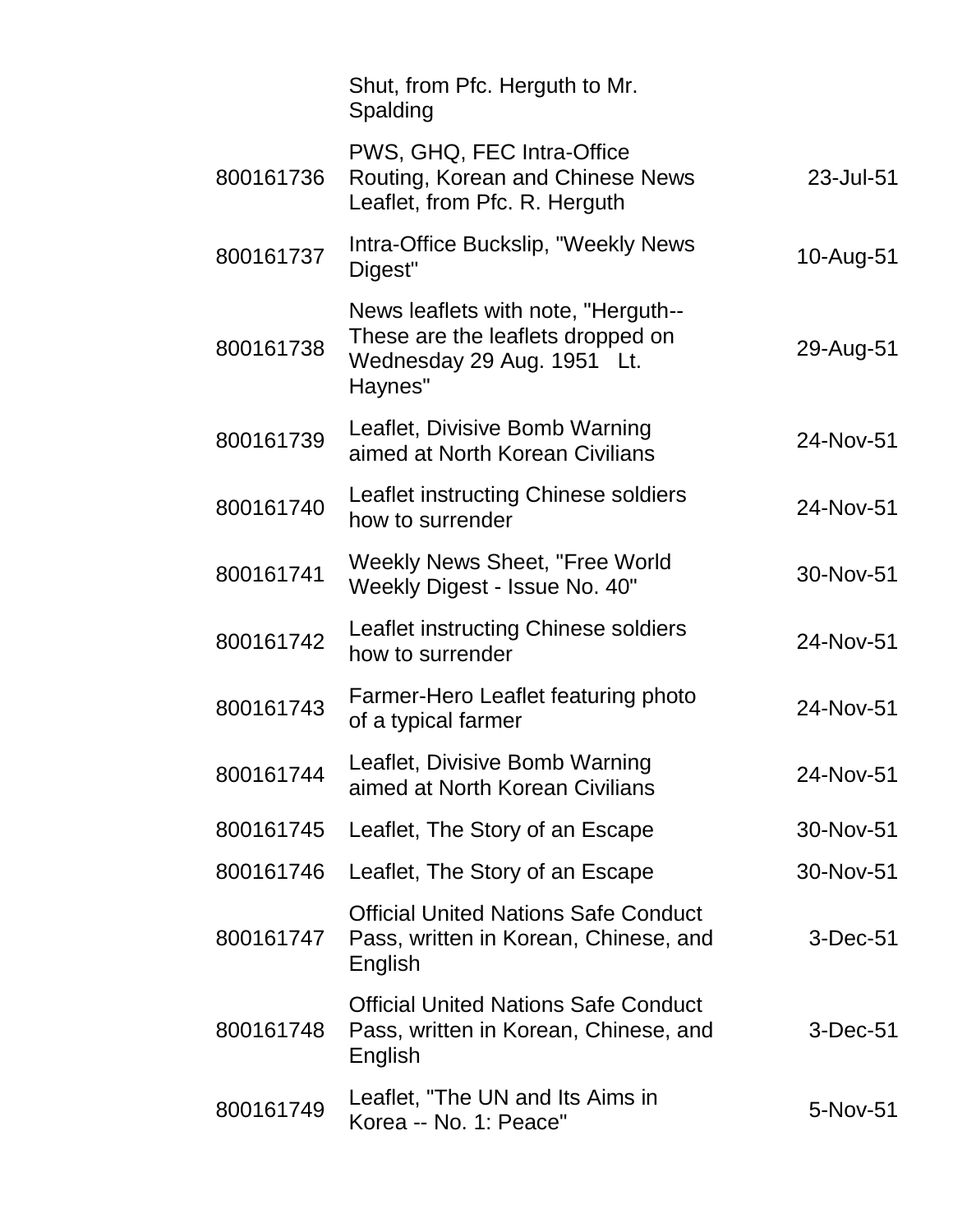|   | 800161750 | Leaflet, "Discomforts of War,"<br>designation 7114                             | 10-Dec-51 |
|---|-----------|--------------------------------------------------------------------------------|-----------|
|   | 800161751 | Leaflet, "Discomforts of War,"<br>designation 1134                             | 10-Dec-51 |
|   | 800161752 | Leaflet, "Think of Your Family,"<br>designation 1136                           | 12-Dec-51 |
|   | 800161753 | Leaflet, "Think of Your Family,"<br>designation 1136                           | 12-Dec-51 |
|   | 800161754 | <b>Weekly News Sheet, "Free World</b><br>Weekly Digest - Issue No. 42"         | 14-Dec-51 |
|   | 800161755 | Leaflet, "Wounded Soldier's Future"                                            | 14-Dec-51 |
|   |           | <b>Psychological Warfare Section</b><br><b>Leaflets: China and North Korea</b> | 1951-1952 |
| 6 | 800161756 | Leaflet, Peace for the New Year,<br>Designation 0701                           | 17-Dec-51 |
|   | 800161757 | Leaflet, Peace for the New Year,<br>Designation 0101                           | 17-Dec-51 |
|   | 800161758 | Leaflet, Peace for the New Year,<br>Designation 0702                           | 19-Dec-51 |
|   | 800161759 | Leaflet, Peace for the New Year,<br>Designation 0702                           | 19-Dec-51 |
|   | 800161760 | Leaflet, Peace for the New Year,<br>Designation 0103                           | 19-Dec-51 |
|   | 800161761 | Leaflet, Peace for the New Year,<br>Designation 0102                           | 19-Dec-51 |
|   | 800161762 | Leaflet, New Year's Day, Designation<br>1138                                   | 26-Dec-51 |
|   | 800161763 | Leaflet, "Three Cities," Designation<br>1141                                   | 27-Dec-51 |
|   | 800161764 | Leaflet, "Three Cities," Designation<br>1141                                   | 27-Dec-51 |
|   | 800161765 | Leaflet, New Year's Debt Settlement,                                           | 27-Dec-51 |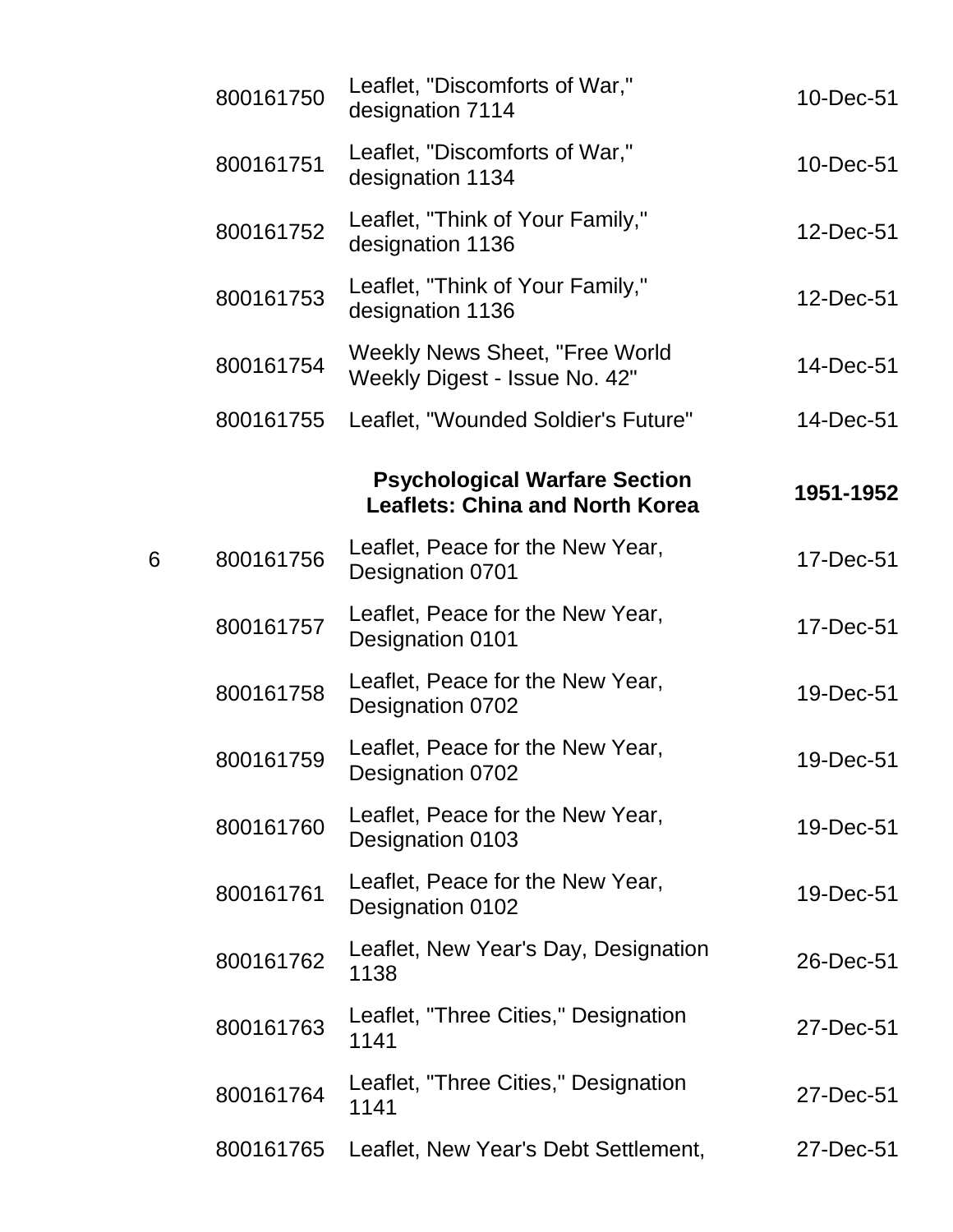Designation 7119

| 800161766 | Leaflet, New Year's Debt Settlement,<br>Designation 7119    | 27-Dec-51 |
|-----------|-------------------------------------------------------------|-----------|
| 800161767 | Leaflet, New Year's Debt Settlement,<br>Designation 1139    | 27-Dec-51 |
| 800161768 | Leaflet, "Three Cities," Designation<br>1141                | 27-Dec-51 |
| 800161769 | Leaflet, Will Death Be Your Fate?,<br>Designation 1140      | 28-Dec-51 |
| 800161770 | Leaflet, Will Death Be Your Fate?,<br>Designation 7120      | 28-Dec-51 |
| 800161771 | Leaflet, Escape to a Peaceful New<br>Year, Designation 7121 | 14-Jan-52 |
| 800161772 | Leaflet, Restoration of Peace in<br>Korea, Designation 1143 | 14-Jan-52 |
| 800161773 | Leaflet, Escape to a Peaceful New<br>Year, Designation 1142 | 14-Jan-52 |
| 800161774 | Leaflet, Restoration of Peace in<br>Korea, Designation 7122 | 14-Jan-52 |
| 800161775 | Leaflet, Victory Over Communism,<br>Designation 1146        | 17-Jan-52 |
| 800161776 | Leaflet, Victory Over Communism,<br>Designation 1146        | 17-Jan-52 |
| 800161777 | Leaflet, "Volunteer" Nature of CCF,<br>Designation 7125     | 18-Jan-52 |
| 800161778 | Leaflet, Replacements, Designation<br>7124                  | 22-Jan-52 |
| 800161779 | Leaflet, Replacements, Designation<br>7124                  | 22-Jan-52 |
| 800161780 | Leaflet, Replacements, Designation<br>7145                  | 22-Jan-52 |
| 800161781 | Leaflet, Anti-Morale, Designation<br>7123                   | 24-Jan-52 |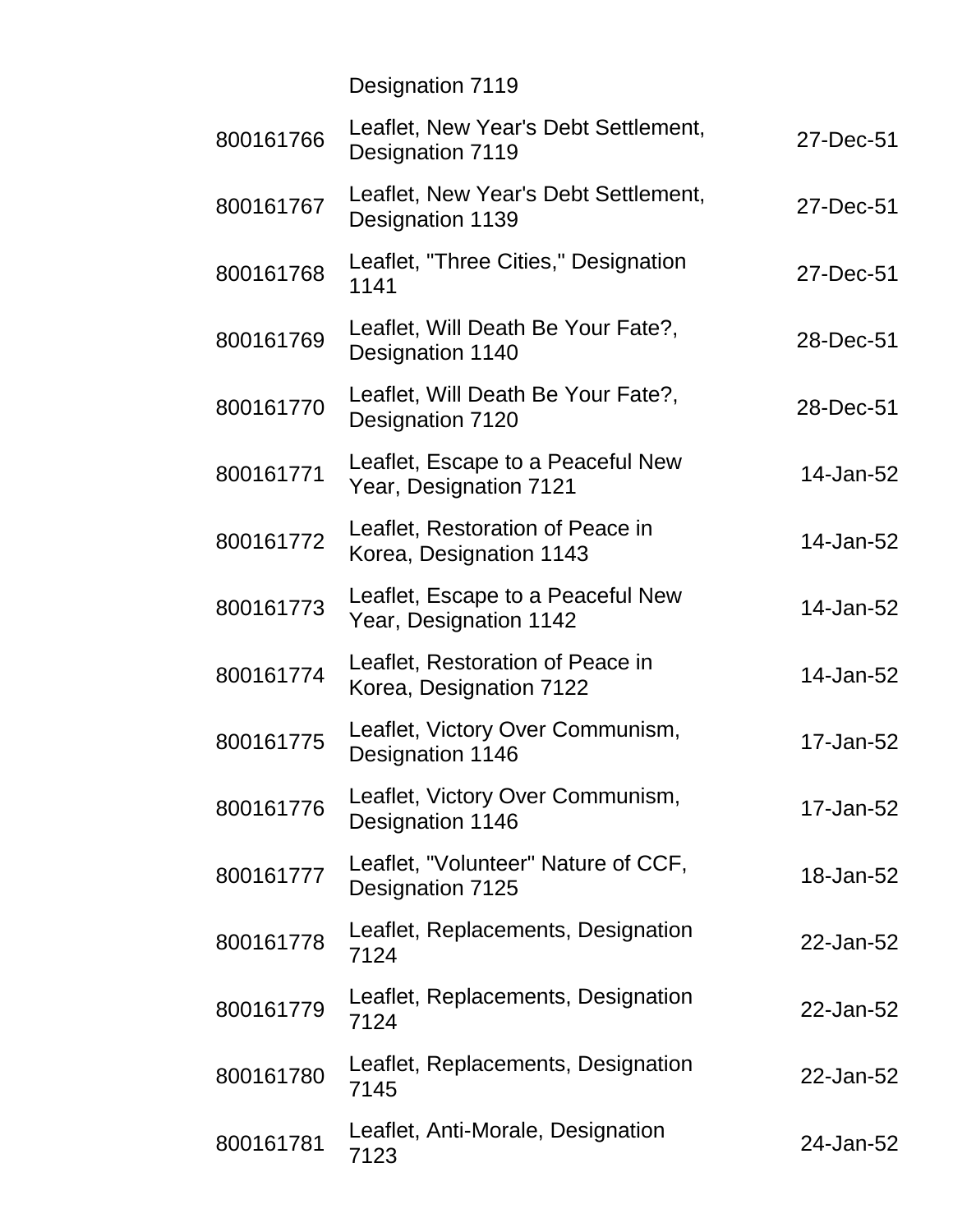|   | 800161782 | Leaflet, Anti-Morale, Designation<br>7144                                                                | 24-Jan-52  |
|---|-----------|----------------------------------------------------------------------------------------------------------|------------|
|   | 800161783 | Leaflet, US and China: Former Allies,<br>Designation 7128                                                | 26-Jan-52  |
|   | 800161784 | Leaflet, Russian Control of China,<br>Designation 7129                                                   | 28-Jan-52  |
|   | 800161785 | Leaflet, The UN's Weapons (Materiel<br>Superiority), Designation 7127                                    | 28-Jan-52  |
|   | 800161786 | Leaflet, The UN's Weapons (Materiel<br>Superiority), Designation 1148                                    | 28-Jan-52  |
|   | 800161787 | Leaflet, The UN's Weapons (Materiel<br>Superiority), Designation 1148                                    | 28-Jan-52  |
|   | 800161788 | Blue Leaflet Dropped, handwritten<br>information                                                         | 5-May-52   |
| 7 |           | <b>News Leaflets</b>                                                                                     | 1951, n.d. |
|   | 800161789 | News of the Week "Armistice talks at<br>Kaesong were broken off last<br>Sunday"                          | n.d.       |
|   | 800161790 | <b>News Sheet Outlines</b>                                                                               | n.d.       |
|   | 800161791 | "The Korean armistice table in<br>Kaesong stood empty for five days                                      | n.d.       |
|   | 800161792 | "The heavy guns of United Nations<br>warships opened their second year of<br>blasting"                   | n.d.       |
|   | 800161793 | Leaflet Newspaper, "Comic Strips. A<br>chinese sad sack character has been<br>approved by the POW panel" | n.d.       |
|   | 800161794 | "One Chinese wants lighter, more<br>featurized touch"                                                    | n.d.       |
|   | 800161795 | Intra-Office Buckslip, Stories for news<br>Sheet, China or Korea, Saturday                               | n.d.       |
|   | 800161796 | Leaflet pages to be dropped Saturday<br>18, "United Nations guns and men                                 | n.d.       |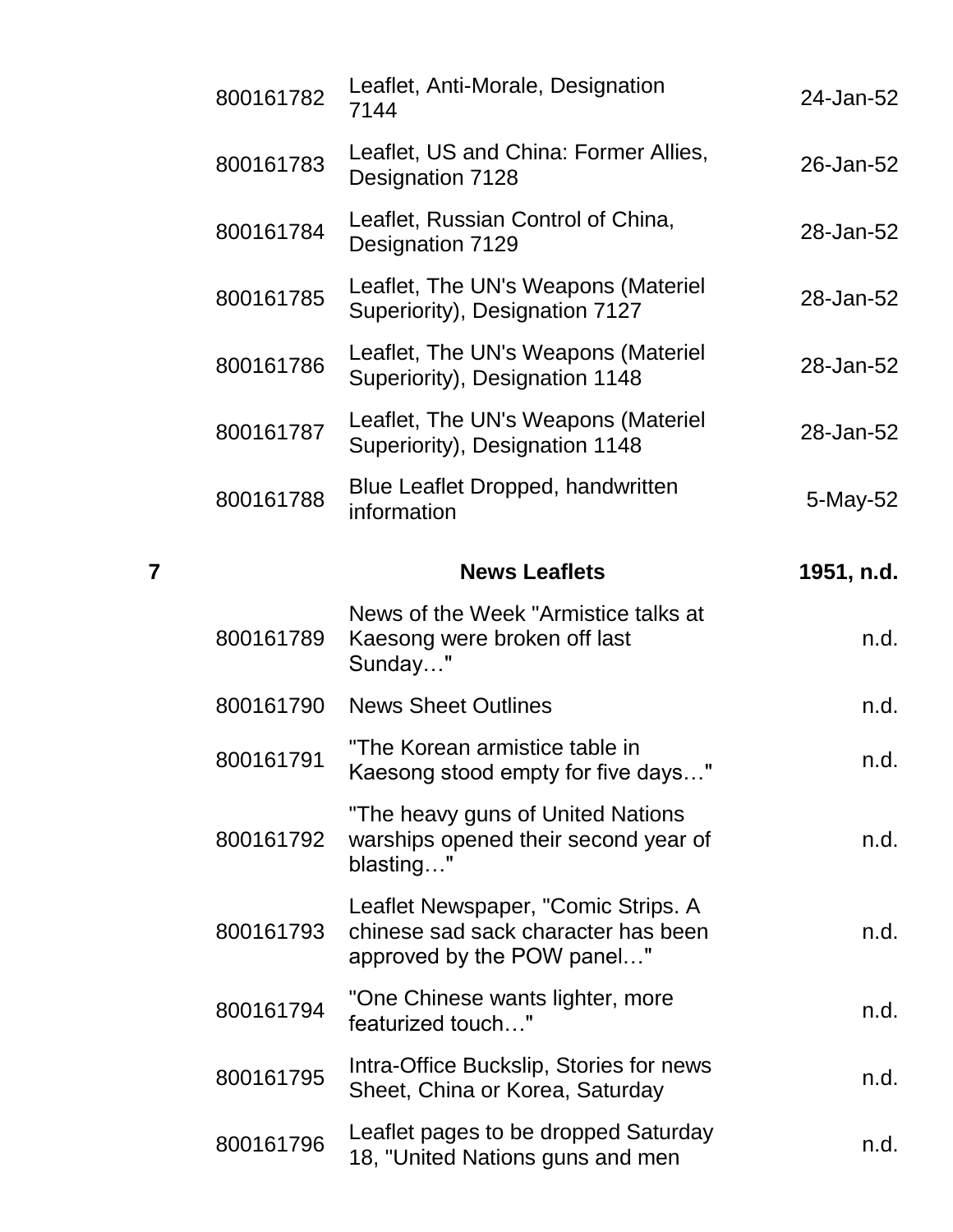|   |           | kept hammering the Reds"                                                                                                     |           |
|---|-----------|------------------------------------------------------------------------------------------------------------------------------|-----------|
|   | 800161797 | <b>United Nations Safe Conduct</b><br>Certificate                                                                            | n.d.      |
|   | 800161798 | <b>United Nations Safe Conduct</b><br>Certificate                                                                            | n.d.      |
|   | 800161799 | Free World Weekly Divest No. 16,<br>"Summary: Page One. Communists<br>suffer 215,898 casualties during<br>seven-week period" | n.d.      |
|   | 800161800 | Korean News Digest No. 18                                                                                                    | 22-Jun-51 |
|   | 800161801 | "Armistice Talks Give People New<br>Hope"                                                                                    | n.d.      |
|   | 800161802 | "Mr. Acheson, Your Striped Pants are<br>Down!"                                                                               | n.d.      |
|   |           | 800161803 "Leave Korea to the Koreans"                                                                                       | n.d.      |
|   | 800161804 | Leaflet in red and blue characaters,<br>with Korean and American flags on<br>either side of United Nations flag              | n.d.      |
| 8 |           | <b>Leaflets: China and North Korea</b>                                                                                       | n.d.      |
|   |           | 800161805 Leaflet 1093                                                                                                       | n.d.      |
|   | 800161806 | Leaflet 1096                                                                                                                 | n.d.      |
|   | 800161807 | Leaflet 1098                                                                                                                 | n.d.      |
|   | 800161808 | Leaflet 1098                                                                                                                 | n.d.      |
|   | 800161809 | Leaflet 1102                                                                                                                 | n.d.      |
|   | 800161810 | Leaflet 1109                                                                                                                 | n.d.      |
|   | 800161811 | Leaflet 1110                                                                                                                 | n.d.      |
|   | 800161812 | Leaflet 1111                                                                                                                 | n.d.      |
|   | 800161813 | Leaflet 1111                                                                                                                 | n.d.      |
|   | 800161814 | Leaflet 1119                                                                                                                 | n.d.      |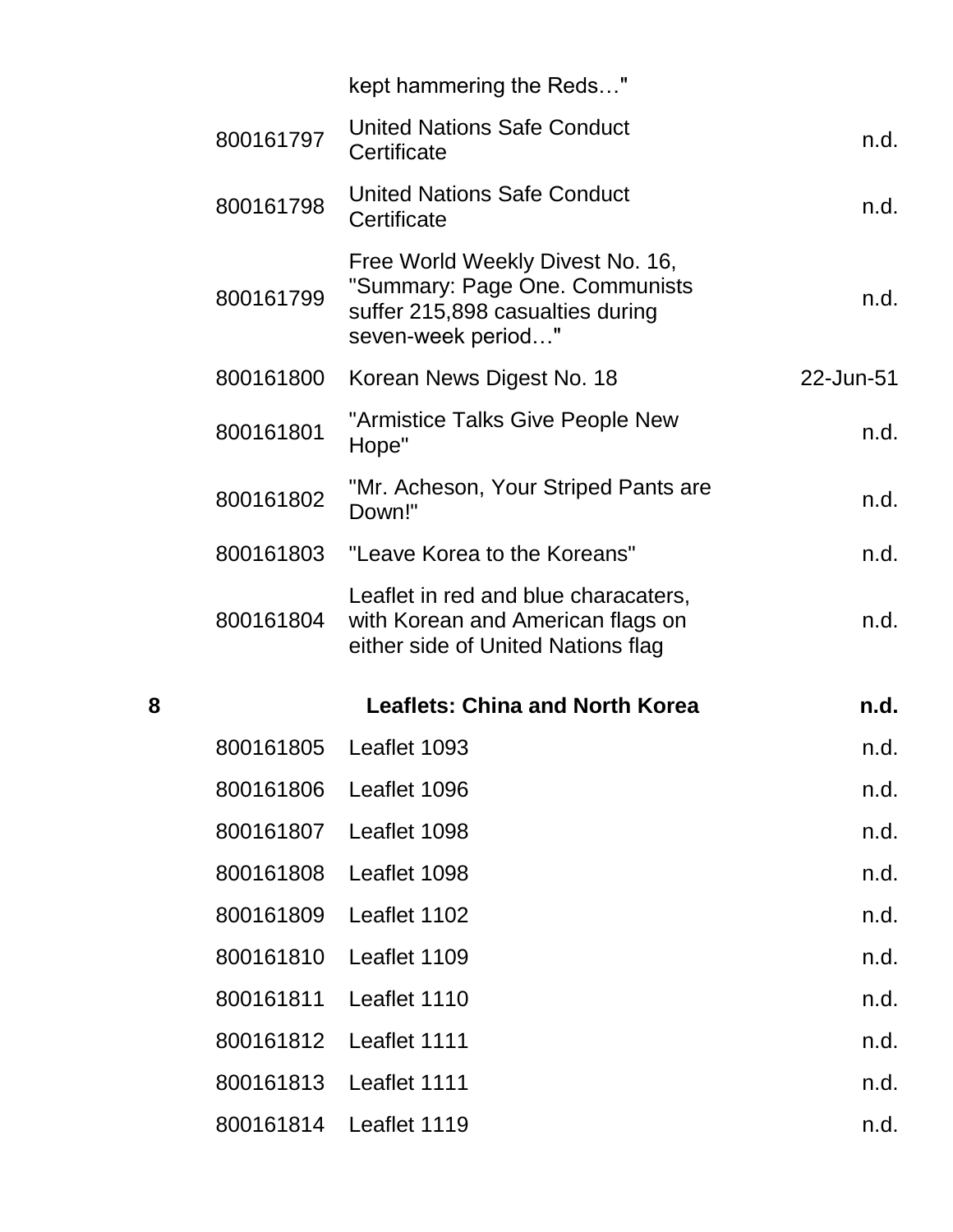|   | 800161815 | Leaflet 1123                                                 | n.d. |
|---|-----------|--------------------------------------------------------------|------|
|   | 800161816 | Leaflet 2020                                                 | n.d. |
|   | 800161817 | Free World Weekly Digest - Issue No.<br>27, Designation 2048 | n.d. |
|   | 800161818 | Leaflet 2501                                                 | n.d. |
|   | 800161819 | Leaflet 2501                                                 | n.d. |
|   | 800161820 | Leaflet 2501                                                 | n.d. |
|   | 800161821 | <b>Graves Registration Poster,</b><br>Designation 3002       | n.d. |
| 9 |           | <b>Leaflets: China and North Korea</b>                       | n.d. |
|   | 800161822 | Free World Weekly Digest - Issue No.<br>13, Designation 5034 | n.d. |
|   | 800161823 | Leaflet 5040                                                 | n.d. |
|   | 800161824 | Free World Weekly Digest - Issue No.<br>20, Designation 5043 | n.d. |
|   | 800161825 | Free World Weekly Digest - Issue No.<br>21, Designation 5044 | n.d. |
|   | 800161826 | Free World Weekly Digest - Issue No.<br>21, Designation 5044 | n.d. |
|   | 800161827 | Leaflet 5045                                                 | n.d. |
|   | 800161828 | Leaflet 5046                                                 | n.d. |
|   | 800161829 | Leaflet 5047                                                 | n.d. |
|   | 800161830 | Leaflet 5049                                                 | n.d. |
|   | 800161831 | Leaflet 5050                                                 | n.d. |
|   | 800161832 | Free World Weekly Digest - Issue No.<br>28, Designation 5051 | n.d. |
|   | 800161833 | Free World Weekly Digest - Issue No.<br>30, Designation 5053 | n.d. |
|   | 800161834 | Leaflet 5054                                                 | n.d. |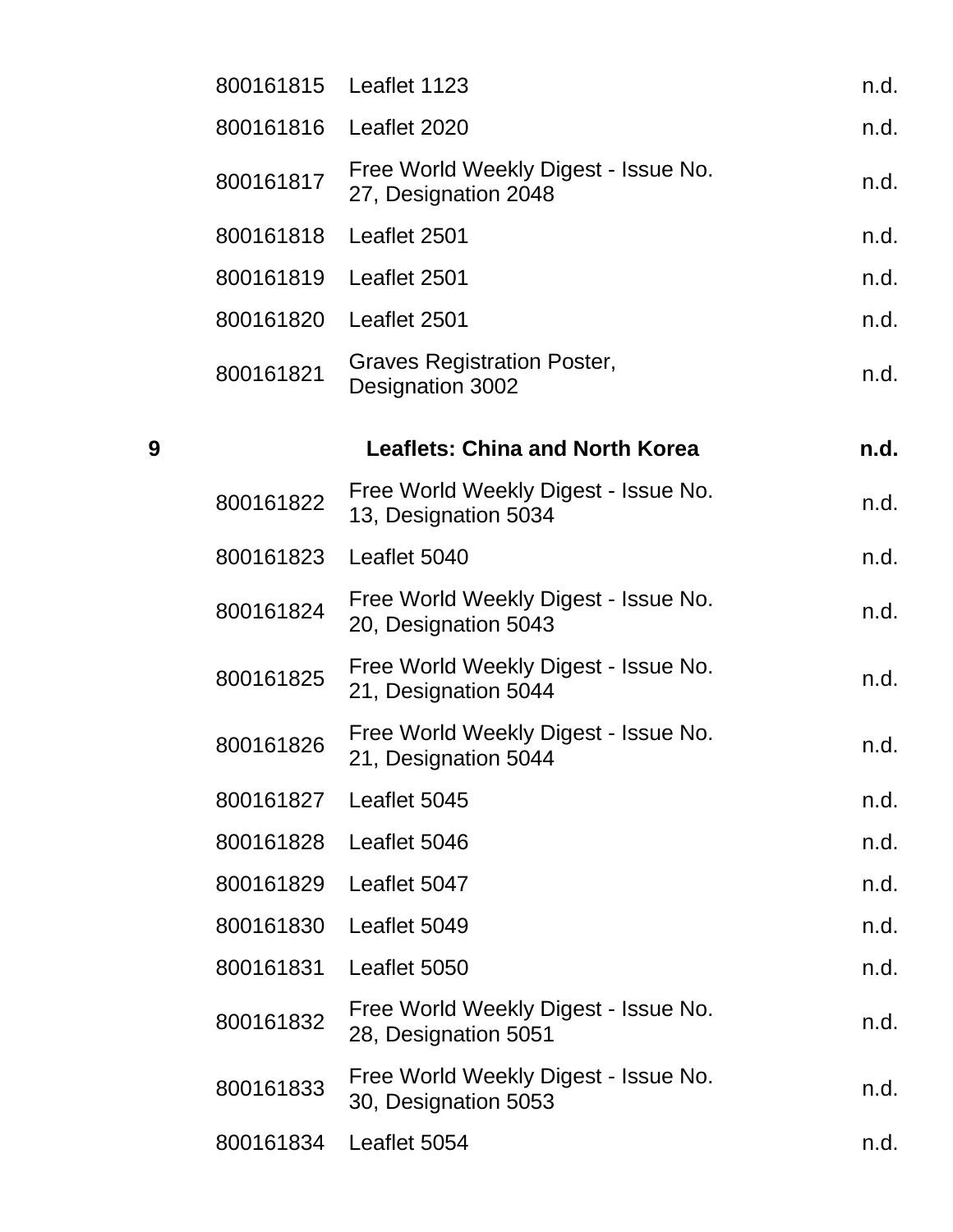|    | 800161835 | Leaflet 5055                                                 | n.d. |
|----|-----------|--------------------------------------------------------------|------|
|    | 800161836 | Leaflet 5056                                                 | n.d. |
|    | 800161837 | Leaflet 5056                                                 | n.d. |
|    | 800161838 | Leaflet 5057                                                 | n.d. |
|    | 800161839 | Free World Weekly Digest - Issue No.<br>35, Designation 5058 | n.d. |
|    | 800161840 | Leaflet 5058                                                 | n.d. |
|    | 800161841 | Free World Weekly Digest - Issue No.<br>36, Designation 5059 | n.d. |
|    | 800161842 | Free World Weekly Digest - Issue No.<br>36, Designation 5059 | n.d. |
|    | 800161843 | Free World Weekly Digest - Issue No.<br>37, Designation 5060 | n.d. |
|    | 800161844 | Leaflet 5060                                                 | n.d. |
|    | 800161845 | Leaflet 5061                                                 | n.d. |
|    | 800161846 | Leaflet 5065                                                 | n.d. |
| 10 |           | <b>Leaflets: China and North Korea</b>                       | n.d. |
|    | 800161847 | Free World Weekly Digest,<br>Designation 5020                | n.d. |
|    | 800161848 | Free World Weekly Digest - Issue No.<br>2, Designation 5021  | n.d. |
|    | 800161849 | Free World Weekly Digest - Issue No.<br>3, Designation 5022  | n.d. |
|    | 800161850 | Free World Weekly Digest - Issue No.<br>4, Designation 5023  | n.d. |
|    |           | Free World Weekly Digest - Issue No.                         |      |
|    | 800161851 | 4, Designation 5023                                          | n.d. |
|    | 800161852 | Leaflet 5024                                                 | n.d. |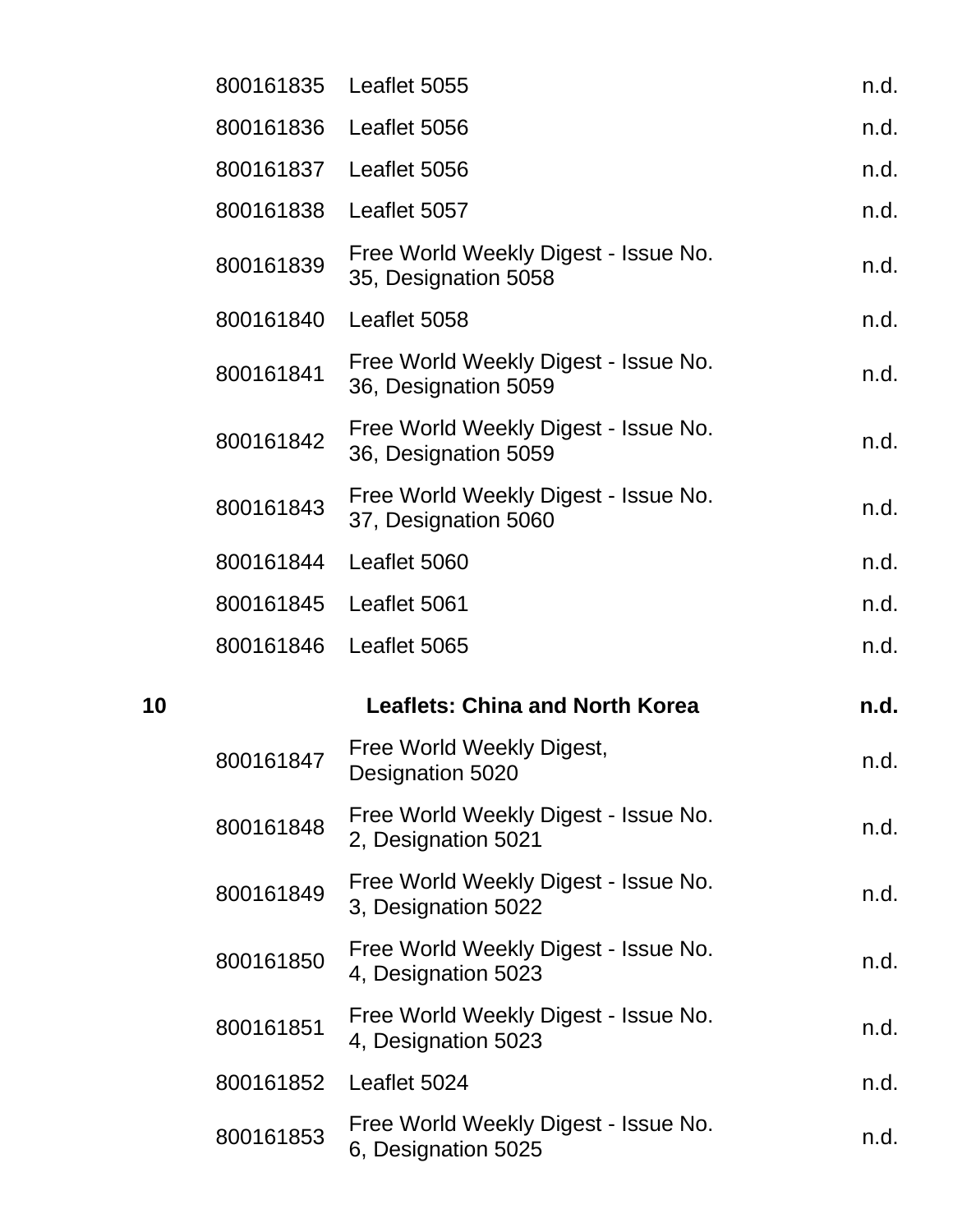| 800161854 | Free World Weekly Digest - Issue No.<br>7, Designation 5026                 | n.d. |
|-----------|-----------------------------------------------------------------------------|------|
| 800161855 | Free World Weekly Digest - Issue 8,<br>Designation 5027                     | n.d. |
| 800161856 | Free World Weekly Digest - Issue 8,<br>Designation 5027                     | n.d. |
| 800161857 | Free World Weekly Digest - Issue No.<br>9, Designation 5028                 | n.d. |
| 800161858 | Free World Weekly Digest - Issue No.<br>9, Designation 5028                 | n.d. |
| 800161859 | Free World Weekly Digest - Issue No.<br>10, Designation 5029                | n.d. |
| 800161860 | Free World Weekly Digest - Issue No.<br>11, Designation 5030                | n.d. |
| 800161861 | Free World Weekly Digest - Issue No.<br>13, Designation 5034                | n.d. |
| 800161862 | Free World Weekly Digest - Issue No.<br>14, Designation 5035                | n.d. |
| 800161863 | Free World Weekly Digest - Issue No.<br>14, Designation 5035                | n.d. |
| 800161864 | Free World Weekly Digest - Issue No.<br>15, Designation 5036                | n.d. |
| 800161865 | Leaflet 5037                                                                | n.d. |
| 800161866 | Free World Weekly Digest - Issue No.<br>17, Designation 5038                | n.d. |
| 800161867 | Free World Weekly Digest - Issue No.<br>18, Designation 5040                | n.d. |
| 800161868 | <b>News Sheet Extra: UN Military</b><br>Position in Korea, Designation 5041 | n.d. |
| 800161869 | Leaflet 5042                                                                | n.d. |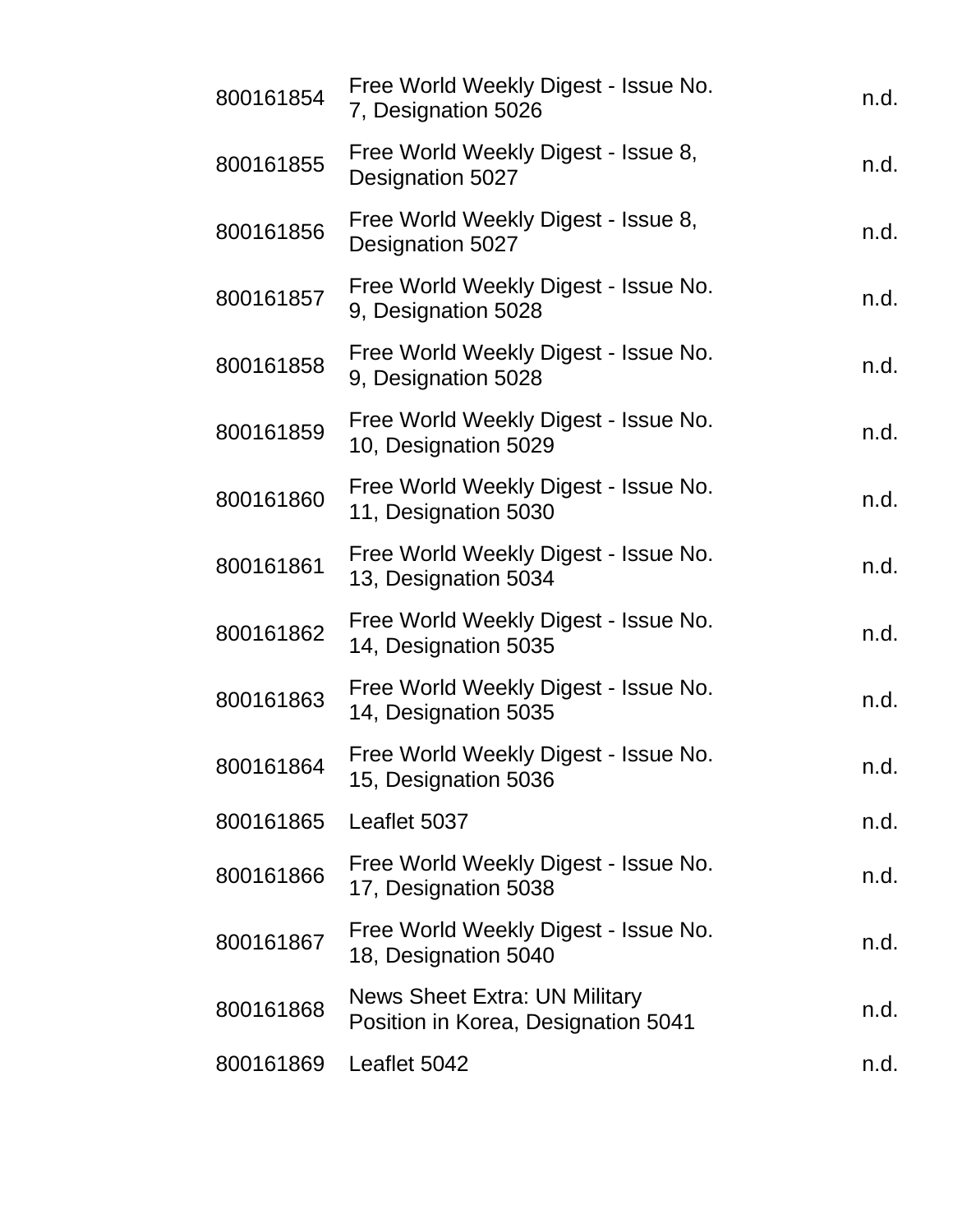| 1 |           | <b>Leaflets: China and North Korea</b>                                | n.d. |
|---|-----------|-----------------------------------------------------------------------|------|
|   | 800161870 | Leaflet: Guerrilla - Surrender Appeal,<br>Designation 8214            | n.d. |
|   | 800161871 | Leaflet: Guerrilla Surrender Appeal,<br>Designation 8216              | n.d. |
|   | 800161872 | Leaflet: Guerrilla Surrender Appeal,<br>Designation 8217              | n.d. |
|   | 800161873 | Leaflet: Guerrilla Surrender Appeal,<br>Designation 8219              | n.d. |
|   | 800161874 | Leaflet: NK Partisan - Surrender<br>Appeal, Designation 8220          | n.d. |
|   | 800161875 | Leaflet: Chinese Surrender Leaflet,<br>Designation 8571               | n.d. |
|   | 800161876 | Leaflet: Anti-Morale, Designation<br>8574                             | n.d. |
|   | 800161877 | Leaflet: Chinese Anti-Morale,<br>Designation 8575                     | n.d. |
|   | 800161878 | Leaflet: Anti-Morale - Enemy<br>Casualties, Designation 8577          | n.d. |
|   | 800161879 | Leaflet: Anti-Morale - Enemy<br>Casualties, Designation 8578          | n.d. |
|   | 800161880 | Leaflet: Anti-Morale - Enemy<br>Casualties, Designation 8578          | n.d. |
|   | 800161881 | Leaflet: Anti-Morale - Enemy<br>Casualties, Designation 8579          | n.d. |
|   | 800161882 | Leaflet: Anti-Morale (Heavy<br>Casualties), Designation 8582          | n.d. |
|   | 800161883 | Leaflet: Homesickness, Designation<br><b>EUSAK 103 - Chinese 8586</b> | n.d. |
|   | 800161884 | Leaflet: CCF Anti-Morale and<br>Surrender Appeal, Designation 8588    | n.d. |
|   | 800161885 | Leaflet: Chinese Anti-Morale &<br>Surrender Appeal, Designation 8592  | n.d. |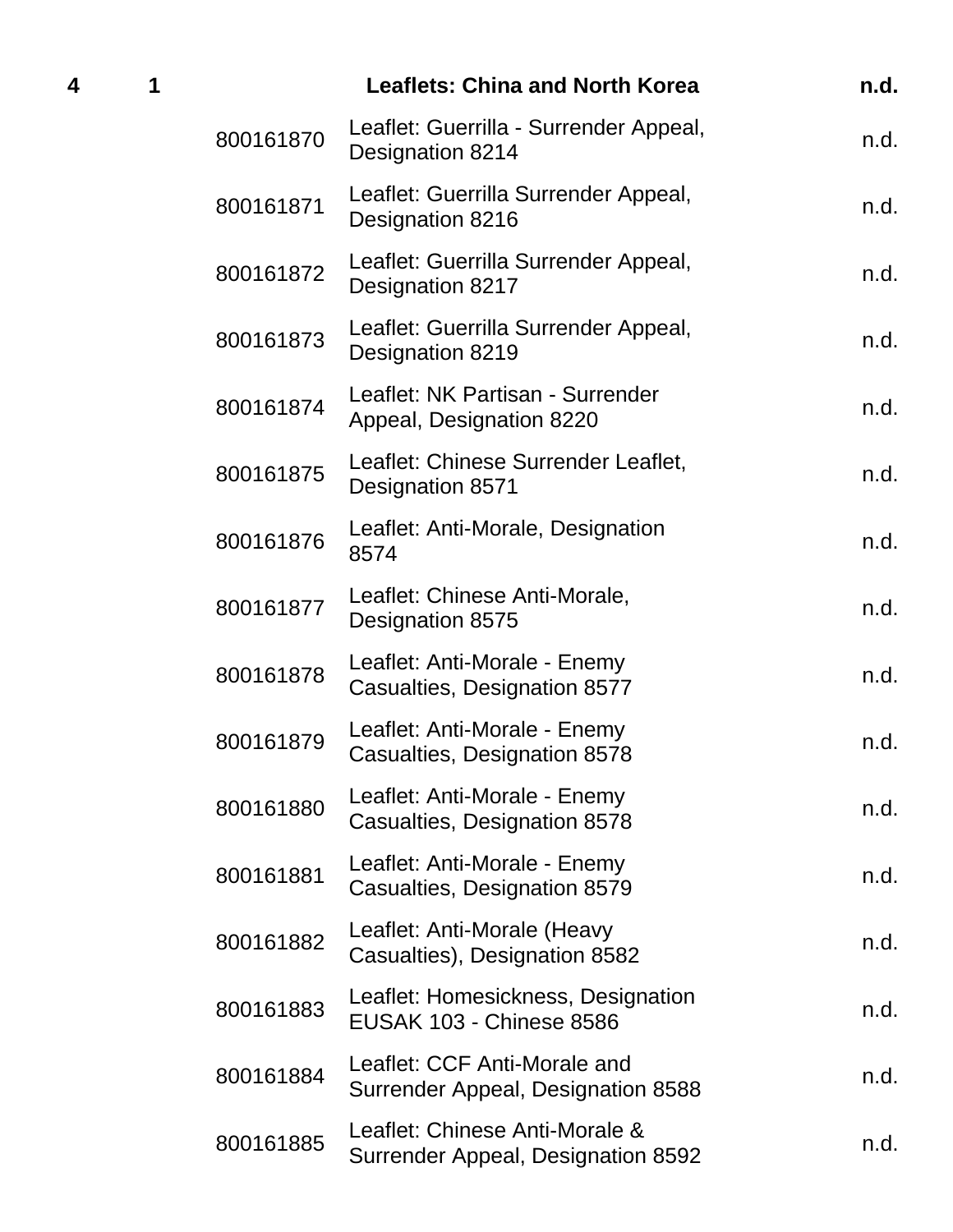|   | 800161886 | Leaflet: CCF Anti-Morale, Designation<br>8593                                                                        | n.d.       |
|---|-----------|----------------------------------------------------------------------------------------------------------------------|------------|
|   | 800161887 | Leaflet: 12th CCF Army - Surrender<br>Appeal, Designation 8595                                                       | n.d.       |
|   | 800161888 | Leaflet: Anti-Morale, Designation<br>8597                                                                            | n.d.       |
|   | 800161889 | Leaflet: Anti-Morale - Surrender<br>Appeal, Designation, 8598                                                        | n.d.       |
|   | 800161890 | Leaflet: CCF Anti-Morale, Designation<br>8599                                                                        | n.d.       |
|   | 800161891 | Leaflet: Invitation to a "Gift" Feast,<br>Designation 8607                                                           | n.d.       |
|   | 800161892 | Leaflet 8611                                                                                                         | n.d.       |
|   | 800161893 | Leaflet 8636                                                                                                         | n.d.       |
|   | 800161894 | Leaflet: CCF Tobacco Shortage,<br>Designation 8633                                                                   | n.d.       |
|   | 800161895 | Leaflet: Safe Conduct Pass (Artillery<br>Size), Designation 9001                                                     | n.d.       |
| 2 |           | <b>Leaflets: China and North Korea</b>                                                                               | 1951, n.d. |
|   | 800161896 | Free World Weekly Digest - Issue No.<br>5, Designation 2024                                                          | 23-Mar-51  |
|   | 800161897 | Free World Weekly Digest - Issue No.<br>10, Designation 2029                                                         | 27-Apr-51  |
|   | 800161898 | Letter from Capt. Edward C. Janicik<br>re Pvt. Deppe and Pvt. Herguth's<br>training                                  | 24-Apr-51  |
|   | 800161899 | <b>Announcement from General</b><br><b>Headquarters, United Nations</b><br>Command, by General Matthew B.<br>Ridgway | 25-Jun-51  |
|   | 800161900 | <b>Announcement from General</b><br><b>Headquarters, United Nations</b><br>Command, by General Matthew B.            | 25-Jun-51  |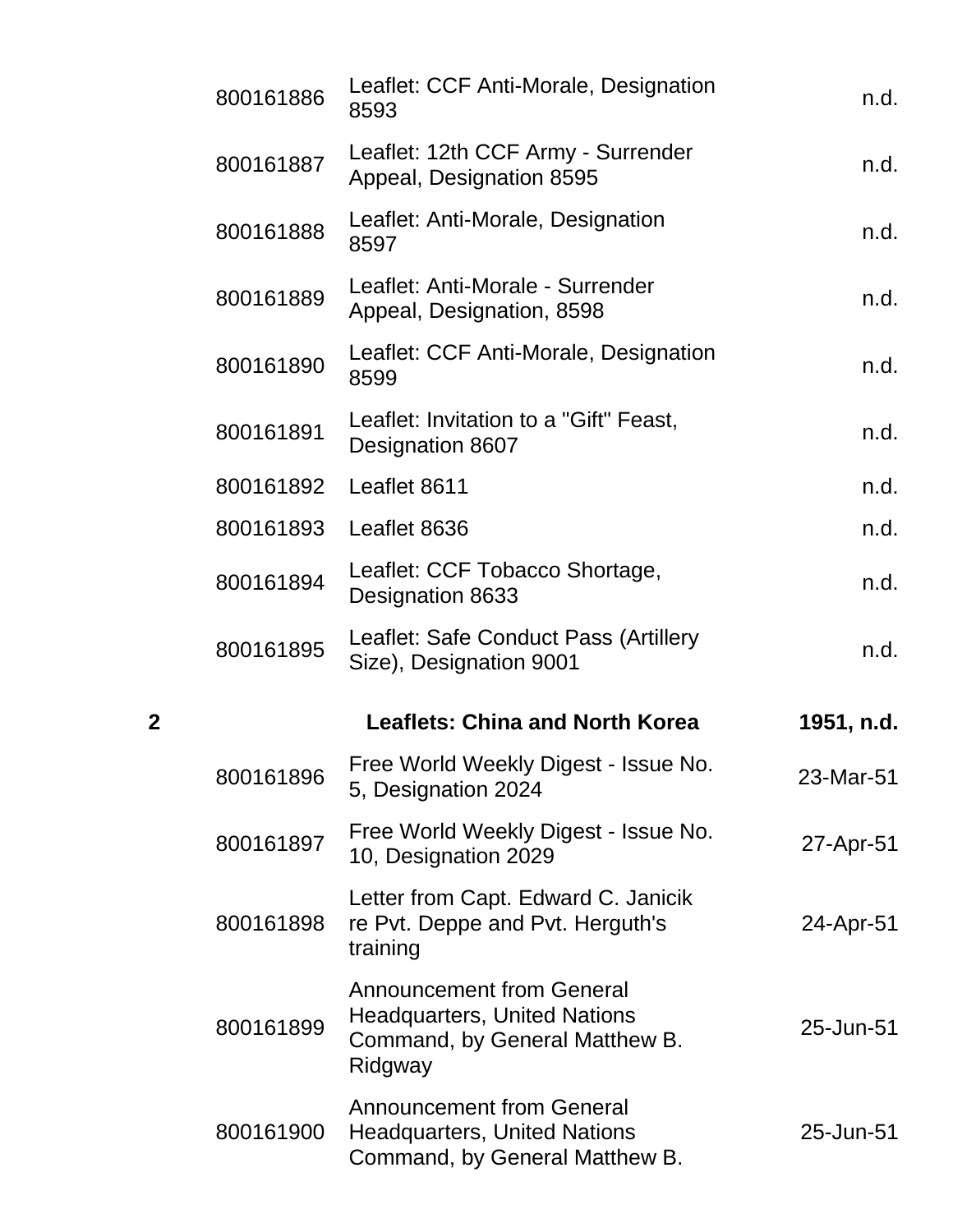| Ridgway |  |
|---------|--|
|         |  |

| 800161901 | Leaflet 2039                                                                | 13-Jul-51    |
|-----------|-----------------------------------------------------------------------------|--------------|
| 800161902 | Leaflet 2040                                                                | 13-Jul-51    |
| 800161903 | <b>News Sheet Extra: UN Military</b><br>Position in Korea, Designation 2041 | n.d.         |
| 800161904 | Leaflet 2042                                                                | 20-Jul-51    |
| 800161905 | Leaflet 2042                                                                | 20-Jul-51    |
| 800161906 | Leaflet 2043                                                                | 27-Jul-51    |
| 800161907 | Leaflet 2043                                                                | 27-Jul-51    |
| 800161908 | Leaflet 2044                                                                | $3 - Aug-51$ |
| 800161909 | Free World Weekly Digest - Issue No.<br>23, Designation 2044                | $3 - Aug-51$ |
| 800161910 | Free World Weekly Digest - Issue No.<br>24, Designation 2045                | 10-Aug-51    |
| 800161911 | Leaflet 2045                                                                | 10-Aug-51    |
| 800161912 | Free World Weekly Digest - Issue No.<br>25, Designation 2046                | 17-Aug-51    |
| 800161913 | Leaflet 2046                                                                | 17-Aug-51    |
| 800161914 | Leaflet 2047                                                                | 24-Aug-51    |
| 800161915 | Free World Weekly Digest - Issue No.<br>26, Designation 2047                | 24-Aug-51    |
| 800161916 | Leaflet: Communist Prolongation of<br>the War, No. 7080                     | 29-Aug-51    |
| 800161917 | Free World Weekly Digest - Issue No.<br>27, Designation 2048                | 31-Aug-51    |
| 800161918 | Leaflet 2049                                                                | $7-Sep-51$   |
| 800161919 | Leaflet: The First Communist Attack,<br>No. 1080                            | 18-Sep-51    |
| 800161920 | Leaflet: The First Communist Attack,<br>No. 1080                            | 18-Sep-51    |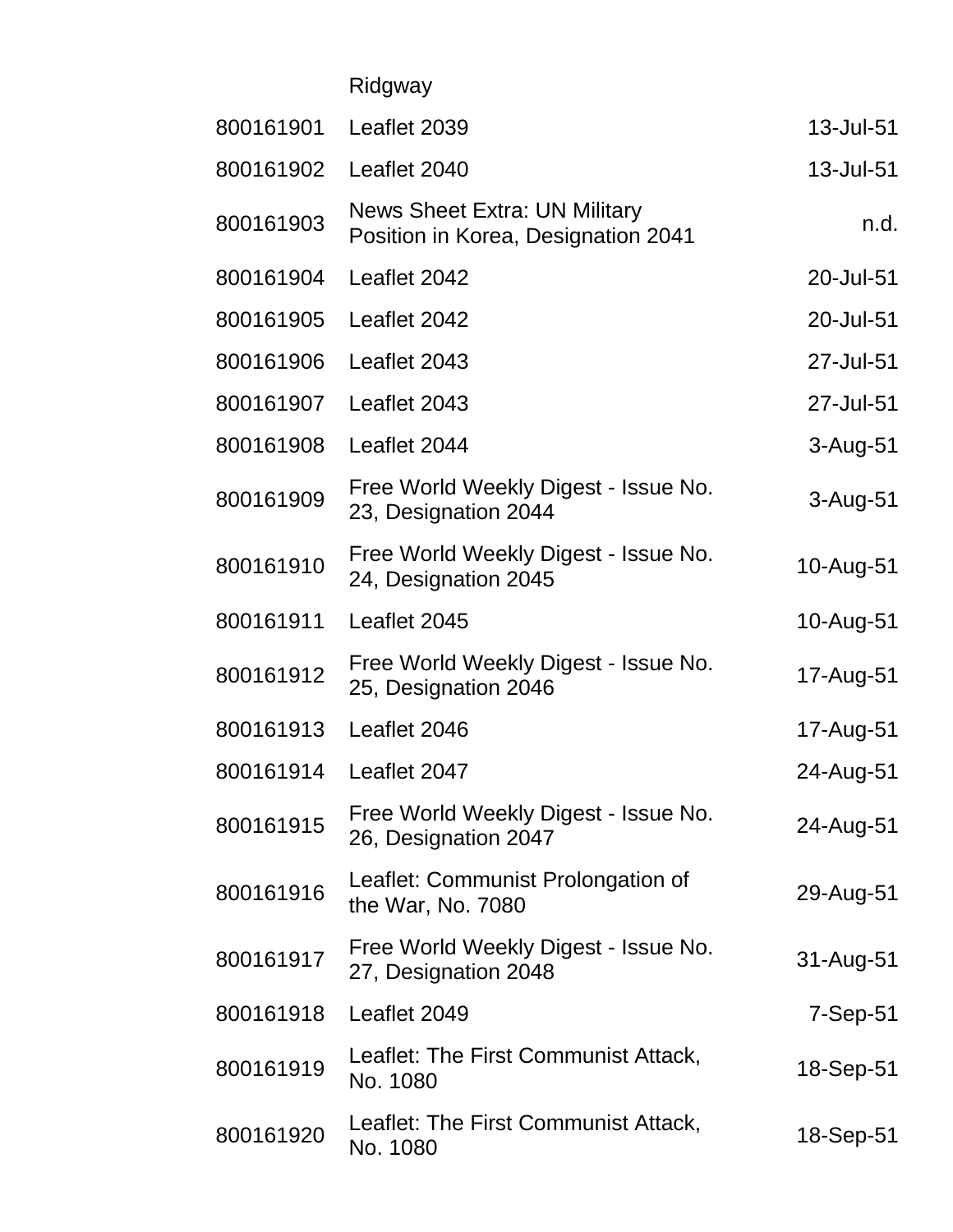| 800161921 | Leaflet 2051                                                                | 21-Sep-51  |
|-----------|-----------------------------------------------------------------------------|------------|
| 800161922 | Leaflet: Medical Care, Designation<br>7086 (Comp. Lflt. No. 1108)           | 20-Sep-51  |
| 800161923 | Leaflet: Surrender Appeal,<br>Designation 7088 (Comp. Lflt. No.<br>1109)    | 25-Sep-51  |
| 800161924 | Leaflet: Double Ten Celebration,<br>Designation 7087                        | 25-Sep-51  |
| 800161925 | Leaflet: Double Ten Celebration,<br>Leaflet No. 3, Designation 7091         | $1-Oct-51$ |
| 800161926 | Leaflet: Stationary Leaflet,<br>Designation 7093 (Comp. Lflt. No.<br>1112)  | $1-Oct-51$ |
| 800161927 | Leaflet: Stationary Leaflet,<br>Designation 7093 (Comp. Lflt. No.<br>1112)  | $1-Oct-51$ |
| 800161928 | Leaflet: Escape! Save your life!<br>Designation 7097                        | 18-Oct-51  |
| 800161929 | Leaflet: Cigarette Paper Leaflet,<br>Designation 7092 (Comp If It no. 1111) | 18-Oct-51  |
| 800161930 | Leaflet: Cigarette Paper Leaflet,<br>Designation 7092 (Comp If t no. 1111)  | 18-Oct-51  |
| 800161931 | Leaflet: Cigarette Paper Leaflet,<br>Designation 7092 (Comp lflt no. 1111)  | 18-Oct-51  |
| 800161932 | Leaflet: Surrender Appeal,<br>Designation 0700 (Comp Lflt No.<br>0100)      | 19-Oct-51  |
| 800161933 | Leaflet: UN Day, Designation 1120<br>(Comp Lflt No. 7101)                   | 22-Oct-51  |
| 800161934 | Leaflet: Nostalgia, Designation 1121                                        | 22-Oct-51  |
| 800161935 | Leaflet: Food Theme, Designation<br>7102 (Compl Lflt, 1122)                 | 23-Oct-51  |
| 800161936 | Leaflet: General Nostalgia,                                                 | 24-Oct-51  |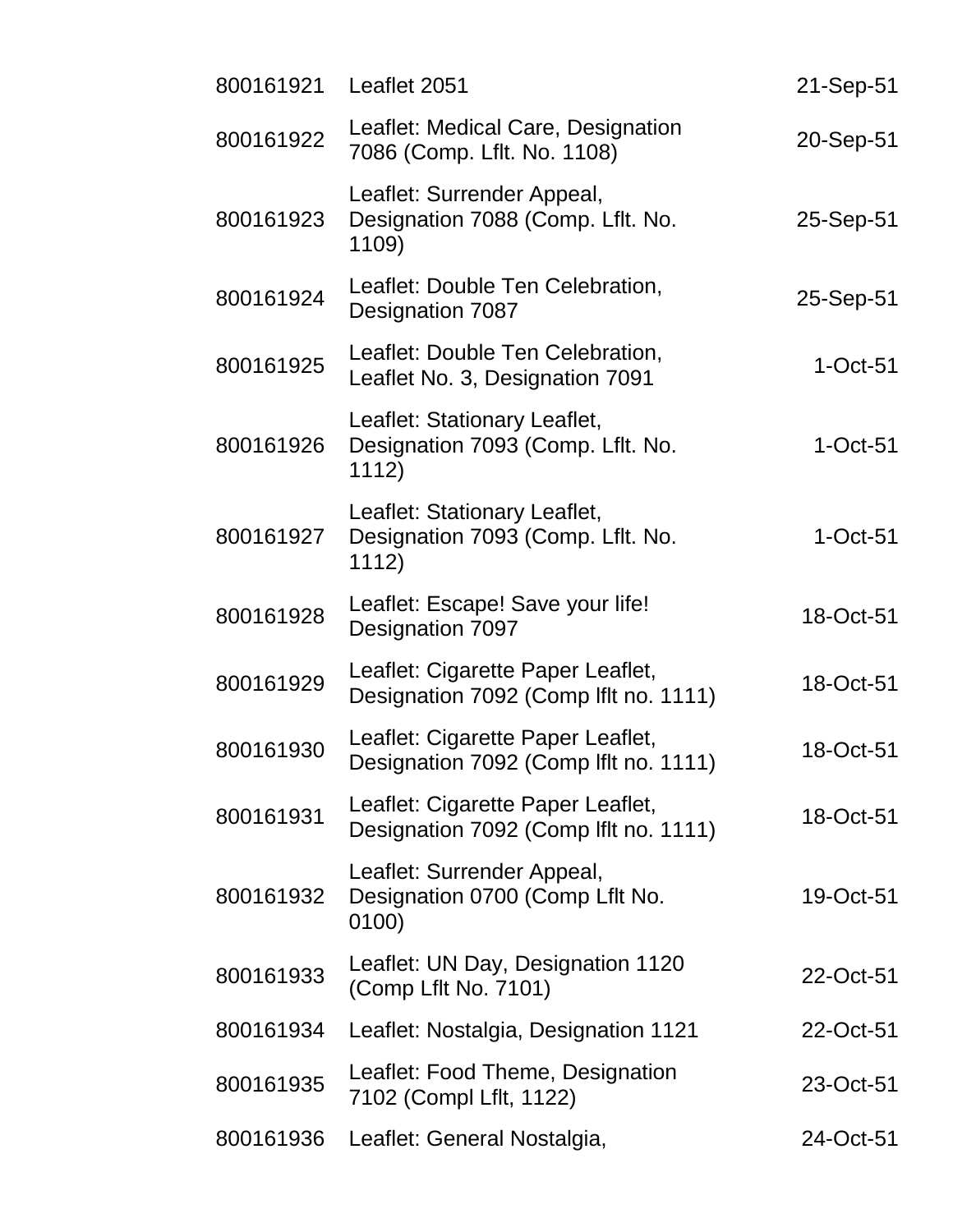Designation 7096

|   | 800161937 | Leaflet: UN Day, Designation 7101<br>(Comp. Lflt. 1120)                   | 24-Oct-51  |
|---|-----------|---------------------------------------------------------------------------|------------|
|   | 800161938 | Leaflet: Needless Death, Designation<br>1118 (Comp Lflt No. 7099)         | 26-Oct-51  |
|   | 800161939 | Leaflet 2056                                                              | 26-Oct-51  |
|   | 800161940 | Leaflet 2057                                                              | $2-Nov-51$ |
|   | 800161941 | Leaflet: Sun Yat Sen's Three<br>Principles, Designation 7103              | 5-Nov-51   |
|   | 800161942 | Free World Weekly Digest - Issue No.<br>37, Designation 2058              | 9-Nov-51   |
|   | 800161943 | Leaflet 2058                                                              | 9-Nov-51   |
|   | 800161944 | Leaflet 2059                                                              | 16-Nov-51  |
|   | 800161945 | Leaflet 2060                                                              | 23-Nov-51  |
|   | 800161946 | Leaflet: How to Surrender,<br>Designation 7104 (Comp. Lflet. No.<br>1126) | 24-Nov-51  |
| 3 |           | <b>Leaflets: China and North Korea</b>                                    | n.d.       |
|   | 800161947 | Leaflet 7010                                                              | n.d.       |
|   | 800161948 | Leaflet: Character of UN Forces,<br>Designation 7051                      | n.d.       |
|   | 800161949 | Leaflet 7057                                                              | n.d.       |
|   | 800161950 | Leaflet 7074                                                              | n.d.       |
|   | 800161951 | Leaflet 7086                                                              | n.d.       |
|   | 800161952 | Leaflet 7089                                                              | n.d.       |
|   | 800161953 | Leaflet 7087                                                              | n.d.       |
|   | 800161954 | Leaflet 7090                                                              | n.d.       |
|   |           |                                                                           |            |
|   | 800161955 | Leaflet 7091                                                              | n.d.       |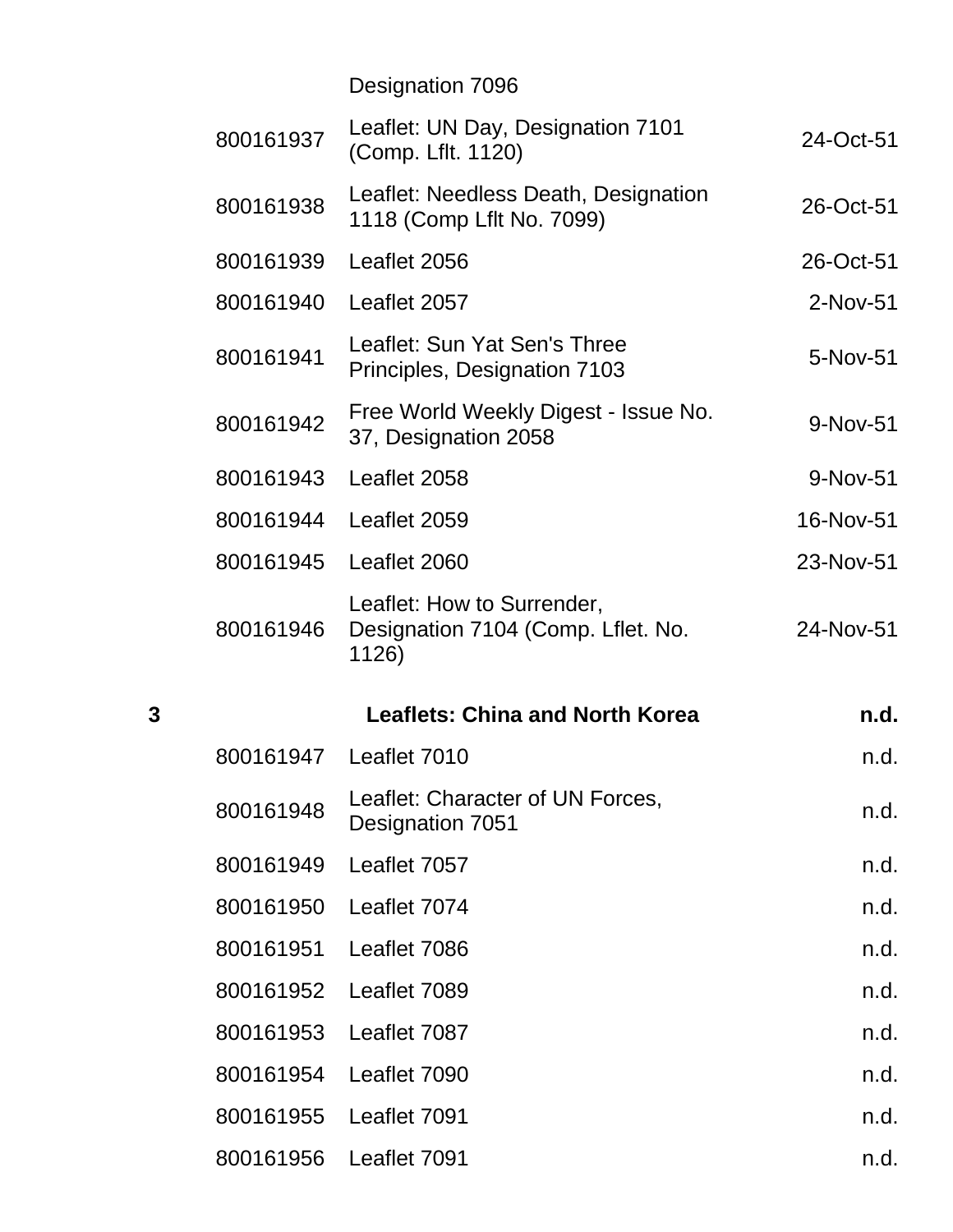| 800161957 | Leaflet: Surrender Message,<br>Designation 8011                                         | n.d. |
|-----------|-----------------------------------------------------------------------------------------|------|
| 800161958 | Leaflet: Anti-Morale - Oppression of<br>Parents, Designation EUSAK 202 -<br>Korean 8156 | n.d. |
| 800161959 | Leaflet: Anti-Morale and Surrender<br>Appeal, Designation 8162                          | n.d. |
| 800161960 | Leaflet: Anti-Morale - Enemy<br>Casualties, Designation 8168                            | n.d. |
| 800161961 | Leaflet: Korean Surrender Appeal,<br>Designation 8172                                   | n.d. |
| 800161962 | Leaflet: Surrender Appeal and Good<br>Treatment, Designation 8173                       | n.d. |
| 800161963 | Leaflet: Anti-Morale - UN<br>Consideration for the Individual,<br>Designation 8174A     | n.d. |
| 800161964 | Leaflet: Anti-Morale, Designation<br>8202                                               | n.d. |
| 800161965 | Leaflet: Chinese Surrender Leaflet,<br>Designation 8571                                 | n.d. |
| 800161966 | Leaflet: Anti-Morale, Designation<br>8178                                               | n.d. |
| 800161967 | Leaflet: Cold Weather - Anti-Morale,<br>Designation 8179                                | n.d. |
| 800161968 | Leaflet: NK Partisan Anti-Morale -<br>Surrender Appeal, Designation 8190                | n.d. |
| 800161969 | Leaflet: NK Partisan - Surrender<br>Appeal, Designation 8200                            | n.d. |
| 800161970 | Leaflet: Guerrilla - Surrender Appeal,<br>Designation 8212                              | n.d. |
| 800161971 | Leaflet: Guerrilla - Surrender Appeal,<br>Designation 8212                              | n.d. |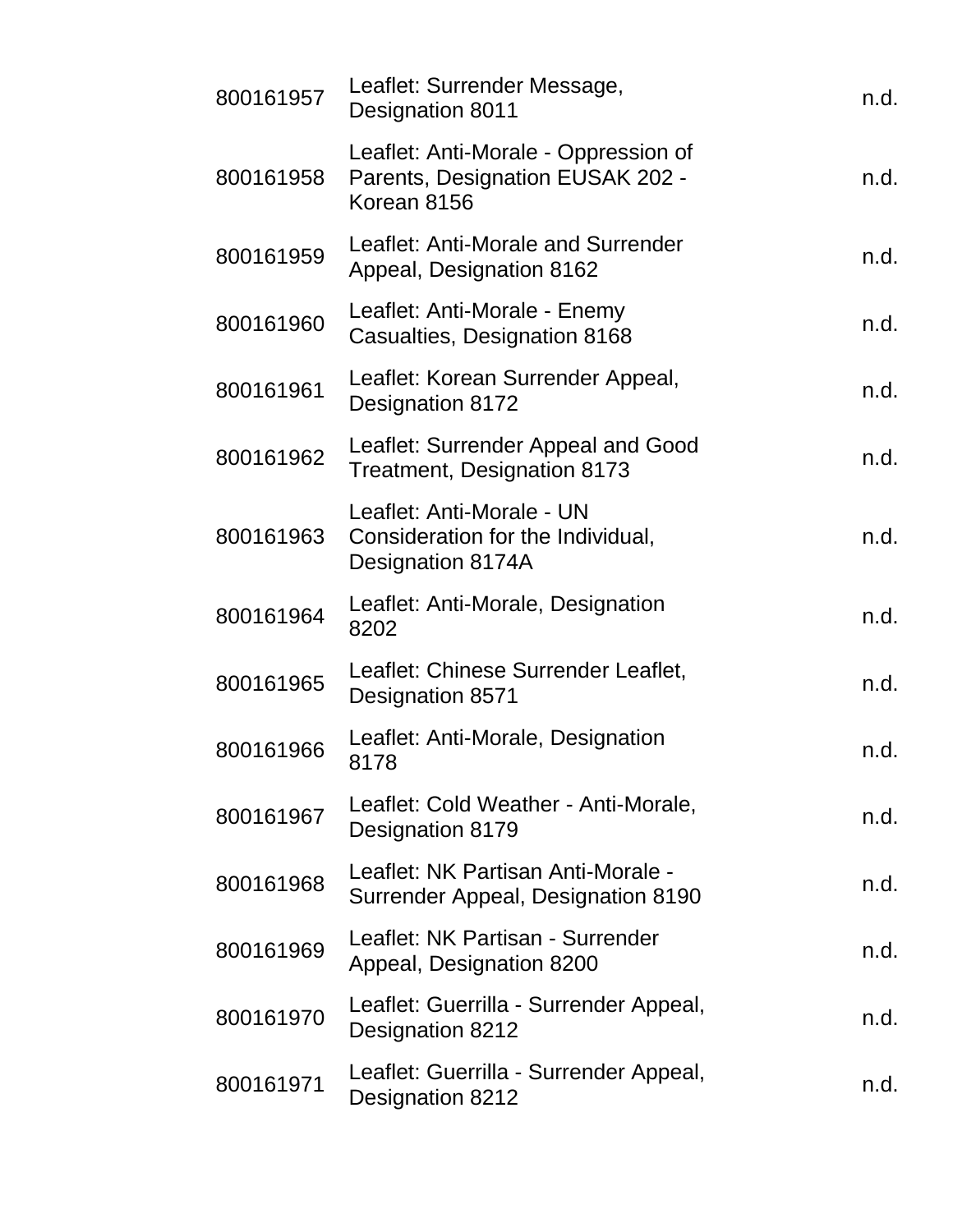## **Series 4: Publications and Newspaper Clippings Collected and Written by Robert Herguth**

| 4 |           | Journalism - Professional Materials                                                                               | 1940, 1948, n.d.           |
|---|-----------|-------------------------------------------------------------------------------------------------------------------|----------------------------|
|   | 800161972 | "The Quill"                                                                                                       | Oct-48                     |
|   | 800161973 | Hand Index of American Types                                                                                      | n.d.                       |
|   | 800161974 | Type Faces, Prepared by Milton<br>Gross, Typography Laboratory,<br>University of Missouri School of<br>Journalism | n.d.                       |
|   | 800161975 | The Omnibus of Type Faces, Colton<br>Press, NY                                                                    | 1940                       |
| 5 |           | Page One Award Submission -<br><b>Robert Herguth publications</b>                                                 | 1960                       |
|   | 800161976 | Page One Award Submission -<br><b>Robert Herguth publications</b>                                                 | 1960                       |
| 6 |           | <b>Newspapers Collected and Written</b><br>by Robert Herguth                                                      | 1948-51, 1953-<br>57, n.d. |
|   | 800161977 | "Comment" Vol. 1, No. 1.                                                                                          | n.d.                       |
|   | 800161978 | Article, "Ex-resident probes fort's<br>past"                                                                      | 27-Nov-86                  |
|   | 800161979 | Article, "Margaret A. Silsbee is Wed in<br>Sacred Heart Church" laminated on<br>plastic                           | n.d.                       |
|   | 800161980 | Article from "TIME" pg 41-46                                                                                      | 29-Oct-51                  |
|   | 800161981 | Article from "TIME" pg 69-74                                                                                      | 8-May-50                   |
|   | 800161982 | Articles from "Argosy" pg 39-42, 83-<br>88                                                                        | May-50                     |
|   | 800161983 | Advertisement from "Editor &<br>Publisher"                                                                        | 28-Apr-51                  |
|   | 800161984 | "He'll run for president" article,                                                                                | 17-Oct-51                  |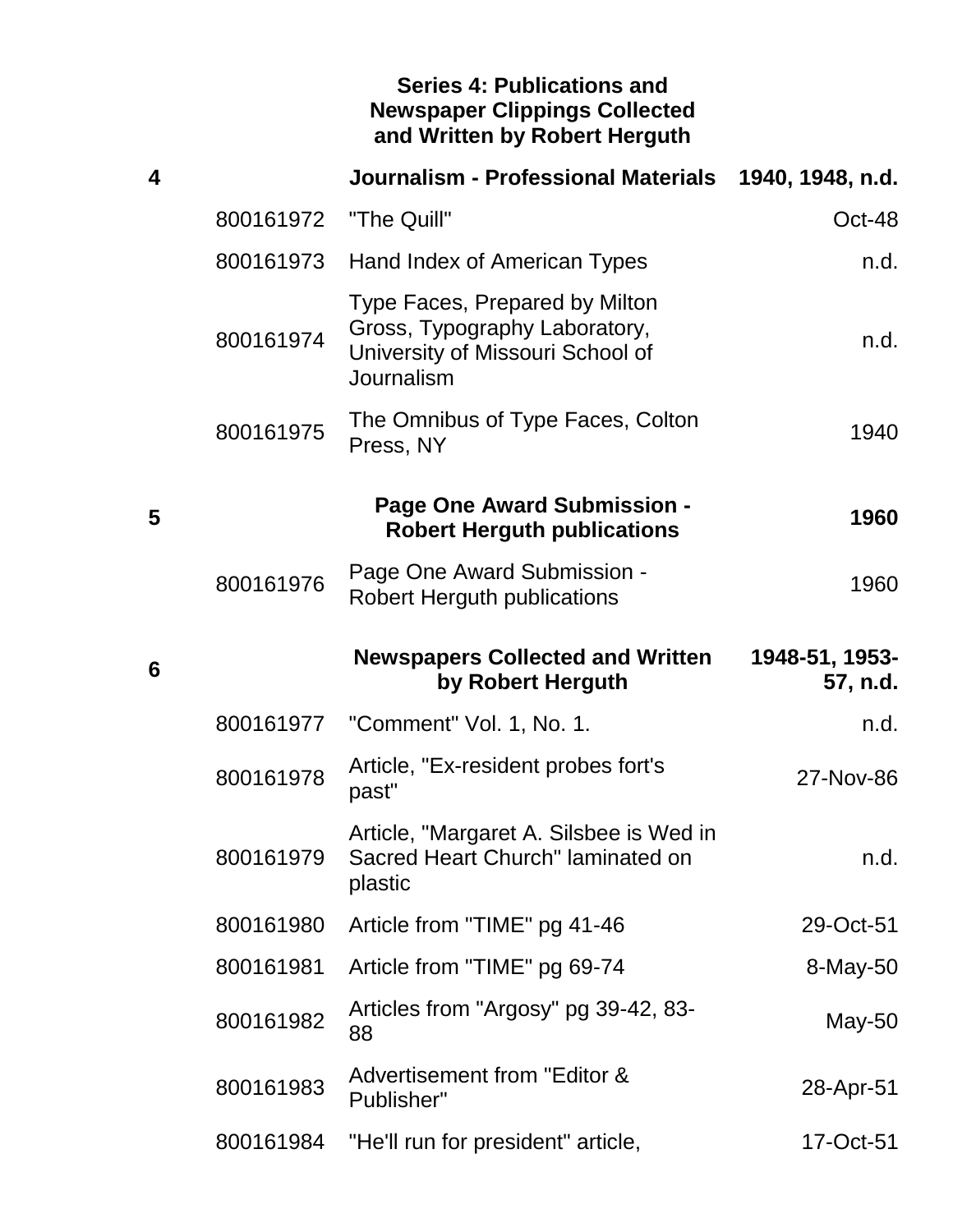| Beginning of story on page 3 missing |  |  |  |
|--------------------------------------|--|--|--|
|                                      |  |  |  |

| 800161985  | Article, "Miss Joan Herguth to be April<br>Bride"                              | n.d.          |
|------------|--------------------------------------------------------------------------------|---------------|
| 800161986  | Articles, pages 108-138                                                        | n.d.          |
| 800161987  | Article, "Letter from Tokyo" pg 90-100                                         | n.d.          |
| 800161988  | Article, "Our Far-Flung<br>Correspondents" pg 112-126                          | n.d.          |
| 800161989  | Article from "TIME" pg 32-40                                                   | 18-Apr-55     |
| 800161990  | Article from "TIME" pg 29-36                                                   | 10-May-54     |
| 800161991  | Article, "Letter from Hong Kong" pg<br>95-108                                  | n.d.          |
| 800161992  | New York Times article "Swing Quits"<br>Voice; Kaghan Act Factor"              | 20-May-53     |
| 800161993  | Article "Marquis Childs: Voice of<br>America like Voice of Babel"              | 1953          |
| 800161994  | Think article "How to Make an<br>Intelligent Decision"                         | 1960          |
| 800161995  | "Daily Capital News" clip                                                      | 22-Nov-41     |
| 800161996  | "What the Sex Manuals Don't Tell<br>You" article                               | 1957          |
| 800161997  | "Why I left the army and became a<br>civilian"                                 | <b>Jun-57</b> |
| 800161998  | "The Job of Getting a Job" pg 73-76                                            | Feb-57        |
| 800161999  | Chicago Daily Tribune,<br>"Drownproofing Mastered by Easy Six<br>Step Formula" | 28-Mar-56     |
| 8001611000 | "Psychological Wastefare" article, pg<br>77-84                                 | Sep-56        |
| 8001611001 | "How to Live on Twenty-Four Hours a<br>Day" pg 79-84, 258-264                  | 1910          |
|            | 8001611002 "A Workable Cue to Happiness and                                    | n.d.          |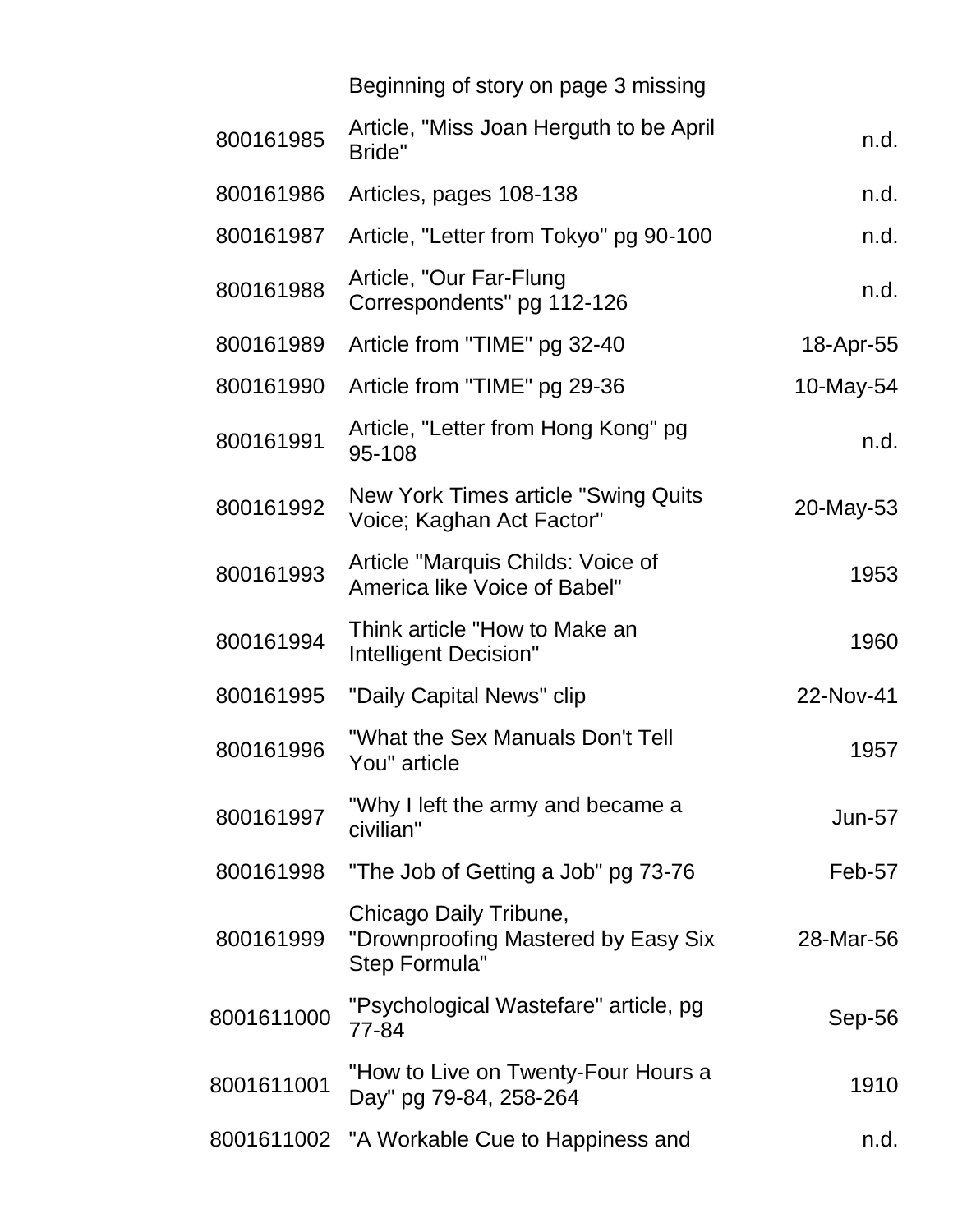|             | Personality" pg 135-138                                                                                      |            |
|-------------|--------------------------------------------------------------------------------------------------------------|------------|
| 8-May-50    | <b>TIME article "Without Fear or Favor"</b><br>pg 67-68                                                      | 8001611003 |
| n.d.        | 8001611004 Newspaper clipping "Victory-Minded"                                                               |            |
| 17-Aug-49   | 8001611005 "An Avalanche of Dirt"                                                                            |            |
| n.d.        | "Absent-Minded Bigamist Pleads<br>Guilty; Gets 3-5"                                                          | 8001611006 |
| 23-Nov-48   | 8001611007 "Let's Explore Your Mind"                                                                         |            |
| n.d.        | "Havana's Artist Goes to Greener<br>Pastures--Reno"                                                          | 8001611008 |
| n.d.        | "Racqueteers Undeterred by<br>Downpour; 201 Sign Up"                                                         | 8001611009 |
| 13-Dec-48   | "Donation to Stocking Fund Can End<br>1948 with a Bang"                                                      | 8001611010 |
| 20-Dec-48   | "Donation to Empty Stocking Fund<br><b>Receives Endorsement"</b>                                             | 8001611011 |
| $6$ -Dec-48 | "Empty Stocking Fund Spells Santa<br>Claus to Waifs Here"                                                    | 8001611012 |
| 17-Aug-49   | 8001611013 "An Avalanche of Dirt"                                                                            |            |
| 9-Mar-49    | 8001611014 "Making Fun of Tom Sawyer"                                                                        |            |
| n.d.        | "Curious Stranger Blocks Gunman's<br><b>Bid for Freedom"</b>                                                 | 8001611015 |
| n.d.        | "ITR Bridge Burns Close to St. Louis,<br><b>Stops New Trains"</b>                                            | 8001611016 |
| n.d.        | "Dread Girdle-Snatcher is Captured in<br>Canton"                                                             | 8001611017 |
| 18-Aug-49   | Peoria Star, "Star's Giant<br>8001611018 Grasshopper dwarfed by Tall Tales<br><b>Other Parts of US Tell"</b> |            |
| 25-Apr-49   | "Civil Rights Issue Everyone's Fight,<br><b>NAACP Told"</b>                                                  | 8001611019 |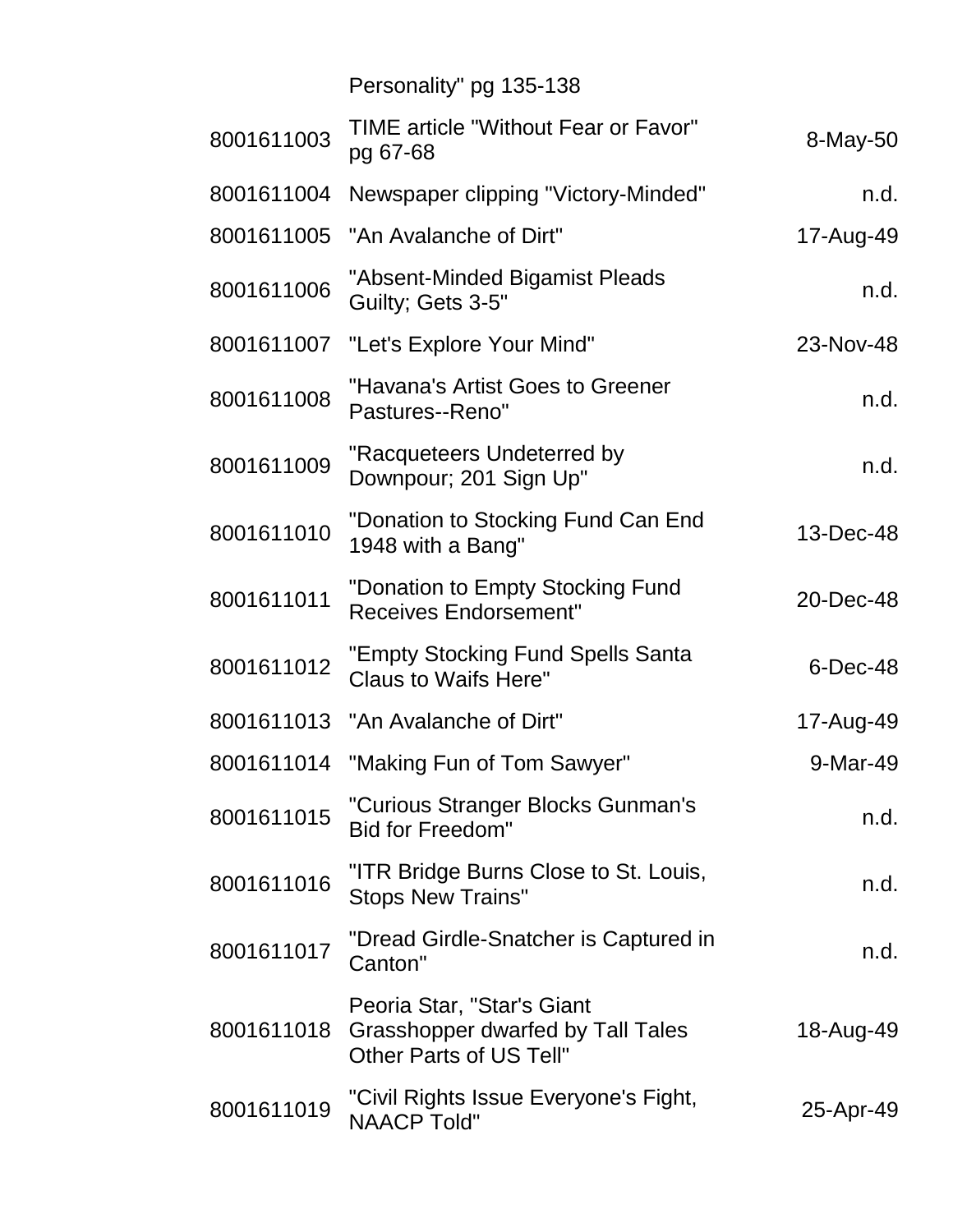| 23-Aug-49                      | "The Good Ship Mayflower"                                                                                                       | 8001611020 |
|--------------------------------|---------------------------------------------------------------------------------------------------------------------------------|------------|
| 15-Nov-48                      | "7 Car-Dwelling Trevillians Find 5-<br>Room House, Friend"                                                                      | 8001611021 |
| 10-Aug-49                      | "Peoria Insurance Agent and Wife<br>Injured in Crash"                                                                           | 8001611022 |
| $1-Jul-49$                     | "Termite-Trappers' Nabbed: Bilked<br>Widow Out of \$9000"                                                                       | 8001611023 |
| 28-Apr-49                      | "Park Employes Hit Wage Hikes"                                                                                                  | 8001611024 |
| 4-Jul-49                       | 8001611025 TIME article, pg 7-8, 13-16                                                                                          |            |
| 11-Jul-49                      | 8001611026 TIME article, pg 67-74                                                                                               |            |
| 21-Nov-49                      | 8001611027 TIME article, pg 57-64                                                                                               |            |
| 13-Aug-51                      | TIME magazine                                                                                                                   | 8001611028 |
| 1951, n.d.                     | Newspapers - Korean War                                                                                                         | 7          |
| n.d.                           | "Letter from Hong Kong" pg 89-100,<br>103-104                                                                                   | 8001611029 |
| 18-Jun-51                      | TIME "Foreign News" pg 31-34, 37-<br>38                                                                                         | 8001611030 |
|                                | <b>Series 5: Personal Papers,</b><br>Correspondence, Memorabilia                                                                |            |
| 1944, 1947,<br>1950-1951, n.d. | <b>Personal Correspondence</b>                                                                                                  | 8          |
| n.d.                           | Photograph of Municipal Swimming<br>Pool at Britton, South Dakota, used<br>as postcard and sent to LCDR C. S.<br><b>Silsbee</b> | 8001611031 |
| 31-Jan-51                      | Letter to Private Herguth from Wil, 7<br>pages long                                                                             | 8001611032 |
| 1944                           | Grades from the University of<br>Missouri, College of Arts & Science                                                            | 8001611033 |
| 13-Mar-47                      | Letter to Bob from Bro. Ben, SM<br>(Letterhead from St. Meinrad Major                                                           | 8001611034 |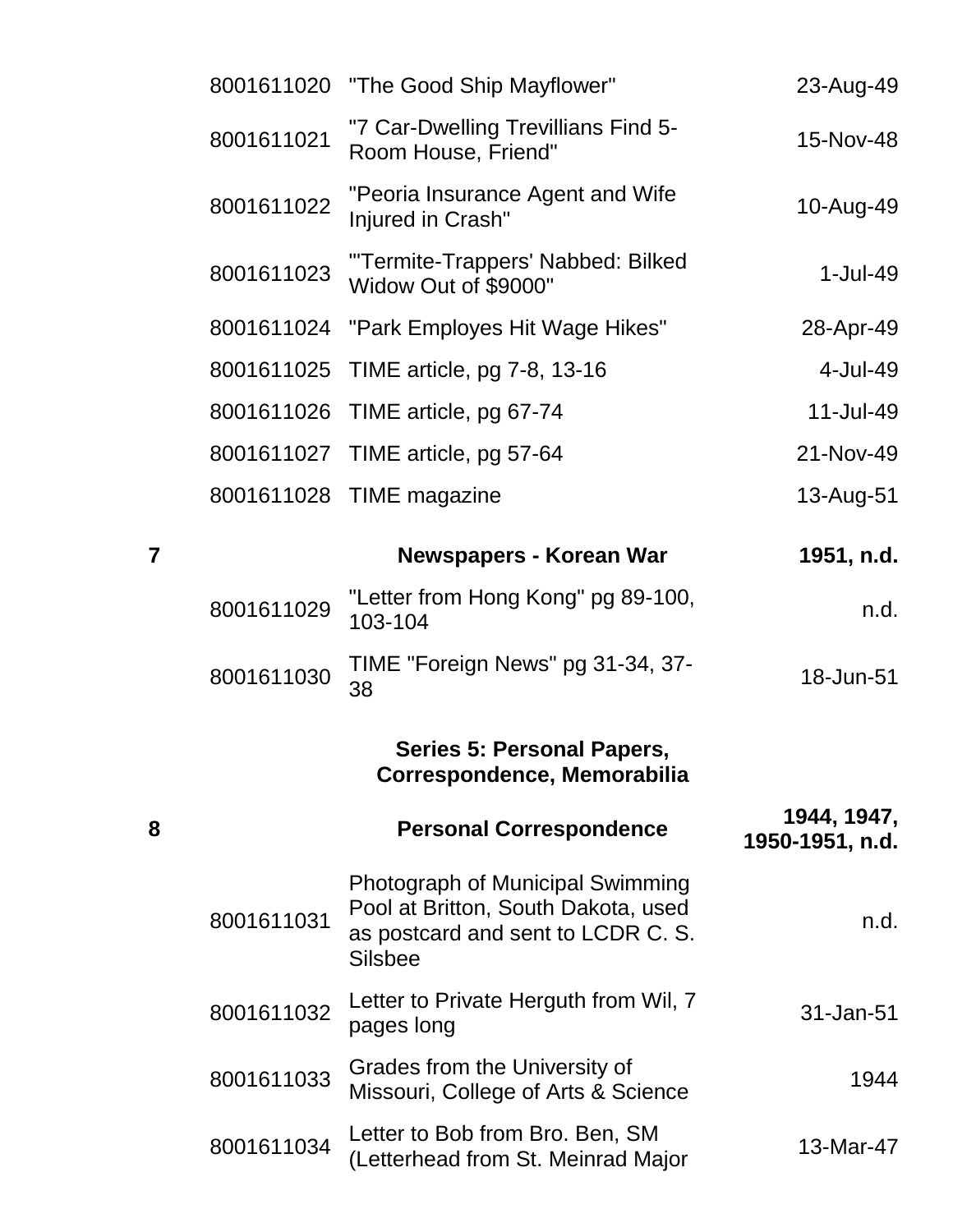## Seminary, Marianists)

**9**

| 8001611035 | Letter signed M.J., not addressed,<br>with white flowers on front | 14-Apr-51       |
|------------|-------------------------------------------------------------------|-----------------|
| 8001611036 | Letter to Bob from Mary Jo                                        | 28-Mar-51       |
| 8001611037 | Letter to "Hobarto", addressed to<br>Private Herguth              | $2-Apr-51$      |
| 8001611038 | Note to Bob, from Greyhal                                         | 22-Dec-50       |
| 8001611039 | Letter to Bob from Lois                                           | n.d.            |
| 8001611040 | Letters from Wil and Cullen to Bob<br>Herguth                     | 8-Feb-51        |
| 8001611041 | Letter from Wil to Pvt. Herguth                                   | 24-Apr-51       |
|            | <b>Robert Herguth Personal</b><br><b>Correspondence</b>           | 1950-1952, n.d. |
| 8001611042 | Letter from Bob to Mom and Dad,<br>from Fort Custer, Mich.        | 29-Sep-50       |
| 8001611043 | Letter from Bob to Mom and Dad,<br>from Fort Custer, Mich.        | 28-Oct-50       |
| 8001611044 | Letter from Bob to Mom and Dad,<br>from Fort Custer, Mich.        | 7-Nov-50        |
| 8001611045 | Letter from Bob to Mom and Dad,<br>from Fort Custer, Mich.        | 12-Nov-50       |
| 8001611046 | Letter from Bob to Mom and Dad,<br>from Fort Custer, Mich.        | 14-Nov-50       |
| 8001611047 | Letter from Bob to Mom and Dad,<br>from Fort Custer, Mich.        | 12-Dec-50       |
| 8001611048 | Letter from Bob to Mom, Dad and<br>Joan, from Fort Custer, Mich.  | 18-Dec-50       |
| 8001611049 | Letter from Bob to Mom, Dad and<br>Joan, from Fort Custer, Mich.  | 27-Dec-50       |
| 8001611050 | Letter from Bob to Mom and Dad,<br>from Fort Myer, VA             | 14-Jan-51       |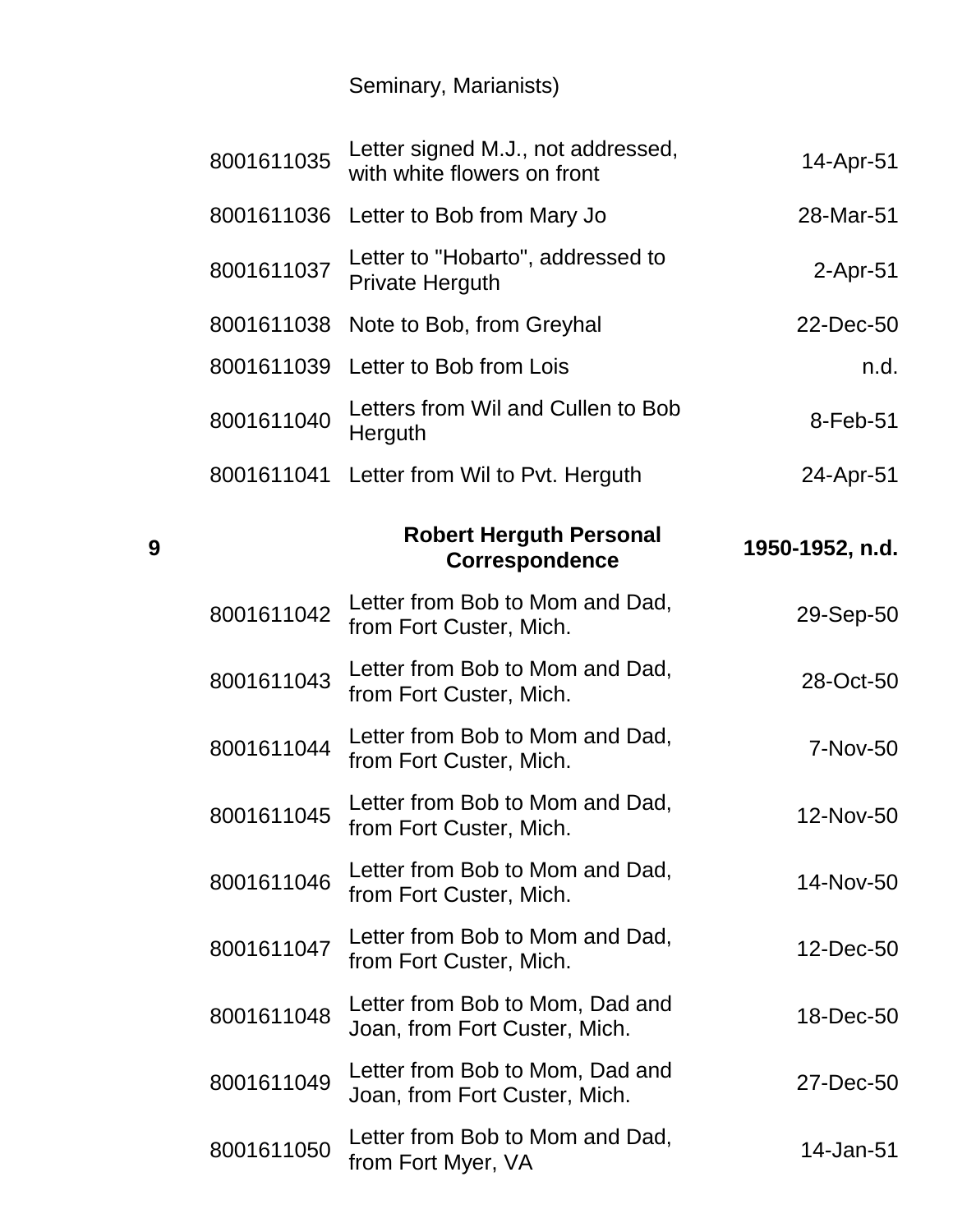| 8001611051 | Letter from Bob to Mom and Dad,<br>from Camp Funston, Kans.     | 28-Jan-51   |
|------------|-----------------------------------------------------------------|-------------|
| 8001611052 | Letter from Bob to Mammy and<br>Pappy                           | 25-Feb-51   |
| 8001611053 | Letter from Bob to Mom and Dad, Ft.<br>Riley, Kansas            | 11-Feb-51   |
| 8001611054 | Letter from Bob to Mom, Ft. Riley,<br>Kans.                     | 21-Mar-51   |
| 8001611055 | Letter from Bob to Mom and Dad, Ft.<br>Riley, Kansas            | 26-Mar-51   |
| 8001611056 | Letter from Bob to Mom and Dad, Ft.<br>Riley, Kansas            | 8-Apr-51    |
| 8001611057 | Letter from Bob to Mom and Dad, Ft.<br>Riley, Kansas            | 15-Apr-51   |
| 8001611058 | Letter from Bob to Mammy and<br>Pappy                           | 6-May-51    |
| 8001611059 | Letter from Bob to Mom and Dad                                  | 13-May-51   |
| 8001611060 | Letter from Bob to Mom and Dad                                  | 21-May-51   |
| 8001611061 | Letter from Bob to Mom and Dad,<br>"Good Old Fort Riley, Kans." | 27-May-51   |
| 8001611062 | Letter from Bob to Mom and Dad,<br>Tokyo, Japan                 | 23-Jul-51   |
| 8001611063 | Letter from Bob to Mom and Dad,<br>Tokyo, Japan                 | 16-Aug-51   |
| 8001611064 | Letter from Bob to Aunt Lou, Tokyo,<br>Japan                    | 23-Aug-51   |
| 8001611065 | Letter from Bob to Mom and Dad,<br>Tokyo, Japan                 | 31-Aug-51   |
| 8001611066 | Letter from Bob to Mammy and<br>Pappy, Tokyo, Japan             | 24-Sep-51   |
| 8001611067 | Letter from Bob to Aunt Lou, Tokyo,<br>Japan                    | $2$ -Oct-51 |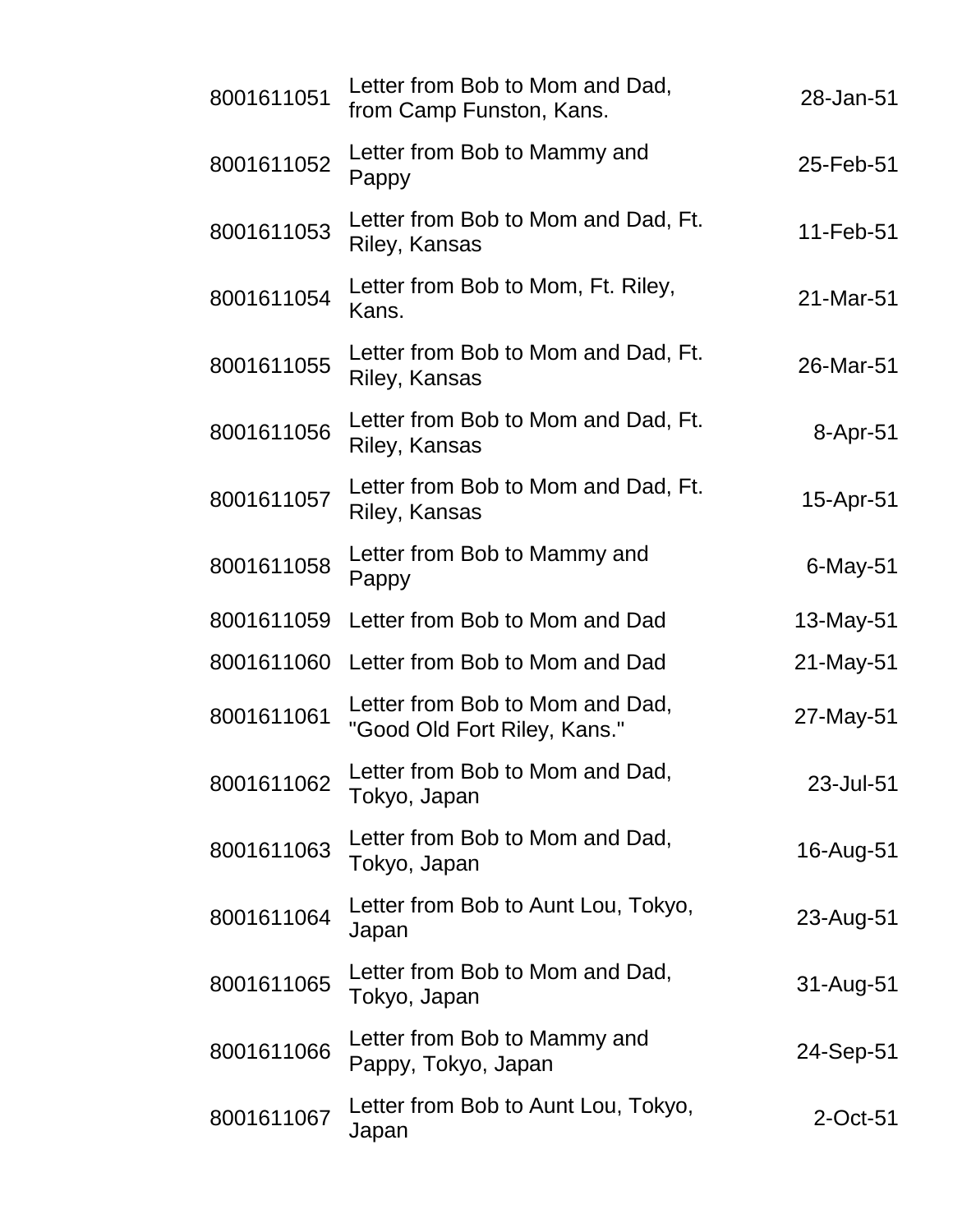| 8001611068 | Letter from Bob to Mammy and<br>Pappy, Tokyo, Japan | 12-Oct-51 |
|------------|-----------------------------------------------------|-----------|
| 8001611069 | Letter from Bob to Mammy and<br>Pappy, Tokyo, Japan | 29-Oct-51 |
| 8001611070 | Letter from Bob to Aunt Lou, Tokyo,<br>Japan        | 28-Nov-51 |
| 8001611071 | Letter from Bob to Mom and Dad,<br>Tokyo, Japan     | 28-Nov-51 |
| 8001611072 | Letter from Bob to Mom and Dad,<br>Tokyo, Japan     | 6-Dec-51  |
| 8001611073 | Letter from Bob to Aunt Lou, Tokyo,<br>Japan        | 19-Dec-51 |
| 8001611074 | Letter from Bob to Mom and Dad,<br>Tokyo, Japan     | 19-Dec-51 |
| 8001611075 | Letter from Bob to Mom and Dad,<br>Tokyo, Japan     | 3-Jan-52  |
| 8001611076 | Letter from Bob to Aunt Lou, Tokyo,<br>Japan        | 15-Jan-52 |
| 8001611077 | Letter from Bob to Mom and Dad,<br>Tokyo, Japan     | 19-Jan-52 |
| 8001611078 | Letter to Sgt. Bob Herguth,<br>handwritten          | 23-Jan-52 |
| 8001611079 | Letter from Bob to Mom, Tokyo,<br>Japan             | 5-Feb-52  |
| 8001611080 | Letter from Bob to Mom, Tokyo,<br>Japan             | 10-Feb-52 |
| 8001611081 | Address of Robert Herguth at Ft.<br>Myer, VA        | n.d.      |
| 8001611082 | Letter from Bob to Mom, Tokyo,<br>Japan             | 16-Feb-52 |
| 8001611083 | Letter from Bob to Mom, Tokyo,<br>Japan             | 13-Mar-52 |
| 8001611084 | Letter from Bob to Mammy, Tokyo,                    | 31-Mar-52 |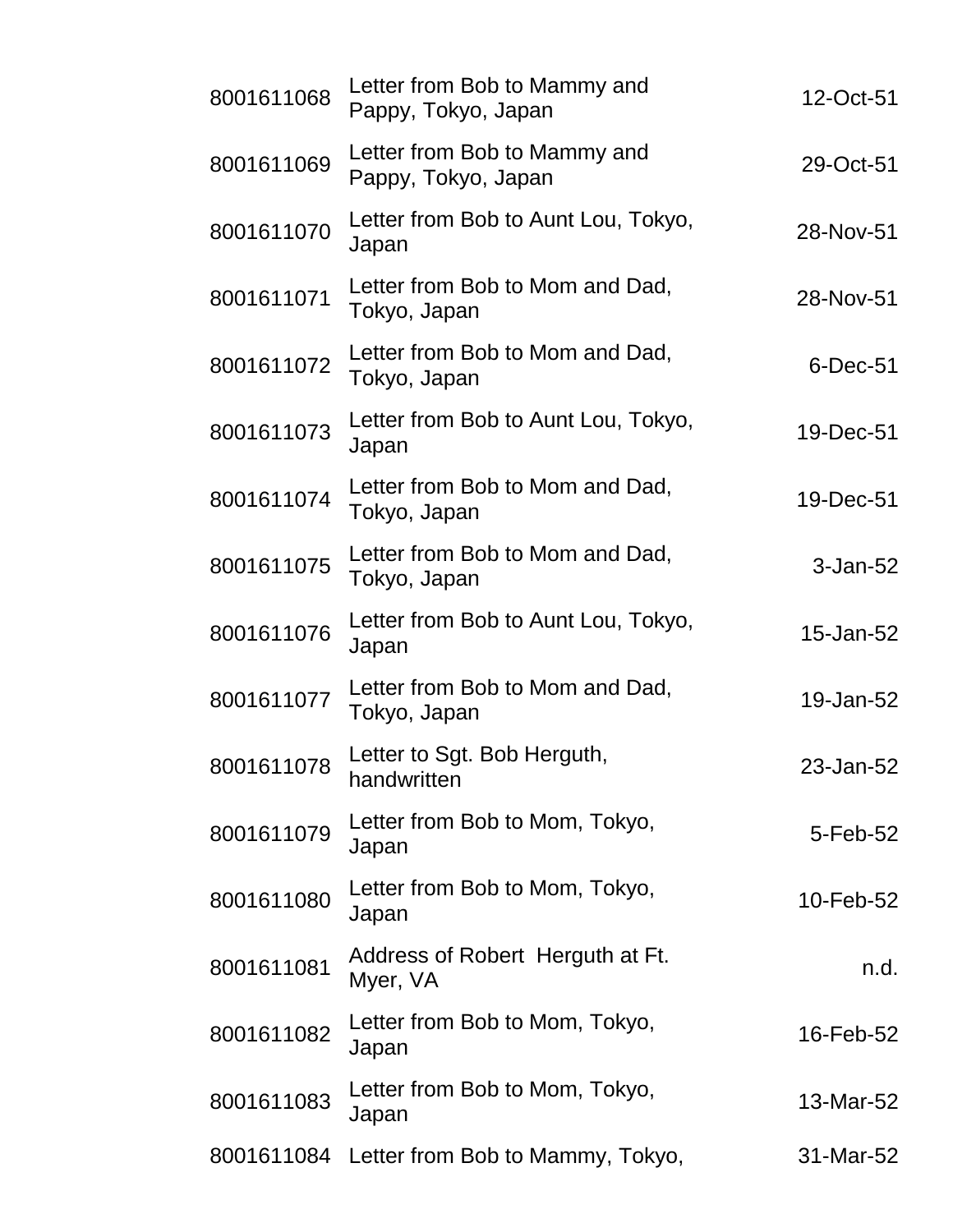Japan

|    | 8001611085 | Letter from Bob to Mom, Tokyo,<br>Japan     | 29-Feb-52      |
|----|------------|---------------------------------------------|----------------|
|    | 8001611086 | Letter from Bob to Mom, Tokyo,<br>Japan     | 15-Apr-52      |
|    | 8001611087 | Letter from Bob to Mom, Tokyo,<br>Japan     | 24-Apr-52      |
|    | 8001611088 | Letter from Bob to Mom, Tokyo,<br>Japan     | $2$ -May-52    |
|    | 8001611089 | Letter from Bob to Mom, Tokyo,<br>Japan     | 7-May-52       |
|    | 8001611090 | Letter from Bob to Mom, Tokyo,<br>Japan     | 27-May-52      |
|    | 8001611091 | Letter from Bob to Mom, Tokyo,<br>Japan     | $1$ -Jun- $52$ |
|    | 8001611092 | Letter from Bob to Mom, Tokyo,<br>Japan     | 15-Jun-52      |
|    | 8001611093 | Letter from Bob to Mom, Tokyo,<br>Japan     | 19-Jul-52      |
|    | 8001611094 | Letter from Bob to Mom, Tokyo,<br>Japan     | 25-Jun-52      |
|    | 8001611095 | Letter from Bob to Mom, Tokyo,<br>Japan     | 31-Jul-52      |
|    | 8001611096 | Letter from Bob to Mom about<br>kimonos     | n.d.           |
|    |            | 8001611097 Letter from Bob to Auntie        | n.d.           |
| 10 |            | <b>Personal Correspondence</b>              | n.d.           |
|    |            | 8001611098 Letter to Bob from Jim H.        | n.d.           |
|    |            | 8001611099 Letter to Bob from Nevah Simmons | n.d.           |
|    |            | 8001611100 Letter to Bob from Cullen        | n.d.           |
|    |            | 8001611101 Letter to Bob from Hudson        | n.d.           |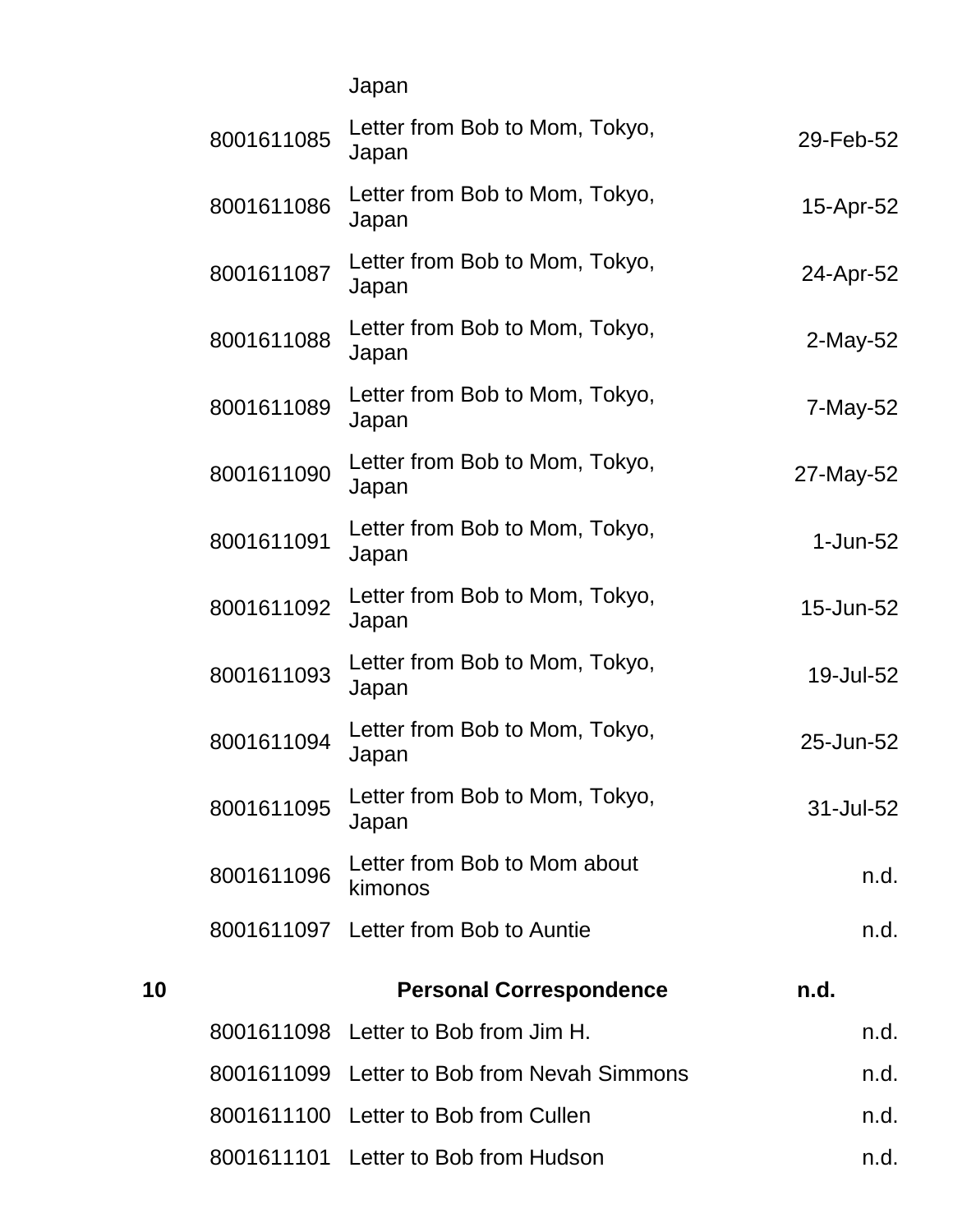| 11 |            | <b>Personal Correspondence</b>                                           | 1937, 1942-<br>1946, 1948,<br>1951, n.d. |
|----|------------|--------------------------------------------------------------------------|------------------------------------------|
|    | 8001611102 | Letter from Bob Hanson "Champ" to<br>"Chief"                             | n.d.                                     |
|    |            | 8001611103 Note to Joey from an admirer                                  | n.d.                                     |
|    | 8001611104 | Letter from Gene Kaelin to Robert<br>"Aloha Roberto"                     | 8-Nov-45                                 |
|    | 8001611105 | Envelope addressed to Robert<br>Herguth from Decatur Newspapers,<br>Inc. | 30-Sep-48                                |
|    | 8001611106 | Letter to F. P. Hanafin from Robert<br>Herguth                           | $7-Sep-48$                               |
|    | 8001611107 | Letter to Robert Herguth from Everett<br>L. Myers                        | 15-Sep-48                                |
|    | 8001611108 | Letter to Robert Herguth from Charles<br><b>Driver</b>                   | $9-Sep-48$                               |
|    | 8001611109 | Letter to Robert Herguth from Robert<br>Schaub                           | 30-Sep-48                                |
|    | 8001611110 | Telegram to Robert Herguth from<br><b>Burrell Small</b>                  | 11-Sep-48                                |
|    | 8001611111 | Letter to Robert Herguth from H. R.<br>Winsor                            | 16-Sep-48                                |
|    | 8001611112 | Letter to Robert Herguth from C. A.<br>Frazer                            | 10-Sep-48                                |
|    | 8001611113 | Letter to Robert Herguth from Paul B.<br>Cousley                         | 8-Sep-48                                 |
|    | 8001611114 | Recommendation letter for Robert J.<br>Herguth from J. C. Phillips       | $1-Jul-48$                               |
|    | 8001611115 | Letter to Robert Herguth from Don<br>Campbell                            | 18-Jul-50                                |
|    | 8001611116 | Letter to Robert Herguth from Mary<br>Jo                                 | 23-Feb-51                                |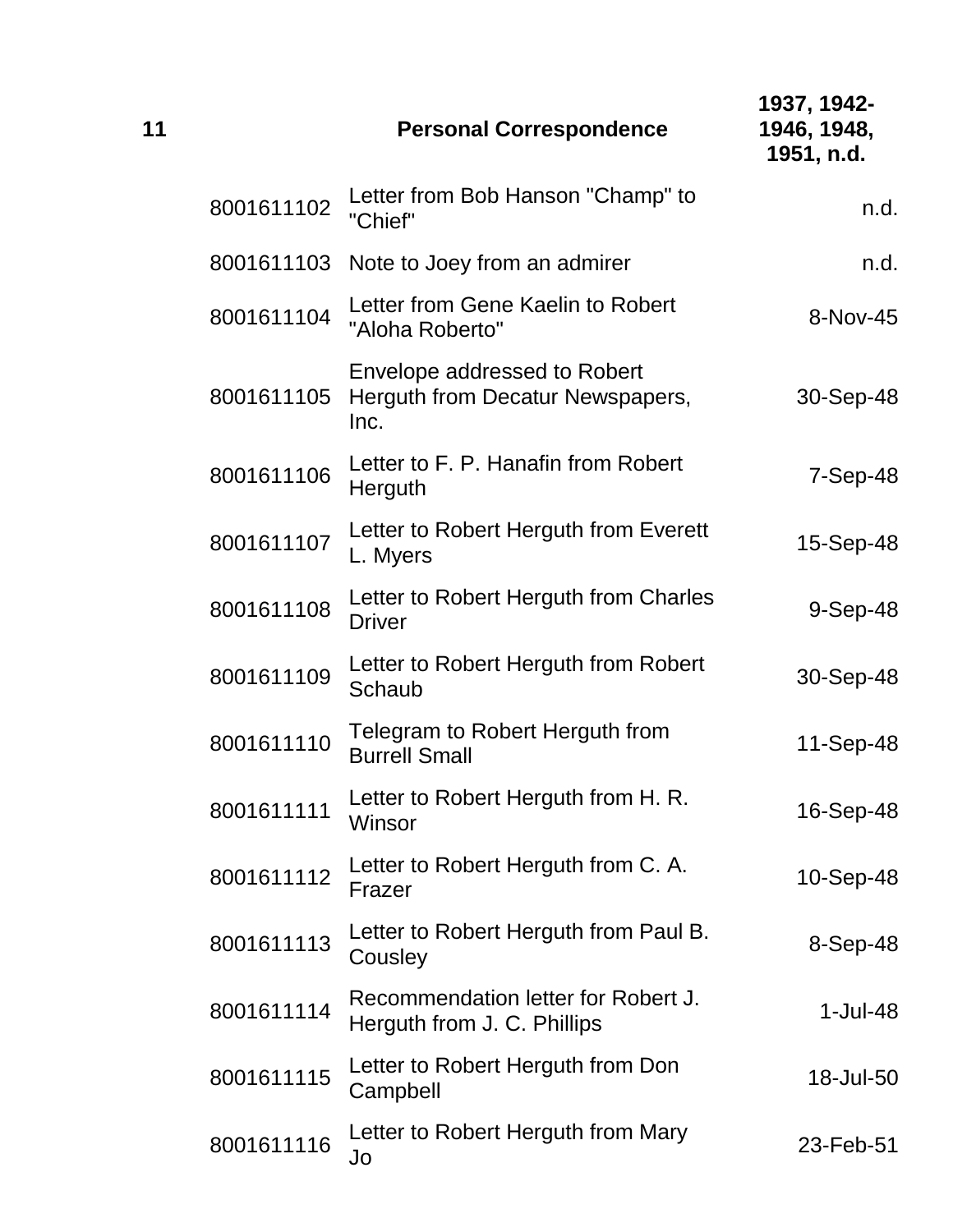| 8001611117 | Letter to Robert Herguth from Mary<br>Jo                                        | $6$ -Jan- $51$ |
|------------|---------------------------------------------------------------------------------|----------------|
| 8001611118 | Letter to Robert Herguth from Mary<br>Jo                                        | $2$ -Feb-51    |
| 8001611119 | Letter from Pfc Kaelin to "Roberto"                                             | $1-May-46$     |
| 8001611120 | Letter from Gene Kaelin to "El<br>Roberto"                                      | 20-May-46      |
|            | 8001611121 Letter from Gene Kaelin to "Roberto"                                 | 13-Oct-45      |
|            | 8001611122 Letter from Bro. Ben to Bob                                          | 11-Apr-45      |
| 8001611123 | Letter from Sr. M. Henrietta to Robert<br>(Sisters of the Most Precious Blood)  | 26-Jun-37      |
|            | 8001611124 Letter from E. Kaelin to Roberto                                     | 17-Jul-44      |
|            | 8001611125 Letter to alums from Paul Hittson                                    | n.d.           |
| 8001611126 | Letter to "Mr. Harguth" from John W.<br>McGee, President of Sigma Delta Chi     | April 18       |
|            | 8001611127 Letter to Bob from Bill                                              | 8-Sep-44       |
|            | 8001611128 Letter from E. Kaelin to Roberto                                     | $1-Apr-45$     |
|            | 8001611129 Letter from Joe to "Robin"                                           | 10-Feb-46      |
|            | 8001611130 Letter to Thad from E. Kaelin                                        | 9-Jul-44       |
|            | 8001611131 Letter to Roberto from Gene                                          | 29-Jan-46      |
|            | 8001611132 Letter to Roberto from Gene                                          | 26-Mar-46      |
|            | 8001611133 Letter to Roberto from Gene                                          | 22-Sep-45      |
|            | 8001611134 Letter to Roberto from Gene                                          | 24-Nov-45      |
|            | 8001611135 Letter to Roberto from Gene                                          | 8-Mar-45       |
| 8001611136 | Invoice and letter concerning Wm.<br><b>Dawson Subscription Service Limited</b> | $4$ -Dec-44    |
|            | 8001611137 Letter to Roberto from Gene                                          | 12-Apr-45      |
|            | 8001611138 Letter to Roberto from Gene                                          | 6-Nov-45       |
|            | 8001611139 Reference for Robert Herguth from                                    | n.d.           |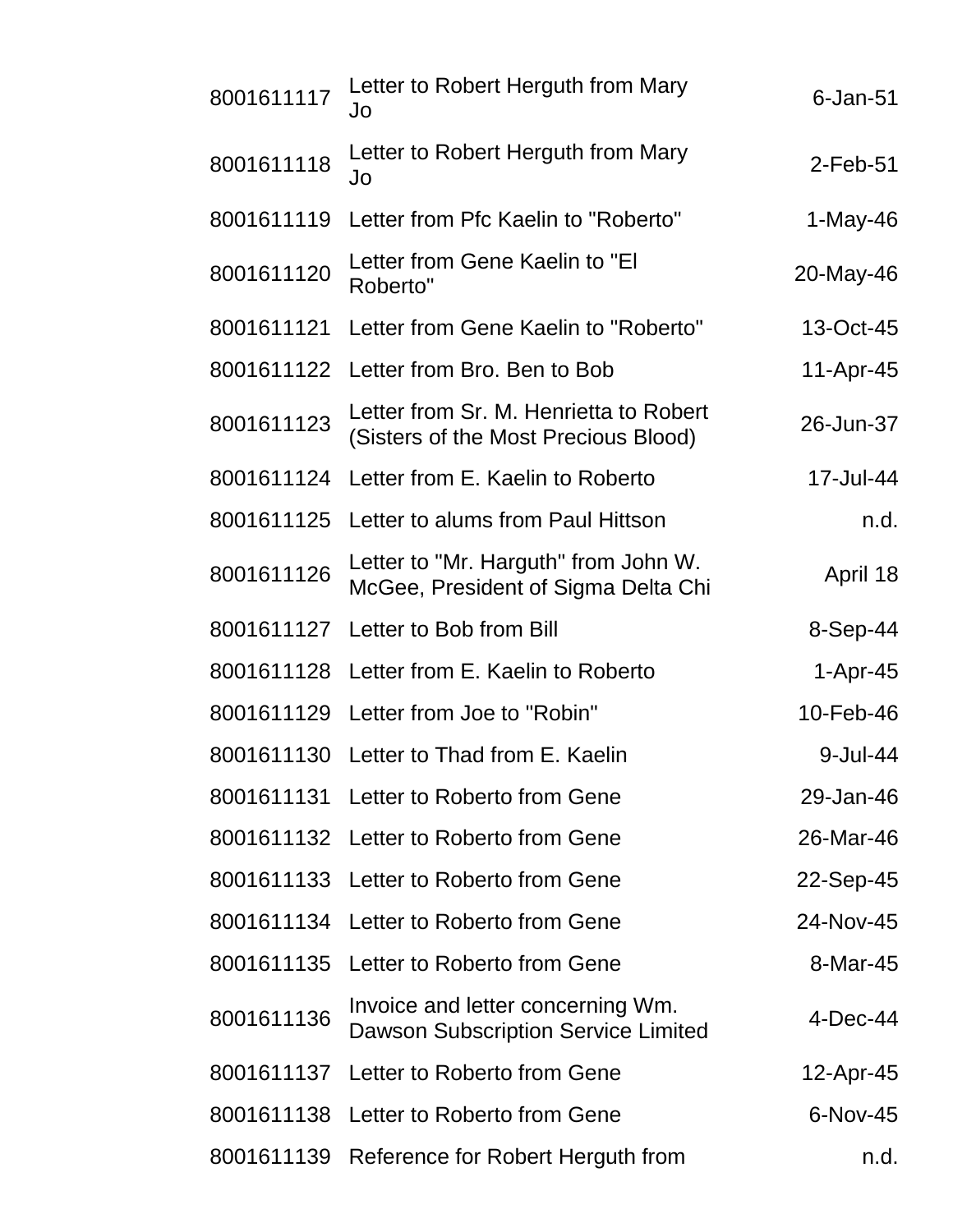Walter McDowel

|    | 8001611140 | Reference for Robert Herguth from<br>Bro. Bernard A. Kramer, S. M.                 | 23-Feb-44                 |
|----|------------|------------------------------------------------------------------------------------|---------------------------|
|    | 8001611141 | Reference for Robert Herguth from<br>Brother Julius J. Kreshel, S. M.              | 22-Feb-44                 |
|    | 8001611142 | Letter to Robert Herguth from Joe<br>Treybal                                       | 29-May-42                 |
|    | 8001611143 | Letter to Robert Herguth from Walter<br>H. McDowell                                | $7 -$ Jul $-43$           |
|    |            | 8001611144 Letter to Roberto from E. F. Kaelin                                     | 10-Jun-46                 |
| 12 |            | <b>Correspondence-Postcards</b>                                                    | 1950-1952                 |
|    | 8001611145 | Postcard of Washington Monument,<br>from Bob to Mom and Dad                        | 21-Jan-51                 |
|    | 8001611146 | Postcard of engine at Pike's Peak,<br>Co, from Bob to Mom and Dad                  | 16-Sep-52                 |
|    | 8001611147 | Postcard of Battle Creek, Michigan,<br>from Bob to Mom and Dad                     | 10-Oct-50                 |
|    | 8001611148 | Postcard of Hong Kong Harbor, from<br>Bob to Mom                                   | 8-Jul-52                  |
|    | 8001611149 | Postcard of Honolulu, from Bob to<br>Mom and Dad                                   | 18-Jun-51                 |
|    | 8001611150 | Postcard of Dai-Ichi Building, Tokyo,<br>from Bob to Mom and Dad                   | 23-Jun-51                 |
|    | 8001611151 | Postcard from Bob to Mom and Dad                                                   | 14-Jan-52                 |
| 1  |            | <b>Personal Papers- Journalistic</b><br><b>Papers</b>                              | 1947, 1952-<br>1953, n.d. |
|    | 8001611152 | Envelope addressed to Bob Herguth<br>at the Peoria Star, from Ongg P.<br>Yung, DAC | $6$ -May-50               |
|    | 8001611153 | <b>Recommendation from Robert</b><br>Herguth to John W. Elwood, Director,          | 21-Dec-52                 |

**5 1**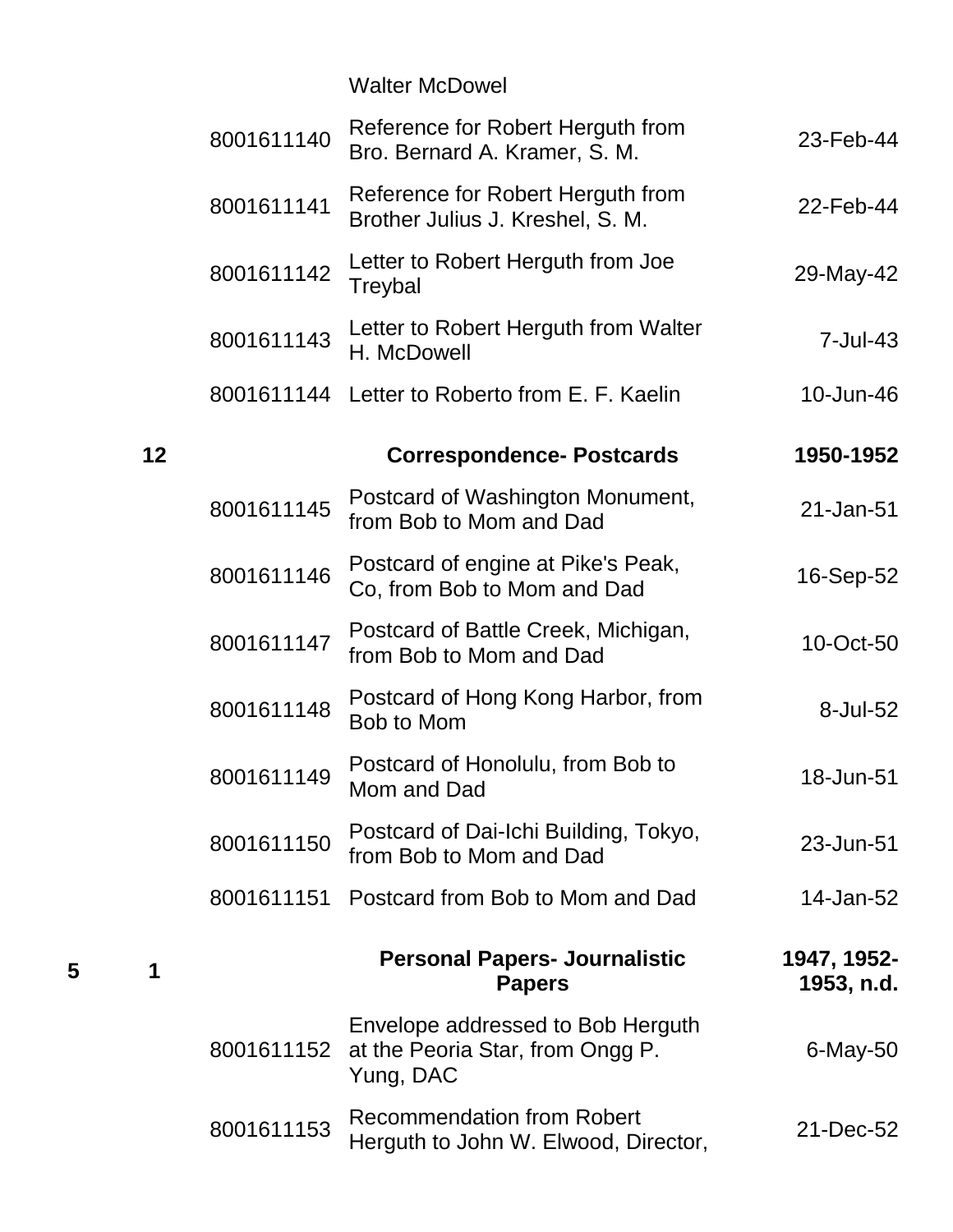|              |            | Radio Free Asia, concerning Hsia<br>Kuo and Ongg Pin-ying                                                    |               |
|--------------|------------|--------------------------------------------------------------------------------------------------------------|---------------|
|              | 8001611154 | "The Story of a Buffalo" radio<br>broadcast (Chinese Theatre #437)                                           | 17-Apr-53     |
|              | 8001611155 | "A Model Communist Family" radio<br>broadcast (Chinese Theatre No. 51)                                       | 14-Sep-52     |
|              | 8001611156 | "Put Down Your Whip" radio<br>broadcast (Chinese Theatre No. 55)                                             | 28-Sep-52     |
|              | 8001611157 | "To Choose a New Master" radio<br>broadcast (Chinese Theatre No. 79)                                         | n.d.          |
|              | 8001611158 | Paperwork and letter to Robert<br>Herguth regarding Sigma Delta Chi,<br>professional journalistic fraternity | 2-May-47      |
| $\mathbf{2}$ |            | <b>Personal Insurance Documents</b>                                                                          | 1948, n.d.    |
|              | 8001611159 | Letter from Equitable Life Insurance<br>Company of Iowa                                                      | 16-Jun-48     |
|              | 8001611160 | <b>Blue Cross Medical Insurance</b><br>certificate                                                           | n.d.          |
| 3            |            | <b>Personal- Charles S. Silsbee</b>                                                                          | 1947, n.d.    |
|              | 8001611161 | Envelope with return address of<br>Dearborn Chemical Company,<br>Charles S. Silsbee's name on front          | n.d.          |
|              | 8001611162 | Application packet with resume and<br>recommendations for Charles S.<br><b>Silsbee</b>                       | <b>Nov-47</b> |
|              | 8001611163 | Dearborn News, Charles S. Silsbee                                                                            | n.d.          |
| 4            |            | <b>Personal- Charles S. Silsbee</b><br><b>Memorabilia</b>                                                    | n.d.          |
|              |            | 8001611164 Illinois Drivers License                                                                          | n.d.          |
|              |            | 8001611165 Military Identification Card                                                                      | n.d.          |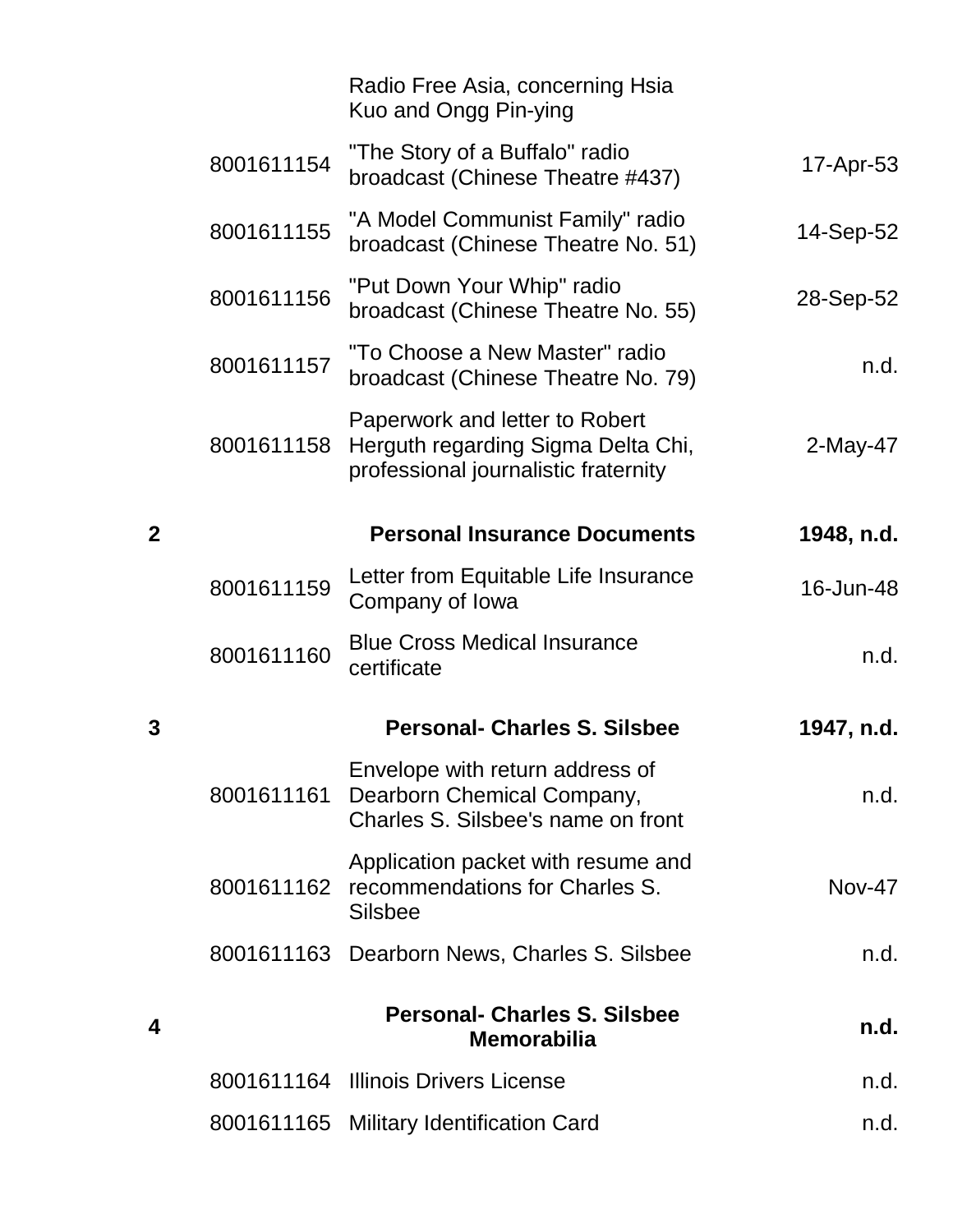|   | 8001611166 | Shamrock Hotel note, Kowllon, Hong<br>Kong                                                             | n.d.                      |
|---|------------|--------------------------------------------------------------------------------------------------------|---------------------------|
|   | 8001611167 | Postcard, "U. S. Battle-Ship "Virginia"                                                                | n.d.                      |
|   | 8001611168 | Postcard, "Japanese Cruiser<br>"Chitose"                                                               | n.d.                      |
|   | 8001611169 | Naval Academy Postcard reprints of<br><b>Carvel Hall</b>                                               | n.d.                      |
| 5 |            | <b>Licenses and Identification Cards</b>                                                               | 1940, 1948,<br>1951, n.d. |
|   | 8001611170 | State of Illinois Resident Hook and<br><b>Line Fishing License</b>                                     | 31-May-48                 |
|   | 8001611171 | Identification Card in case of accident                                                                | n.d.                      |
|   |            | 8001611172 King Identification Card                                                                    | n.d.                      |
|   | 8001611173 | Boy Scouts of America Certification of<br>Rank                                                         | $1-May-40$                |
|   | 8001611174 | <b>United States Senate Chamber</b><br>gallery access card                                             | 1951                      |
| 6 |            | <b>High School Units and University</b><br>of Chicago Application                                      | 1943, n.d.                |
|   |            | 8001611175 South Side High School Units                                                                | $6$ -Jun-43               |
|   |            | Application for Admission to a<br>8001611176 Division or Professional School,<br>University of Chicago | n.d.                      |
| 7 |            | <b>Cards and Invitations</b>                                                                           | 1948, 1951, n.d.          |
|   |            | 8001611177 21st Birthday Card                                                                          | n.d.                      |
|   | 8001611178 | University of Missouri<br>Commencement booklet with<br>envelope                                        | 1948                      |
|   | 8001611179 | Wedding Invitation, Joan Herguth and<br><b>Jackson Napier</b>                                          | 1951                      |

**6**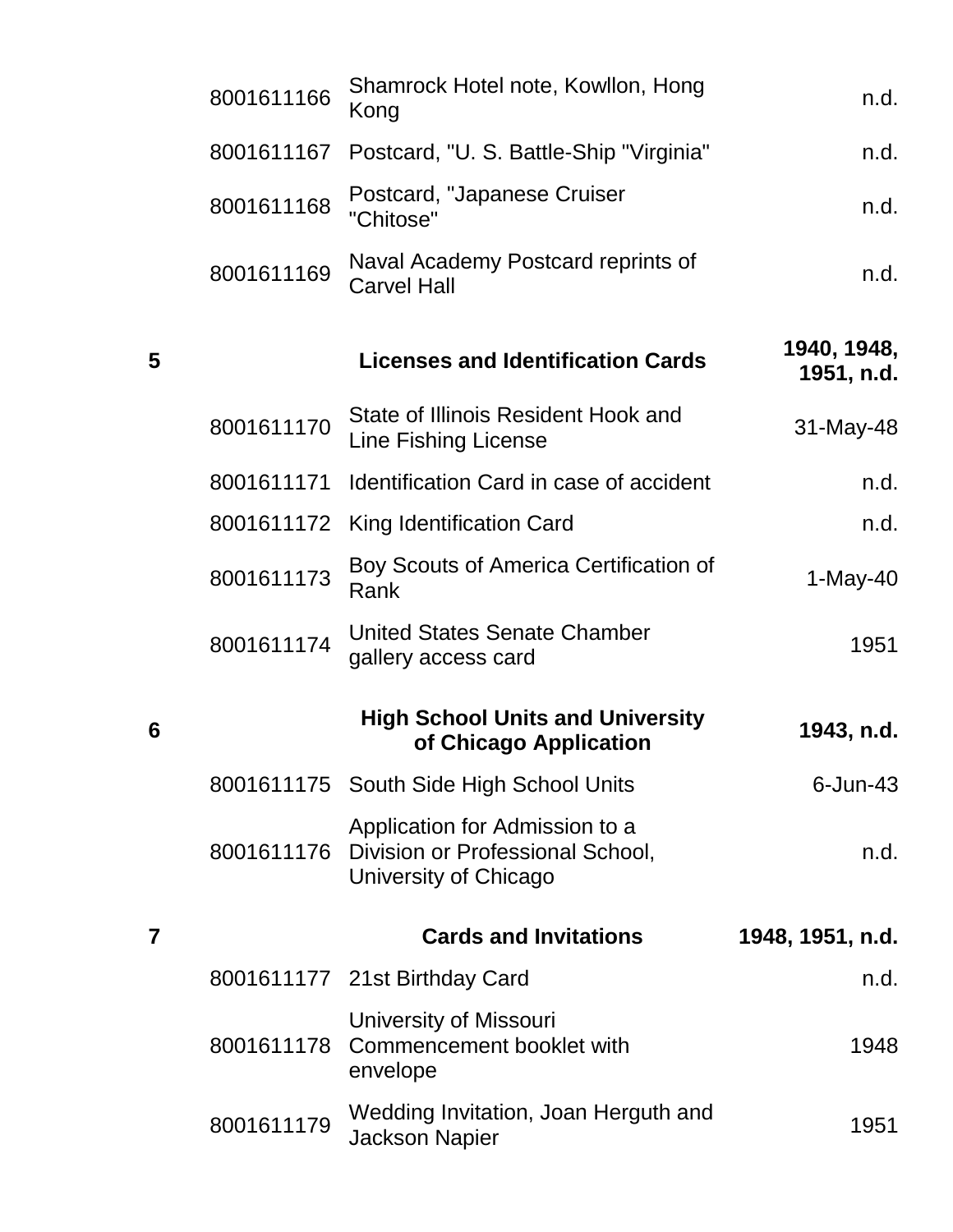| 8 |            | <b>Miscellaneous</b>                                                                                                                    |           |
|---|------------|-----------------------------------------------------------------------------------------------------------------------------------------|-----------|
|   | 8001611181 | <b>Small, Blue Penworthy Notebook</b>                                                                                                   | n.d.      |
|   | 8001611182 | Prayer to the Infant Jesus of Prague                                                                                                    | n.d.      |
|   | 8001611183 | Photo Envelope from Walgreen store<br>in the Pentagon                                                                                   | 22-Jan-51 |
|   | 8001611184 | <b>Empty Envelope, "Valuable Papers</b><br>recorded by Albert Harms, recorder of<br>Deeds" with Robert J. Herguth typed<br>on left edge | n.d.      |
|   | 8001611185 | Subscriber's Receipt for Life<br>magazine                                                                                               | 18-Dec-46 |
|   | 8001611186 | Note from Wilma Lewis to Loretta                                                                                                        | 16-Sep-51 |
|   | 8001611187 | "No Naval Academy Graduate Will<br>Deny That" booklet by Edward E.<br>Spafford                                                          | n.d.      |
|   | 8001611188 | "The Lily of the Mowhawks" play by<br><b>Robert Herguth</b>                                                                             | n.d.      |
|   | 8001611189 | Memo to all daily news employees                                                                                                        | n.d.      |
|   | 8001611190 | Dialogue about Sarge                                                                                                                    | n.d.      |
|   | 8001611191 | Authorized Insigne for U.S. Navy<br><b>Chairborne Forces (Ashore)</b>                                                                   | n.d       |
|   | 8001611192 | Notes found in engineering book                                                                                                         | 9-Dec-35  |
|   | 8001611193 | Notes found in engineering book                                                                                                         | 21-Feb-36 |
|   | 8001611194 | Note found in engineering book,<br>"Derive Centrifugal Force Formula"                                                                   | 30-Oct-30 |
| 9 |            | <b>Memorabilia</b>                                                                                                                      | n.d.      |
|   |            | 1st Radio Broadcasting and Leaflet                                                                                                      |           |

8001611195 1st Radio Broadcasting and Leaflet Group, Merry Christmas and a Happy New Year card n.d.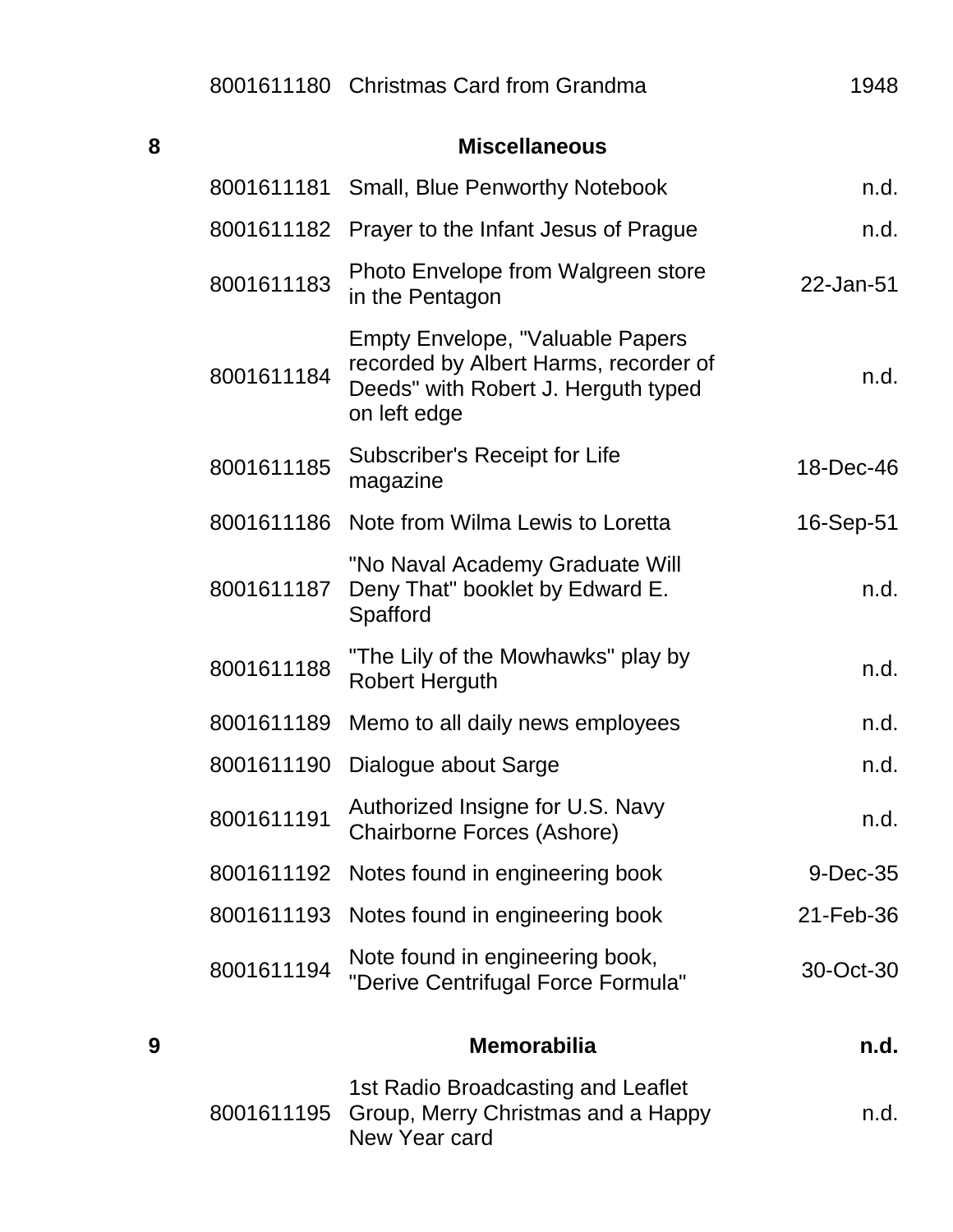|    | 8001611196 | Yellow envelope with 3 pictures of<br>buildings and descriptions                            | n.d.       |
|----|------------|---------------------------------------------------------------------------------------------|------------|
|    | 8001611197 | Postcard, Jagaike Ground Mt. Hiei                                                           | n.d.       |
|    | 8001611198 | Postcard, Cable-Car (To Kyoto) Mt.<br>Hiei                                                  | n.d.       |
|    | 8001611199 | Ginza Restaurant Kokando Tokyo<br>card                                                      | n.d.       |
|    | 8001611200 | Postcard, Kogosho Audience Hall and<br>Garden                                               | n.d.       |
|    | 8001611201 | 1 yen                                                                                       | n.d.       |
| 10 |            | <b>Dime Books</b>                                                                           | n.d.       |
|    | 8001611202 | "Papa You're Crazy" by William<br>Saroyan                                                   | n.d.       |
|    | 8001611203 | "McCall's Book of Family Manners" by<br>Carolyn Hagner Shaw                                 | n.d.       |
| 11 |            | <b>Envelopes</b>                                                                            | n.d.       |
|    | 8001611204 | Front of envelope, addressed to Mr.<br>C. S. Sillsbee                                       | n.d.       |
|    | 8001611205 | Envelope from U. S. Naval Academy,<br>addressed to Mr. Charles S. Silsbee                   | n.d.       |
|    |            | Series 6: Photographs and<br><b>Scrapbook pages</b>                                         |            |
| 12 |            | <b>Drawings</b>                                                                             | n.d.       |
|    | 8001611206 | Thad Hacket- "Chas says this is the<br>way the war is being won in the<br>planning section" | n.d.       |
|    |            | 8001611207 Quotes from Mao drawing                                                          | n.d.       |
| 13 |            | <b>Scrapbook Clippings</b>                                                                  | 1956, n.d. |
|    |            | 8001611208 "I know something good about you"                                                | n.d.       |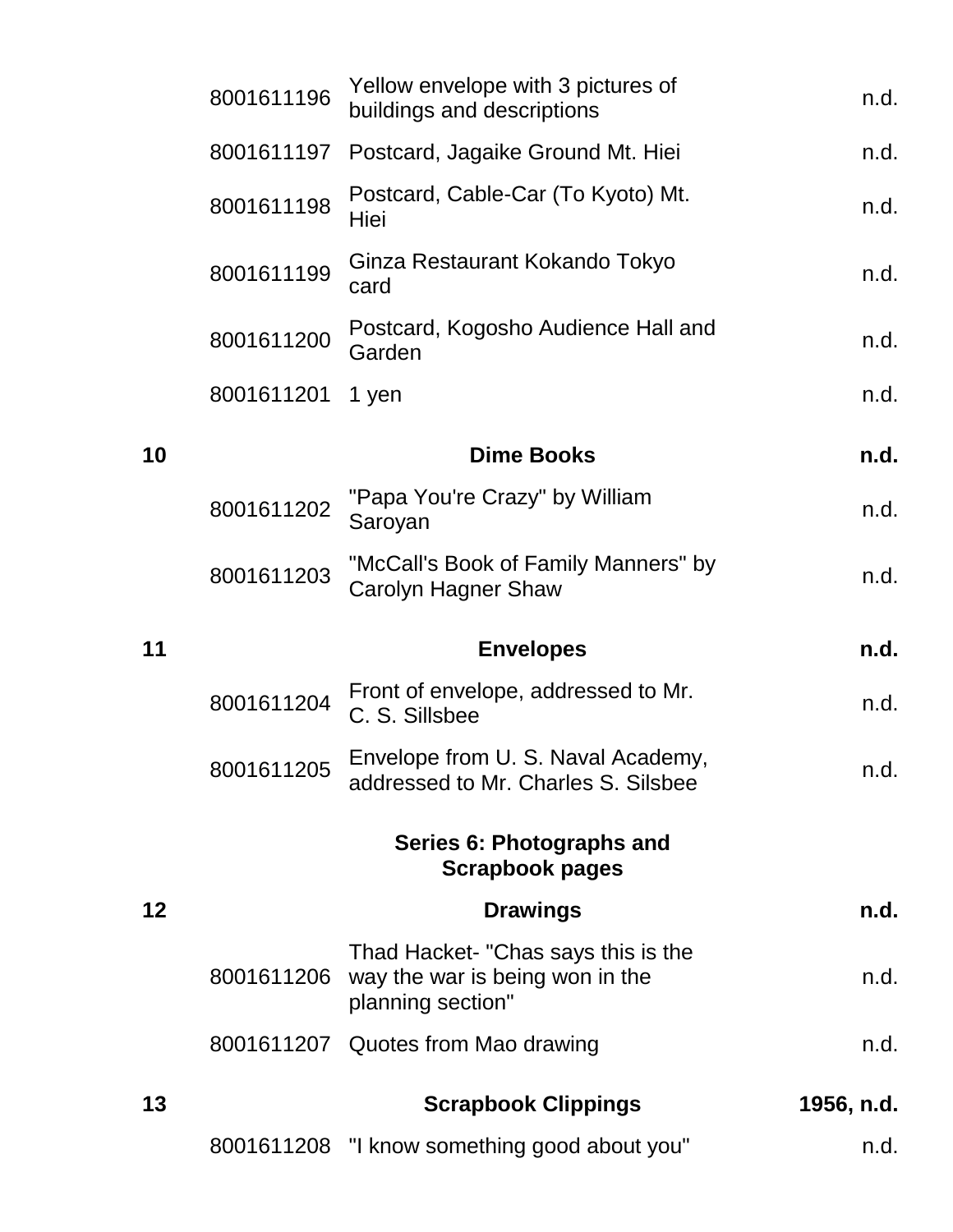|            | poem and Curb Number Vets                                                                                      |      |
|------------|----------------------------------------------------------------------------------------------------------------|------|
| 8001611209 | Prayer by Mary Stewart on purple<br>paper                                                                      | n.d. |
| 8001611210 | Be Kind, from the voice of the Sacred<br>Heart poem                                                            | n.d. |
| 8001611211 | "The Desert" poem by Mrs. George<br><b>Burley</b>                                                              | n.d. |
|            | 8001611212 "Christmas Dinner Fun" poem                                                                         | n.d. |
|            | 8001611213 Prayer by Mary Stewart, typed                                                                       | n.d. |
| 8001611214 | "The Afghan" poem                                                                                              | n.d. |
| 8001611215 | "Remembering" and "Rose in the<br>Bud" poems                                                                   | n.d. |
|            | 8001611216 "In the Garden of my Heart" poem                                                                    | n.d. |
|            | 8001611217 "Our Flag" poem typed                                                                               | n.d. |
| 8001611218 | "Our Flag" poem, written in<br>calligraphy                                                                     | n.d. |
|            | 8001611219 "My Desert Land" poem                                                                               | n.d. |
|            | 8001611220 "Silence" poem                                                                                      | n.d. |
| 8001611221 | "The Flaming Bush" and "A Highway<br>in the Desert" poems                                                      | n.d. |
|            | 8001611222 "Indian Love Song" poem                                                                             | n.d. |
|            | "Maid of the Moonlight," "The<br>8001611223 Sahuaro," "Grand Canyon," "Desert<br>Stars," and "The Oasis" poems | n.d. |
|            | 8001611224 "An Old Face" poem                                                                                  | n.d. |
| 8001611225 | "The Greatest Word in the World" by<br><b>William I. Nichols</b>                                               | n.d. |
| 8001611226 | "The Secret Short Cut" by Peggy<br>Wood                                                                        | n.d. |
| 8001611227 | "Start Today!" by Robert Louis<br><b>Stevenson</b>                                                             | n.d. |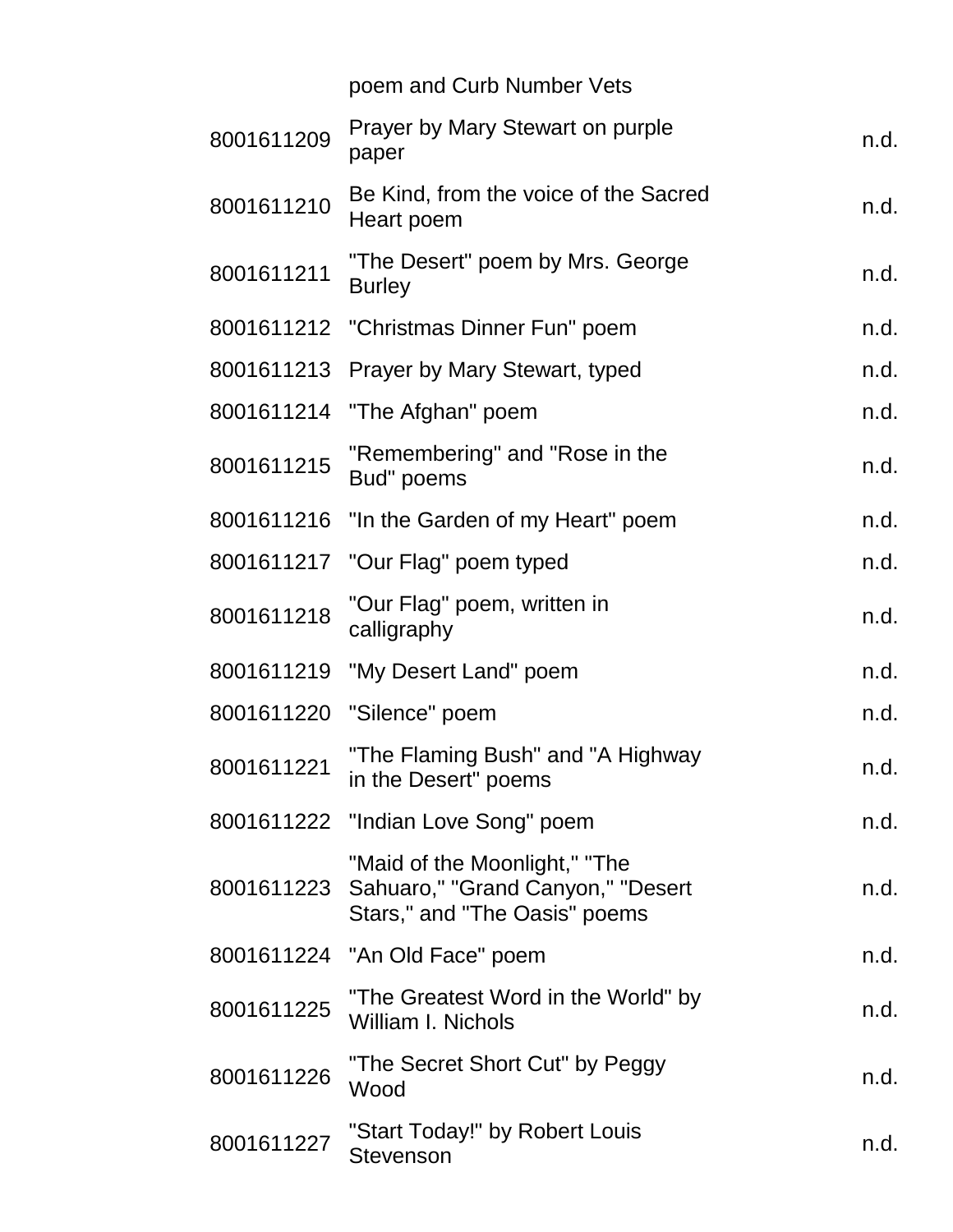| 8001611228               | "How to Enjoy Your Work" by Peter<br>Putnam                                                                                 | n.d.          |
|--------------------------|-----------------------------------------------------------------------------------------------------------------------------|---------------|
| 8001611229               | "Grandfather's Quaker Dozen" by<br>Olive Ireland Theen                                                                      | n.d.          |
| 8001611230               | "Life is too short to be little" by Andre<br><b>Maurois</b>                                                                 | n.d.          |
| 8001611231               | "Eskimos' Story of the Death of Post<br>and Rogers, as Told to Man who<br>Removed Bodies" by the Associated<br><b>Press</b> | n.d.          |
| 8001611232               | "How to meet a very nice person" by<br>Henry King                                                                           | n.d.          |
| 8001611233               | "Answers to the Flag Quiz"                                                                                                  | n.d.          |
| 8001611234               | "Know all about Old Glory?"                                                                                                 | n.d.          |
| 8001611235               | "What is Mother?" by Jane K.<br>Shoemaker                                                                                   | n.d.          |
| 8001611236               | "Poet's Place"                                                                                                              | n.d.          |
| 8001611237               | "My Visitor" poem by Mrs. George<br>Burley, Rt. 1                                                                           | n.d.          |
| 8001611238               | "Man, 90, Writes Poem on How to be<br>Happy"                                                                                | n.d.          |
| 8001611239               | "Security is Not for Sale" by Lawrence<br>Andrews                                                                           | n.d.          |
| 8001611240               | "You and the Passing of Time" by<br>John E. Gibson                                                                          | n.d.          |
| 8001611241 "A Last Will" |                                                                                                                             | <b>Jul-56</b> |
|                          | 8001611242 "Give More of Yourself"                                                                                          | n.d.          |
|                          | 8001611243 piece by Emily Post                                                                                              | n.d.          |
| 8001611244               | "To sum up, my advice would be:<br>Always be interested in everything<br>and everyone about you" end of<br>story            | n.d.          |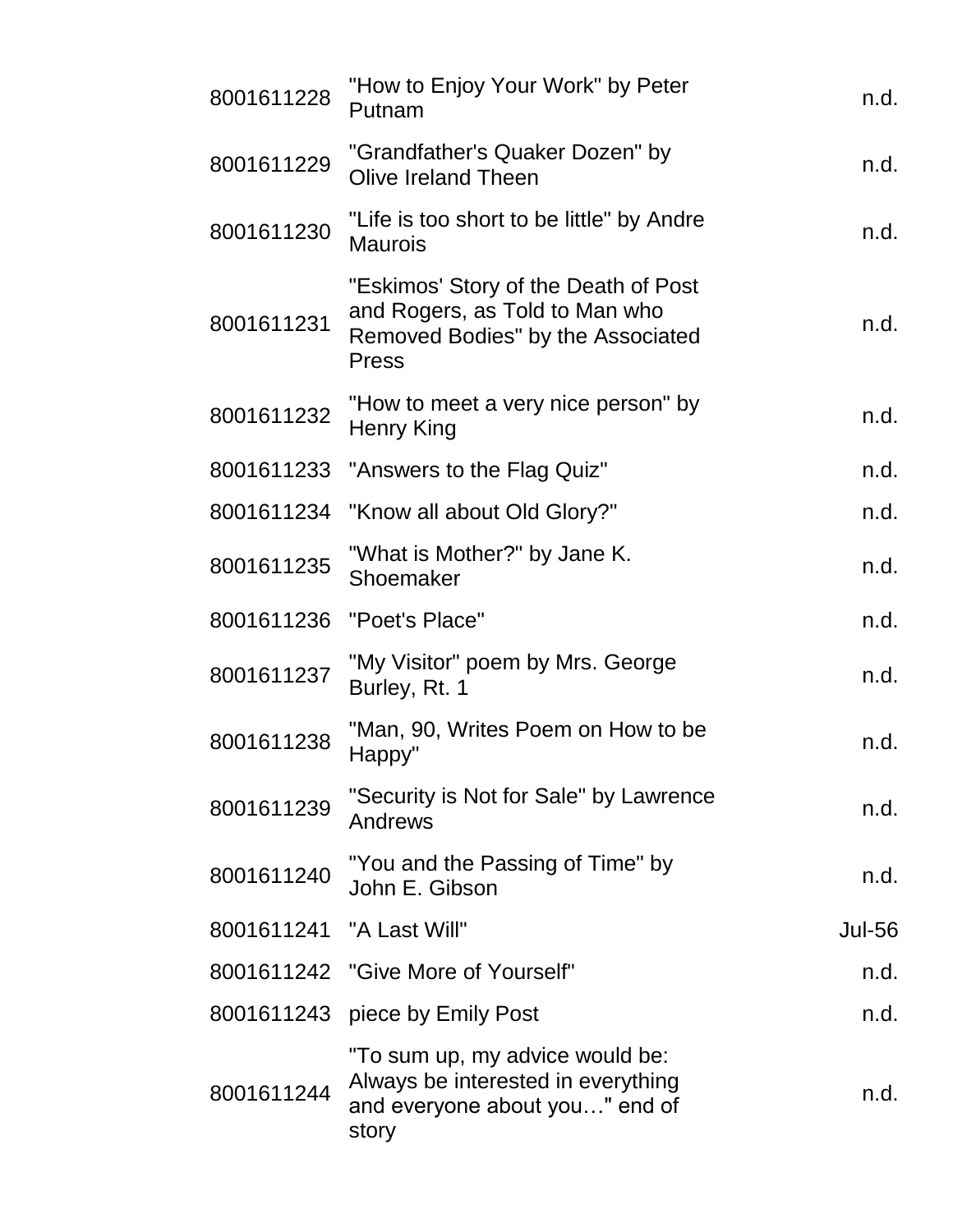|    | 8001611245           | "Case Records" by Dr. George W.<br>Crane                                            | n.d.       |
|----|----------------------|-------------------------------------------------------------------------------------|------------|
|    | 8001611246           | "Fifty Glorious Years" by Harry S.<br>Truman                                        | n.d.       |
| 14 |                      | <b>Photographs</b>                                                                  | n.d.       |
|    |                      | 8001611247 Snapack of 4 photos                                                      | n.d.       |
|    |                      | 8001611248 Snapack of 6 photos                                                      | n.d.       |
| 15 |                      | <b>Photographs</b>                                                                  |            |
|    |                      | 8001611249 "Easter" (3 men in suits)                                                | Apr-46     |
|    | 8001611250 Head shot |                                                                                     | n.d.       |
|    |                      | 8001611251 Charles, S. Silsbee in dress uniform                                     | n.d.       |
|    | 8001611252           | Woman in bathing suit on a dock at a<br>lake                                        | n.d.       |
|    | 8001611253           | "Glenn Smith & Hank Kuhlman, from<br>the 113rd MP Bn, in front of Mount<br>Vernon." | $Jan-51$   |
|    | 8001611254           | Photograph of a man in a dress shirt<br>and tie looking to the left                 | n.d.       |
|    |                      | 8001611255 2 connected photos of desert                                             | n.d.       |
| 16 |                      | <b>Photo Negatives</b>                                                              | 1951, n.d. |
|    | 8001611256           | 7 sleeves of photo negatives,<br>envelope is unmarked                               | n.d.       |
|    | 8001611257           | 3 sleeves of photo negatives, Name<br>is "Herguth R"                                | n.d.       |
|    | 8001611258           | 3 sleeves of photo negatives, Name<br>is "Herguth R"                                | 3-May-51   |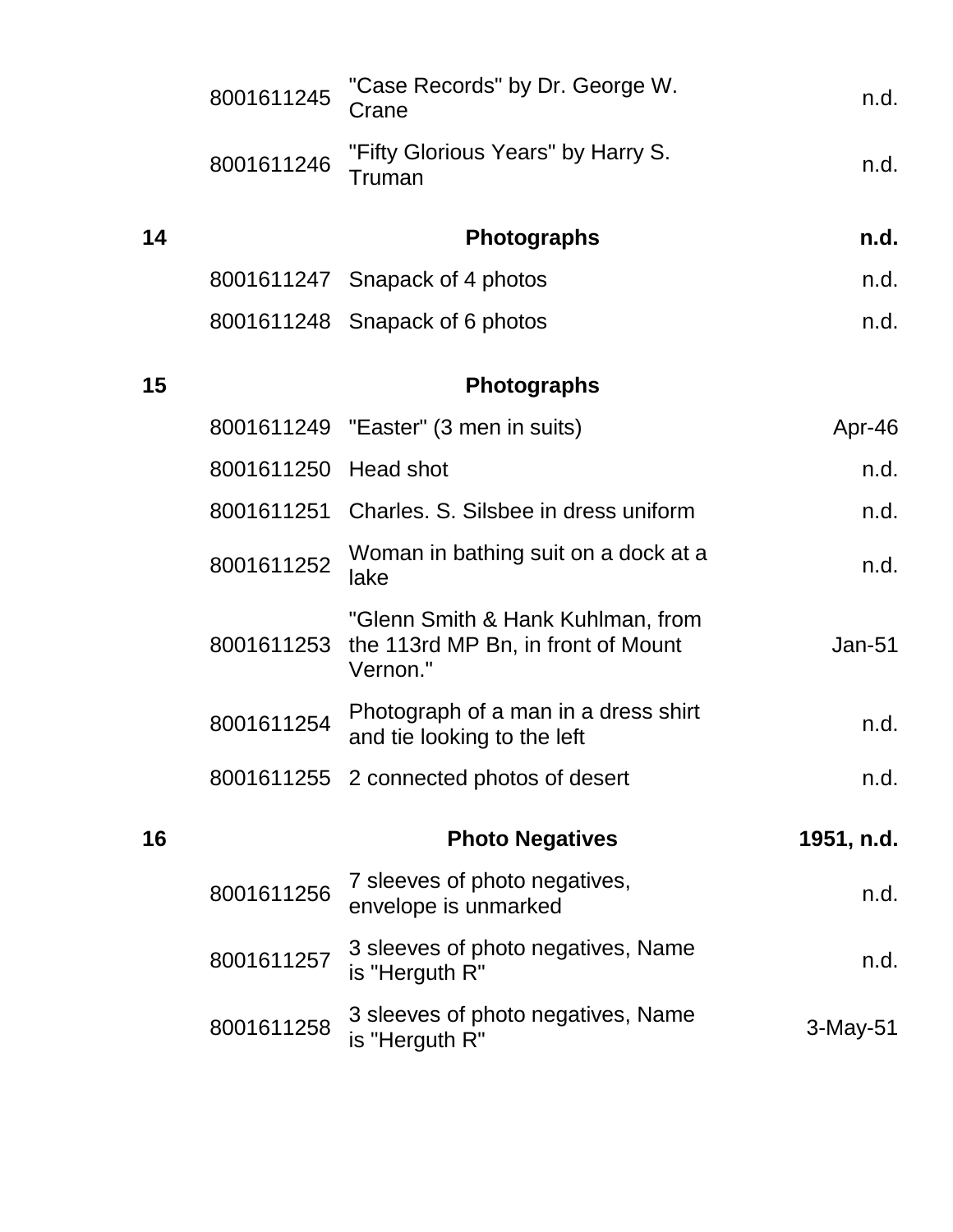## **Series 7: Scrapbook, U.S. Naval Academy**

| 6 | 1 | 8001611259 | Charles S. Silsbee Scrapbook from<br>USNA, Graduate of 1925 class                                                                                         | 1925      |
|---|---|------------|-----------------------------------------------------------------------------------------------------------------------------------------------------------|-----------|
|   |   |            | <b>Series 8: Oversized</b>                                                                                                                                |           |
| 7 |   |            | <b>Oversized Box 1</b>                                                                                                                                    |           |
|   |   | 8001611260 | "How the Truce Came to Korea,"<br>LIFE, Vol. 35, No. 6                                                                                                    | 10-Aug-53 |
|   |   | 8001611261 | "Look! Its Nose Runs! From the<br>finger-nibbling doll to the little manure<br>spreader, Christmas toys are<br>gruesomely realistic" by Robert<br>Wallace | n.d.      |
|   |   |            | 8001611262 "The Universe" article                                                                                                                         | n.d.      |
|   |   |            | 8001611263 "Ireland of the Orient" by Stanley Rich                                                                                                        | 9-Feb-49  |
|   |   | 8001611264 | "Are you afraid to laugh?" by Corey<br>Ford                                                                                                               | n.d.      |
|   |   | 8001611265 | "How success ruined a would-be<br>bum" by Edmund G. Love                                                                                                  | n.d.      |
|   |   | 8001611266 | "Visual Spur to Wild Ideas"                                                                                                                               | n.d.      |
|   |   | 8001611267 | "Red China Reforms a 2/3-acre<br>Landlord," LIFE, Vol. 34, No. 3                                                                                          | 19-Jan-53 |
|   |   | 8001611268 | "Chinese Cooking Dishes are Exotic,<br>the Recipes Simple"                                                                                                | n.d.      |
|   |   |            | 8001611269 Fabric Commemoration Certificate                                                                                                               | n.d.      |
|   |   |            | 8001611270 Unknown map pamphlet in Japanese                                                                                                               | n.d.      |
|   |   |            | "New Weapons, Complementing<br>8001611271 Bombs and Bullets Go Forth to Wage<br>A War With Words"                                                         | n.d.      |
|   |   |            | <b>Charles S. Silsbee Society of Naval</b><br>8001611272 Architects and Marine Engineering<br><b>Associate Certificate</b>                                | n.d.      |